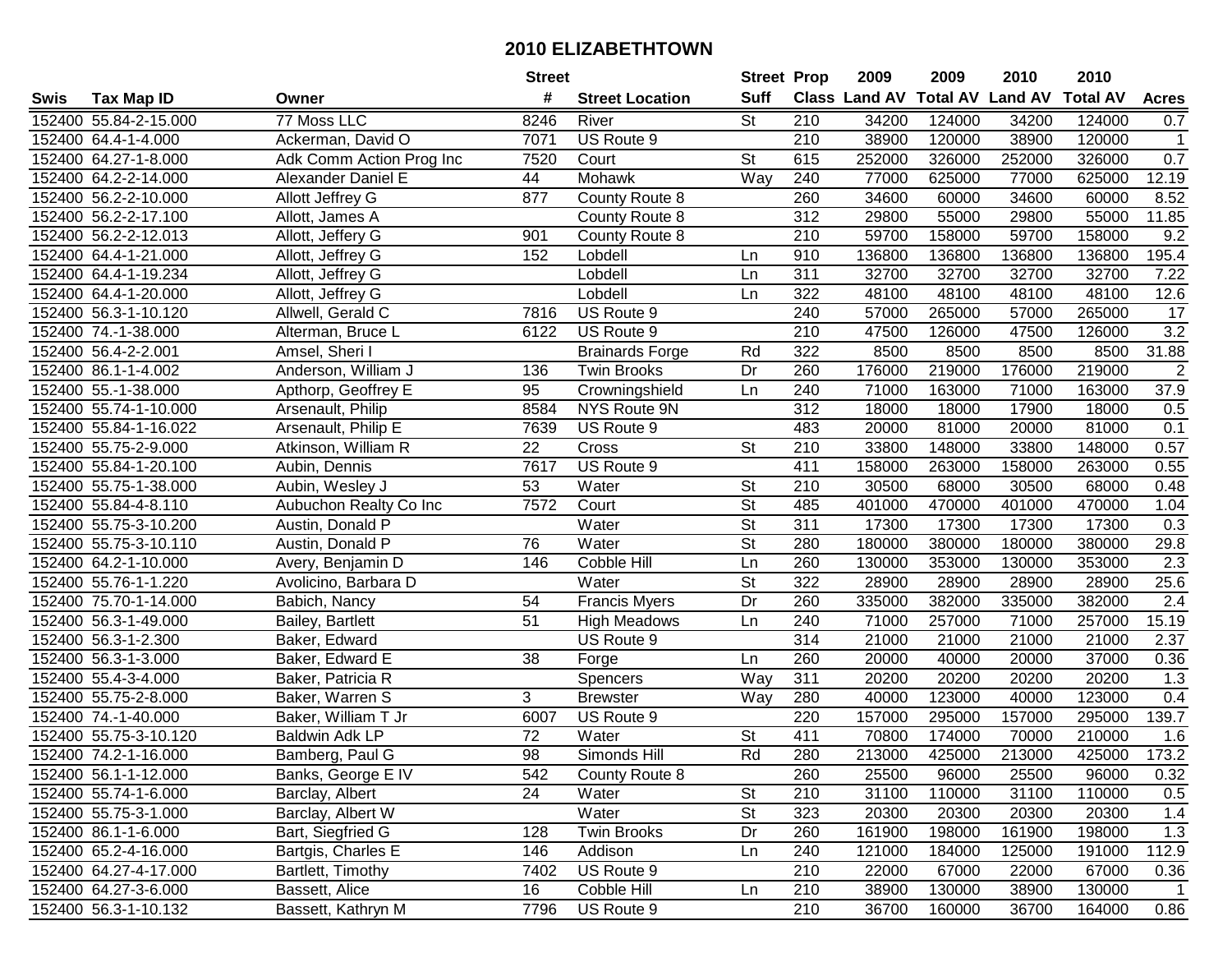|      |                       |                              | <b>Street</b>   |                        | <b>Street Prop</b> |                  | 2009                 | 2009    | 2010                    | 2010            |                 |
|------|-----------------------|------------------------------|-----------------|------------------------|--------------------|------------------|----------------------|---------|-------------------------|-----------------|-----------------|
| Swis | <b>Tax Map ID</b>     | Owner                        | #               | <b>Street Location</b> | <b>Suff</b>        |                  | <b>Class Land AV</b> |         | <b>Total AV Land AV</b> | <b>Total AV</b> | <b>Acres</b>    |
|      | 152400 64.27-4-12.100 | Bastian, John                | 15              | Cobble Hill            | Ln                 | 210              | 29500                | 130000  | 29500                   | 135000          | 0.45            |
|      | 152400 64.27-4-14.000 | Bayless, William H           |                 | US Route 9             |                    | 210              | 39600                | 133000  | 38900                   | 130000          | $\mathbf{1}$    |
|      | 152400 55.84-4-2.000  | <b>BBD Jades LLC</b>         | 7552            | Court                  | <b>St</b>          | 421              | 88000                | 275000  | 88000                   | 275000          | 0.2             |
|      | 152400 55.84-2-9.000  | Beaton, Cathleen B           | 10 <sup>1</sup> | <b>County Route 8</b>  |                    | 220              | 34000                | 104000  | 34000                   | 104000          | 0.7             |
|      | 152400 55.75-1-11.000 | Beaton, Chestine             |                 | Roscoe                 | Rd                 | 312              | 5300                 | 8000    | 5300                    | 8000            | 0.1             |
|      | 152400 55.75-1-12.000 | Beaton, Chestine             | 28              | Roscoe                 | Rd                 | 210              | 34000                | 132000  | 34000                   | 132000          | 0.7             |
|      | 152400 64.4-1-18.000  | Beaton, James B              |                 | Lobdell                | Ln                 | 910              | 63000                | 63000   | 63000                   | 63000           | $\overline{75}$ |
|      | 152400 84.-2-5.000    | Beaton, Thomas               | 5603            | US Route 9             |                    | $\overline{240}$ | 82000                | 198000  | 82000                   | 207000          | 45.3            |
|      | 152400 84.-2-7.000    | Beaton, Thomas               |                 | US Route 9             |                    | 323              | 4400                 | 4400    | 4400                    | 4400            | 5.9             |
|      | 152400 74.2-1-11.000  | Beaton, Thomas A             | 6531            | US Route 9             |                    | 210              | 29800                | 34000   | 26000                   | 32000           |                 |
|      | 152400 74.-1-52.000   | Becker, Richard D            |                 | Scriver                | Ln                 | 311              | 20100                | 20100   | 20100                   | 20100           | 1.1             |
|      | 152400 55.84-4-8.120  | <b>Belzer Peter</b>          | 105             | Hand                   | Ave                | 710              | 42100                | 142100  | 42100                   | 142100          | 0.4             |
|      | 152400 55.74-1-18.002 | Belzer, Peter R              | 50              | Lord                   | Rd                 | 210              | 63000                | 380000  | 63000                   | 380000          | 1.6             |
|      | 152400 55.74-1-17.003 | Bender, David G              | 16              | Arthur                 | Ln                 | 210              | 54900                | 130200  | 54900                   | 130200          | 5.1             |
|      | 152400 64.2-1-33.000  | Bertrand, Luc                | 5398            | <b>Lincoln Pond</b>    | Rd                 | 210              | 45000                | 172000  | 45000                   | 175000          | 8               |
|      | 152400 75.1-2-2.000   | Bigelow, Roger               | 78              | Paynes                 | Way                | 260              | 230000               | 256000  | 230000                  | 256000          | 2.35            |
|      | 152400 55.4-1-11.000  | Bijou, Elie J                | $\overline{25}$ | Silver Cascade         | Way                | 260              | 45000                | 115000  | 45000                   | 115000          | 2.45            |
|      | 152400 56.4-2-23.100  | Bill, John J                 | 231             | <b>Brainards Forge</b> | Rd                 | 210              | 50000                | 126000  | 50000                   | 120000          | 4               |
|      | 152400 56.4-2-23.240  | Bill, John J                 |                 | <b>Brainards Forge</b> | Rd                 | 314              | 1600                 | 1600    | 1600                    | 1600            | 1.57            |
|      | 152400 74.2-1-38.000  | Bisselle, Thomas W           | 6486            | US Route 9             |                    | 240              | 54000                | 194000  | 54000                   | 200000          | 13.8            |
|      | 152400 75.78-2-6.000  | Blackman, Dennis J           | $\overline{7}$  | Konis                  | Way                | 260              | 79000                | 107000  | 79000                   | 107000          | 0.13            |
|      | 152400 74.14-1-3.000  | Blaskowski, Norbert G Jr     | 6335            | US Route 9             |                    | 260              | 39500                | 45000   | 34000                   | 41000           | 1.8             |
|      | 152400 55.84-4-5.000  | Blum, Christopher            | 11              | Williams               | <b>St</b>          | 210              | 39000                | 189000  | 39000                   | 189000          | 0.32            |
|      | 152400 55.75-1-31.000 | Boire, Irene M               | 18              | Dougan                 | Ln                 | 210              | 35800                | 90000   | 35800                   | 90000           | 0.8             |
|      | 152400 55.4-1-27.000  | Boone, Margaret R            |                 | NYS Route 9N           |                    | $\overline{311}$ | 20300                | 20300   | 20300                   | 20300           | 1.39            |
|      | 152400 55.84-2-11.120 | <b>Boquet Development LP</b> | 20              | Lawrence               | Way                | 633              | 246400               | 1173800 | 246400                  | 1173800         | 6               |
|      | 152400 55.83-3-27.000 | Boucek, Miroslav             | 8426            | NYS Route 9N           |                    | 210              | 40000                | 110000  | 40000                   | 110000          | 1.4             |
|      | 152400 55.76-1-1.120  | Bouchard, Diane M            | 139             | Water                  | <b>St</b>          | 210              | 69000                | 400000  | 69000                   | 400000          | 2.75            |
|      | 152400 55.76-1-52.000 | Boulton, H Bruce             |                 | US Route 9             |                    | $\overline{311}$ | 200                  | 200     | 200                     | 200             | 0.2             |
|      | 152400 64.27-4-3.000  | Bowen, Thelma                | $\overline{21}$ | Partridge              | Rd                 | $\overline{210}$ | 24900                | 103000  | 24900                   | 103000          | 0.3             |
|      | 152400 75.1-2-32.000  | Boyle, Nancy                 |                 | Lincoln Pond           | Rd                 | 260              | 166000               | 175000  | 166000                  | 175000          | 9.5             |
|      | 152400 65.1-1-7.200   | Bradley, Robert L            |                 | Garondah               | Way                | 210              | 72000                | 295000  | 72000                   | 309000          | 5.7             |
|      | 152400 74.7-1-31.000  | Brady, Regina M              | 6687            | US Route 9             |                    | $\overline{210}$ | 34200                | 115000  | 34200                   | 115000          | 0.7             |
|      | 152400 64.4-1-45.130  | Brennan, Stephen             |                 | US Route 9             |                    | $\overline{311}$ | 6800                 | 6800    | 6800                    | 6800            | 7.6             |
|      | 152400 64.4-1-40.200  | Brennan, Stephen             |                 | US Route 9             |                    | 210              | 39000                | 177000  | 39000                   | 177000          | 2.6             |
|      | 152400 64.4-1-45.210  | Briggs, George G             | 6872            | US Route 9             |                    | 433              | 70500                | 188000  | 70500                   | 188000          | 32.04           |
|      | 152400 55.75-3-8.200  | Brooks, Celinda V            | 62              | Water                  | <b>St</b>          | 210              | 18600                | 80000   | 18600                   | 80000           | 0.2             |
|      | 152400 64.27-3-2.000  | Brooks, Debra R              | 33              | Windy                  | Way                | 210              | 42000                | 198000  | 42000                   | 198000          | 1.7             |
|      | 152400 55.-1-32.000   | Brooks, Karl A               | 8958            | NYS Route 9N           |                    | 210              | 39500                | 90000   | 39500                   | 90000           | 1.15            |
|      | 152400 75.70-1-18.000 | Brown, Ralph F               | 10              | <b>Francis Myers</b>   | Dr                 | 260              | 202000               | 223000  | 202000                  | 223000          | 0.9             |
|      | 152400 64.2-2-7.000   | Brownell, Leslie E           |                 | Lincoln Pond           | Rd                 | 311              | 24500                | 24500   | 24500                   | 24500           | 7.49            |
|      | 152400 64.2-2-6.000   | Brownell, Leslie E           |                 | Lincoln Pond           | Rd                 | 311              | 23600                | 23600   | 23600                   | 23600           | 6.17            |
|      |                       |                              |                 |                        |                    |                  |                      |         |                         |                 |                 |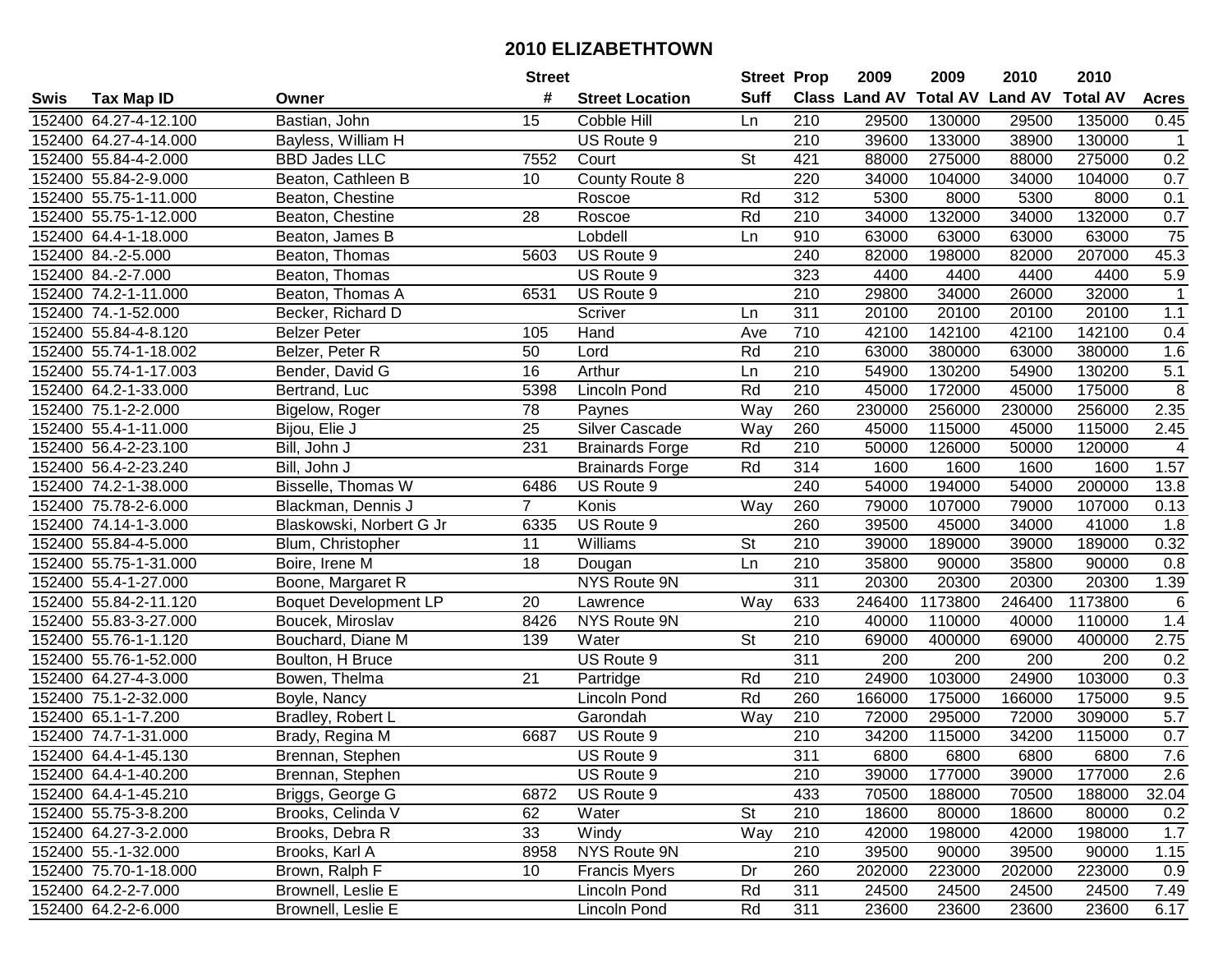|      |                               |                                     | <b>Street</b>    |                        | <b>Street Prop</b>       |                  | 2009          | 2009   | 2010                    | 2010            |                  |
|------|-------------------------------|-------------------------------------|------------------|------------------------|--------------------------|------------------|---------------|--------|-------------------------|-----------------|------------------|
| Swis | <b>Tax Map ID</b>             | Owner                               | #                | <b>Street Location</b> | <b>Suff</b>              |                  | Class Land AV |        | <b>Total AV Land AV</b> | <b>Total AV</b> | <b>Acres</b>     |
|      | 152400 55.84-5-6.110          | <b>Bruce L Crary Foundation</b>     | 8273             | River                  | <b>St</b>                | 681              | 95000         | 495000 | 95000                   | 495000          | 3.68             |
|      | 152400 55.84-5-6.200          | <b>Bruce L Crary Foundation Inc</b> | 8279             | River                  | St                       | 464              | 79000         | 145000 | 79000                   | 145000          | 0.7              |
|      | 152400 86.1-1-11.000          | Bryant, Sarah D                     | 104              | <b>Twin Brooks</b>     | Dr                       | 260              | 198000        | 266000 | 198000                  | 266000          | 0.55             |
|      | 152400 55.76-1-4.100          | Buehler, Paul                       | 43               | Noble                  | Ter                      | 220              | 18600         | 128000 | 21400                   | 130000          | 0.23             |
|      | 152400 74.14-1-1.000          | Buell, Richard                      | 6351             | US Route 9             |                          | 240              | 53000         | 125000 | 53000                   | 125000          | 12.2             |
|      | 152400 65.3-1-16.000          | Bullock, Susan R                    | 4850             | Lincoln Pond           | Rd                       | 270              | 27500         | 29500  | 27500                   | 29500           | 1.5              |
|      | 152400 55.75-1-27.000         | Burdo, Stephen G                    | 93               | Water                  | <b>St</b>                | 210              | 33000         | 117000 | 33000                   | 117000          | 0.5              |
|      | 152400 65.2-4-2.100           | <b>Burks, Daniel S</b>              | $\overline{11}$  | <b>Brainards Forge</b> | Rd                       | 240              | 44900         | 44900  | 52000                   | 100000          | 25               |
|      | 152400 74.7-1-21.000          | Burres, Jeffrey K                   | $\overline{18}$  | Simonds Hill           | Rd                       | $\overline{210}$ | 34200         | 65000  | 34200                   | 65000           | 0.7              |
|      | 152400 56.3-1-24.000          | Burz, Brant L                       |                  | County Route 8         |                          | 910              | 19000         | 19000  | 19000                   | 19000           | 22.8             |
|      | 152400 56.3-1-41.000          | Burz, Brant L                       |                  | County Route 8         |                          | 910              | 78400         | 78400  | 78400                   | 78400           | 160              |
|      | 152400 56.3-1-53.111          | Cantin, George L                    | 52               | <b>High Meadows</b>    | Ln                       | 210              | 55000         | 179000 | 55000                   | 184000          | 6.8              |
|      | 152400 55.84-3-6.000          | Cantin, George L                    | 184              | Water                  | $\overline{\mathsf{St}}$ | 220              | 45000         | 155000 | 45000                   | 155000          | $\overline{3.2}$ |
|      | 152400 64.2-1-6.000           | Carleton, Clelia                    |                  | Cobble Hill            | Ln                       | 314              | 20300         | 20300  | 20300                   | 20300           | 1.4              |
|      | 152400 64.2-1-5.000           | Carleton, Clelia                    |                  | Cobble Hill            | Ln                       | 210              | 60000         | 105000 | 60000                   | 105000          | $\overline{2.1}$ |
|      | 152400 56.3-1-8.000           | Carlson, Cynthia J                  | $\overline{7}$   | Forge                  | Ln                       | 210              | 27700         | 95000  | 27700                   | 95000           | 0.39             |
|      | 152400 55.84-1-15.161         | Carpe Diem Real Properties LLC      | 219              | Water                  | $\overline{\mathsf{St}}$ | 484              | 54000         | 138000 | 54000                   | 138000          | 0.27             |
|      | 152400 55.84-1-16.200         | Carpe Diem Real Properties LLC      |                  | Water                  | $\overline{\mathsf{St}}$ | 330              | 44400         | 44400  | 44400                   | 44400           | 0.11             |
|      | 152400 55.84-1-17.000         | Carpe Diem Real Properties LLC      | 223              | Water                  | $\overline{\mathsf{St}}$ | 464              | 20000         | 168000 | 20000                   | 168000          | 0.1              |
|      | 152400 55.76-1-24.000         | Cashdollar, Vincent                 | 13               | Glengary               | Way                      | 210              | 40300         | 86000  | 40300                   | 86000           | 1.35             |
|      | 152400 64.27-2-5.100          | Cashin, James                       | 7432             | US Route 9             |                          | 415              | 157600        | 378000 | 157600                  | 378000          | 1.35             |
|      | 152400 64.27-4-7.000          | Cashin, James                       | 7381             | US Route 9             |                          | 220              | 35800         | 178000 | 35800                   | 178000          | 0.8              |
|      | 152400 55.75-3-15.000         | Cashin, James P                     | 112              | Water                  | <b>St</b>                | 210              | 28000         | 99000  | 28000                   | 99000           | 0.4              |
|      | 152400 55.84-2-17.000         | CasQuilho, Christopher R            | 8240             | River                  | St                       | 210              | 28000         | 90000  | 28000                   | 90000           | 0.4              |
|      | 152400 74.2-1-27.100          | Catanach, Enid                      | 292              | Simonds Hill           | Rd                       | 240              | 152000        | 294000 | 152000                  | 294000          | 112.51           |
|      | 152400 65.1-1-26.044          | Catano, Judith                      | 5380             | <b>Lincoln Pond</b>    | Rd                       | 240              | 57200         | 139000 | 57200                   | 139000          | 27.1             |
|      | 152400 64.27-1-2.000          | <b>Catholic Cemetery</b>            | 7478             | US Route 9             |                          | 695              | 32000         | 32000  | 32000                   | 32000           | 0.8              |
|      | 152400 64.27-1-4.000          | <b>Catholic Society</b>             | 7486             | US Route 9             |                          | 620              | 192000        | 301000 | 192000                  | 301000          | 0.6              |
|      | 152400 64.27-1-3.000          | <b>Catholic Society</b>             | 7482             | US Route 9             |                          | 620              | 256000        | 425000 | 256000                  | 425000          | 0.8              |
|      | 152400 55.83-3-1.000          | <b>Catholic Society</b>             | 8434             | <b>NYS Route 9N</b>    |                          | 620              | 292200        | 535000 | 292200                  | 535000          | 8.3              |
|      | 152400 64.2-1-46.200          | Cecil, Peter                        | 7290             | US Route 9             |                          | 240              | 50500         | 138000 | 50500                   | 138000          | 17.5             |
|      | 152400 55.84-3-3.000          | Celotti, Tammy                      | 176              | Water                  | <b>St</b>                | 210              | 24900         | 96000  | 24900                   | 96000           | 0.3              |
|      | 152400 55.84-4-6.000          | Champlain National Bank             | 7558             | Court                  | $\overline{\mathsf{St}}$ | 462              | 334000        | 700000 | 334000                  | 700000          | 0.76             |
|      | 152400 55.75-2-4.000          | Chang, Mu-Chian                     | $\overline{133}$ | Water                  | $\overline{\mathsf{St}}$ | 210              | 42000         | 153000 | 42000                   | 153000          | 1.84             |
|      | 152400 624.-9999-608.900/1881 | Chazy & Westport Tel Co             |                  | <b>Outside Plant</b>   |                          | 836              | 0             | 15396  | 0                       | 14068           | $\mathbf 0$      |
|      | 152400 56.4-2-27.200          | Cheney David C                      |                  | <b>Brainards Forge</b> | Rd                       | 322              | 48200         | 48200  | 48200                   | 48200           | 28.3             |
|      | 152400 64.2-1-27.000          | Chesnut, John M                     | 75               | Mohawk                 | Way                      | 240              | 69000         | 244000 | 69000                   | 244000          | 13               |
|      | 152400 55.75-3-6.072          | Chilson, Gary C                     | 50               | Water                  | <b>St</b>                | 210              | 39300         | 170000 | 39300                   | 170000          | 1.52             |
|      | 152400 64.28-1-1.000          | Clark, F Thomas                     | 27               | Hand                   | Ave                      | 483              | 46800         | 135800 | 46800                   | 135800          | 0.4              |
|      | 152400 75.70-1-17.000         | Clark, Thomas F                     | 22               | <b>Francis Myers</b>   | Dr                       | 260              | 233000        | 315000 | 233000                  | 315000          | 1.8              |
|      | 152400 55.-3-2.200            | Clark, Timothy A                    | 9244             | NYS Route 9N           |                          | 270              | 45000         | 77000  | 45000                   | 77000           | 12               |
|      | 152400 55.84-1-3.000          | Coats, William P                    | 183              | Water                  | <b>St</b>                | 210              | 31100         | 122000 | 31100                   | 122000          | 0.5              |
|      |                               |                                     |                  |                        |                          |                  |               |        |                         |                 |                  |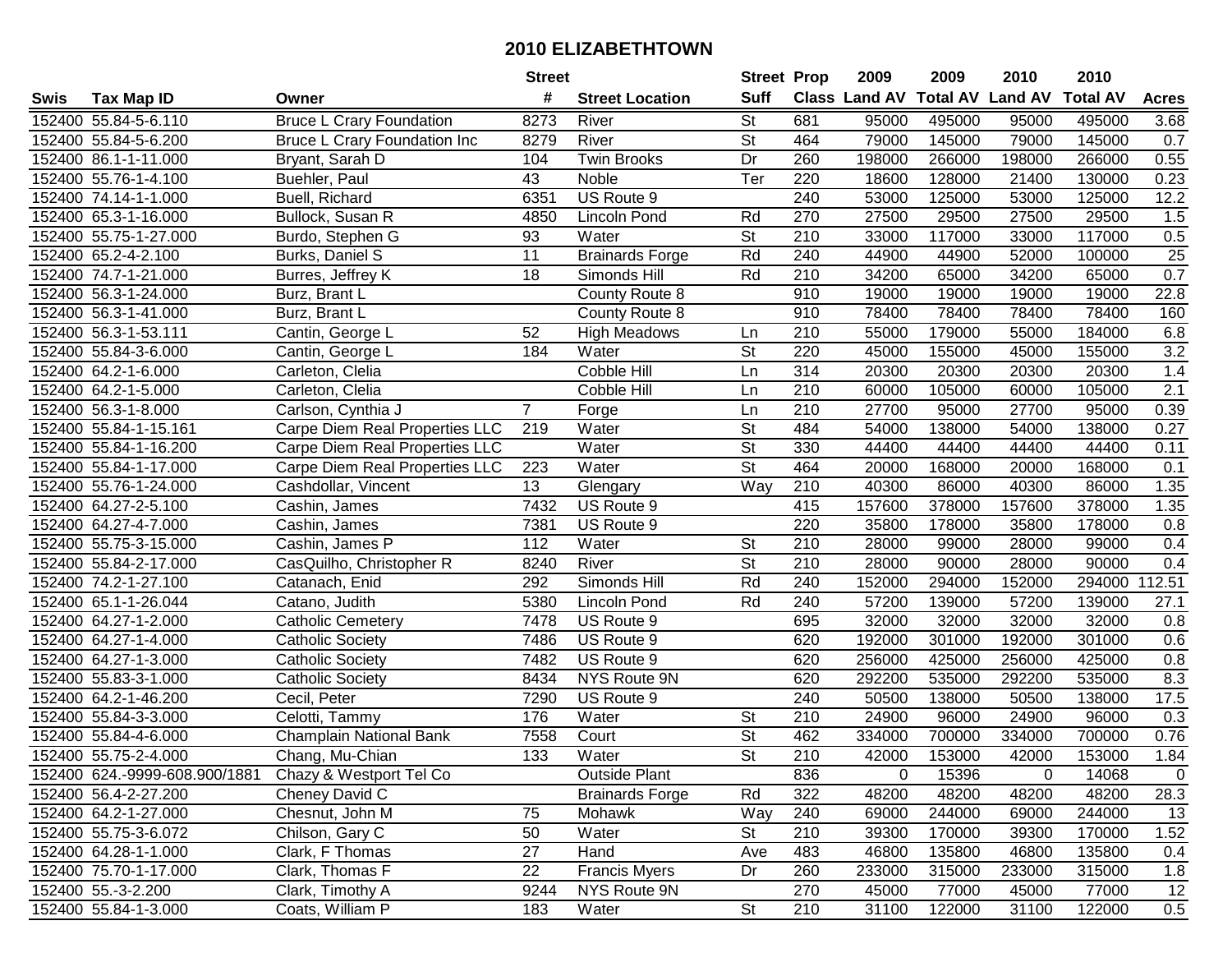|      |                       |                               | <b>Street</b>   |                        | <b>Street Prop</b> |                  | 2009                 | 2009    | 2010                    | 2010            |                |
|------|-----------------------|-------------------------------|-----------------|------------------------|--------------------|------------------|----------------------|---------|-------------------------|-----------------|----------------|
| Swis | <b>Tax Map ID</b>     | Owner                         | #               | <b>Street Location</b> | <b>Suff</b>        |                  | <b>Class Land AV</b> |         | <b>Total AV Land AV</b> | <b>Total AV</b> | <b>Acres</b>   |
|      | 152400 64.2-1-7.000   | Cockren, Suzanne              | 154             | Cobble Hill            | Ln                 | 210              | 43000                | 310000  | 43000                   | 310000          | 3.3            |
|      | 152400 64.27-1-9.000  | Colburn, Amanda J             | 13              | Hand                   | Ave                | 210              | 26000                | 83000   | 26000                   | 83000           | 0.27           |
|      | 152400 64.27-4-16.000 | Collins, Edwin                | 7398            | US Route 9             |                    | 210              | 39300                | 104000  | 39300                   | 104000          | $1.1$          |
|      | 152400 55.84-4-10.000 | <b>Congregational Society</b> | 7580            | Court                  | <b>St</b>          | 620              | 407000               | 970000  | 407000                  | 970000          | 1.3            |
|      | 152400 56.3-1-47.100  | Conklin Alfred F              | 62              | <b>County Route 8</b>  |                    | 210              | 31900                | 86000   | 31900                   | 86000           | 0.55           |
|      | 152400 56.2-2-11.000  | Conklin, Arthur               | 893             | County Route 8         |                    | 210              | 42400                | 99300   | 42400                   | 89000           | 1.9            |
|      | 152400 64.4-1-12.000  | Conklin, Audrey C             | 7010            | US Route 9             |                    | 240              | 47400                | 106000  | 47400                   | 106000          | 13.2           |
|      | 152400 64.4-1-37.000  | Conklin, Audrey CP            |                 | US Route 9             |                    | 910              | 21200                | 21200   | 21200                   | 21200           | 32.5           |
|      | 152400 75.70-1-23.024 | Cook, Susan                   | 4259            | <b>Lincoln Pond</b>    | Rd                 | 260              | 143200               | 233500  | 143200                  | 233500          | 0.23           |
|      | 152400 75.1-1-1.000   | Cooney, Larry                 | 334             | Simonds Hill           | Rd                 | 270              | 43000                | 48000   | 43000                   | 48000           | $\overline{7}$ |
|      | 152400 64.2-1-15.000  | Cooney, Larry III             | 7343            | US Route 9             |                    | 210              | 35000                | 95000   | 35000                   | 95000           | 0.57           |
|      | 152400 75.70-1-9.000  | Corbo, Betty Lou              | 4240            | <b>Lincoln Pond</b>    | Rd                 | 260              | 18600                | 69000   | 18600                   | 69000           | 0.2            |
|      | 152400 75.70-1-10.200 | Corbo, Betty Lou              |                 | Lincoln Pond           | Rd                 | 311              | 100                  | 100     | 100                     | 100             | 0.03           |
|      | 152400 75.1-1-23.000  | Corbo, Robert                 | 4515            | Lincoln Pond           | Rd                 | 210              | 42000                | 192000  | 42000                   | 192000          | 5.51           |
|      | 152400 56.2-2-8.000   | Cornwright George E           |                 | County Route 8         |                    | 105              | 92400                | 92400   | 92400                   | 92400           | 109.11         |
|      | 152400 56.2-2-7.000   | Cornwright George E           |                 | <b>Brainards Forge</b> | Rd                 | 910              | 52000                | 52000   | 52000                   | 52000           | 77.2           |
|      | 152400 64.4-1-41.000  | Costello, Thomas              | 6861            | US Route 9             |                    | 210              | 31100                | 62200   | 31100                   | 61000           | 0.5            |
|      | 152400 55.84-3-27.000 | County of Essex               | 81              | Park                   | <b>St</b>          | 633              | 305000               | 5300000 | 305000                  | 5300000         | 3.2            |
|      | 152400 74.7-1-3.100   | Cox, Timothy H                | 101             | <b>Roaring Brook</b>   | Ln                 | 240              | 81000                | 289000  | 81000                   | 289000          | 40.29          |
|      | 152400 55.-1-54.000   | Crain, William G              | 9253            | NYS Route 9N           |                    | 240              | 53000                | 185000  | 53000                   | 185000          | 13             |
|      | 152400 56.2-2-14.222  | Cramton, Bruce M              | 696             | County Route 8         |                    | 210              | 44200                | 151000  | 44200                   | 151000          | 8.54           |
|      | 152400 75.1-2-33.000  | Crandall, Edward W            | 154             | Paynes                 | Way                | 260              | 147000               | 174000  | 147000                  | 174000          | 1.3            |
|      | 152400 75.3-2-8.000   | Crocitto, Vincent F Jr        | 18              | Patterson              | Dr                 | 260              | 167000               | 203000  | 167000                  | 203000          | $\mathbf{1}$   |
|      | 152400 55.83-2-2.000  | Cronin, Matthew A             | 25              | Park                   | <b>St</b>          | 210              | 28000                | 80000   | 28000                   | 80000           | 0.4            |
|      | 152400 64.4-1-30.000  | <b>Cross-Rooney Trust</b>     | 46              | Loeffler               | Way                | 260              | 42000                | 110000  | 42000                   | 110000          | 1.8            |
|      | 152400 86.1-1-1.210   | Cross, Alphonzo               | 170             | <b>Twin Brooks</b>     | Dr                 | 260              | 109000               | 153000  | 109000                  | 153000          | $\overline{1}$ |
|      | 152400 55.76-1-42.000 | Cross, Edward T               | 45              | Noble                  | Ter                | 210              | 18600                | 61000   | 18600                   | 61000           | 0.2            |
|      | 152400 55.76-1-14.000 | Cross, Gifford S              |                 | Maple                  | Way                | 311              | 18000                | 18000   | 18000                   | 18000           | 0.51           |
|      | 152400 55.84-2-10.000 | Cross, Gifford S              |                 | Maple                  | Way                | 312              | 27400                | 35700   | 27400                   | 35700           | 2.41           |
|      | 152400 55.76-1-16.000 | Cross, Gifford S              | 20              | County Route 8         |                    | 411              | 29400                | 202800  | 29400                   | 202800          | 0.17           |
|      | 152400 55.76-1-13.000 | Cross, Janet E                | $\overline{31}$ | County Route 8         |                    | $\overline{210}$ | 38900                | 80000   | 38900                   | 75000           | 1.06           |
|      | 152400 56.3-1-9.110   | Cross, Janet M                |                 | US Route 9             |                    | 314              | 21600                | 21600   | 21600                   | 21600           | 1.86           |
|      | 152400 56.3-1-6.000   | Cross, Janet M                | 15              | Forge                  | Ln                 | $\overline{210}$ | 41000                | 139000  | 41000                   | 139000          | 4.25           |
|      | 152400 64.2-1-19.000  | Cross, Thomas                 | 7378            | US Route 9             |                    | $\overline{210}$ | 28000                | 90000   | 28000                   | 90000           | 0.4            |
|      | 152400 56.3-1-7.000   | Cross, Thomas J               | 11              | Forge                  | Ln                 | 210              | 29200                | 143000  | 29200                   | 143000          | 0.44           |
|      | 152400 64.4-1-44.000  | Crowningshield, George        | 6821            | US Route 9             |                    | 210              | 32700                | 87700   | 32700                   | 87700           | 0.6            |
|      | 152400 74.14-1-6.000  | Crowningshield, Michael J     |                 | US Route 9             |                    | 314              | 8800                 | 8800    | 8800                    | 8800            | $\overline{c}$ |
|      | 152400 55.84-4-19.000 | Cunningham, Joshua E          | 77              | Hand                   | Ave                | 210              | 24900                | 99000   | 24900                   | 99000           | 0.3            |
|      | 152400 55.84-1-6.100  | Currey, Lloyd W               | 9               | Noble                  | Ter                | 210              | 14000                | 39000   | 14000                   | 39000           | 0.15           |
|      | 152400 55.84-1-6.200  | Currey, Lloyd W               | 203             | Water                  | <b>St</b>          | 483              | 34600                | 126600  | 34600                   | 126600          | 0.2            |
|      | 152400 55.84-1-7.000  | Currey, Lloyd W               |                 | Noble                  | Ter                | 312              | 9300                 | 10000   | 9300                    | 10000           | 0.1            |
|      | 152400 64.28-1-4.000  | Currey, Lloyd W               | 48              | Hand                   | Ave                | 210              | 133000               | 455000  | 133000                  | 455000          | 4.7            |
|      |                       |                               |                 |                        |                    |                  |                      |         |                         |                 |                |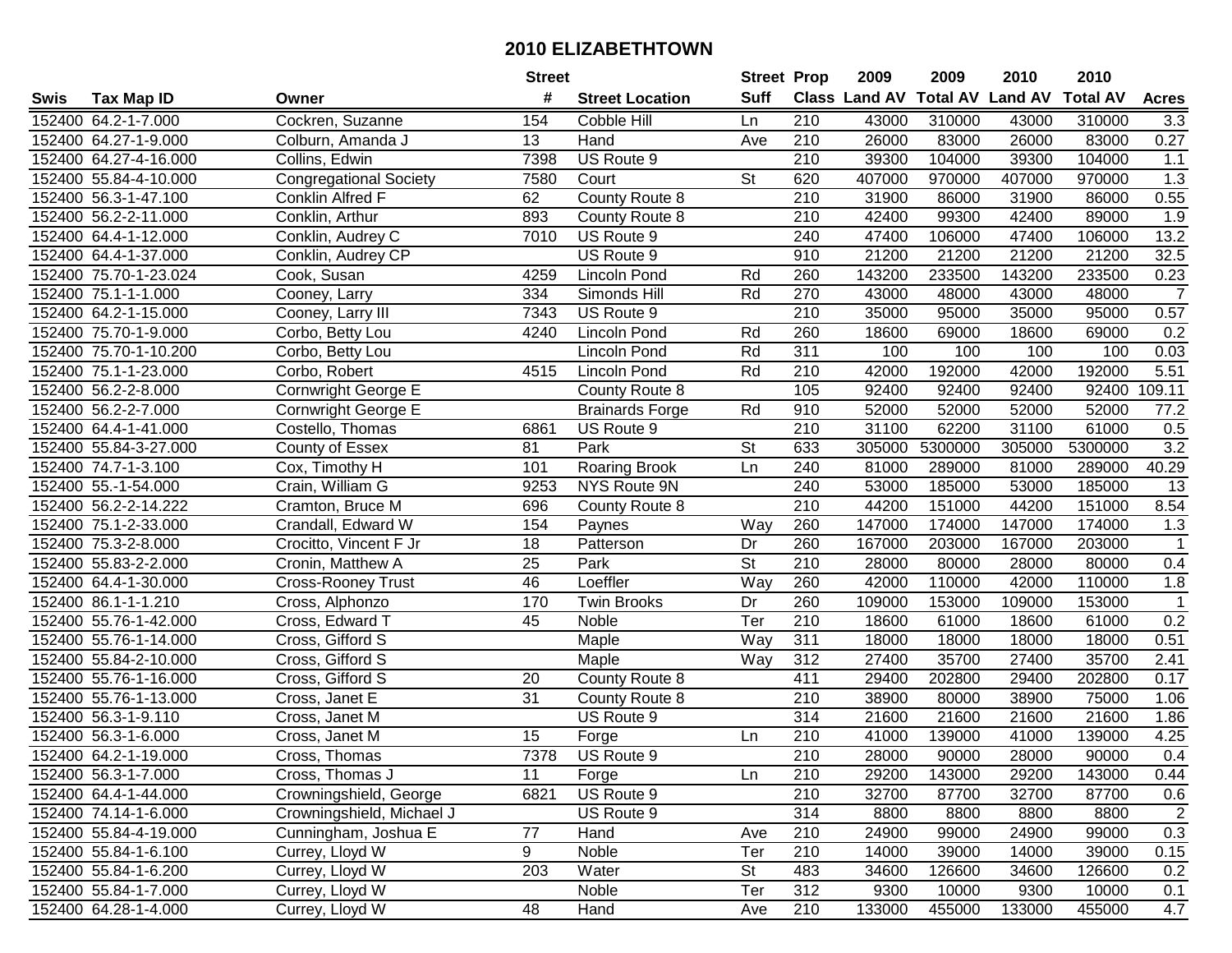|      |                       |                     | <b>Street</b>  |                        | <b>Street Prop</b>       |                  | 2009                           | 2009   | 2010   | 2010            |                |
|------|-----------------------|---------------------|----------------|------------------------|--------------------------|------------------|--------------------------------|--------|--------|-----------------|----------------|
| Swis | <b>Tax Map ID</b>     | Owner               | #              | <b>Street Location</b> | <b>Suff</b>              |                  | Class Land AV Total AV Land AV |        |        | <b>Total AV</b> | <b>Acres</b>   |
|      | 152400 55.4-1-25.100  | Curry, John W Jr    |                | Cobble Hill            | Ln                       | 322              | 14400                          | 14400  | 14400  | 14400           | 13.1           |
|      | 152400 64.2-1-31.000  | Cutting, Richard C  | 5444           | Lincoln Pond           | Rd                       | 210              | 34200                          | 80200  | 34200  | 80200           | 0.7            |
|      | 152400 55.75-1-7.000  | Dabek, Jaroslaw     | 45             | Roscoe                 | Rd                       | 210              | 56000                          | 333000 | 56000  | 326000          | $\overline{2}$ |
|      | 152400 55.74-1-1.110  | Dabek, Jaroslaw     |                | Lord                   | Rd                       | 311              | 20400                          | 20400  | 20400  | 20400           | 1.5            |
|      | 152400 55.74-1-2.111  | Dabek, Jaroslaw     |                | Lord                   | Rd                       | 311              |                                |        | 37000  | 37000           | 10.08          |
|      | 152400 55.84-3-26.120 | Dake Bros Inc       | 94             | Park                   | $\overline{\mathsf{St}}$ | 423              | 200000                         | 420000 | 200000 | 420000          | 0.5            |
|      | 152400 55.83-2-1.000  | Dales, Kenneth G    | 15             | Park                   | <b>St</b>                | 210              | 39000                          | 127000 | 39000  | 127000          | -1             |
|      | 152400 75.78-2-1.000  | Daly, James E Jr    | 5              | Konis                  | Way                      | 260              | 154000                         | 182000 | 154000 | 182000          | 0.3            |
|      | 152400 64.4-1-16.000  | Daniels, George     | 127            | Otis                   | Ln                       | 260              | 61300                          | 143100 | 61300  | 143100          | 1.64           |
|      | 152400 55.4-3-2.000   | Daniels, Wendy A    |                | Spencers               | Way                      | 311              | 20200                          | 20200  | 20200  | 20200           | 1.31           |
|      | 152400 55.75-3-9.000  | Davey, Jeffery S    | 66             | Water                  | <b>St</b>                | 210              | 24900                          | 79000  | 24900  | 79000           | 0.3            |
|      | 152400 56.3-1-16.000  | Davis, Daniel J     | 341            | County Route 8         |                          | 240              | 71000                          | 243000 | 71000  | 250000          | 33             |
|      | 152400 56.77-1-4.000  | Dawson, James P     | 8222           | River                  | <b>St</b>                | 210              | 40000                          | 285000 | 40000  | 285000          | 1.6            |
|      | 152400 86.1-1-12.100  | Dawson, Val         | 92             | <b>Twin Brooks</b>     | Dr                       | 210              | 185000                         | 324000 | 185000 | 324000          | 0.75           |
|      | 152400 65.2-4-5.000   | Day Richard E       |                | <b>Brainards Forge</b> | Rd                       | 321              | 17200                          | 17200  | 17200  | 17200           | 4.4            |
|      | 152400 74.7-1-4.200   | Debarbieri, Paul    | 6749           | US Route 9             |                          | 240              | 58000                          | 200000 | 58000  | 200000          | 23.14          |
|      | 152400 55.80-3-9.000  | DeChant, Helen M    | 8837           | NYS Route 9N           |                          | 210              | 41900                          | 82000  | 41900  | 82000           | 2.04           |
|      | 152400 55.80-3-8.000  | DeChant, Helen M    | 8833           | NYS Route 9N           |                          | 260              | 23500                          | 33500  | 23500  | 33500           | 1.76           |
|      | 152400 55.83-3-4.200  | Decker, Scott       |                | Hillcrest              | Ln                       | 311              | 100                            | 100    | 100    | 100             | 0.04           |
|      | 152400 64.4-1-19.100  | Decker, Scott R     |                | US Route 9             |                          | 314              | 21700                          | 21700  | 21700  | 21700           | 3.4            |
|      | 152400 55.83-3-3.000  | Decker, Scott R Jr  | $\overline{2}$ | Hillcrest              | Ln                       | 210              | 24900                          | 129000 | 24900  | 129000          | 0.3            |
|      | 152400 55.83-3-2.000  | Decker, Scott R Jr  | 22             | Park                   | <b>St</b>                | 210              | 21400                          | 71000  | 21400  | 71000           | 0.23           |
|      | 152400 55.83-3-23.000 | Decker, Theresa V   | 8408           | NYS Route 9N           |                          | 210              | 18600                          | 80000  | 18600  | 80000           | 0.2            |
|      | 152400 55.74-1-5.000  | DeFay, Annette      | 20             | Water                  | <b>St</b>                | 210              | 28000                          | 56300  | 28000  | 54000           | 0.4            |
|      | 152400 55.74-1-7.000  | DeFay, Annette      |                | NYS Route 9N           |                          | 311              | 18400                          | 18400  | 18400  | 18400           | 0.54           |
|      | 152400 75.1-2-36.000  | DeGroff, Lawrence   | 141            | Paynes                 | Way                      | 260              | 106000                         | 143000 | 106000 | 143000          | 0.3            |
|      | 152400 55.84-3-19.100 | Delahant, William A | 7567           | Court                  | $\overline{\mathsf{St}}$ | 483              | 132000                         | 220000 | 132000 | 220000          | 0.33           |
|      | 152400 64.2-1-41.002  | Deming, Anita       |                | US Route 9             |                          | 311              | 20100                          | 20100  | 20100  | 20100           | 1.05           |
|      | 152400 55.-1-29.000   | Deming, Anita       |                | NYS Route 9N           |                          | 314              | 6200                           | 6200   | 6200   | 6200            | 1.6            |
|      | 152400 56.3-1-37.110  | Deming, Anita C     |                | County Route 8         |                          | 910              | 4600                           | 4600   | 4600   | 4600            | 10             |
|      | 152400 64.2-1-1.003   | Deming, Anita L     |                | Cobble Hill            | Ln                       | 910              | 142700                         | 142700 | 142700 | 142700          | 339.8          |
|      | 152400 74.7-1-29.100  | Deming, John A      |                | US Route 9             |                          | 240              | 67000                          | 155000 | 67000  | 155000          | 28.15          |
|      | 152400 55.83-2-3.000  | Deming, John A      |                | Park                   | $\overline{\mathsf{St}}$ | 323              | 1900                           | 1900   | 1900   | 1900            | 1.8            |
|      | 152400 74.14-1-15.100 | Deming, John A      |                | US Route 9             |                          | $\overline{314}$ | 23500                          | 23500  | 23500  | 23500           | $\overline{6}$ |
|      | 152400 55.-1-44.200   | Deming, John A      |                | NYS Route 9N           |                          | 314              | 18000                          | 18000  | 18000  | 18000           | 0.5            |
|      | 152400 74.7-1-6.007   | Deming, John A      |                | <b>Roaring Brook</b>   | Ln                       | 314              | 20000                          | 20000  | 20000  | 20000           | 9.6            |
|      | 152400 55.83-3-25.000 | Deming, John A      | 8412           | NYS Route 9N           |                          | 483              | 60200                          | 121800 | 60200  | 121800          | 1.04           |
|      | 152400 64.4-1-50.000  | Deming, John A      |                | US Route 9             |                          | 910              | 50700                          | 50700  | 50700  |                 | 50700 103.39   |
|      | 152400 55.-1-35.002   | Deming, John A      |                | Crowningsheild         | Ln                       | 322              | 35000                          | 35000  | 35000  | 35000           | 33             |
|      | 152400 74.7-1-13.002  | Deming, John A      | 6750           | US Route 9             |                          | 270              | 43000                          | 80000  | 43000  | 69000           | $7.6\,$        |
|      | 152400 65.3-1-15.000  | Deming, John A      | 4832           | Lincoln Pond           | Rd                       | 210              | 27000                          | 40000  | 27000  | 40000           | 3.4            |
|      | 152400 74.7-1-28.000  | Deming, John A      | 6697           | US Route 9             |                          | 240              | 105000                         | 166000 | 105000 | 166000          | 67.5           |
|      |                       |                     |                |                        |                          |                  |                                |        |        |                 |                |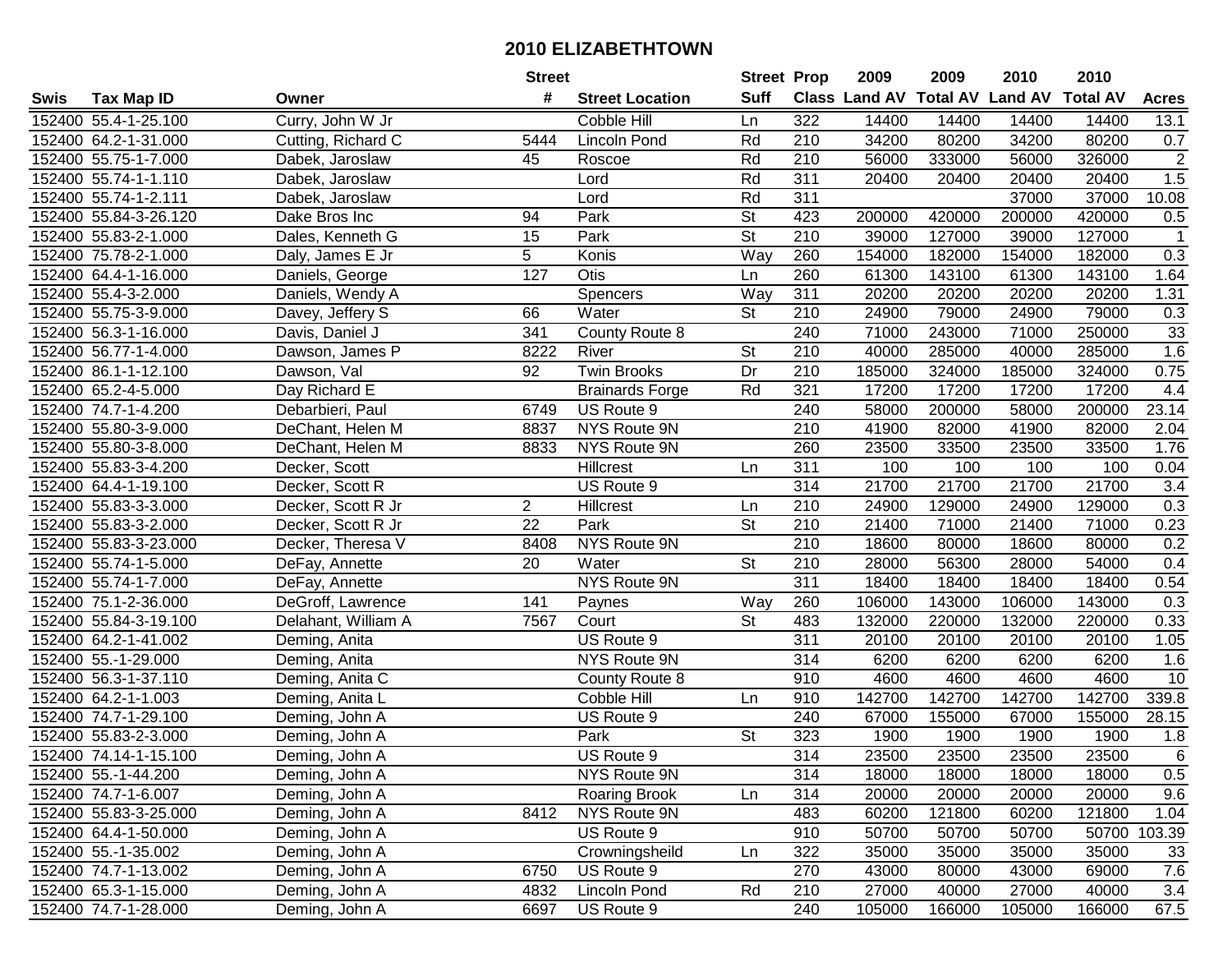|      |                      |                                 | <b>Street</b> |                        | <b>Street Prop</b> |                  | 2009                 | 2009   | 2010                    | 2010            |              |
|------|----------------------|---------------------------------|---------------|------------------------|--------------------|------------------|----------------------|--------|-------------------------|-----------------|--------------|
| Swis | Tax Map ID           | Owner                           | #             | <b>Street Location</b> | <b>Suff</b>        |                  | <b>Class Land AV</b> |        | <b>Total AV Land AV</b> | <b>Total AV</b> | <b>Acres</b> |
|      | 152400 65.3-1-14.000 | Deming, John A                  |               | <b>Lincoln Pond</b>    | Rd                 | 321              | 16400                | 16400  | 16400                   | 16400           | 1.6          |
|      | 152400 55.4-1-7.000  | Deming, John E                  |               | Roscoe                 | Rd                 | 311              | 21900                | 21900  | 21900                   | 21900           | 3.8          |
|      | 152400 55.83-3-8.000 | DeMuro, Rob L                   | 9             | Evans                  | <b>St</b>          | 210              | 72000                | 410000 | 72000                   | 410000          | 3.39         |
|      | 152400 65.2-4-7.000  | Dennis, Connie                  |               | NYS Route 9N           |                    | 910              | 44600                | 44600  | 44600                   | 44600           | 53.3         |
|      | 152400 56.1-1-7.000  | Denton Family Trust             | 455           | County Route 8         |                    | 240              | 51000                | 158000 | 51000                   | 158000          | 10           |
|      | 152400 64.4-1-46.000 | Denton Properties LLC, T A      |               | US Route 9             |                    | 910              | 46100                | 46100  | 46100                   | 46100           | 98.2         |
|      | 152400 64.4-1-43.000 | Denton Properties LLC, T A      |               | US Route 9             |                    | 314              | 22800                | 22800  | 22800                   | 22800           | $\sqrt{5}$   |
|      | 152400 64.27-1-5.200 | <b>Denton Publications Inc</b>  | 14            | Hand                   | Ave                | $\overline{710}$ | 70000                | 302000 | 70000                   | 302000          | 1.4          |
|      | 152400 64.4-1-47.000 | <b>Denton TA Properties LLC</b> |               | US Route 9             |                    | 910              | 47300                | 47300  | 47300                   | 47300           | 101.3        |
|      | 152400 64.-1-18.000  | Denton TA Properties LLC        |               | US Route 9             |                    | 910              | 40300                | 40300  | 40300                   | 40300           | 79           |
|      | 152400 65.1-1-37.000 | Denton TA Properties LLC        |               | Lincoln Pond           | Rd                 | 912              | 68000                | 68000  | 68000                   | 68000           | 142.3        |
|      | 152400 74.-1-8.000   | Denton TA Properties LLC        |               | US Route 9             |                    | 910              | 32000                | 32000  | 32000                   | 32000           | 72           |
|      | 152400 64.4-1-23.000 | Denton TA Properties LLC        |               | Lincoln Pond           | Rd                 | 910              | 48900                | 48900  | 48900                   | 48900           | 110.4        |
|      | 152400 64.4-1-24.000 | Denton TA Properties LLC        |               | Lincoln Pond           | Rd                 | 910              | 48900                | 48900  | 48900                   | 48900           | 109.2        |
|      | 152400 64.-1-19.000  | Denton TA Properties LLC        |               | US Route 9             |                    | 910              | 56400                | 56400  | 56400                   | 56400           | 109.5        |
|      | 152400 64.4-1-25.000 | Denton TA Properties LLC        |               | <b>Lincoln Pond</b>    | Rd                 | 910              | 13500                | 13500  | 13500                   | 13500           | 30.4         |
|      | 152400 64.4-1-26.000 | Denton TA Properties LLC        |               | US Route 9             |                    | 910              | 34100                | 34100  | 34100                   | 34100           | 78.5         |
|      | 152400 64.4-1-32.200 | Denton TA Properties LLC        |               | Otis                   | Ln                 | 910              | 22900                | 22900  | 22900                   | 22900           | 35.11        |
|      | 152400 64.4-1-42.200 | Denton TA Properties LLC        |               | US Route 9             |                    | 910              | 20700                | 20700  | 20700                   | 20700           | 24.7         |
|      | 152400 64.4-1-45.300 | Denton TA Properties LLC        |               | US Route 9             |                    | 910              | 32500                | 32500  | 32500                   | 32500           | 68.6         |
|      | 152400 74.2-1-1.000  | <b>Denton TA Properties LLC</b> |               | US Route 9             |                    | 910              | 88200                | 88200  | 88200                   | 88200           | 173.2        |
|      | 152400 74.2-1-2.000  | Denton TA Properties LLC        |               | US Route 9             |                    | 912              | 39655                | 39655  | 39655                   | 39655           | 76.9         |
|      | 152400 74.2-1-22.000 | Denton TA Properties LLC        |               | Simonds Hill           | Rd                 | 910              | 69900                | 69900  | 69900                   | 69900           | 107.3        |
|      | 152400 64.4-1-45.110 | Denton TA Properties LLC        |               | US Route 9             |                    | 910              | 176000               | 176000 | 176000                  | 176000          | 269.04       |
|      | 152400 64.4-1-45.140 | Denton TA Properties LLC        |               | US Route 9             |                    | 912              | 75240                | 75240  | 75240                   | 75240           | 117.19       |
|      | 152400 74.2-1-6.000  | Denton, Harry                   |               | US Route 9             |                    | 314              | 22600                | 22600  | 22600                   | 22600           | 4.7          |
|      | 152400 74.2-1-5.000  | Denton, Harry                   | 17            | <b>Stars Stripes</b>   | Way                | 210              | 54000                | 177000 | 54000                   | 177000          | 5            |
|      | 152400 65.1-1-39.000 | Denton, Keith P                 | 5192          | <b>Lincoln Pond</b>    | Rd                 | 280              | 94000                | 165000 | 94000                   | 165000          | 63           |
|      | 152400 65.1-1-40.000 | Denton, Kenneth                 | 5197          | <b>Lincoln Pond</b>    | Rd                 | 210              | 39100                | 71700  | 39100                   | 71700           | 1.3          |
|      | 152400 74.2-1-3.000  | Denton, Raymond L               |               | US Route 9             |                    | 910              | 16100                | 16100  | 16100                   | 16100           | 32.9         |
|      | 152400 74.2-1-7.000  | Denton, Raymond L               | 38            | <b>Stars Stripes</b>   | Way                | 312              | 36600                | 55200  | 36600                   | 55200           | 17.4         |
|      | 152400 55.-1-40.000  | Denton, Roger E                 | 102           | Crowningshield         | Ln                 | 210              | 40000                | 71000  | 40000                   | 71000           | 1.4          |
|      | 152400 64.27-4-9.000 | Denton, Stephen C               | 7393          | US Route 9             |                    | $\overline{210}$ | 31100                | 136000 | 31100                   | 136000          | 0.5          |
|      | 152400 64.4-1-27.100 | Denton, Therese                 | 6807          | US Route 9             |                    | 240              | 93000                | 478000 | 93000                   | 478000          | 28.9         |
|      | 152400 55.84-5-9.110 | Denton, Therese                 |               | River                  | St                 | 311              | 20600                | 20600  | 20600                   | 20600           | 1.83         |
|      | 152400 74.2-1-23.200 | Denton, Therese A               |               | Simonds Hill           | Rd                 | 910              |                      |        | 180000                  | 180000          | 142.3        |
|      | 152400 55.76-1-1.210 | Denton, William                 |               | Water                  | <b>St</b>          | 311              | 20000                | 20000  | 20000                   | 20000           | $\mathbf{1}$ |
|      | 152400 55.4-1-22.100 | Denton, William A               | 14            | Wood Hill              | Way                | 240              | 116800               | 244000 | 116800                  | 244000          | 14.5         |
|      | 152400 55.75-2-2.000 | Denton, William A               |               | Cross                  | St                 | 323              | 18000                | 18000  | 18000                   | 18000           | 0.3          |
|      | 152400 64.2-1-53.001 | Derecskey, Susan                | 51            | Cobble Hill            | Ln                 | 280              | 123000               | 288000 | 123000                  | 292000          | 4.9          |
|      | 152400 65.2-4-20.200 | DeZalia, Randy M                | 7711          | NYS Route 9N           |                    | 210              | 29500                | 83800  | 29500                   | 83800           | 0.45         |
|      | 152400 74.2-1-14.000 | Dickinson, Bruce D              | 6588          | US Route 9             |                    | 240              | 63300                | 122000 | 63300                   | 122000          | 35.9         |
|      |                      |                                 |               |                        |                    |                  |                      |        |                         |                 |              |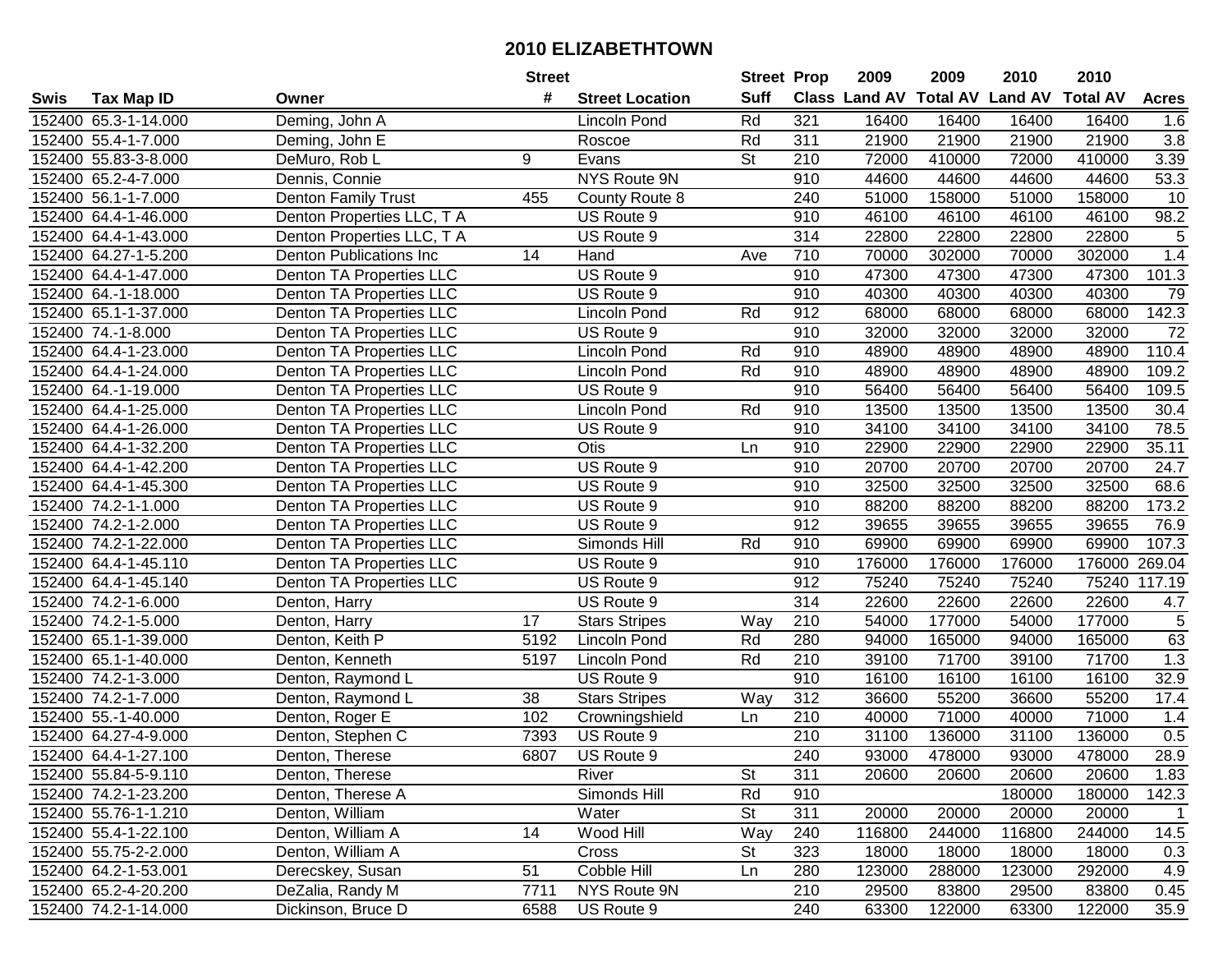| #<br>Suff<br><b>Class Land AV</b><br><b>Total AV Land AV</b><br><b>Total AV</b><br><b>Tax Map ID</b><br><b>Street Location</b><br><b>Acres</b><br>Swis<br>Owner<br>Diemand, Annette T<br>152400 55.84-2-7.000<br>7644<br>US Route 9<br>210<br>40500<br>115000<br>40500<br>115000<br>1.42<br>40500<br>152400 55.83-3-26.000<br>NYS Route 9N<br>210<br>123000<br>40500<br>123000<br>1.4<br>Diemand, David L<br>8416<br>152400 64.2-1-42.000<br>US Route 9<br>240<br>52000<br>173000<br>57000<br>180000<br>19.2<br>Digan, Donna<br>7282<br>Dobson, William A<br>311<br>4700<br>4700<br>4700<br>0.31<br>152400 75.78-2-7.000<br>Lincoln Pond<br>Rd<br>4700<br>152400 75.78-2-5.000<br>Dobson, William A<br>Lincoln Pond<br>Rd<br>314<br>68100<br>68100<br>68100<br>68100<br>0.05<br>152400 75.78-2-4.000<br>Dobson, William A<br>80<br>Dr<br>260<br>111000<br>217000<br>111000<br>217000<br>0.1<br><b>Twin Brooks</b><br>152400 75.3-2-30.130<br>Dobson, William J<br>314<br>20200<br>20200<br>1.3<br><b>Twin Brooks</b><br>Dr<br>20200<br>20200<br>Doherty, William P<br>$\overline{57}$<br>$\overline{\mathsf{St}}$<br>$\overline{210}$<br>32000<br>155000<br>32000<br>155000<br>0.58<br>152400 55.83-2-6.000<br>Park<br>260<br>1.2<br>152400 75.1-2-31.000<br>182<br>Way<br>139000<br>168000<br>139000<br>168000<br>Dohman, Jean<br>Paynes<br>210<br>70000<br>152400 64.2-1-4.200<br>Dolly Linda L<br>129<br>Cobble Hill<br>157000<br>70000<br>3.93<br>Ln<br>164000<br>145000<br>152400 75.1-2-17.000<br>Dominguez, Sandra A<br>201<br>Lower Pond<br>Way<br>210<br>145000<br>299000<br>299000<br>0.6<br>152400 56.3-1-4.000<br>Dorn, John C<br>38<br>210<br>36200<br>64000<br>36200<br>64000<br>0.83<br>Ln<br>Forge<br><b>Cobble Hill</b><br>322<br>10300<br>10300<br>10300<br>152400 55.4-1-25.400<br>Ln<br>10300<br>11.74<br>Douglass, Robert<br><b>St</b><br>152400 55.84-2-14.000<br>Downs, David<br>8250<br>River<br>210<br>28000<br>92000<br>28000<br>92000<br>0.4<br>$\overline{\mathsf{St}}$<br>311<br>152400 55.84-5-6.120<br>River<br>40000<br>40000<br>40000<br>40000<br>Doyle, John<br>1<br>Way<br>210<br>39300<br>39300<br>90000<br>152400 74.7-1-18.000<br>Doyle, Judy B<br>7<br>90000<br>1<br>Lakota<br>14<br>152400 64.27-3-7.200<br>Windy<br>Way<br>210<br>46000<br>197000<br>46000<br>201500<br>2.96<br>Doyle, Michael<br>152400 55.76-1-36.000<br>25<br>Ter<br>210<br>18600<br>57500<br>18600<br>57500<br>0.2<br>Drew, Donald S<br>Noble<br>81<br>152400 55.84-4-18.000<br>Drew, Donald S Jr<br>Hand<br>210<br>28000<br>110000<br>28000<br>110000<br>0.4<br>Ave<br>32<br>152400 56.3-1-54.000<br>210<br>37300<br>106000<br>37300<br>106000<br>0.81<br>Drew, Michael<br><b>High Meadows</b><br>Ln<br>152400 55.76-1-18.000<br>7671<br>210<br>39700<br>102000<br>39700<br>102000<br>1.9<br>Duggan, Robert A<br>US Route 9<br>37700<br>0.92<br>152400 55.4-3-5.000<br>13<br>Way<br>210<br>142000<br>37700<br>142000<br>Dumont, Floyd Jr<br>Spencers<br>321<br>152400 56.3-1-10.112<br>US Route 9<br>49400<br>49400<br>49400<br>49400<br>30<br>Durand, Gail<br>152400 56.3-1-10.111<br>Durand, Gail<br>US Route 9<br>312<br>38400<br>42200<br>38400<br>42200<br>14.3<br>Durand, Gail<br>7842<br>US Route 9<br>210<br>39700<br>39700<br>99000<br>2.2<br>152400 56.3-1-11.000<br>99000<br>NYS Route 9N<br>311<br>19500<br>11.6<br>152400 55.74-1-3.100<br>19500<br>19500<br>19500<br>Duso, Bernard<br><b>St</b><br>210<br>23800<br>152400 55.84-3-2.000<br>174<br>Water<br>23800<br>98000<br>98000<br>Duso, Bernard H<br>0.4<br><b>St</b><br>152400 55.75-1-2.044<br>Duso, Salle M<br>23<br>Water<br>210<br>24900<br>43000<br>24900<br>43000<br>0.3<br>152400 55.75-1-33.100<br>25<br>Ln<br>210<br>39000<br>120000<br>1.15<br>Eddy, Robert M<br>39000<br>120000<br>Dougan<br>330<br>35700<br>35700<br>35700<br>152400 55.84-1-8.000<br>Noble<br>Ter<br>35700<br>2.7<br>Egglefield Bros Inc<br>152400 55.84-2-1.234<br>431<br>458000<br>249000<br>458000<br>1.4<br>Egglefield Bros Inc<br>7618<br>US Route 9<br>249000<br>152400 55.75-1-39.045<br><b>Way</b><br>42200<br>183000<br>42200<br>2.9<br>Egglefield, Deidre L<br>13<br>Spencers<br>210<br>183000<br>7625<br>152400 55.84-1-20.200<br>US Route 9<br>431<br>121000<br>187000<br>121000<br>187000<br>0.95<br>Egglefield, Dennis<br>152400 55.4-3-3.000<br><b>Spencers</b><br>Way<br>311<br>10600<br>10600<br>10600<br>10600<br>1.84<br>Egglefield, Dennis K<br>152400 55.84-1-10.000<br>Egglefield, Dennis K<br>15<br>Fairlane<br>Way<br>416<br>65400<br>123000<br>65400<br>123000<br>1.9<br>152400 55.75-1-1.000<br>Egglefield, Dennis K<br>101<br>Rd<br>210<br>74000<br>233000<br>74000<br>233000<br>7.94<br>Roscoe<br>152400 55.76-1-20.000<br>31<br>Egglefield, Lew<br>Maple<br>Way<br>260<br>43000<br>85000<br>43000<br>85000<br>0.5<br>312<br>1.2<br>152400 55.76-1-17.000<br>17<br>County Route 8<br>20100<br>30500<br>30500<br>Egglefield, Lew E<br>20100<br>6.52<br>152400 55.76-1-19.000<br>Egglefield, Marijane<br>20<br>Maple<br>Way<br>210<br>38500<br>183000<br>38500<br>183000<br>Lincoln Pond<br>311<br>21600<br>152400 64.2-2-1.000<br>Egglefield, Marijane<br>5509<br>Rd<br>21600<br>21600<br>21600<br>3.33<br>312<br>152400 64.2-2-2.000<br>Egglefield, Marijane<br>5509<br><b>Lincoln Pond</b><br>Rd<br>23700<br>31300<br>23700<br>31300<br>5.1<br>152400 64.2-2-15.000<br>Rd<br>323<br>100<br>100<br>100<br>100<br>$\overline{1}$ |  |                      | <b>Street</b> |              | <b>Street Prop</b> | 2009 | 2009 | 2010 | 2010 |  |
|---------------------------------------------------------------------------------------------------------------------------------------------------------------------------------------------------------------------------------------------------------------------------------------------------------------------------------------------------------------------------------------------------------------------------------------------------------------------------------------------------------------------------------------------------------------------------------------------------------------------------------------------------------------------------------------------------------------------------------------------------------------------------------------------------------------------------------------------------------------------------------------------------------------------------------------------------------------------------------------------------------------------------------------------------------------------------------------------------------------------------------------------------------------------------------------------------------------------------------------------------------------------------------------------------------------------------------------------------------------------------------------------------------------------------------------------------------------------------------------------------------------------------------------------------------------------------------------------------------------------------------------------------------------------------------------------------------------------------------------------------------------------------------------------------------------------------------------------------------------------------------------------------------------------------------------------------------------------------------------------------------------------------------------------------------------------------------------------------------------------------------------------------------------------------------------------------------------------------------------------------------------------------------------------------------------------------------------------------------------------------------------------------------------------------------------------------------------------------------------------------------------------------------------------------------------------------------------------------------------------------------------------------------------------------------------------------------------------------------------------------------------------------------------------------------------------------------------------------------------------------------------------------------------------------------------------------------------------------------------------------------------------------------------------------------------------------------------------------------------------------------------------------------------------------------------------------------------------------------------------------------------------------------------------------------------------------------------------------------------------------------------------------------------------------------------------------------------------------------------------------------------------------------------------------------------------------------------------------------------------------------------------------------------------------------------------------------------------------------------------------------------------------------------------------------------------------------------------------------------------------------------------------------------------------------------------------------------------------------------------------------------------------------------------------------------------------------------------------------------------------------------------------------------------------------------------------------------------------------------------------------------------------------------------------------------------------------------------------------------------------------------------------------------------------------------------------------------------------------------------------------------------------------------------------------------------------------------------------------------------------------------------------------------------------------------------------------------------------------------------------------------------------------------------------------------------------------------------------------------------------------------------------------------------------------------------------------------------------------------------------------------------------------------------------------------------------------------------------------------------------------------------------------------------------------------------------------------------------------------------------------------------------------------------------------------------------------------------------------------------------------------------------------------------------|--|----------------------|---------------|--------------|--------------------|------|------|------|------|--|
|                                                                                                                                                                                                                                                                                                                                                                                                                                                                                                                                                                                                                                                                                                                                                                                                                                                                                                                                                                                                                                                                                                                                                                                                                                                                                                                                                                                                                                                                                                                                                                                                                                                                                                                                                                                                                                                                                                                                                                                                                                                                                                                                                                                                                                                                                                                                                                                                                                                                                                                                                                                                                                                                                                                                                                                                                                                                                                                                                                                                                                                                                                                                                                                                                                                                                                                                                                                                                                                                                                                                                                                                                                                                                                                                                                                                                                                                                                                                                                                                                                                                                                                                                                                                                                                                                                                                                                                                                                                                                                                                                                                                                                                                                                                                                                                                                                                                                                                                                                                                                                                                                                                                                                                                                                                                                                                                                                                                                           |  |                      |               |              |                    |      |      |      |      |  |
|                                                                                                                                                                                                                                                                                                                                                                                                                                                                                                                                                                                                                                                                                                                                                                                                                                                                                                                                                                                                                                                                                                                                                                                                                                                                                                                                                                                                                                                                                                                                                                                                                                                                                                                                                                                                                                                                                                                                                                                                                                                                                                                                                                                                                                                                                                                                                                                                                                                                                                                                                                                                                                                                                                                                                                                                                                                                                                                                                                                                                                                                                                                                                                                                                                                                                                                                                                                                                                                                                                                                                                                                                                                                                                                                                                                                                                                                                                                                                                                                                                                                                                                                                                                                                                                                                                                                                                                                                                                                                                                                                                                                                                                                                                                                                                                                                                                                                                                                                                                                                                                                                                                                                                                                                                                                                                                                                                                                                           |  |                      |               |              |                    |      |      |      |      |  |
|                                                                                                                                                                                                                                                                                                                                                                                                                                                                                                                                                                                                                                                                                                                                                                                                                                                                                                                                                                                                                                                                                                                                                                                                                                                                                                                                                                                                                                                                                                                                                                                                                                                                                                                                                                                                                                                                                                                                                                                                                                                                                                                                                                                                                                                                                                                                                                                                                                                                                                                                                                                                                                                                                                                                                                                                                                                                                                                                                                                                                                                                                                                                                                                                                                                                                                                                                                                                                                                                                                                                                                                                                                                                                                                                                                                                                                                                                                                                                                                                                                                                                                                                                                                                                                                                                                                                                                                                                                                                                                                                                                                                                                                                                                                                                                                                                                                                                                                                                                                                                                                                                                                                                                                                                                                                                                                                                                                                                           |  |                      |               |              |                    |      |      |      |      |  |
|                                                                                                                                                                                                                                                                                                                                                                                                                                                                                                                                                                                                                                                                                                                                                                                                                                                                                                                                                                                                                                                                                                                                                                                                                                                                                                                                                                                                                                                                                                                                                                                                                                                                                                                                                                                                                                                                                                                                                                                                                                                                                                                                                                                                                                                                                                                                                                                                                                                                                                                                                                                                                                                                                                                                                                                                                                                                                                                                                                                                                                                                                                                                                                                                                                                                                                                                                                                                                                                                                                                                                                                                                                                                                                                                                                                                                                                                                                                                                                                                                                                                                                                                                                                                                                                                                                                                                                                                                                                                                                                                                                                                                                                                                                                                                                                                                                                                                                                                                                                                                                                                                                                                                                                                                                                                                                                                                                                                                           |  |                      |               |              |                    |      |      |      |      |  |
|                                                                                                                                                                                                                                                                                                                                                                                                                                                                                                                                                                                                                                                                                                                                                                                                                                                                                                                                                                                                                                                                                                                                                                                                                                                                                                                                                                                                                                                                                                                                                                                                                                                                                                                                                                                                                                                                                                                                                                                                                                                                                                                                                                                                                                                                                                                                                                                                                                                                                                                                                                                                                                                                                                                                                                                                                                                                                                                                                                                                                                                                                                                                                                                                                                                                                                                                                                                                                                                                                                                                                                                                                                                                                                                                                                                                                                                                                                                                                                                                                                                                                                                                                                                                                                                                                                                                                                                                                                                                                                                                                                                                                                                                                                                                                                                                                                                                                                                                                                                                                                                                                                                                                                                                                                                                                                                                                                                                                           |  |                      |               |              |                    |      |      |      |      |  |
|                                                                                                                                                                                                                                                                                                                                                                                                                                                                                                                                                                                                                                                                                                                                                                                                                                                                                                                                                                                                                                                                                                                                                                                                                                                                                                                                                                                                                                                                                                                                                                                                                                                                                                                                                                                                                                                                                                                                                                                                                                                                                                                                                                                                                                                                                                                                                                                                                                                                                                                                                                                                                                                                                                                                                                                                                                                                                                                                                                                                                                                                                                                                                                                                                                                                                                                                                                                                                                                                                                                                                                                                                                                                                                                                                                                                                                                                                                                                                                                                                                                                                                                                                                                                                                                                                                                                                                                                                                                                                                                                                                                                                                                                                                                                                                                                                                                                                                                                                                                                                                                                                                                                                                                                                                                                                                                                                                                                                           |  |                      |               |              |                    |      |      |      |      |  |
|                                                                                                                                                                                                                                                                                                                                                                                                                                                                                                                                                                                                                                                                                                                                                                                                                                                                                                                                                                                                                                                                                                                                                                                                                                                                                                                                                                                                                                                                                                                                                                                                                                                                                                                                                                                                                                                                                                                                                                                                                                                                                                                                                                                                                                                                                                                                                                                                                                                                                                                                                                                                                                                                                                                                                                                                                                                                                                                                                                                                                                                                                                                                                                                                                                                                                                                                                                                                                                                                                                                                                                                                                                                                                                                                                                                                                                                                                                                                                                                                                                                                                                                                                                                                                                                                                                                                                                                                                                                                                                                                                                                                                                                                                                                                                                                                                                                                                                                                                                                                                                                                                                                                                                                                                                                                                                                                                                                                                           |  |                      |               |              |                    |      |      |      |      |  |
|                                                                                                                                                                                                                                                                                                                                                                                                                                                                                                                                                                                                                                                                                                                                                                                                                                                                                                                                                                                                                                                                                                                                                                                                                                                                                                                                                                                                                                                                                                                                                                                                                                                                                                                                                                                                                                                                                                                                                                                                                                                                                                                                                                                                                                                                                                                                                                                                                                                                                                                                                                                                                                                                                                                                                                                                                                                                                                                                                                                                                                                                                                                                                                                                                                                                                                                                                                                                                                                                                                                                                                                                                                                                                                                                                                                                                                                                                                                                                                                                                                                                                                                                                                                                                                                                                                                                                                                                                                                                                                                                                                                                                                                                                                                                                                                                                                                                                                                                                                                                                                                                                                                                                                                                                                                                                                                                                                                                                           |  |                      |               |              |                    |      |      |      |      |  |
|                                                                                                                                                                                                                                                                                                                                                                                                                                                                                                                                                                                                                                                                                                                                                                                                                                                                                                                                                                                                                                                                                                                                                                                                                                                                                                                                                                                                                                                                                                                                                                                                                                                                                                                                                                                                                                                                                                                                                                                                                                                                                                                                                                                                                                                                                                                                                                                                                                                                                                                                                                                                                                                                                                                                                                                                                                                                                                                                                                                                                                                                                                                                                                                                                                                                                                                                                                                                                                                                                                                                                                                                                                                                                                                                                                                                                                                                                                                                                                                                                                                                                                                                                                                                                                                                                                                                                                                                                                                                                                                                                                                                                                                                                                                                                                                                                                                                                                                                                                                                                                                                                                                                                                                                                                                                                                                                                                                                                           |  |                      |               |              |                    |      |      |      |      |  |
|                                                                                                                                                                                                                                                                                                                                                                                                                                                                                                                                                                                                                                                                                                                                                                                                                                                                                                                                                                                                                                                                                                                                                                                                                                                                                                                                                                                                                                                                                                                                                                                                                                                                                                                                                                                                                                                                                                                                                                                                                                                                                                                                                                                                                                                                                                                                                                                                                                                                                                                                                                                                                                                                                                                                                                                                                                                                                                                                                                                                                                                                                                                                                                                                                                                                                                                                                                                                                                                                                                                                                                                                                                                                                                                                                                                                                                                                                                                                                                                                                                                                                                                                                                                                                                                                                                                                                                                                                                                                                                                                                                                                                                                                                                                                                                                                                                                                                                                                                                                                                                                                                                                                                                                                                                                                                                                                                                                                                           |  |                      |               |              |                    |      |      |      |      |  |
|                                                                                                                                                                                                                                                                                                                                                                                                                                                                                                                                                                                                                                                                                                                                                                                                                                                                                                                                                                                                                                                                                                                                                                                                                                                                                                                                                                                                                                                                                                                                                                                                                                                                                                                                                                                                                                                                                                                                                                                                                                                                                                                                                                                                                                                                                                                                                                                                                                                                                                                                                                                                                                                                                                                                                                                                                                                                                                                                                                                                                                                                                                                                                                                                                                                                                                                                                                                                                                                                                                                                                                                                                                                                                                                                                                                                                                                                                                                                                                                                                                                                                                                                                                                                                                                                                                                                                                                                                                                                                                                                                                                                                                                                                                                                                                                                                                                                                                                                                                                                                                                                                                                                                                                                                                                                                                                                                                                                                           |  |                      |               |              |                    |      |      |      |      |  |
|                                                                                                                                                                                                                                                                                                                                                                                                                                                                                                                                                                                                                                                                                                                                                                                                                                                                                                                                                                                                                                                                                                                                                                                                                                                                                                                                                                                                                                                                                                                                                                                                                                                                                                                                                                                                                                                                                                                                                                                                                                                                                                                                                                                                                                                                                                                                                                                                                                                                                                                                                                                                                                                                                                                                                                                                                                                                                                                                                                                                                                                                                                                                                                                                                                                                                                                                                                                                                                                                                                                                                                                                                                                                                                                                                                                                                                                                                                                                                                                                                                                                                                                                                                                                                                                                                                                                                                                                                                                                                                                                                                                                                                                                                                                                                                                                                                                                                                                                                                                                                                                                                                                                                                                                                                                                                                                                                                                                                           |  |                      |               |              |                    |      |      |      |      |  |
|                                                                                                                                                                                                                                                                                                                                                                                                                                                                                                                                                                                                                                                                                                                                                                                                                                                                                                                                                                                                                                                                                                                                                                                                                                                                                                                                                                                                                                                                                                                                                                                                                                                                                                                                                                                                                                                                                                                                                                                                                                                                                                                                                                                                                                                                                                                                                                                                                                                                                                                                                                                                                                                                                                                                                                                                                                                                                                                                                                                                                                                                                                                                                                                                                                                                                                                                                                                                                                                                                                                                                                                                                                                                                                                                                                                                                                                                                                                                                                                                                                                                                                                                                                                                                                                                                                                                                                                                                                                                                                                                                                                                                                                                                                                                                                                                                                                                                                                                                                                                                                                                                                                                                                                                                                                                                                                                                                                                                           |  |                      |               |              |                    |      |      |      |      |  |
|                                                                                                                                                                                                                                                                                                                                                                                                                                                                                                                                                                                                                                                                                                                                                                                                                                                                                                                                                                                                                                                                                                                                                                                                                                                                                                                                                                                                                                                                                                                                                                                                                                                                                                                                                                                                                                                                                                                                                                                                                                                                                                                                                                                                                                                                                                                                                                                                                                                                                                                                                                                                                                                                                                                                                                                                                                                                                                                                                                                                                                                                                                                                                                                                                                                                                                                                                                                                                                                                                                                                                                                                                                                                                                                                                                                                                                                                                                                                                                                                                                                                                                                                                                                                                                                                                                                                                                                                                                                                                                                                                                                                                                                                                                                                                                                                                                                                                                                                                                                                                                                                                                                                                                                                                                                                                                                                                                                                                           |  |                      |               |              |                    |      |      |      |      |  |
|                                                                                                                                                                                                                                                                                                                                                                                                                                                                                                                                                                                                                                                                                                                                                                                                                                                                                                                                                                                                                                                                                                                                                                                                                                                                                                                                                                                                                                                                                                                                                                                                                                                                                                                                                                                                                                                                                                                                                                                                                                                                                                                                                                                                                                                                                                                                                                                                                                                                                                                                                                                                                                                                                                                                                                                                                                                                                                                                                                                                                                                                                                                                                                                                                                                                                                                                                                                                                                                                                                                                                                                                                                                                                                                                                                                                                                                                                                                                                                                                                                                                                                                                                                                                                                                                                                                                                                                                                                                                                                                                                                                                                                                                                                                                                                                                                                                                                                                                                                                                                                                                                                                                                                                                                                                                                                                                                                                                                           |  |                      |               |              |                    |      |      |      |      |  |
|                                                                                                                                                                                                                                                                                                                                                                                                                                                                                                                                                                                                                                                                                                                                                                                                                                                                                                                                                                                                                                                                                                                                                                                                                                                                                                                                                                                                                                                                                                                                                                                                                                                                                                                                                                                                                                                                                                                                                                                                                                                                                                                                                                                                                                                                                                                                                                                                                                                                                                                                                                                                                                                                                                                                                                                                                                                                                                                                                                                                                                                                                                                                                                                                                                                                                                                                                                                                                                                                                                                                                                                                                                                                                                                                                                                                                                                                                                                                                                                                                                                                                                                                                                                                                                                                                                                                                                                                                                                                                                                                                                                                                                                                                                                                                                                                                                                                                                                                                                                                                                                                                                                                                                                                                                                                                                                                                                                                                           |  |                      |               |              |                    |      |      |      |      |  |
|                                                                                                                                                                                                                                                                                                                                                                                                                                                                                                                                                                                                                                                                                                                                                                                                                                                                                                                                                                                                                                                                                                                                                                                                                                                                                                                                                                                                                                                                                                                                                                                                                                                                                                                                                                                                                                                                                                                                                                                                                                                                                                                                                                                                                                                                                                                                                                                                                                                                                                                                                                                                                                                                                                                                                                                                                                                                                                                                                                                                                                                                                                                                                                                                                                                                                                                                                                                                                                                                                                                                                                                                                                                                                                                                                                                                                                                                                                                                                                                                                                                                                                                                                                                                                                                                                                                                                                                                                                                                                                                                                                                                                                                                                                                                                                                                                                                                                                                                                                                                                                                                                                                                                                                                                                                                                                                                                                                                                           |  |                      |               |              |                    |      |      |      |      |  |
|                                                                                                                                                                                                                                                                                                                                                                                                                                                                                                                                                                                                                                                                                                                                                                                                                                                                                                                                                                                                                                                                                                                                                                                                                                                                                                                                                                                                                                                                                                                                                                                                                                                                                                                                                                                                                                                                                                                                                                                                                                                                                                                                                                                                                                                                                                                                                                                                                                                                                                                                                                                                                                                                                                                                                                                                                                                                                                                                                                                                                                                                                                                                                                                                                                                                                                                                                                                                                                                                                                                                                                                                                                                                                                                                                                                                                                                                                                                                                                                                                                                                                                                                                                                                                                                                                                                                                                                                                                                                                                                                                                                                                                                                                                                                                                                                                                                                                                                                                                                                                                                                                                                                                                                                                                                                                                                                                                                                                           |  |                      |               |              |                    |      |      |      |      |  |
|                                                                                                                                                                                                                                                                                                                                                                                                                                                                                                                                                                                                                                                                                                                                                                                                                                                                                                                                                                                                                                                                                                                                                                                                                                                                                                                                                                                                                                                                                                                                                                                                                                                                                                                                                                                                                                                                                                                                                                                                                                                                                                                                                                                                                                                                                                                                                                                                                                                                                                                                                                                                                                                                                                                                                                                                                                                                                                                                                                                                                                                                                                                                                                                                                                                                                                                                                                                                                                                                                                                                                                                                                                                                                                                                                                                                                                                                                                                                                                                                                                                                                                                                                                                                                                                                                                                                                                                                                                                                                                                                                                                                                                                                                                                                                                                                                                                                                                                                                                                                                                                                                                                                                                                                                                                                                                                                                                                                                           |  |                      |               |              |                    |      |      |      |      |  |
|                                                                                                                                                                                                                                                                                                                                                                                                                                                                                                                                                                                                                                                                                                                                                                                                                                                                                                                                                                                                                                                                                                                                                                                                                                                                                                                                                                                                                                                                                                                                                                                                                                                                                                                                                                                                                                                                                                                                                                                                                                                                                                                                                                                                                                                                                                                                                                                                                                                                                                                                                                                                                                                                                                                                                                                                                                                                                                                                                                                                                                                                                                                                                                                                                                                                                                                                                                                                                                                                                                                                                                                                                                                                                                                                                                                                                                                                                                                                                                                                                                                                                                                                                                                                                                                                                                                                                                                                                                                                                                                                                                                                                                                                                                                                                                                                                                                                                                                                                                                                                                                                                                                                                                                                                                                                                                                                                                                                                           |  |                      |               |              |                    |      |      |      |      |  |
|                                                                                                                                                                                                                                                                                                                                                                                                                                                                                                                                                                                                                                                                                                                                                                                                                                                                                                                                                                                                                                                                                                                                                                                                                                                                                                                                                                                                                                                                                                                                                                                                                                                                                                                                                                                                                                                                                                                                                                                                                                                                                                                                                                                                                                                                                                                                                                                                                                                                                                                                                                                                                                                                                                                                                                                                                                                                                                                                                                                                                                                                                                                                                                                                                                                                                                                                                                                                                                                                                                                                                                                                                                                                                                                                                                                                                                                                                                                                                                                                                                                                                                                                                                                                                                                                                                                                                                                                                                                                                                                                                                                                                                                                                                                                                                                                                                                                                                                                                                                                                                                                                                                                                                                                                                                                                                                                                                                                                           |  |                      |               |              |                    |      |      |      |      |  |
|                                                                                                                                                                                                                                                                                                                                                                                                                                                                                                                                                                                                                                                                                                                                                                                                                                                                                                                                                                                                                                                                                                                                                                                                                                                                                                                                                                                                                                                                                                                                                                                                                                                                                                                                                                                                                                                                                                                                                                                                                                                                                                                                                                                                                                                                                                                                                                                                                                                                                                                                                                                                                                                                                                                                                                                                                                                                                                                                                                                                                                                                                                                                                                                                                                                                                                                                                                                                                                                                                                                                                                                                                                                                                                                                                                                                                                                                                                                                                                                                                                                                                                                                                                                                                                                                                                                                                                                                                                                                                                                                                                                                                                                                                                                                                                                                                                                                                                                                                                                                                                                                                                                                                                                                                                                                                                                                                                                                                           |  |                      |               |              |                    |      |      |      |      |  |
|                                                                                                                                                                                                                                                                                                                                                                                                                                                                                                                                                                                                                                                                                                                                                                                                                                                                                                                                                                                                                                                                                                                                                                                                                                                                                                                                                                                                                                                                                                                                                                                                                                                                                                                                                                                                                                                                                                                                                                                                                                                                                                                                                                                                                                                                                                                                                                                                                                                                                                                                                                                                                                                                                                                                                                                                                                                                                                                                                                                                                                                                                                                                                                                                                                                                                                                                                                                                                                                                                                                                                                                                                                                                                                                                                                                                                                                                                                                                                                                                                                                                                                                                                                                                                                                                                                                                                                                                                                                                                                                                                                                                                                                                                                                                                                                                                                                                                                                                                                                                                                                                                                                                                                                                                                                                                                                                                                                                                           |  |                      |               |              |                    |      |      |      |      |  |
|                                                                                                                                                                                                                                                                                                                                                                                                                                                                                                                                                                                                                                                                                                                                                                                                                                                                                                                                                                                                                                                                                                                                                                                                                                                                                                                                                                                                                                                                                                                                                                                                                                                                                                                                                                                                                                                                                                                                                                                                                                                                                                                                                                                                                                                                                                                                                                                                                                                                                                                                                                                                                                                                                                                                                                                                                                                                                                                                                                                                                                                                                                                                                                                                                                                                                                                                                                                                                                                                                                                                                                                                                                                                                                                                                                                                                                                                                                                                                                                                                                                                                                                                                                                                                                                                                                                                                                                                                                                                                                                                                                                                                                                                                                                                                                                                                                                                                                                                                                                                                                                                                                                                                                                                                                                                                                                                                                                                                           |  |                      |               |              |                    |      |      |      |      |  |
|                                                                                                                                                                                                                                                                                                                                                                                                                                                                                                                                                                                                                                                                                                                                                                                                                                                                                                                                                                                                                                                                                                                                                                                                                                                                                                                                                                                                                                                                                                                                                                                                                                                                                                                                                                                                                                                                                                                                                                                                                                                                                                                                                                                                                                                                                                                                                                                                                                                                                                                                                                                                                                                                                                                                                                                                                                                                                                                                                                                                                                                                                                                                                                                                                                                                                                                                                                                                                                                                                                                                                                                                                                                                                                                                                                                                                                                                                                                                                                                                                                                                                                                                                                                                                                                                                                                                                                                                                                                                                                                                                                                                                                                                                                                                                                                                                                                                                                                                                                                                                                                                                                                                                                                                                                                                                                                                                                                                                           |  |                      |               |              |                    |      |      |      |      |  |
|                                                                                                                                                                                                                                                                                                                                                                                                                                                                                                                                                                                                                                                                                                                                                                                                                                                                                                                                                                                                                                                                                                                                                                                                                                                                                                                                                                                                                                                                                                                                                                                                                                                                                                                                                                                                                                                                                                                                                                                                                                                                                                                                                                                                                                                                                                                                                                                                                                                                                                                                                                                                                                                                                                                                                                                                                                                                                                                                                                                                                                                                                                                                                                                                                                                                                                                                                                                                                                                                                                                                                                                                                                                                                                                                                                                                                                                                                                                                                                                                                                                                                                                                                                                                                                                                                                                                                                                                                                                                                                                                                                                                                                                                                                                                                                                                                                                                                                                                                                                                                                                                                                                                                                                                                                                                                                                                                                                                                           |  |                      |               |              |                    |      |      |      |      |  |
|                                                                                                                                                                                                                                                                                                                                                                                                                                                                                                                                                                                                                                                                                                                                                                                                                                                                                                                                                                                                                                                                                                                                                                                                                                                                                                                                                                                                                                                                                                                                                                                                                                                                                                                                                                                                                                                                                                                                                                                                                                                                                                                                                                                                                                                                                                                                                                                                                                                                                                                                                                                                                                                                                                                                                                                                                                                                                                                                                                                                                                                                                                                                                                                                                                                                                                                                                                                                                                                                                                                                                                                                                                                                                                                                                                                                                                                                                                                                                                                                                                                                                                                                                                                                                                                                                                                                                                                                                                                                                                                                                                                                                                                                                                                                                                                                                                                                                                                                                                                                                                                                                                                                                                                                                                                                                                                                                                                                                           |  |                      |               |              |                    |      |      |      |      |  |
|                                                                                                                                                                                                                                                                                                                                                                                                                                                                                                                                                                                                                                                                                                                                                                                                                                                                                                                                                                                                                                                                                                                                                                                                                                                                                                                                                                                                                                                                                                                                                                                                                                                                                                                                                                                                                                                                                                                                                                                                                                                                                                                                                                                                                                                                                                                                                                                                                                                                                                                                                                                                                                                                                                                                                                                                                                                                                                                                                                                                                                                                                                                                                                                                                                                                                                                                                                                                                                                                                                                                                                                                                                                                                                                                                                                                                                                                                                                                                                                                                                                                                                                                                                                                                                                                                                                                                                                                                                                                                                                                                                                                                                                                                                                                                                                                                                                                                                                                                                                                                                                                                                                                                                                                                                                                                                                                                                                                                           |  |                      |               |              |                    |      |      |      |      |  |
|                                                                                                                                                                                                                                                                                                                                                                                                                                                                                                                                                                                                                                                                                                                                                                                                                                                                                                                                                                                                                                                                                                                                                                                                                                                                                                                                                                                                                                                                                                                                                                                                                                                                                                                                                                                                                                                                                                                                                                                                                                                                                                                                                                                                                                                                                                                                                                                                                                                                                                                                                                                                                                                                                                                                                                                                                                                                                                                                                                                                                                                                                                                                                                                                                                                                                                                                                                                                                                                                                                                                                                                                                                                                                                                                                                                                                                                                                                                                                                                                                                                                                                                                                                                                                                                                                                                                                                                                                                                                                                                                                                                                                                                                                                                                                                                                                                                                                                                                                                                                                                                                                                                                                                                                                                                                                                                                                                                                                           |  |                      |               |              |                    |      |      |      |      |  |
|                                                                                                                                                                                                                                                                                                                                                                                                                                                                                                                                                                                                                                                                                                                                                                                                                                                                                                                                                                                                                                                                                                                                                                                                                                                                                                                                                                                                                                                                                                                                                                                                                                                                                                                                                                                                                                                                                                                                                                                                                                                                                                                                                                                                                                                                                                                                                                                                                                                                                                                                                                                                                                                                                                                                                                                                                                                                                                                                                                                                                                                                                                                                                                                                                                                                                                                                                                                                                                                                                                                                                                                                                                                                                                                                                                                                                                                                                                                                                                                                                                                                                                                                                                                                                                                                                                                                                                                                                                                                                                                                                                                                                                                                                                                                                                                                                                                                                                                                                                                                                                                                                                                                                                                                                                                                                                                                                                                                                           |  |                      |               |              |                    |      |      |      |      |  |
|                                                                                                                                                                                                                                                                                                                                                                                                                                                                                                                                                                                                                                                                                                                                                                                                                                                                                                                                                                                                                                                                                                                                                                                                                                                                                                                                                                                                                                                                                                                                                                                                                                                                                                                                                                                                                                                                                                                                                                                                                                                                                                                                                                                                                                                                                                                                                                                                                                                                                                                                                                                                                                                                                                                                                                                                                                                                                                                                                                                                                                                                                                                                                                                                                                                                                                                                                                                                                                                                                                                                                                                                                                                                                                                                                                                                                                                                                                                                                                                                                                                                                                                                                                                                                                                                                                                                                                                                                                                                                                                                                                                                                                                                                                                                                                                                                                                                                                                                                                                                                                                                                                                                                                                                                                                                                                                                                                                                                           |  |                      |               |              |                    |      |      |      |      |  |
|                                                                                                                                                                                                                                                                                                                                                                                                                                                                                                                                                                                                                                                                                                                                                                                                                                                                                                                                                                                                                                                                                                                                                                                                                                                                                                                                                                                                                                                                                                                                                                                                                                                                                                                                                                                                                                                                                                                                                                                                                                                                                                                                                                                                                                                                                                                                                                                                                                                                                                                                                                                                                                                                                                                                                                                                                                                                                                                                                                                                                                                                                                                                                                                                                                                                                                                                                                                                                                                                                                                                                                                                                                                                                                                                                                                                                                                                                                                                                                                                                                                                                                                                                                                                                                                                                                                                                                                                                                                                                                                                                                                                                                                                                                                                                                                                                                                                                                                                                                                                                                                                                                                                                                                                                                                                                                                                                                                                                           |  |                      |               |              |                    |      |      |      |      |  |
|                                                                                                                                                                                                                                                                                                                                                                                                                                                                                                                                                                                                                                                                                                                                                                                                                                                                                                                                                                                                                                                                                                                                                                                                                                                                                                                                                                                                                                                                                                                                                                                                                                                                                                                                                                                                                                                                                                                                                                                                                                                                                                                                                                                                                                                                                                                                                                                                                                                                                                                                                                                                                                                                                                                                                                                                                                                                                                                                                                                                                                                                                                                                                                                                                                                                                                                                                                                                                                                                                                                                                                                                                                                                                                                                                                                                                                                                                                                                                                                                                                                                                                                                                                                                                                                                                                                                                                                                                                                                                                                                                                                                                                                                                                                                                                                                                                                                                                                                                                                                                                                                                                                                                                                                                                                                                                                                                                                                                           |  |                      |               |              |                    |      |      |      |      |  |
|                                                                                                                                                                                                                                                                                                                                                                                                                                                                                                                                                                                                                                                                                                                                                                                                                                                                                                                                                                                                                                                                                                                                                                                                                                                                                                                                                                                                                                                                                                                                                                                                                                                                                                                                                                                                                                                                                                                                                                                                                                                                                                                                                                                                                                                                                                                                                                                                                                                                                                                                                                                                                                                                                                                                                                                                                                                                                                                                                                                                                                                                                                                                                                                                                                                                                                                                                                                                                                                                                                                                                                                                                                                                                                                                                                                                                                                                                                                                                                                                                                                                                                                                                                                                                                                                                                                                                                                                                                                                                                                                                                                                                                                                                                                                                                                                                                                                                                                                                                                                                                                                                                                                                                                                                                                                                                                                                                                                                           |  |                      |               |              |                    |      |      |      |      |  |
|                                                                                                                                                                                                                                                                                                                                                                                                                                                                                                                                                                                                                                                                                                                                                                                                                                                                                                                                                                                                                                                                                                                                                                                                                                                                                                                                                                                                                                                                                                                                                                                                                                                                                                                                                                                                                                                                                                                                                                                                                                                                                                                                                                                                                                                                                                                                                                                                                                                                                                                                                                                                                                                                                                                                                                                                                                                                                                                                                                                                                                                                                                                                                                                                                                                                                                                                                                                                                                                                                                                                                                                                                                                                                                                                                                                                                                                                                                                                                                                                                                                                                                                                                                                                                                                                                                                                                                                                                                                                                                                                                                                                                                                                                                                                                                                                                                                                                                                                                                                                                                                                                                                                                                                                                                                                                                                                                                                                                           |  |                      |               |              |                    |      |      |      |      |  |
|                                                                                                                                                                                                                                                                                                                                                                                                                                                                                                                                                                                                                                                                                                                                                                                                                                                                                                                                                                                                                                                                                                                                                                                                                                                                                                                                                                                                                                                                                                                                                                                                                                                                                                                                                                                                                                                                                                                                                                                                                                                                                                                                                                                                                                                                                                                                                                                                                                                                                                                                                                                                                                                                                                                                                                                                                                                                                                                                                                                                                                                                                                                                                                                                                                                                                                                                                                                                                                                                                                                                                                                                                                                                                                                                                                                                                                                                                                                                                                                                                                                                                                                                                                                                                                                                                                                                                                                                                                                                                                                                                                                                                                                                                                                                                                                                                                                                                                                                                                                                                                                                                                                                                                                                                                                                                                                                                                                                                           |  |                      |               |              |                    |      |      |      |      |  |
|                                                                                                                                                                                                                                                                                                                                                                                                                                                                                                                                                                                                                                                                                                                                                                                                                                                                                                                                                                                                                                                                                                                                                                                                                                                                                                                                                                                                                                                                                                                                                                                                                                                                                                                                                                                                                                                                                                                                                                                                                                                                                                                                                                                                                                                                                                                                                                                                                                                                                                                                                                                                                                                                                                                                                                                                                                                                                                                                                                                                                                                                                                                                                                                                                                                                                                                                                                                                                                                                                                                                                                                                                                                                                                                                                                                                                                                                                                                                                                                                                                                                                                                                                                                                                                                                                                                                                                                                                                                                                                                                                                                                                                                                                                                                                                                                                                                                                                                                                                                                                                                                                                                                                                                                                                                                                                                                                                                                                           |  |                      |               |              |                    |      |      |      |      |  |
|                                                                                                                                                                                                                                                                                                                                                                                                                                                                                                                                                                                                                                                                                                                                                                                                                                                                                                                                                                                                                                                                                                                                                                                                                                                                                                                                                                                                                                                                                                                                                                                                                                                                                                                                                                                                                                                                                                                                                                                                                                                                                                                                                                                                                                                                                                                                                                                                                                                                                                                                                                                                                                                                                                                                                                                                                                                                                                                                                                                                                                                                                                                                                                                                                                                                                                                                                                                                                                                                                                                                                                                                                                                                                                                                                                                                                                                                                                                                                                                                                                                                                                                                                                                                                                                                                                                                                                                                                                                                                                                                                                                                                                                                                                                                                                                                                                                                                                                                                                                                                                                                                                                                                                                                                                                                                                                                                                                                                           |  |                      |               |              |                    |      |      |      |      |  |
|                                                                                                                                                                                                                                                                                                                                                                                                                                                                                                                                                                                                                                                                                                                                                                                                                                                                                                                                                                                                                                                                                                                                                                                                                                                                                                                                                                                                                                                                                                                                                                                                                                                                                                                                                                                                                                                                                                                                                                                                                                                                                                                                                                                                                                                                                                                                                                                                                                                                                                                                                                                                                                                                                                                                                                                                                                                                                                                                                                                                                                                                                                                                                                                                                                                                                                                                                                                                                                                                                                                                                                                                                                                                                                                                                                                                                                                                                                                                                                                                                                                                                                                                                                                                                                                                                                                                                                                                                                                                                                                                                                                                                                                                                                                                                                                                                                                                                                                                                                                                                                                                                                                                                                                                                                                                                                                                                                                                                           |  |                      |               |              |                    |      |      |      |      |  |
|                                                                                                                                                                                                                                                                                                                                                                                                                                                                                                                                                                                                                                                                                                                                                                                                                                                                                                                                                                                                                                                                                                                                                                                                                                                                                                                                                                                                                                                                                                                                                                                                                                                                                                                                                                                                                                                                                                                                                                                                                                                                                                                                                                                                                                                                                                                                                                                                                                                                                                                                                                                                                                                                                                                                                                                                                                                                                                                                                                                                                                                                                                                                                                                                                                                                                                                                                                                                                                                                                                                                                                                                                                                                                                                                                                                                                                                                                                                                                                                                                                                                                                                                                                                                                                                                                                                                                                                                                                                                                                                                                                                                                                                                                                                                                                                                                                                                                                                                                                                                                                                                                                                                                                                                                                                                                                                                                                                                                           |  |                      |               |              |                    |      |      |      |      |  |
|                                                                                                                                                                                                                                                                                                                                                                                                                                                                                                                                                                                                                                                                                                                                                                                                                                                                                                                                                                                                                                                                                                                                                                                                                                                                                                                                                                                                                                                                                                                                                                                                                                                                                                                                                                                                                                                                                                                                                                                                                                                                                                                                                                                                                                                                                                                                                                                                                                                                                                                                                                                                                                                                                                                                                                                                                                                                                                                                                                                                                                                                                                                                                                                                                                                                                                                                                                                                                                                                                                                                                                                                                                                                                                                                                                                                                                                                                                                                                                                                                                                                                                                                                                                                                                                                                                                                                                                                                                                                                                                                                                                                                                                                                                                                                                                                                                                                                                                                                                                                                                                                                                                                                                                                                                                                                                                                                                                                                           |  |                      |               |              |                    |      |      |      |      |  |
|                                                                                                                                                                                                                                                                                                                                                                                                                                                                                                                                                                                                                                                                                                                                                                                                                                                                                                                                                                                                                                                                                                                                                                                                                                                                                                                                                                                                                                                                                                                                                                                                                                                                                                                                                                                                                                                                                                                                                                                                                                                                                                                                                                                                                                                                                                                                                                                                                                                                                                                                                                                                                                                                                                                                                                                                                                                                                                                                                                                                                                                                                                                                                                                                                                                                                                                                                                                                                                                                                                                                                                                                                                                                                                                                                                                                                                                                                                                                                                                                                                                                                                                                                                                                                                                                                                                                                                                                                                                                                                                                                                                                                                                                                                                                                                                                                                                                                                                                                                                                                                                                                                                                                                                                                                                                                                                                                                                                                           |  |                      |               |              |                    |      |      |      |      |  |
|                                                                                                                                                                                                                                                                                                                                                                                                                                                                                                                                                                                                                                                                                                                                                                                                                                                                                                                                                                                                                                                                                                                                                                                                                                                                                                                                                                                                                                                                                                                                                                                                                                                                                                                                                                                                                                                                                                                                                                                                                                                                                                                                                                                                                                                                                                                                                                                                                                                                                                                                                                                                                                                                                                                                                                                                                                                                                                                                                                                                                                                                                                                                                                                                                                                                                                                                                                                                                                                                                                                                                                                                                                                                                                                                                                                                                                                                                                                                                                                                                                                                                                                                                                                                                                                                                                                                                                                                                                                                                                                                                                                                                                                                                                                                                                                                                                                                                                                                                                                                                                                                                                                                                                                                                                                                                                                                                                                                                           |  | Egglefield, Marijane |               | Lincoln Pond |                    |      |      |      |      |  |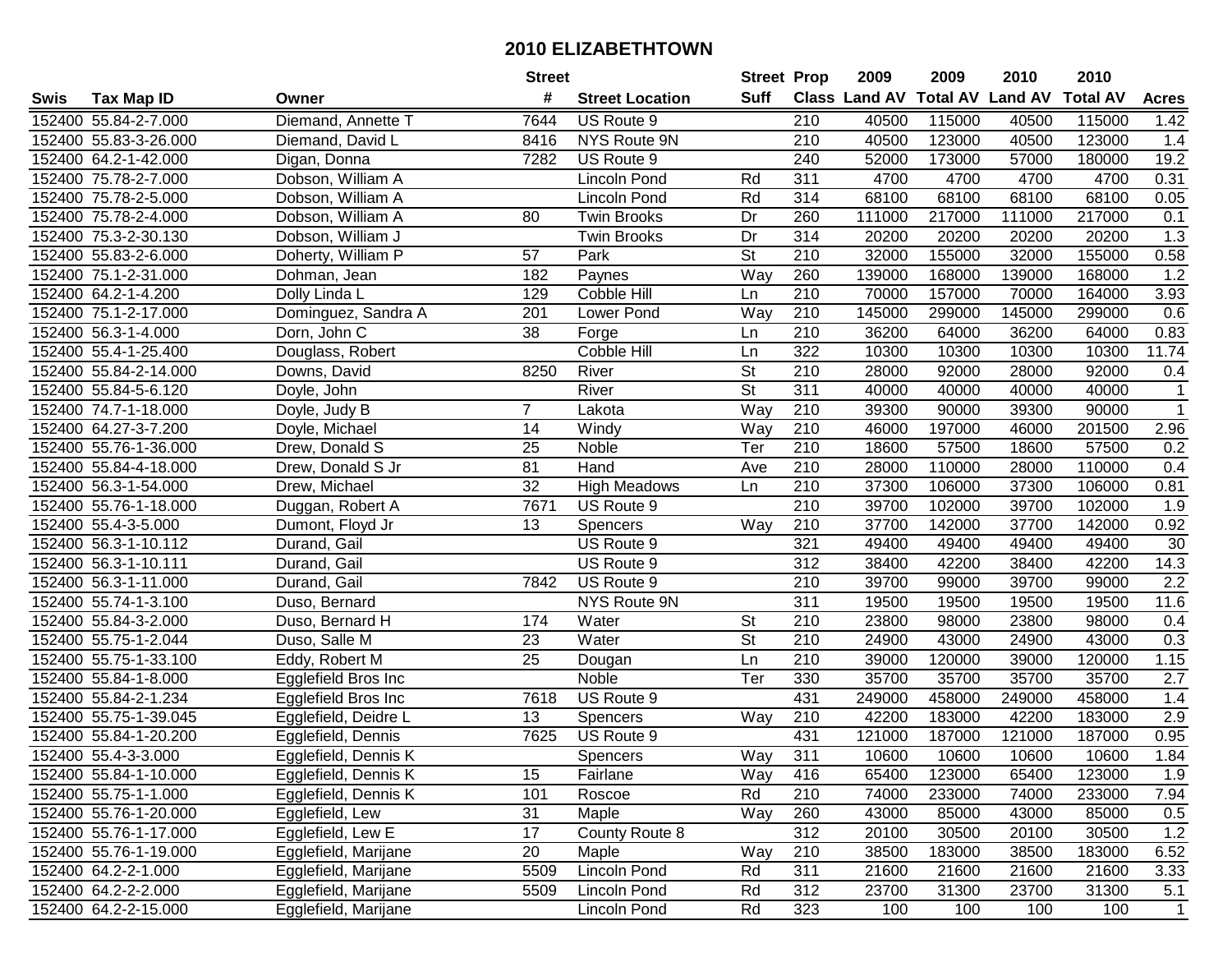| #<br><b>Suff</b><br><b>Land AV</b><br><b>Class Land AV</b><br><b>Total AV</b><br><b>Total AV</b><br><b>Tax Map ID</b><br><b>Street Location</b><br><b>Acres</b><br>Swis<br>Owner<br>Way<br>312<br>152400 55.76-1-21.000<br>Egglefield, Marijane D<br>21<br>18000<br>23000<br>18000<br>23000<br>Glengary<br>0.5<br>42.33<br>152400 75.3-2-20.110<br>20<br>Lower Pond<br>76000<br>132000<br>76000<br>132000<br>Egglefield, Scott<br>Way<br>260<br>152400 55.75-3-28.000<br>Egglefield, Spencer A<br>8514<br>NYS Route 9N<br>210<br>39200<br>135000<br>39200<br>135000<br>1.48<br>5.9<br>38100<br>145000<br>38100<br>152400 64.2-1-56.001<br>Ehrle, Richard C<br>124<br>Cobble Hill<br>210<br>145000<br>Ln.<br>0.2<br>152400 55.76-1-38.000<br>31<br>210<br>18600<br>92000<br>92000<br>Eldridge, Robert<br>Noble<br>Ter<br>18600<br>484<br>1.12<br>152400 55.84-4-1.200<br>Elizabeth Morgan LLC<br>7550<br><b>St</b><br>425000<br>1250000<br>425000<br>1250000<br>Court<br>0.2<br><b>Elizabethown Cemetery Assoc</b><br>695<br>34600<br>152400 74.2-1-43.000<br>Gilligan<br>Ln<br>34600<br>34600<br>34600<br>233<br>920<br>56900<br>26.7<br>152400 56.3-1-19.000<br>Elizabethown Fish & Game Club<br>County Route 8<br>56900<br>56900<br>56900<br>152400 55.84-2-4.200<br>Elizabethown Social Ctr Inc<br>438<br>38200<br>38200<br>38200<br>38200<br>0.1<br>Maple<br>Way<br>Rd<br>695<br>391<br><b>Brainards Forge</b><br>49200<br>49200<br>49200<br>0.5<br>152400 56.4-2-11.000<br>Elizabethtown Cemetery Assoc<br>49200<br>695<br>US Route 9<br>54600<br>54600<br>54600<br>54600<br>0.75<br>152400 64.4-1-2.050<br>Elizabethtown Cemetery Assoc<br>6892<br>152400 55.-1-22.000<br>25<br>Calkin Cemetery<br>695<br>44000<br>44000<br>44000<br>44000<br>0.3<br>Elizabethtown Cemetery Assoc<br>Ln<br>86<br>56300<br>56300<br>56300<br>9.39<br>152400 55.84-5-1.000<br>Hand<br>695<br>56300<br>Elizabethtown Cemetery Assoc<br>Ave<br>152400 74.2-1-44.000<br>US Route 9<br>695<br>34600<br>34600<br>34600<br>0.2<br>Elizabethtown Cemetery Assoc<br>34600<br>0.1<br>Lincoln Pond<br>Rd<br>695<br>17300<br>17300<br>17300<br>17300<br>152400 65.3-1-21.000<br><b>Elizabethtown Cemetery Assoc</b><br>4879<br>0.2<br>695<br>10000<br>10000<br>152400 55.-3-3.000<br>Elizabethtown Cemetery Assoc<br>9242<br>NYS Route 9N<br>10000<br>10000<br>St<br>454<br>1.49<br>152400 55.84-4-1.100<br>7544<br>440000<br>800000<br>440000<br>Elizabethtown Commons LLC<br>Court<br>800000<br>311<br>152400 56.77-1-3.000<br>Woodruff<br>Ln<br>26200<br>26200<br>0.9<br>Elizabethtown Fire Dist<br>26200<br>26200<br>0.2<br>152400 56.77-1-11.000<br>311<br>17500<br>17500<br>17500<br>17500<br>Elizabethtown Fire Dist<br>Woodruff<br>Ln<br>152400 56.3-1-19.000/1<br>Elizabethtown Fish & Game Club<br>920<br>20600<br>20600<br>20600<br>20600<br>$\pmb{0}$<br>County Route 8<br>$\overline{7}$<br>St<br>612<br>1000000<br>3720000<br>1000000<br>3720000<br>152400 64.28-1-2.000<br>Elizabethtown Lewis CSD<br>7530<br>Court<br>0.3<br>152400 55.83-3-21.000<br>NYS Route 9N<br>612<br>108000<br>309000<br>108000<br>Elizabethtown Lewis CSD<br>8400<br>309000<br><b>St</b><br>611<br>44400<br>0.3<br>152400 55.84-2-12.000<br>River<br>123200<br>44400<br>123200<br>Elizabethtown Library Assoc<br>8256<br>152400 55.84-2-5.102<br>Elizabethtown Social Ctr Inc<br>US Route 9<br>682<br>246000<br>375000<br>246000<br>375000<br>1.24<br>7626<br>13<br>681<br>410000<br>707000<br>8.8<br>152400 55.84-2-11.110<br>Elizabethtown Social Ctr Inc<br>Way<br>410000<br>707000<br>Lawrence<br>Rd<br>89500<br>127.9<br>Elizabethtown Water Co<br>845<br>89500<br>89500<br>89500<br>152400 55.4-1-1.000<br>Roscoe<br>45100<br>152400 55.4-1-3.000<br>NYS Route 9N<br>845<br>45100<br>45100<br>45100<br>5.1<br>Elizabethtown Water Co<br>152400 55.74-1-12.000/1<br>NYS Route 9N<br>845<br>5000<br>5000<br>5000<br>5000<br>0<br>Elizabethtown Water Co<br>152400 55.4-1-2.000<br>NYS Route 9N<br>845<br>59000<br>59000<br>59000<br>84.3<br>Elizabethtown Water Co<br>59000<br>152400 555.24-1-22.000<br>Public Service<br>845<br>297500<br>297500<br>297500<br>297500<br>$\mathbf 0$<br>Elizabethtown Water Co<br>$\overline{2}$<br>152400 55.74-1-12.000<br>822<br>Elizabethtown Water Co<br>NYS Route 9N<br>154000<br>191000<br>154000<br>191000<br>$\overline{0}$<br>152400 555.24-1-21.000<br>845<br>31300<br>31300<br>Elizabethtown Water Co<br><b>Public Service</b><br>31300<br>31300<br>314<br>13800<br>5.98<br>152400 86.1-1-1.121<br>Rd<br>13800<br>13800<br>13800<br>Ellsworth, Linda<br>Lincoln Pond<br>$\overline{Dr}$<br>3.3<br>152400 86.1-1-1.110<br>182<br>210<br>271000<br>271000<br>Ellsworth, Linda<br>Twin Brooks<br>99000<br>99000<br>152400 55.76-1-4.200<br>Else, Gail S<br>8<br>Campe Park<br>Way<br>210<br>55000<br>239000<br>55000<br>239000<br>1.31<br>74<br><b>St</b><br>152400 55.83-3-15.000<br>Eng, Kelly M<br>Park<br>483<br>90000<br>125000<br>90000<br>125000<br>$\mathbf{1}$<br>98<br>Fox Run<br>Rd<br>910<br>15000<br>15000<br>15<br>152400 55.4-1-22.220<br>Engel, Douglas E<br><b>St</b><br>0.2<br>152400 55.84-4-24.000<br>16<br>Williams<br>620<br>34600<br>119000<br>34600<br>119000<br><b>Episcopal Society</b><br>10<br>Williams<br><b>St</b><br>34600<br>195900<br>0.2<br>152400 55.84-4-4.000<br><b>Episcopal Society</b><br>620<br>34600<br>195900<br>20<br><b>St</b><br>620<br>44400<br>0.3<br>152400 55.84-4-23.000<br><b>Episcopal Society</b><br>Williams<br>103000<br>44400<br>103000<br>NYS Route 9N<br>210<br>152400 55.-3-6.000<br>Erlanger, Louis<br>9324<br>41000<br>85000<br>41000<br>85000<br>1.64<br>$\overline{\mathsf{St}}$<br>152400 55.75-1-40.000<br>Espenscheid, Mark W<br>210<br>49<br>33000<br>33000<br>75000<br>0.62<br>Water<br>75000 |  | <b>Street</b> | <b>Street Prop</b> | 2009 | 2009 | 2010 | 2010 |  |
|------------------------------------------------------------------------------------------------------------------------------------------------------------------------------------------------------------------------------------------------------------------------------------------------------------------------------------------------------------------------------------------------------------------------------------------------------------------------------------------------------------------------------------------------------------------------------------------------------------------------------------------------------------------------------------------------------------------------------------------------------------------------------------------------------------------------------------------------------------------------------------------------------------------------------------------------------------------------------------------------------------------------------------------------------------------------------------------------------------------------------------------------------------------------------------------------------------------------------------------------------------------------------------------------------------------------------------------------------------------------------------------------------------------------------------------------------------------------------------------------------------------------------------------------------------------------------------------------------------------------------------------------------------------------------------------------------------------------------------------------------------------------------------------------------------------------------------------------------------------------------------------------------------------------------------------------------------------------------------------------------------------------------------------------------------------------------------------------------------------------------------------------------------------------------------------------------------------------------------------------------------------------------------------------------------------------------------------------------------------------------------------------------------------------------------------------------------------------------------------------------------------------------------------------------------------------------------------------------------------------------------------------------------------------------------------------------------------------------------------------------------------------------------------------------------------------------------------------------------------------------------------------------------------------------------------------------------------------------------------------------------------------------------------------------------------------------------------------------------------------------------------------------------------------------------------------------------------------------------------------------------------------------------------------------------------------------------------------------------------------------------------------------------------------------------------------------------------------------------------------------------------------------------------------------------------------------------------------------------------------------------------------------------------------------------------------------------------------------------------------------------------------------------------------------------------------------------------------------------------------------------------------------------------------------------------------------------------------------------------------------------------------------------------------------------------------------------------------------------------------------------------------------------------------------------------------------------------------------------------------------------------------------------------------------------------------------------------------------------------------------------------------------------------------------------------------------------------------------------------------------------------------------------------------------------------------------------------------------------------------------------------------------------------------------------------------------------------------------------------------------------------------------------------------------------------------------------------------------------------------------------------------------------------------------------------------------------------------------------------------------------------------------------------------------------------------------------------------------------------------------------------------------------------------------------------------------------------------------------------------------------------------------------------------------------------------------------------------------------------------------------------------------------------------------------------------------------------------------------------------------------------------------------------------------------------------------------------------------------------------------------------------------------------------------------------------------------------------------------------------------------------------------------|--|---------------|--------------------|------|------|------|------|--|
|                                                                                                                                                                                                                                                                                                                                                                                                                                                                                                                                                                                                                                                                                                                                                                                                                                                                                                                                                                                                                                                                                                                                                                                                                                                                                                                                                                                                                                                                                                                                                                                                                                                                                                                                                                                                                                                                                                                                                                                                                                                                                                                                                                                                                                                                                                                                                                                                                                                                                                                                                                                                                                                                                                                                                                                                                                                                                                                                                                                                                                                                                                                                                                                                                                                                                                                                                                                                                                                                                                                                                                                                                                                                                                                                                                                                                                                                                                                                                                                                                                                                                                                                                                                                                                                                                                                                                                                                                                                                                                                                                                                                                                                                                                                                                                                                                                                                                                                                                                                                                                                                                                                                                                                                                                                                                                                                                                                                                                                                                                                                                                                                                                                                                                                                                                                    |  |               |                    |      |      |      |      |  |
|                                                                                                                                                                                                                                                                                                                                                                                                                                                                                                                                                                                                                                                                                                                                                                                                                                                                                                                                                                                                                                                                                                                                                                                                                                                                                                                                                                                                                                                                                                                                                                                                                                                                                                                                                                                                                                                                                                                                                                                                                                                                                                                                                                                                                                                                                                                                                                                                                                                                                                                                                                                                                                                                                                                                                                                                                                                                                                                                                                                                                                                                                                                                                                                                                                                                                                                                                                                                                                                                                                                                                                                                                                                                                                                                                                                                                                                                                                                                                                                                                                                                                                                                                                                                                                                                                                                                                                                                                                                                                                                                                                                                                                                                                                                                                                                                                                                                                                                                                                                                                                                                                                                                                                                                                                                                                                                                                                                                                                                                                                                                                                                                                                                                                                                                                                                    |  |               |                    |      |      |      |      |  |
|                                                                                                                                                                                                                                                                                                                                                                                                                                                                                                                                                                                                                                                                                                                                                                                                                                                                                                                                                                                                                                                                                                                                                                                                                                                                                                                                                                                                                                                                                                                                                                                                                                                                                                                                                                                                                                                                                                                                                                                                                                                                                                                                                                                                                                                                                                                                                                                                                                                                                                                                                                                                                                                                                                                                                                                                                                                                                                                                                                                                                                                                                                                                                                                                                                                                                                                                                                                                                                                                                                                                                                                                                                                                                                                                                                                                                                                                                                                                                                                                                                                                                                                                                                                                                                                                                                                                                                                                                                                                                                                                                                                                                                                                                                                                                                                                                                                                                                                                                                                                                                                                                                                                                                                                                                                                                                                                                                                                                                                                                                                                                                                                                                                                                                                                                                                    |  |               |                    |      |      |      |      |  |
|                                                                                                                                                                                                                                                                                                                                                                                                                                                                                                                                                                                                                                                                                                                                                                                                                                                                                                                                                                                                                                                                                                                                                                                                                                                                                                                                                                                                                                                                                                                                                                                                                                                                                                                                                                                                                                                                                                                                                                                                                                                                                                                                                                                                                                                                                                                                                                                                                                                                                                                                                                                                                                                                                                                                                                                                                                                                                                                                                                                                                                                                                                                                                                                                                                                                                                                                                                                                                                                                                                                                                                                                                                                                                                                                                                                                                                                                                                                                                                                                                                                                                                                                                                                                                                                                                                                                                                                                                                                                                                                                                                                                                                                                                                                                                                                                                                                                                                                                                                                                                                                                                                                                                                                                                                                                                                                                                                                                                                                                                                                                                                                                                                                                                                                                                                                    |  |               |                    |      |      |      |      |  |
|                                                                                                                                                                                                                                                                                                                                                                                                                                                                                                                                                                                                                                                                                                                                                                                                                                                                                                                                                                                                                                                                                                                                                                                                                                                                                                                                                                                                                                                                                                                                                                                                                                                                                                                                                                                                                                                                                                                                                                                                                                                                                                                                                                                                                                                                                                                                                                                                                                                                                                                                                                                                                                                                                                                                                                                                                                                                                                                                                                                                                                                                                                                                                                                                                                                                                                                                                                                                                                                                                                                                                                                                                                                                                                                                                                                                                                                                                                                                                                                                                                                                                                                                                                                                                                                                                                                                                                                                                                                                                                                                                                                                                                                                                                                                                                                                                                                                                                                                                                                                                                                                                                                                                                                                                                                                                                                                                                                                                                                                                                                                                                                                                                                                                                                                                                                    |  |               |                    |      |      |      |      |  |
|                                                                                                                                                                                                                                                                                                                                                                                                                                                                                                                                                                                                                                                                                                                                                                                                                                                                                                                                                                                                                                                                                                                                                                                                                                                                                                                                                                                                                                                                                                                                                                                                                                                                                                                                                                                                                                                                                                                                                                                                                                                                                                                                                                                                                                                                                                                                                                                                                                                                                                                                                                                                                                                                                                                                                                                                                                                                                                                                                                                                                                                                                                                                                                                                                                                                                                                                                                                                                                                                                                                                                                                                                                                                                                                                                                                                                                                                                                                                                                                                                                                                                                                                                                                                                                                                                                                                                                                                                                                                                                                                                                                                                                                                                                                                                                                                                                                                                                                                                                                                                                                                                                                                                                                                                                                                                                                                                                                                                                                                                                                                                                                                                                                                                                                                                                                    |  |               |                    |      |      |      |      |  |
|                                                                                                                                                                                                                                                                                                                                                                                                                                                                                                                                                                                                                                                                                                                                                                                                                                                                                                                                                                                                                                                                                                                                                                                                                                                                                                                                                                                                                                                                                                                                                                                                                                                                                                                                                                                                                                                                                                                                                                                                                                                                                                                                                                                                                                                                                                                                                                                                                                                                                                                                                                                                                                                                                                                                                                                                                                                                                                                                                                                                                                                                                                                                                                                                                                                                                                                                                                                                                                                                                                                                                                                                                                                                                                                                                                                                                                                                                                                                                                                                                                                                                                                                                                                                                                                                                                                                                                                                                                                                                                                                                                                                                                                                                                                                                                                                                                                                                                                                                                                                                                                                                                                                                                                                                                                                                                                                                                                                                                                                                                                                                                                                                                                                                                                                                                                    |  |               |                    |      |      |      |      |  |
|                                                                                                                                                                                                                                                                                                                                                                                                                                                                                                                                                                                                                                                                                                                                                                                                                                                                                                                                                                                                                                                                                                                                                                                                                                                                                                                                                                                                                                                                                                                                                                                                                                                                                                                                                                                                                                                                                                                                                                                                                                                                                                                                                                                                                                                                                                                                                                                                                                                                                                                                                                                                                                                                                                                                                                                                                                                                                                                                                                                                                                                                                                                                                                                                                                                                                                                                                                                                                                                                                                                                                                                                                                                                                                                                                                                                                                                                                                                                                                                                                                                                                                                                                                                                                                                                                                                                                                                                                                                                                                                                                                                                                                                                                                                                                                                                                                                                                                                                                                                                                                                                                                                                                                                                                                                                                                                                                                                                                                                                                                                                                                                                                                                                                                                                                                                    |  |               |                    |      |      |      |      |  |
|                                                                                                                                                                                                                                                                                                                                                                                                                                                                                                                                                                                                                                                                                                                                                                                                                                                                                                                                                                                                                                                                                                                                                                                                                                                                                                                                                                                                                                                                                                                                                                                                                                                                                                                                                                                                                                                                                                                                                                                                                                                                                                                                                                                                                                                                                                                                                                                                                                                                                                                                                                                                                                                                                                                                                                                                                                                                                                                                                                                                                                                                                                                                                                                                                                                                                                                                                                                                                                                                                                                                                                                                                                                                                                                                                                                                                                                                                                                                                                                                                                                                                                                                                                                                                                                                                                                                                                                                                                                                                                                                                                                                                                                                                                                                                                                                                                                                                                                                                                                                                                                                                                                                                                                                                                                                                                                                                                                                                                                                                                                                                                                                                                                                                                                                                                                    |  |               |                    |      |      |      |      |  |
|                                                                                                                                                                                                                                                                                                                                                                                                                                                                                                                                                                                                                                                                                                                                                                                                                                                                                                                                                                                                                                                                                                                                                                                                                                                                                                                                                                                                                                                                                                                                                                                                                                                                                                                                                                                                                                                                                                                                                                                                                                                                                                                                                                                                                                                                                                                                                                                                                                                                                                                                                                                                                                                                                                                                                                                                                                                                                                                                                                                                                                                                                                                                                                                                                                                                                                                                                                                                                                                                                                                                                                                                                                                                                                                                                                                                                                                                                                                                                                                                                                                                                                                                                                                                                                                                                                                                                                                                                                                                                                                                                                                                                                                                                                                                                                                                                                                                                                                                                                                                                                                                                                                                                                                                                                                                                                                                                                                                                                                                                                                                                                                                                                                                                                                                                                                    |  |               |                    |      |      |      |      |  |
|                                                                                                                                                                                                                                                                                                                                                                                                                                                                                                                                                                                                                                                                                                                                                                                                                                                                                                                                                                                                                                                                                                                                                                                                                                                                                                                                                                                                                                                                                                                                                                                                                                                                                                                                                                                                                                                                                                                                                                                                                                                                                                                                                                                                                                                                                                                                                                                                                                                                                                                                                                                                                                                                                                                                                                                                                                                                                                                                                                                                                                                                                                                                                                                                                                                                                                                                                                                                                                                                                                                                                                                                                                                                                                                                                                                                                                                                                                                                                                                                                                                                                                                                                                                                                                                                                                                                                                                                                                                                                                                                                                                                                                                                                                                                                                                                                                                                                                                                                                                                                                                                                                                                                                                                                                                                                                                                                                                                                                                                                                                                                                                                                                                                                                                                                                                    |  |               |                    |      |      |      |      |  |
|                                                                                                                                                                                                                                                                                                                                                                                                                                                                                                                                                                                                                                                                                                                                                                                                                                                                                                                                                                                                                                                                                                                                                                                                                                                                                                                                                                                                                                                                                                                                                                                                                                                                                                                                                                                                                                                                                                                                                                                                                                                                                                                                                                                                                                                                                                                                                                                                                                                                                                                                                                                                                                                                                                                                                                                                                                                                                                                                                                                                                                                                                                                                                                                                                                                                                                                                                                                                                                                                                                                                                                                                                                                                                                                                                                                                                                                                                                                                                                                                                                                                                                                                                                                                                                                                                                                                                                                                                                                                                                                                                                                                                                                                                                                                                                                                                                                                                                                                                                                                                                                                                                                                                                                                                                                                                                                                                                                                                                                                                                                                                                                                                                                                                                                                                                                    |  |               |                    |      |      |      |      |  |
|                                                                                                                                                                                                                                                                                                                                                                                                                                                                                                                                                                                                                                                                                                                                                                                                                                                                                                                                                                                                                                                                                                                                                                                                                                                                                                                                                                                                                                                                                                                                                                                                                                                                                                                                                                                                                                                                                                                                                                                                                                                                                                                                                                                                                                                                                                                                                                                                                                                                                                                                                                                                                                                                                                                                                                                                                                                                                                                                                                                                                                                                                                                                                                                                                                                                                                                                                                                                                                                                                                                                                                                                                                                                                                                                                                                                                                                                                                                                                                                                                                                                                                                                                                                                                                                                                                                                                                                                                                                                                                                                                                                                                                                                                                                                                                                                                                                                                                                                                                                                                                                                                                                                                                                                                                                                                                                                                                                                                                                                                                                                                                                                                                                                                                                                                                                    |  |               |                    |      |      |      |      |  |
|                                                                                                                                                                                                                                                                                                                                                                                                                                                                                                                                                                                                                                                                                                                                                                                                                                                                                                                                                                                                                                                                                                                                                                                                                                                                                                                                                                                                                                                                                                                                                                                                                                                                                                                                                                                                                                                                                                                                                                                                                                                                                                                                                                                                                                                                                                                                                                                                                                                                                                                                                                                                                                                                                                                                                                                                                                                                                                                                                                                                                                                                                                                                                                                                                                                                                                                                                                                                                                                                                                                                                                                                                                                                                                                                                                                                                                                                                                                                                                                                                                                                                                                                                                                                                                                                                                                                                                                                                                                                                                                                                                                                                                                                                                                                                                                                                                                                                                                                                                                                                                                                                                                                                                                                                                                                                                                                                                                                                                                                                                                                                                                                                                                                                                                                                                                    |  |               |                    |      |      |      |      |  |
|                                                                                                                                                                                                                                                                                                                                                                                                                                                                                                                                                                                                                                                                                                                                                                                                                                                                                                                                                                                                                                                                                                                                                                                                                                                                                                                                                                                                                                                                                                                                                                                                                                                                                                                                                                                                                                                                                                                                                                                                                                                                                                                                                                                                                                                                                                                                                                                                                                                                                                                                                                                                                                                                                                                                                                                                                                                                                                                                                                                                                                                                                                                                                                                                                                                                                                                                                                                                                                                                                                                                                                                                                                                                                                                                                                                                                                                                                                                                                                                                                                                                                                                                                                                                                                                                                                                                                                                                                                                                                                                                                                                                                                                                                                                                                                                                                                                                                                                                                                                                                                                                                                                                                                                                                                                                                                                                                                                                                                                                                                                                                                                                                                                                                                                                                                                    |  |               |                    |      |      |      |      |  |
|                                                                                                                                                                                                                                                                                                                                                                                                                                                                                                                                                                                                                                                                                                                                                                                                                                                                                                                                                                                                                                                                                                                                                                                                                                                                                                                                                                                                                                                                                                                                                                                                                                                                                                                                                                                                                                                                                                                                                                                                                                                                                                                                                                                                                                                                                                                                                                                                                                                                                                                                                                                                                                                                                                                                                                                                                                                                                                                                                                                                                                                                                                                                                                                                                                                                                                                                                                                                                                                                                                                                                                                                                                                                                                                                                                                                                                                                                                                                                                                                                                                                                                                                                                                                                                                                                                                                                                                                                                                                                                                                                                                                                                                                                                                                                                                                                                                                                                                                                                                                                                                                                                                                                                                                                                                                                                                                                                                                                                                                                                                                                                                                                                                                                                                                                                                    |  |               |                    |      |      |      |      |  |
|                                                                                                                                                                                                                                                                                                                                                                                                                                                                                                                                                                                                                                                                                                                                                                                                                                                                                                                                                                                                                                                                                                                                                                                                                                                                                                                                                                                                                                                                                                                                                                                                                                                                                                                                                                                                                                                                                                                                                                                                                                                                                                                                                                                                                                                                                                                                                                                                                                                                                                                                                                                                                                                                                                                                                                                                                                                                                                                                                                                                                                                                                                                                                                                                                                                                                                                                                                                                                                                                                                                                                                                                                                                                                                                                                                                                                                                                                                                                                                                                                                                                                                                                                                                                                                                                                                                                                                                                                                                                                                                                                                                                                                                                                                                                                                                                                                                                                                                                                                                                                                                                                                                                                                                                                                                                                                                                                                                                                                                                                                                                                                                                                                                                                                                                                                                    |  |               |                    |      |      |      |      |  |
|                                                                                                                                                                                                                                                                                                                                                                                                                                                                                                                                                                                                                                                                                                                                                                                                                                                                                                                                                                                                                                                                                                                                                                                                                                                                                                                                                                                                                                                                                                                                                                                                                                                                                                                                                                                                                                                                                                                                                                                                                                                                                                                                                                                                                                                                                                                                                                                                                                                                                                                                                                                                                                                                                                                                                                                                                                                                                                                                                                                                                                                                                                                                                                                                                                                                                                                                                                                                                                                                                                                                                                                                                                                                                                                                                                                                                                                                                                                                                                                                                                                                                                                                                                                                                                                                                                                                                                                                                                                                                                                                                                                                                                                                                                                                                                                                                                                                                                                                                                                                                                                                                                                                                                                                                                                                                                                                                                                                                                                                                                                                                                                                                                                                                                                                                                                    |  |               |                    |      |      |      |      |  |
|                                                                                                                                                                                                                                                                                                                                                                                                                                                                                                                                                                                                                                                                                                                                                                                                                                                                                                                                                                                                                                                                                                                                                                                                                                                                                                                                                                                                                                                                                                                                                                                                                                                                                                                                                                                                                                                                                                                                                                                                                                                                                                                                                                                                                                                                                                                                                                                                                                                                                                                                                                                                                                                                                                                                                                                                                                                                                                                                                                                                                                                                                                                                                                                                                                                                                                                                                                                                                                                                                                                                                                                                                                                                                                                                                                                                                                                                                                                                                                                                                                                                                                                                                                                                                                                                                                                                                                                                                                                                                                                                                                                                                                                                                                                                                                                                                                                                                                                                                                                                                                                                                                                                                                                                                                                                                                                                                                                                                                                                                                                                                                                                                                                                                                                                                                                    |  |               |                    |      |      |      |      |  |
|                                                                                                                                                                                                                                                                                                                                                                                                                                                                                                                                                                                                                                                                                                                                                                                                                                                                                                                                                                                                                                                                                                                                                                                                                                                                                                                                                                                                                                                                                                                                                                                                                                                                                                                                                                                                                                                                                                                                                                                                                                                                                                                                                                                                                                                                                                                                                                                                                                                                                                                                                                                                                                                                                                                                                                                                                                                                                                                                                                                                                                                                                                                                                                                                                                                                                                                                                                                                                                                                                                                                                                                                                                                                                                                                                                                                                                                                                                                                                                                                                                                                                                                                                                                                                                                                                                                                                                                                                                                                                                                                                                                                                                                                                                                                                                                                                                                                                                                                                                                                                                                                                                                                                                                                                                                                                                                                                                                                                                                                                                                                                                                                                                                                                                                                                                                    |  |               |                    |      |      |      |      |  |
|                                                                                                                                                                                                                                                                                                                                                                                                                                                                                                                                                                                                                                                                                                                                                                                                                                                                                                                                                                                                                                                                                                                                                                                                                                                                                                                                                                                                                                                                                                                                                                                                                                                                                                                                                                                                                                                                                                                                                                                                                                                                                                                                                                                                                                                                                                                                                                                                                                                                                                                                                                                                                                                                                                                                                                                                                                                                                                                                                                                                                                                                                                                                                                                                                                                                                                                                                                                                                                                                                                                                                                                                                                                                                                                                                                                                                                                                                                                                                                                                                                                                                                                                                                                                                                                                                                                                                                                                                                                                                                                                                                                                                                                                                                                                                                                                                                                                                                                                                                                                                                                                                                                                                                                                                                                                                                                                                                                                                                                                                                                                                                                                                                                                                                                                                                                    |  |               |                    |      |      |      |      |  |
|                                                                                                                                                                                                                                                                                                                                                                                                                                                                                                                                                                                                                                                                                                                                                                                                                                                                                                                                                                                                                                                                                                                                                                                                                                                                                                                                                                                                                                                                                                                                                                                                                                                                                                                                                                                                                                                                                                                                                                                                                                                                                                                                                                                                                                                                                                                                                                                                                                                                                                                                                                                                                                                                                                                                                                                                                                                                                                                                                                                                                                                                                                                                                                                                                                                                                                                                                                                                                                                                                                                                                                                                                                                                                                                                                                                                                                                                                                                                                                                                                                                                                                                                                                                                                                                                                                                                                                                                                                                                                                                                                                                                                                                                                                                                                                                                                                                                                                                                                                                                                                                                                                                                                                                                                                                                                                                                                                                                                                                                                                                                                                                                                                                                                                                                                                                    |  |               |                    |      |      |      |      |  |
|                                                                                                                                                                                                                                                                                                                                                                                                                                                                                                                                                                                                                                                                                                                                                                                                                                                                                                                                                                                                                                                                                                                                                                                                                                                                                                                                                                                                                                                                                                                                                                                                                                                                                                                                                                                                                                                                                                                                                                                                                                                                                                                                                                                                                                                                                                                                                                                                                                                                                                                                                                                                                                                                                                                                                                                                                                                                                                                                                                                                                                                                                                                                                                                                                                                                                                                                                                                                                                                                                                                                                                                                                                                                                                                                                                                                                                                                                                                                                                                                                                                                                                                                                                                                                                                                                                                                                                                                                                                                                                                                                                                                                                                                                                                                                                                                                                                                                                                                                                                                                                                                                                                                                                                                                                                                                                                                                                                                                                                                                                                                                                                                                                                                                                                                                                                    |  |               |                    |      |      |      |      |  |
|                                                                                                                                                                                                                                                                                                                                                                                                                                                                                                                                                                                                                                                                                                                                                                                                                                                                                                                                                                                                                                                                                                                                                                                                                                                                                                                                                                                                                                                                                                                                                                                                                                                                                                                                                                                                                                                                                                                                                                                                                                                                                                                                                                                                                                                                                                                                                                                                                                                                                                                                                                                                                                                                                                                                                                                                                                                                                                                                                                                                                                                                                                                                                                                                                                                                                                                                                                                                                                                                                                                                                                                                                                                                                                                                                                                                                                                                                                                                                                                                                                                                                                                                                                                                                                                                                                                                                                                                                                                                                                                                                                                                                                                                                                                                                                                                                                                                                                                                                                                                                                                                                                                                                                                                                                                                                                                                                                                                                                                                                                                                                                                                                                                                                                                                                                                    |  |               |                    |      |      |      |      |  |
|                                                                                                                                                                                                                                                                                                                                                                                                                                                                                                                                                                                                                                                                                                                                                                                                                                                                                                                                                                                                                                                                                                                                                                                                                                                                                                                                                                                                                                                                                                                                                                                                                                                                                                                                                                                                                                                                                                                                                                                                                                                                                                                                                                                                                                                                                                                                                                                                                                                                                                                                                                                                                                                                                                                                                                                                                                                                                                                                                                                                                                                                                                                                                                                                                                                                                                                                                                                                                                                                                                                                                                                                                                                                                                                                                                                                                                                                                                                                                                                                                                                                                                                                                                                                                                                                                                                                                                                                                                                                                                                                                                                                                                                                                                                                                                                                                                                                                                                                                                                                                                                                                                                                                                                                                                                                                                                                                                                                                                                                                                                                                                                                                                                                                                                                                                                    |  |               |                    |      |      |      |      |  |
|                                                                                                                                                                                                                                                                                                                                                                                                                                                                                                                                                                                                                                                                                                                                                                                                                                                                                                                                                                                                                                                                                                                                                                                                                                                                                                                                                                                                                                                                                                                                                                                                                                                                                                                                                                                                                                                                                                                                                                                                                                                                                                                                                                                                                                                                                                                                                                                                                                                                                                                                                                                                                                                                                                                                                                                                                                                                                                                                                                                                                                                                                                                                                                                                                                                                                                                                                                                                                                                                                                                                                                                                                                                                                                                                                                                                                                                                                                                                                                                                                                                                                                                                                                                                                                                                                                                                                                                                                                                                                                                                                                                                                                                                                                                                                                                                                                                                                                                                                                                                                                                                                                                                                                                                                                                                                                                                                                                                                                                                                                                                                                                                                                                                                                                                                                                    |  |               |                    |      |      |      |      |  |
|                                                                                                                                                                                                                                                                                                                                                                                                                                                                                                                                                                                                                                                                                                                                                                                                                                                                                                                                                                                                                                                                                                                                                                                                                                                                                                                                                                                                                                                                                                                                                                                                                                                                                                                                                                                                                                                                                                                                                                                                                                                                                                                                                                                                                                                                                                                                                                                                                                                                                                                                                                                                                                                                                                                                                                                                                                                                                                                                                                                                                                                                                                                                                                                                                                                                                                                                                                                                                                                                                                                                                                                                                                                                                                                                                                                                                                                                                                                                                                                                                                                                                                                                                                                                                                                                                                                                                                                                                                                                                                                                                                                                                                                                                                                                                                                                                                                                                                                                                                                                                                                                                                                                                                                                                                                                                                                                                                                                                                                                                                                                                                                                                                                                                                                                                                                    |  |               |                    |      |      |      |      |  |
|                                                                                                                                                                                                                                                                                                                                                                                                                                                                                                                                                                                                                                                                                                                                                                                                                                                                                                                                                                                                                                                                                                                                                                                                                                                                                                                                                                                                                                                                                                                                                                                                                                                                                                                                                                                                                                                                                                                                                                                                                                                                                                                                                                                                                                                                                                                                                                                                                                                                                                                                                                                                                                                                                                                                                                                                                                                                                                                                                                                                                                                                                                                                                                                                                                                                                                                                                                                                                                                                                                                                                                                                                                                                                                                                                                                                                                                                                                                                                                                                                                                                                                                                                                                                                                                                                                                                                                                                                                                                                                                                                                                                                                                                                                                                                                                                                                                                                                                                                                                                                                                                                                                                                                                                                                                                                                                                                                                                                                                                                                                                                                                                                                                                                                                                                                                    |  |               |                    |      |      |      |      |  |
|                                                                                                                                                                                                                                                                                                                                                                                                                                                                                                                                                                                                                                                                                                                                                                                                                                                                                                                                                                                                                                                                                                                                                                                                                                                                                                                                                                                                                                                                                                                                                                                                                                                                                                                                                                                                                                                                                                                                                                                                                                                                                                                                                                                                                                                                                                                                                                                                                                                                                                                                                                                                                                                                                                                                                                                                                                                                                                                                                                                                                                                                                                                                                                                                                                                                                                                                                                                                                                                                                                                                                                                                                                                                                                                                                                                                                                                                                                                                                                                                                                                                                                                                                                                                                                                                                                                                                                                                                                                                                                                                                                                                                                                                                                                                                                                                                                                                                                                                                                                                                                                                                                                                                                                                                                                                                                                                                                                                                                                                                                                                                                                                                                                                                                                                                                                    |  |               |                    |      |      |      |      |  |
|                                                                                                                                                                                                                                                                                                                                                                                                                                                                                                                                                                                                                                                                                                                                                                                                                                                                                                                                                                                                                                                                                                                                                                                                                                                                                                                                                                                                                                                                                                                                                                                                                                                                                                                                                                                                                                                                                                                                                                                                                                                                                                                                                                                                                                                                                                                                                                                                                                                                                                                                                                                                                                                                                                                                                                                                                                                                                                                                                                                                                                                                                                                                                                                                                                                                                                                                                                                                                                                                                                                                                                                                                                                                                                                                                                                                                                                                                                                                                                                                                                                                                                                                                                                                                                                                                                                                                                                                                                                                                                                                                                                                                                                                                                                                                                                                                                                                                                                                                                                                                                                                                                                                                                                                                                                                                                                                                                                                                                                                                                                                                                                                                                                                                                                                                                                    |  |               |                    |      |      |      |      |  |
|                                                                                                                                                                                                                                                                                                                                                                                                                                                                                                                                                                                                                                                                                                                                                                                                                                                                                                                                                                                                                                                                                                                                                                                                                                                                                                                                                                                                                                                                                                                                                                                                                                                                                                                                                                                                                                                                                                                                                                                                                                                                                                                                                                                                                                                                                                                                                                                                                                                                                                                                                                                                                                                                                                                                                                                                                                                                                                                                                                                                                                                                                                                                                                                                                                                                                                                                                                                                                                                                                                                                                                                                                                                                                                                                                                                                                                                                                                                                                                                                                                                                                                                                                                                                                                                                                                                                                                                                                                                                                                                                                                                                                                                                                                                                                                                                                                                                                                                                                                                                                                                                                                                                                                                                                                                                                                                                                                                                                                                                                                                                                                                                                                                                                                                                                                                    |  |               |                    |      |      |      |      |  |
|                                                                                                                                                                                                                                                                                                                                                                                                                                                                                                                                                                                                                                                                                                                                                                                                                                                                                                                                                                                                                                                                                                                                                                                                                                                                                                                                                                                                                                                                                                                                                                                                                                                                                                                                                                                                                                                                                                                                                                                                                                                                                                                                                                                                                                                                                                                                                                                                                                                                                                                                                                                                                                                                                                                                                                                                                                                                                                                                                                                                                                                                                                                                                                                                                                                                                                                                                                                                                                                                                                                                                                                                                                                                                                                                                                                                                                                                                                                                                                                                                                                                                                                                                                                                                                                                                                                                                                                                                                                                                                                                                                                                                                                                                                                                                                                                                                                                                                                                                                                                                                                                                                                                                                                                                                                                                                                                                                                                                                                                                                                                                                                                                                                                                                                                                                                    |  |               |                    |      |      |      |      |  |
|                                                                                                                                                                                                                                                                                                                                                                                                                                                                                                                                                                                                                                                                                                                                                                                                                                                                                                                                                                                                                                                                                                                                                                                                                                                                                                                                                                                                                                                                                                                                                                                                                                                                                                                                                                                                                                                                                                                                                                                                                                                                                                                                                                                                                                                                                                                                                                                                                                                                                                                                                                                                                                                                                                                                                                                                                                                                                                                                                                                                                                                                                                                                                                                                                                                                                                                                                                                                                                                                                                                                                                                                                                                                                                                                                                                                                                                                                                                                                                                                                                                                                                                                                                                                                                                                                                                                                                                                                                                                                                                                                                                                                                                                                                                                                                                                                                                                                                                                                                                                                                                                                                                                                                                                                                                                                                                                                                                                                                                                                                                                                                                                                                                                                                                                                                                    |  |               |                    |      |      |      |      |  |
|                                                                                                                                                                                                                                                                                                                                                                                                                                                                                                                                                                                                                                                                                                                                                                                                                                                                                                                                                                                                                                                                                                                                                                                                                                                                                                                                                                                                                                                                                                                                                                                                                                                                                                                                                                                                                                                                                                                                                                                                                                                                                                                                                                                                                                                                                                                                                                                                                                                                                                                                                                                                                                                                                                                                                                                                                                                                                                                                                                                                                                                                                                                                                                                                                                                                                                                                                                                                                                                                                                                                                                                                                                                                                                                                                                                                                                                                                                                                                                                                                                                                                                                                                                                                                                                                                                                                                                                                                                                                                                                                                                                                                                                                                                                                                                                                                                                                                                                                                                                                                                                                                                                                                                                                                                                                                                                                                                                                                                                                                                                                                                                                                                                                                                                                                                                    |  |               |                    |      |      |      |      |  |
|                                                                                                                                                                                                                                                                                                                                                                                                                                                                                                                                                                                                                                                                                                                                                                                                                                                                                                                                                                                                                                                                                                                                                                                                                                                                                                                                                                                                                                                                                                                                                                                                                                                                                                                                                                                                                                                                                                                                                                                                                                                                                                                                                                                                                                                                                                                                                                                                                                                                                                                                                                                                                                                                                                                                                                                                                                                                                                                                                                                                                                                                                                                                                                                                                                                                                                                                                                                                                                                                                                                                                                                                                                                                                                                                                                                                                                                                                                                                                                                                                                                                                                                                                                                                                                                                                                                                                                                                                                                                                                                                                                                                                                                                                                                                                                                                                                                                                                                                                                                                                                                                                                                                                                                                                                                                                                                                                                                                                                                                                                                                                                                                                                                                                                                                                                                    |  |               |                    |      |      |      |      |  |
|                                                                                                                                                                                                                                                                                                                                                                                                                                                                                                                                                                                                                                                                                                                                                                                                                                                                                                                                                                                                                                                                                                                                                                                                                                                                                                                                                                                                                                                                                                                                                                                                                                                                                                                                                                                                                                                                                                                                                                                                                                                                                                                                                                                                                                                                                                                                                                                                                                                                                                                                                                                                                                                                                                                                                                                                                                                                                                                                                                                                                                                                                                                                                                                                                                                                                                                                                                                                                                                                                                                                                                                                                                                                                                                                                                                                                                                                                                                                                                                                                                                                                                                                                                                                                                                                                                                                                                                                                                                                                                                                                                                                                                                                                                                                                                                                                                                                                                                                                                                                                                                                                                                                                                                                                                                                                                                                                                                                                                                                                                                                                                                                                                                                                                                                                                                    |  |               |                    |      |      |      |      |  |
|                                                                                                                                                                                                                                                                                                                                                                                                                                                                                                                                                                                                                                                                                                                                                                                                                                                                                                                                                                                                                                                                                                                                                                                                                                                                                                                                                                                                                                                                                                                                                                                                                                                                                                                                                                                                                                                                                                                                                                                                                                                                                                                                                                                                                                                                                                                                                                                                                                                                                                                                                                                                                                                                                                                                                                                                                                                                                                                                                                                                                                                                                                                                                                                                                                                                                                                                                                                                                                                                                                                                                                                                                                                                                                                                                                                                                                                                                                                                                                                                                                                                                                                                                                                                                                                                                                                                                                                                                                                                                                                                                                                                                                                                                                                                                                                                                                                                                                                                                                                                                                                                                                                                                                                                                                                                                                                                                                                                                                                                                                                                                                                                                                                                                                                                                                                    |  |               |                    |      |      |      |      |  |
|                                                                                                                                                                                                                                                                                                                                                                                                                                                                                                                                                                                                                                                                                                                                                                                                                                                                                                                                                                                                                                                                                                                                                                                                                                                                                                                                                                                                                                                                                                                                                                                                                                                                                                                                                                                                                                                                                                                                                                                                                                                                                                                                                                                                                                                                                                                                                                                                                                                                                                                                                                                                                                                                                                                                                                                                                                                                                                                                                                                                                                                                                                                                                                                                                                                                                                                                                                                                                                                                                                                                                                                                                                                                                                                                                                                                                                                                                                                                                                                                                                                                                                                                                                                                                                                                                                                                                                                                                                                                                                                                                                                                                                                                                                                                                                                                                                                                                                                                                                                                                                                                                                                                                                                                                                                                                                                                                                                                                                                                                                                                                                                                                                                                                                                                                                                    |  |               |                    |      |      |      |      |  |
|                                                                                                                                                                                                                                                                                                                                                                                                                                                                                                                                                                                                                                                                                                                                                                                                                                                                                                                                                                                                                                                                                                                                                                                                                                                                                                                                                                                                                                                                                                                                                                                                                                                                                                                                                                                                                                                                                                                                                                                                                                                                                                                                                                                                                                                                                                                                                                                                                                                                                                                                                                                                                                                                                                                                                                                                                                                                                                                                                                                                                                                                                                                                                                                                                                                                                                                                                                                                                                                                                                                                                                                                                                                                                                                                                                                                                                                                                                                                                                                                                                                                                                                                                                                                                                                                                                                                                                                                                                                                                                                                                                                                                                                                                                                                                                                                                                                                                                                                                                                                                                                                                                                                                                                                                                                                                                                                                                                                                                                                                                                                                                                                                                                                                                                                                                                    |  |               |                    |      |      |      |      |  |
|                                                                                                                                                                                                                                                                                                                                                                                                                                                                                                                                                                                                                                                                                                                                                                                                                                                                                                                                                                                                                                                                                                                                                                                                                                                                                                                                                                                                                                                                                                                                                                                                                                                                                                                                                                                                                                                                                                                                                                                                                                                                                                                                                                                                                                                                                                                                                                                                                                                                                                                                                                                                                                                                                                                                                                                                                                                                                                                                                                                                                                                                                                                                                                                                                                                                                                                                                                                                                                                                                                                                                                                                                                                                                                                                                                                                                                                                                                                                                                                                                                                                                                                                                                                                                                                                                                                                                                                                                                                                                                                                                                                                                                                                                                                                                                                                                                                                                                                                                                                                                                                                                                                                                                                                                                                                                                                                                                                                                                                                                                                                                                                                                                                                                                                                                                                    |  |               |                    |      |      |      |      |  |
|                                                                                                                                                                                                                                                                                                                                                                                                                                                                                                                                                                                                                                                                                                                                                                                                                                                                                                                                                                                                                                                                                                                                                                                                                                                                                                                                                                                                                                                                                                                                                                                                                                                                                                                                                                                                                                                                                                                                                                                                                                                                                                                                                                                                                                                                                                                                                                                                                                                                                                                                                                                                                                                                                                                                                                                                                                                                                                                                                                                                                                                                                                                                                                                                                                                                                                                                                                                                                                                                                                                                                                                                                                                                                                                                                                                                                                                                                                                                                                                                                                                                                                                                                                                                                                                                                                                                                                                                                                                                                                                                                                                                                                                                                                                                                                                                                                                                                                                                                                                                                                                                                                                                                                                                                                                                                                                                                                                                                                                                                                                                                                                                                                                                                                                                                                                    |  |               |                    |      |      |      |      |  |
|                                                                                                                                                                                                                                                                                                                                                                                                                                                                                                                                                                                                                                                                                                                                                                                                                                                                                                                                                                                                                                                                                                                                                                                                                                                                                                                                                                                                                                                                                                                                                                                                                                                                                                                                                                                                                                                                                                                                                                                                                                                                                                                                                                                                                                                                                                                                                                                                                                                                                                                                                                                                                                                                                                                                                                                                                                                                                                                                                                                                                                                                                                                                                                                                                                                                                                                                                                                                                                                                                                                                                                                                                                                                                                                                                                                                                                                                                                                                                                                                                                                                                                                                                                                                                                                                                                                                                                                                                                                                                                                                                                                                                                                                                                                                                                                                                                                                                                                                                                                                                                                                                                                                                                                                                                                                                                                                                                                                                                                                                                                                                                                                                                                                                                                                                                                    |  |               |                    |      |      |      |      |  |
|                                                                                                                                                                                                                                                                                                                                                                                                                                                                                                                                                                                                                                                                                                                                                                                                                                                                                                                                                                                                                                                                                                                                                                                                                                                                                                                                                                                                                                                                                                                                                                                                                                                                                                                                                                                                                                                                                                                                                                                                                                                                                                                                                                                                                                                                                                                                                                                                                                                                                                                                                                                                                                                                                                                                                                                                                                                                                                                                                                                                                                                                                                                                                                                                                                                                                                                                                                                                                                                                                                                                                                                                                                                                                                                                                                                                                                                                                                                                                                                                                                                                                                                                                                                                                                                                                                                                                                                                                                                                                                                                                                                                                                                                                                                                                                                                                                                                                                                                                                                                                                                                                                                                                                                                                                                                                                                                                                                                                                                                                                                                                                                                                                                                                                                                                                                    |  |               |                    |      |      |      |      |  |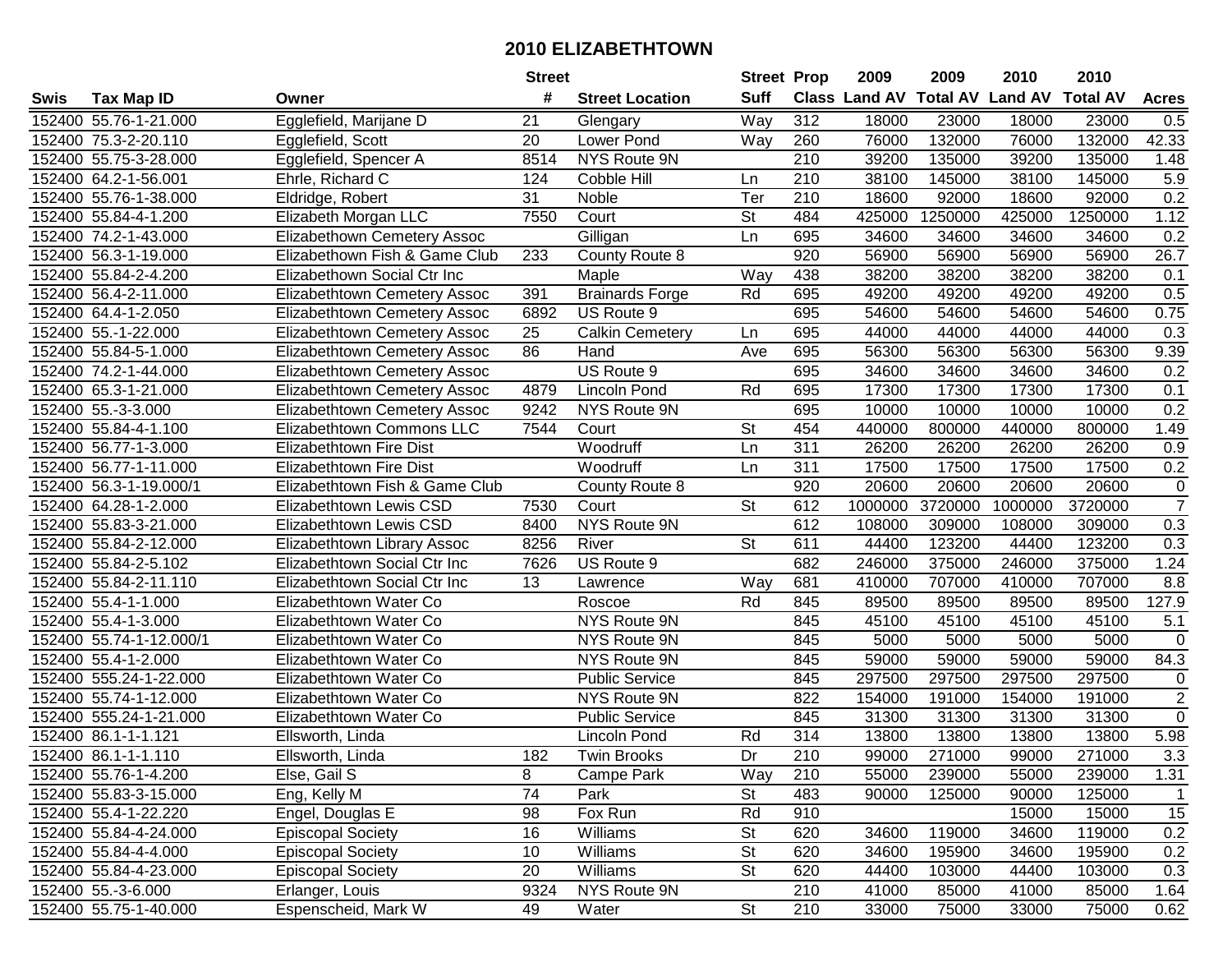|      |                            |                                    | <b>Street</b>   |                        | <b>Street Prop</b>       |                  | 2009                 | 2009            | 2010           | 2010            |                |
|------|----------------------------|------------------------------------|-----------------|------------------------|--------------------------|------------------|----------------------|-----------------|----------------|-----------------|----------------|
| Swis | <b>Tax Map ID</b>          | Owner                              | #               | <b>Street Location</b> | <b>Suff</b>              |                  | <b>Class Land AV</b> | <b>Total AV</b> | <b>Land AV</b> | <b>Total AV</b> | <b>Acres</b>   |
|      | 152400 55.84-5-9.200       | <b>Essex Co ARC Facilities Inc</b> | 8229            | River                  | <b>St</b>                | 210              | 36400                | 210000          | 36400          | 210000          | 0.78           |
|      | 152400 55.75-1-30.000      | <b>Essex Co Facilities Inc</b>     | 21              | Dougan                 | Ln                       | 210              | 62000                | 245000          | 62000          | 245000          | 1.4            |
|      | 152400 55.84-1-14.200      | <b>Essex County</b>                |                 | Water                  | St                       | 311              | 5000                 | 5000            | 5000           | 5000            | 0.02           |
|      | 152400 55.83-3-22.000      | <b>Essex County</b>                |                 | Court                  | $\overline{\mathsf{St}}$ | 653              | 195000               | 195000          | 195000         | 195000          | 0.87           |
|      | 152400 55.84-3-26.110      | <b>Essex County</b>                | 7533            | Court                  | <b>St</b>                | 483              | 224000               | 330000          | 224000         | 330000          | 0.8            |
|      | 152400 55.83-3-20.000      | <b>Essex County</b>                | 7513            | Court                  | $\overline{\mathsf{St}}$ | 464              | 180000               | 580000          | 180000         | 580000          | 0.5            |
|      | 152400 55.84-1-15.162      | <b>Essex County</b>                |                 | Water                  | <b>St</b>                | 311              | 1000                 | 1000            | 1000           | 1000            | 0.02           |
|      | 152400 64.27-1-7.100       | <b>Essex County</b>                | 7514            | Court                  | $\overline{\mathsf{St}}$ | 652              | 197000               | 364000          | 197000         | 364000          | 0.73           |
|      | 152400 55.84-3-15.000      | <b>Essex County</b>                |                 | Court                  | $\overline{\mathsf{St}}$ | 330              | 570000               | 570000          | 570000         | 570000          | 5.2            |
|      | 152400 55.84-3-26.200      | <b>Essex County</b>                |                 | Park                   | $\overline{\mathsf{St}}$ | 653              | 264000               | 264000          | 264000         | 264000          | 1              |
|      | 152400 55.84-3-18.200      | <b>Essex County</b>                |                 | Court                  | $\overline{\mathsf{St}}$ | 652              | 200000               | 240000          | 200000         | 240000          | 1              |
|      | 152400 55.75-3-24.000      | <b>Essex County</b>                | 132             | Water                  | <b>St</b>                | 642              | 121200               | 982500          | 121200         | 982500          | 6              |
|      | 152400 55.84-3-22.000      | <b>Essex County</b>                |                 | Park                   | $\overline{\mathsf{St}}$ | 653              | 182000               | 196000          | 182000         | 196000          | 0.9            |
|      | 152400 55.84-3-21.000      | <b>Essex County</b>                | 7559            | Court                  | $\overline{\mathsf{St}}$ | 652              | 396000               | 4500000         | 396000         | 4500000         | 1.1            |
|      | 152400 55.84-3-19.200      | <b>Essex County</b>                |                 | Court                  | $\overline{\mathsf{St}}$ | 653              | 130000               | 130000          | 130000         | 130000          | 0.4            |
|      | 152400 55.84-3-13.120      | <b>Essex County</b>                |                 | Water                  | $\overline{\mathsf{St}}$ | 311              | 20500                | 20500           | 20500          | 20500           | 0.01           |
|      | 152400 55.84-3-14.200      | <b>Essex County</b>                |                 | Water                  | $\overline{St}$          | 311              | 1000                 | 1000            | 1000           | 1000            | 0.01           |
|      | 152400 55.84-3-23.000      | <b>Essex County</b>                | 7551            | Court                  | $\overline{\mathsf{St}}$ | 652              | 509000               | 3400000         | 509000         | 3400000         | 1.6            |
|      | 152400 55.84-3-11.000      | <b>Essex County</b>                | 208             | Water                  | $\overline{\mathsf{St}}$ | 210              | 23500                | 79000           | 23500          | 79000           | 0.5            |
|      | 152400 55.84-3-11.000/2010 | Essex County                       | 208             | Water                  | <b>St</b>                | 210              |                      |                 | 23500          | 79000           |                |
|      | 152400 55.4-1-6.000        | <b>Essex County Facilities Inc</b> | 55              | Lord                   | Rd                       | 614              | 196200               | 775000          | 196200         | 775000          | 23.7           |
|      | 152400 55.83-2-5.000       | <b>Essex County Facilities Inc</b> | 53              | Park                   | <b>St</b>                | 210              | 24300                | 149600          | 24300          | 149600          | 0.38           |
|      | 152400 55.84-5-2.000       | <b>Essex County Historical Soc</b> | 7590            | Court                  | <b>St</b>                | 681              | 428000               | 1100000         | 428000         | 1100000         | 3.02           |
|      | 152400 55.84-4-7.100       | <b>Essex County IDA</b>            | 7566            | Court                  | <b>St</b>                | 464              | 157000               | 231000          | 157000         | 231000          | 0.56           |
|      | 152400 55.84-3-30.000      | <b>Essex County IDA</b>            | 63              | Park                   | $\overline{\mathsf{St}}$ | 652              | 155100               | 357300          | 155100         | 357300          | 1.3            |
|      | 152400 55.83-3-12.000      | <b>Essex County IDA</b>            | 66              | Park                   | $\overline{\mathsf{St}}$ | 642              | 167200               | 1239400         | 167200         | 1239400         | 1.54           |
|      | 152400 55.84-3-28.000      | <b>Essex County IDA</b>            | $\overline{75}$ | Park                   | $\overline{\mathsf{St}}$ | 641              | 264000               | 6700000         | 264000         | 6700000         | $\overline{c}$ |
|      | 152400 55.84-1-12.000      | <b>Etown Properties Inc</b>        | 209             | Water                  | <b>St</b>                | 482              | 46800                | 200000          | 46800          | 200000          | 0.37           |
|      | 152400 55.84-3-9.100       | Families First Inc                 | 196             | Water                  | $\overline{St}$          | 465              | 93900                | 507400          | 93900          | 507400          | 2.57           |
|      | 152400 86.1-1-7.000        | Farrell, Mary L                    | 126             | <b>Twin Brooks</b>     | $\overline{Dr}$          | 260              | 157000               | 190000          | 157000         | 190000          | 0.6            |
|      | 152400 55.75-1-14.000      | Farrell, Michael                   | 16              | Roscoe                 | Rd                       | $\overline{210}$ | 32700                | 109000          | 32700          | 79000           | 0.6            |
|      | 152400 74.14-1-9.100       | Farrell, Patrick W                 |                 | US Route 9             |                          | 314              | 20300                | 20300           | 20300          | 20300           | 5.2            |
|      | 152400 55.-1-2.000         | Farrell, Scott E                   |                 | Hurricane Mountain     | Ln.                      | 260              | 22800                | 31000           | 22800          | 31000           | 0.9            |
|      | 152400 74.-1-41.000        | Farrell, Scott E                   | 6037            | US Route 9             |                          | 260              | 27000                | 57000           | 27000          | 57000           | $\mathbf{1}$   |
|      | 152400 56.3-1-23.000       | Farrell, William L                 | 56              | County Route 8         |                          | 220              | 39000                | 125000          | 39000          | 125000          | 1.3            |
|      | 152400 74.14-1-4.017       | Farrington, Douglas                | 6280            | US Route 9             |                          | 210              | 46000                | 58000           | 46000          | 58000           | 9.34           |
|      | 152400 55.84-2-8.000       | Faruolo, Andrius J                 | 8               | County Route 8         |                          | 210              | 27000                | 129000          | 27000          | 129000          | 0.37           |
|      | 152400 55.-1-26.000        | Fassett, Dean R                    | 56              | Hurricane Mountain     | Ln                       | 912              | 127000               | 276000          | 127000         | 276000          | 82.4           |
|      | 152400 55.-1-20.000        | Feigen, Richard WB                 | 221             | Hurricane Mountain     | Ln                       | 260              | 261000               | 350000          | 261000         | 350000          | 27.5           |
|      | 152400 86.1-1-13.111       | Feith, Mark M                      |                 | Lincoln Pond           | Rd                       | 311              | 34800                | 34800           | 34800          | 34800           | 2.61           |
|      | 152400 86.1-1-13.114       | Feith, Mark M                      |                 | Lincoln Pond           | Rd                       | 311              | 36000                | 36000           | 36000          | 36000           | 2.78           |
|      | 152400 55.75-1-3.002       | Fenimore, Kenneth W                | 67              | Roscoe                 | Rd                       | 210              | 68000                | 222000          | 68000          | 222000          | 7.13           |
|      |                            |                                    |                 |                        |                          |                  |                      |                 |                |                 |                |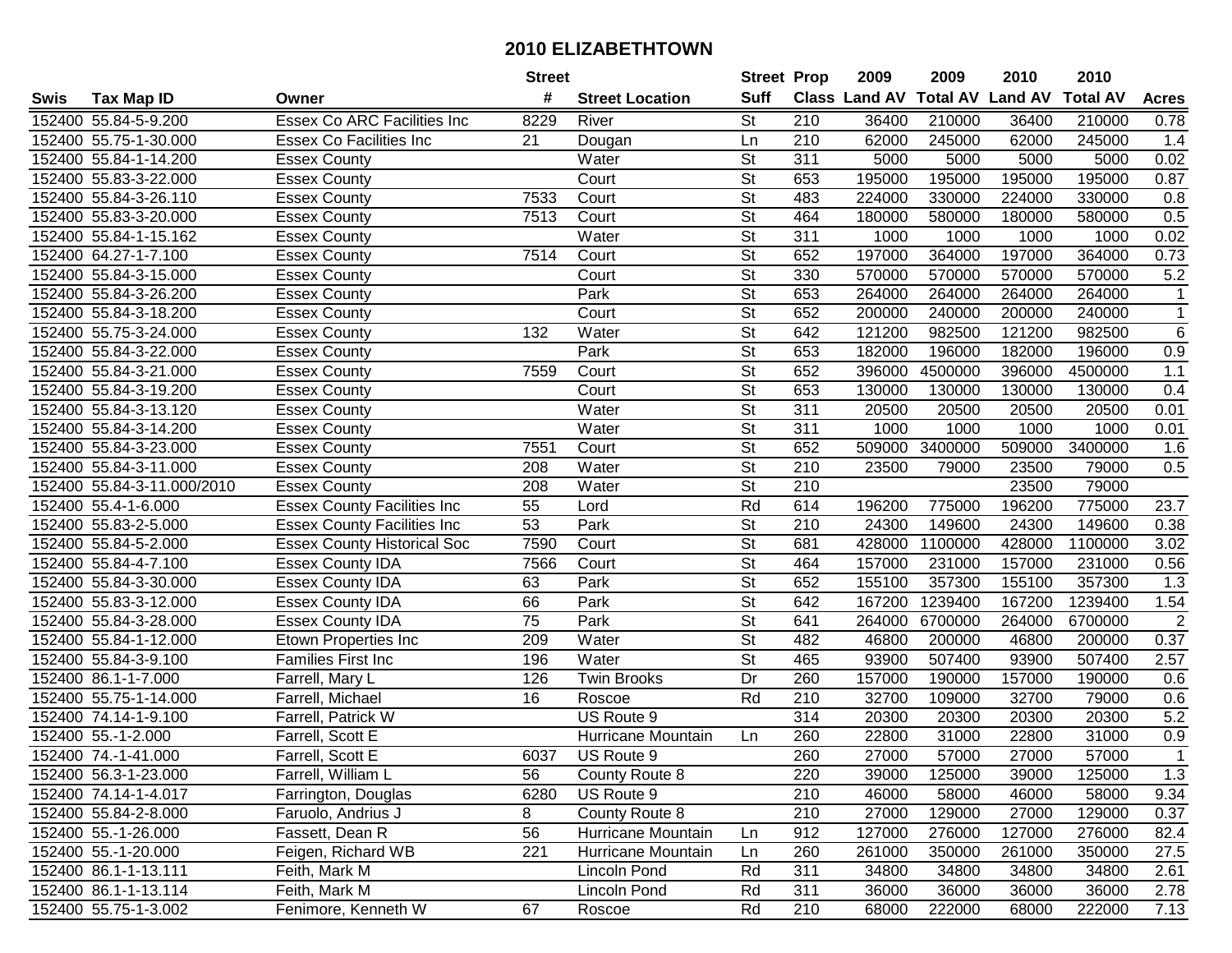|      |                       |                      | <b>Street</b>   |                        |                          | <b>Street Prop</b> | 2009   | 2009   | 2010                           | 2010            |                           |
|------|-----------------------|----------------------|-----------------|------------------------|--------------------------|--------------------|--------|--------|--------------------------------|-----------------|---------------------------|
| Swis | <b>Tax Map ID</b>     | Owner                | #               | <b>Street Location</b> | Suff                     |                    |        |        | Class Land AV Total AV Land AV | <b>Total AV</b> | <b>Acres</b>              |
|      | 152400 74.2-1-42.100  | Fennelly, Virginia K |                 | US Route 9             |                          | 314                | 20600  | 20600  | 20600                          | 20600           | 1.9                       |
|      | 152400 55.4-1-20.200  | Fenoff, Charmain B   | 112             | County Route 10        |                          | 210                | 40000  | 95000  | 40000                          | 95000           | $\ensuremath{\mathsf{3}}$ |
|      | 152400 55.75-3-16.000 | Fenton, Paul E       | 118             | Water                  | <b>St</b>                | 280                | 27700  | 150000 | 27700                          | 150000          | 0.4                       |
|      | 152400 75.70-1-8.000  | Fernandez, Norma     | 4244            | <b>Lincoln Pond</b>    | Rd                       | 210                | 31100  | 69600  | 46700                          | 69600           | 0.5                       |
|      | 152400 65.1-1-1.000   | Ferro, Nicholas A    | 9               | Munsey                 | Way                      | 210                | 39300  | 133000 | 39300                          | 133000          | 1.5                       |
|      | 152400 65.2-4-9.000   | Fields, Daniel       |                 | Meigsville             | Rd                       | 322                | 38400  | 38400  | 38400                          | 38400           | 25.7                      |
|      | 152400 55.75-1-8.200  | Finucane, William M  | 33              | Roscoe                 | Rd                       | 210                | 30000  | 142000 | 30000                          | 142000          | 0.47                      |
|      | 152400 65.1-1-16.200  | Fisher Hill HOA Inc  |                 | Garondah               | Way                      | 322                | 20400  | 20400  | 20400                          | 20400           | 29.14                     |
|      | 152400 65.1-1-7.700   | Fisher Hill HOA Inc  |                 | Garondah               | Way                      | 314                | 9000   | 9000   | 9000                           | 9000            | 7.5                       |
|      | 152400 65.1-1-16.300  | Fisher Hill HOA Inc  |                 | <b>Lincoln Pond</b>    | Rd                       | 322                | 26300  | 26300  | 26300                          | 26300           | 37.53                     |
|      | 152400 65.1-1-5.000   | Fisher Hill HOA Inc  |                 | <b>Lincoln Pond</b>    | Rd                       | 314                | 9000   | 9000   | 9000                           | 9000            | 1.1                       |
|      | 152400 74.2-1-9.010   | Fitzgerald, Daniel J | 6529            | US Route 9             |                          | 240                | 65000  | 203000 | 65000                          | 203000          | 23.7                      |
|      | 152400 65.3-1-8.000   | Fleming, Dean S      | 4829            | <b>Lincoln Pond</b>    | Rd                       | 280                | 90000  | 290000 | 90000                          | 290000          | 33.08                     |
|      | 152400 55.76-1-37.000 | Fleury, Richard N    | 29              | Noble                  | Ter                      | 210                | 18600  | 113000 | 18600                          | 113000          | 0.2                       |
|      | 152400 56.4-2-24.000  | Floyd, Carl          |                 | <b>Brainards Forge</b> | Rd                       | 910                | 28700  | 28700  | 28700                          | 28700           | 34.5                      |
|      | 152400 56.4-2-25.000  | Floyd, Carl          | 89              | <b>Brainards Forge</b> | Rd                       | 260                | 45600  | 65600  | 47500                          | 65000           | 10.5                      |
|      | 152400 64.4-1-19.222  | Foley, Terence O     |                 | Lobdell                | Ln                       | 311                | 35800  | 35800  | 35800                          | 35800           | 8.5                       |
|      | 152400 64.4-1-19.211  | Foley, Terry         | 63              | Lobdell                | Ln                       | 322                | 42000  | 42000  | 42000                          | 42000           | 24                        |
|      | 152400 64.4-1-3.000   | Fox, Jill E          | 7033            | US Route 9             |                          | 210                | 31100  | 104200 | 31100                          | 104200          | 0.5                       |
|      | 152400 56.3-1-53.112  | Francois, Edward     |                 | <b>High Meadows</b>    | Ln                       | 314                | 21500  | 21500  | 21500                          | 21500           | 3.14                      |
|      | 152400 56.3-1-53.200  | Francois, Edward     | 63              | <b>High Meadows</b>    | Ln                       | 210                | 76000  | 299000 | 76000                          | 299000          | 4.07                      |
|      | 152400 65.2-4-4.200   | Frawley, William M   | 54              | <b>Brainards Forge</b> | Rd                       | 210                | 57600  | 140000 | 57600                          | 140000          | 5.8                       |
|      | 152400 56.3-1-33.056  | French, Clara K      |                 | County Route 8         |                          | 311                | 21300  | 21300  | 21300                          | 21300           | 2.9                       |
|      | 152400 56.3-1-17.001  | French, Clara K      | 30              | <b>High Meadows</b>    | Ln                       | 210                | 39000  | 137000 | 39000                          | 137000          | 1.2                       |
|      | 152400 75.78-2-2.000  | Frenia, Kevin        | 3               | Konis                  | Way                      | 210                | 60000  | 155000 | 60000                          | 155000          | 0.3                       |
|      | 152400 74.2-1-25.000  | Friend, Nicholas     | 271             | Simonds Hill           | Rd                       | 240                | 54100  | 93000  | 54100                          | 93000           | 34.2                      |
|      | 152400 55.4-1-10.000  | Frisbie, Peter E     | 61              | Silver Cascade         | Way                      | 260                | 35000  | 40000  | 35000                          | 40000           | 2.04                      |
|      | 152400 55.4-1-8.200   | Frisbie, Peter E     | 75              | Silver Cascade         | Way                      | 210                | 43000  | 299000 | 43000                          | 299000          | $\overline{c}$            |
|      | 152400 55.76-1-30.000 | Fuessle, Patricia    | 38              | Noble                  | $\overline{T}$ er        | 210                | 31000  | 56000  | 31000                          | 56000           | 0.5                       |
|      | 152400 74.-1-43.000   | Gallira, Stephen     |                 | US Route 9             |                          | 910                | 11000  | 11000  | 11000                          | 11000           | 20.99                     |
|      | 152400 74.-1-44.000   | Gallira, Stephen     |                 | US Route 9             |                          | 910                | 18600  | 18600  | 18600                          | 18600           | 35.4                      |
|      | 152400 74.14-1-9.200  | Gallira, Stephen     | 6217            | US Route 9             |                          | 240                | 52000  | 131000 | 52000                          | 131000          | 15.6                      |
|      | 152400 55.76-1-31.000 | Galm, Lynn           | $\overline{34}$ | Noble                  | Ter                      | 210                | 18600  | 102000 | 18600                          | 102000          | 0.2                       |
|      | 152400 56.77-1-10.000 | Gangone, Conrad F    | 8230            | River                  | $\overline{\mathsf{St}}$ | 210                | 33000  | 125000 | 33000                          | 125000          | 0.5                       |
|      | 152400 75.1-2-19.000  | Garrison, Jeffrey S  | 207             | Lower Pond             | Way                      | 260                | 176000 | 211000 | 176000                         | 211000          | 0.62                      |
|      | 152400 65.1-1-12.000  | Garrison, William    | 60              | Garondah               | Way                      | 210                | 49000  | 137000 | 49000                          | 137000          | 0.4                       |
|      | 152400 64.2-1-37.120  | Garvey, Maria        |                 | Fleury                 | Ln                       | 314                | 23500  | 23500  | 23500                          | 23500           | 0.77                      |
|      | 152400 64.2-1-36.000  | Garvey, Maria        | 28              | Fleury                 | Ln                       | 270                | 23700  | 41000  | 23700                          | 38000           | 0.3                       |
|      | 152400 55.75-1-29.000 | Gavaletz, Jeffrey M  | 85              | Water                  | <b>St</b>                | 210                | 26900  | 87000  | 26900                          | 79000           | 0.3                       |
|      | 152400 55.-1-21.000   | Geismar Anne         |                 | Hurricane Mountain     | Ln                       | 695                | 51000  | 51000  | 51000                          | 51000           | 8.5                       |
|      | 152400 75.3-2-16.000  | Genier, Anna D       | 19              | Lower Pond             | Way                      | 260                | 226000 | 291000 | 226000                         | 291000          | 4.3                       |
|      | 152400 75.3-2-3.000   | Genier, Michael J    | 97              | Lower Pond             | Way                      | 260                | 171000 | 211000 | 171000                         | 211000          | 1.1                       |
|      |                       |                      |                 |                        |                          |                    |        |        |                                |                 |                           |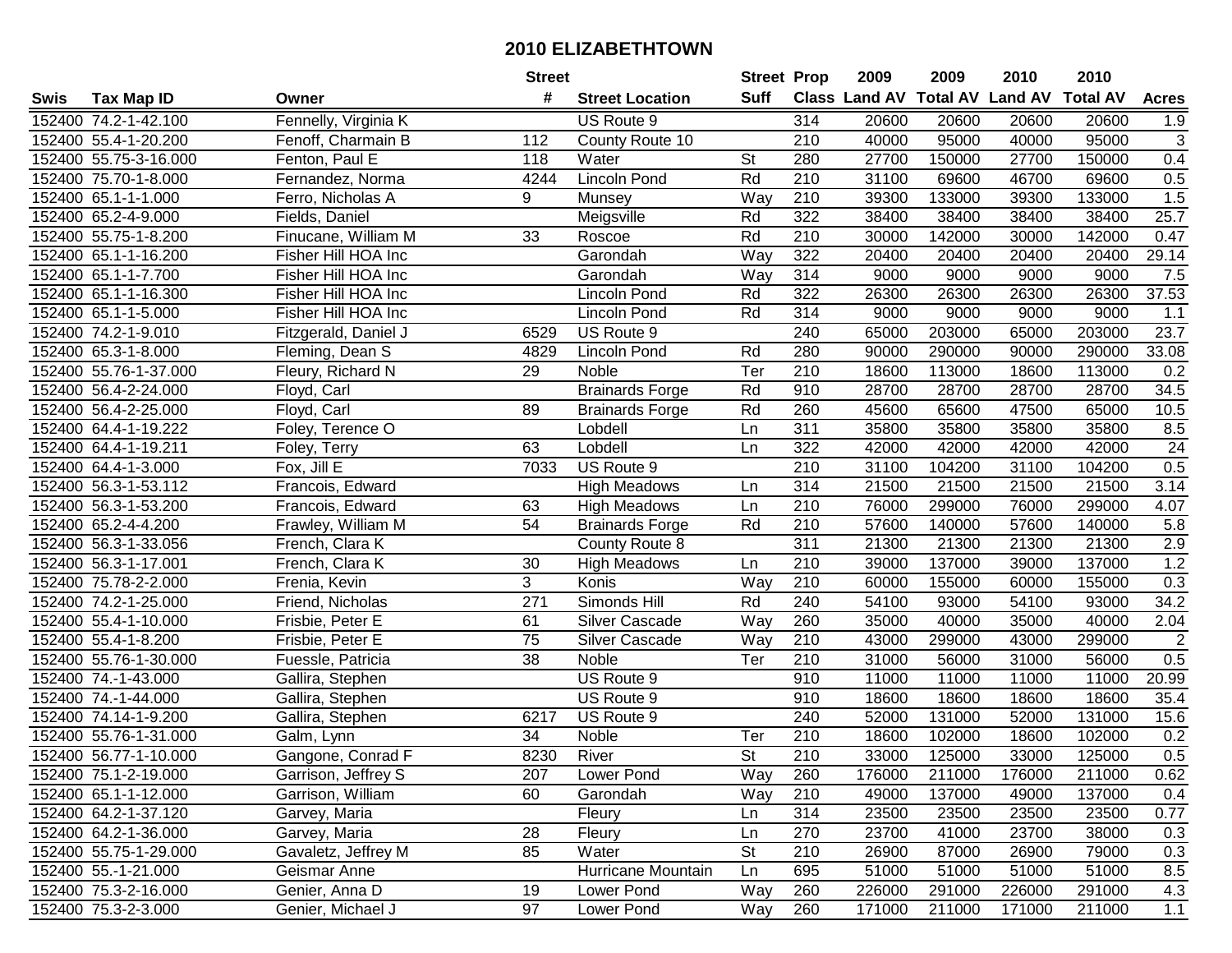|      |                       |                       | <b>Street</b>   |                        | <b>Street Prop</b>       |                  | 2009                 | 2009   | 2010                    | 2010            |                 |
|------|-----------------------|-----------------------|-----------------|------------------------|--------------------------|------------------|----------------------|--------|-------------------------|-----------------|-----------------|
| Swis | Tax Map ID            | Owner                 | #               | <b>Street Location</b> | <b>Suff</b>              |                  | <b>Class Land AV</b> |        | <b>Total AV Land AV</b> | <b>Total AV</b> | <b>Acres</b>    |
|      | 152400 74.2-1-17.000  | Germain, Jaques       | 22              | Simonds Hill           | Rd                       | 210              | 42000                | 146000 | 42000                   | 146000          | 5.32            |
|      | 152400 56.2-2-1.000   | Giaimo Vincent L      | 664             | County Route 8         |                          | 240              | 48500                | 94000  | 48500                   | 94000           | 14.7            |
|      | 152400 55.76-1-22.000 | Gibson, William J     | 26              | Maple                  | Way                      | 280              | 117000               | 339000 | 117000                  | 339000          | 11.9            |
|      | 152400 56.3-1-46.100  | Gifford, Ferris D     | 11              | Old Turnpike           | Rd                       | 240              | 67000                | 235000 | 69000                   | 241000          | 16.78           |
|      | 152400 64.27-4-10.000 | Gilbert, Margaret J   | 7399            | US Route 9             |                          | 210              | 39100                | 120000 | 39100                   | 120000          | 1.06            |
|      | 152400 74.2-1-34.000  | Gilligan, Vance       |                 | Gilligan               | Ln                       | 314              | 7300                 | 7300   | 7300                    | 7300            | 1.8             |
|      | 152400 74.-1-53.000   | Gilligan, Vance       |                 | Scriver                | Ln                       | 314              | 2300                 | 2300   | 2300                    | 2300            | 0.22            |
|      | 152400 55.-1-51.000   | Gilman, Gregory G     | 9128            | <b>NYS Route 9N</b>    |                          | 260              | 117000               | 138000 | 117000                  | 138000          | 87.8            |
|      | 152400 75.1-1-6.000   | Goddeau, James        |                 | <b>Lincoln Pond</b>    | Rd                       | 910              | 81200                | 91800  | 81200                   | 91800           | 93              |
|      | 152400 75.1-1-5.000   | Goddeau, James C      |                 | Lincoln Pond           | Rd                       | 910              | 34800                | 34800  | 34800                   | 34800           | 49.3            |
|      | 152400 75.1-2-5.042   | Goff, Richard Jr      | 297             | Kingdom Dam            | Ln                       | 280              | 74500                | 108000 | 74500                   | 108000          | 2.18            |
|      | 152400 64.27-3-8.000  | Gold, George J        | 8               | Cobble Hill            | Ln                       | 210              | 48000                | 221200 | 48000                   | 225000          | 3.2             |
|      | 152400 75.1-2-25.000  | Goodman Camilla       | 241             | Lower Pond             | Way                      | 260              | 176000               | 199000 | 132000                  | 159000          | 0.6             |
|      | 152400 55.75-3-29.000 | Gordon, Cheryl D      | 8528            | NYS Route 9N           |                          | 210              | 39500                | 187000 | 39500                   | 187000          | 1.88            |
|      | 152400 56.3-1-46.200  | Gough, Darren E       | 8122            | <b>NYS Route 9N</b>    |                          | 240              | 45000                | 317000 | 49000                   | 335000          | 10              |
|      | 152400 64.4-1-34.000  | Gough, Harry          | 4               | Otis                   | Ln                       | 210              | 28000                | 46000  | 28000                   | 46000           | 0.4             |
|      | 152400 64.4-1-13.100  | Gough, Harry O        | 10              | Otis                   | Ln                       | 280              | 93000                | 481050 | 93000                   | 481050          | $\overline{11}$ |
|      | 152400 64.2-1-55.001  | Gough, Michelle B     |                 | Cobble Hill            | Ln                       | 322              | 47600                | 47600  | 47600                   | 47600           | 11.1            |
|      | 152400 55.84-2-3.020  | Gough, Michelle B     | 8232            | River                  | <b>St</b>                | 312              | 18200                | 32200  | 18200                   | 32200           | 0.58            |
|      | 152400 56.4-2-14.000  | Grady, Bruce R        |                 | County Route 8         |                          | 322              | 46200                | 46200  | 46200                   | 46200           | 25.4            |
|      | 152400 56.4-2-29.000  | Grady, Bruce R        |                 | <b>Brainards Forge</b> | Rd                       | 311              | 12300                | 12300  | 12300                   | 12300           | 7.5             |
|      | 152400 56.4-2-15.000  | Grady, Bruce R        |                 | <b>Brainards Forge</b> | Rd                       | 322              | 43300                | 43300  | 43300                   | 43300           | 18.9            |
|      | 152400 56.3-1-29.000  | Graham, Richard T     | 350             | County Route 8         |                          | 210              | 35800                | 55000  | 35800                   | 54000           | 0.8             |
|      | 152400 55.75-2-10.000 | Granger, Angel        | 6               | County Route 10        |                          | 210              | 32700                | 110000 | 32700                   | 110000          | 0.6             |
|      | 152400 75.70-1-21.000 | Gratton, Anne         | 4255            | <b>Lincoln Pond</b>    | Rd                       | 260              | 94000                | 129000 | 94000                   | 129000          | 0.1             |
|      | 152400 75.70-1-22.000 | Gratton, Robert A     | 4257            | <b>Lincoln Pond</b>    | Rd                       | 220              | 99000                | 257000 | 99000                   | 257000          | 0.1             |
|      | 152400 55.76-1-45.000 | Guenther, Isaac       | 27              | Stoneleigh             | Way                      | 210              | 34200                | 69000  | 34200                   | 77000           | 0.7             |
|      | 152400 74.2-1-18.000  | Haag Brown Trust, The | 47              | Simonds Hill           | Rd                       | 260              | 31100                | 59000  | 31100                   | 54000           | 0.5             |
|      | 152400 75.1-2-22.200  | Haag, Bruce           | 223             | Lower Pond             | Way                      | 260              | 173000               | 225000 | 173000                  | 225000          | 0.55            |
|      | 152400 55.84-1-5.000  | Hackett, Paul F       | 195             | Water                  | $\overline{\mathsf{St}}$ | $\overline{210}$ | 68000                | 293000 | 68000                   | 293000          | 2.64            |
|      | 152400 65.1-1-7.600   | Hain, Frank L         |                 | Garondah               | Way                      | 314              | 60000                | 60000  | 60000                   | 60000           | 5.4             |
|      | 152400 65.1-1-7.100   | Hain, Frank L         | 47              | Garondah               | Way                      | 314              | 77600                | 77600  | 77600                   | 77600           | 6.8             |
|      | 152400 55.76-1-1.111  | Hall, George L        | $\overline{24}$ | <b>Brewster</b>        | Way                      | 210              | 42000                | 186000 | 42000                   | 186000          | 4.63            |
|      | 152400 55.84-4-13.000 | Hall, Kathleen E      | 107             | Hand                   | Ave                      | 464              | 34600                | 149700 | 34600                   | 149700          | 0.2             |
|      | 152400 74.-1-51.000   | Hall, Kevin           | 6286            | US Route 9             |                          | 240              | 82000                | 333000 | 82000                   | 333000          | 16.8            |
|      | 152400 74.14-1-16.000 | Hall, Kevin           |                 | US Route 9             |                          | 910              | 35000                | 35000  | 35000                   | 35000           | 50.8            |
|      | 152400 74.2-1-12.000  | Hall, Lorraine C      | 6583            | US Route 9             |                          | 210              | 43000                | 140000 | 43000                   | 140000          | 2.05            |
|      | 152400 64.4-1-39.000  | Halvorsen, Adam       | 6923            | US Route 9             |                          | 280              | 79000                | 406000 | 79000                   | 406000          | 23.2            |
|      | 152400 64.4-1-33.000  | Halvorsen, Adam       |                 | US Route 9             |                          | 314              | 2900                 | 2900   | 2900                    | 2900            | 0.5             |
|      | 152400 64.4-1-13.200  | Halvorsen, Adam       |                 | US Route 9             |                          | 314              | 22200                | 22200  | 22200                   | 22200           | 3.9             |
|      | 152400 64.4-1-49.000  | Halvorsen, Adam       | 6925            | US Route 9             |                          | 312              | 10000                | 20000  | 10000                   | 20000           | 1.9             |
|      | 152400 64.2-1-16.000  | Hanby, John E         | 7361            | US Route 9             |                          | 210              | 43000                | 120000 | 43000                   | 120000          | 2.1             |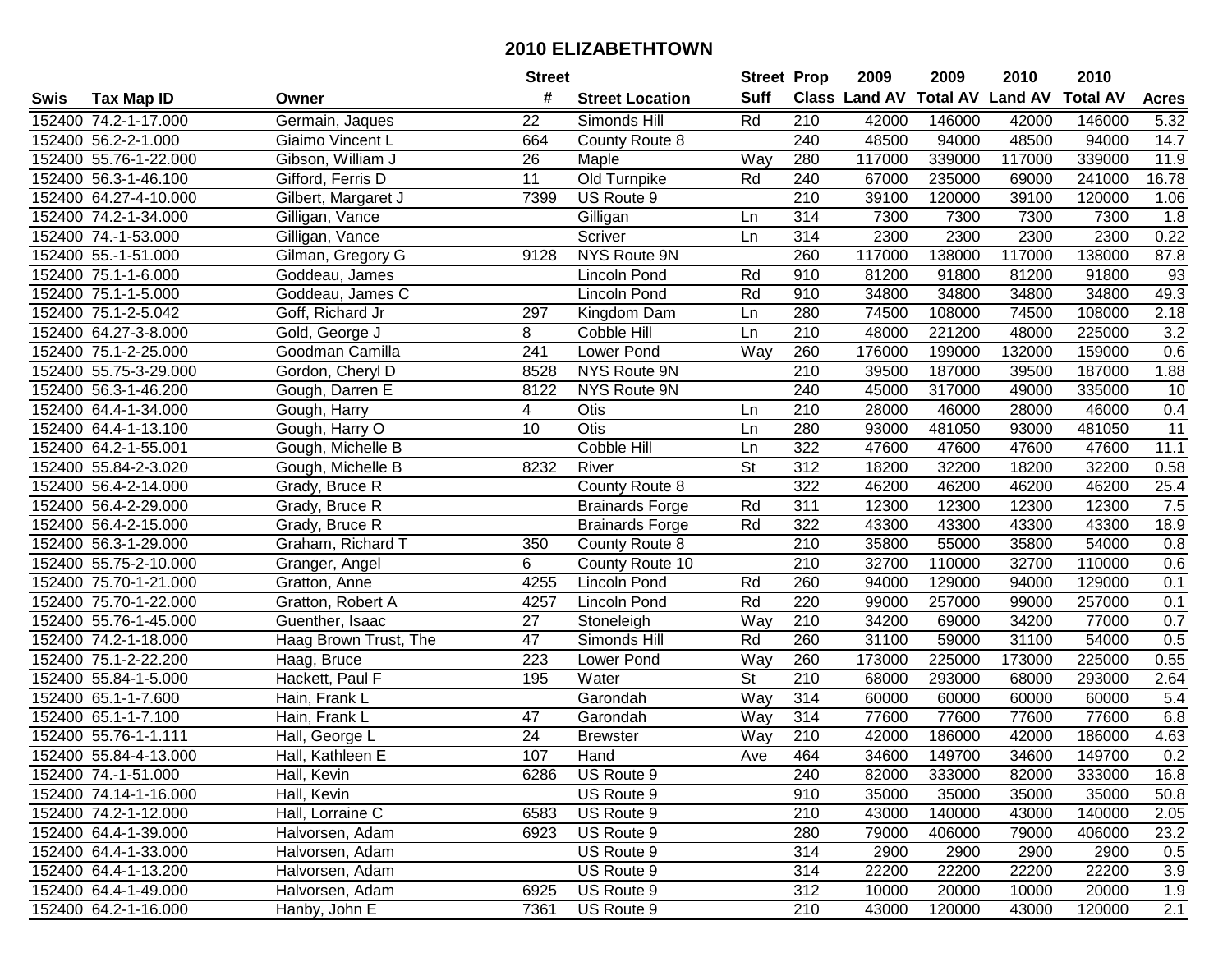| #<br><b>Suff</b><br><b>Total AV Land AV</b><br>Class Land AV<br><b>Total AV</b><br><b>Acres</b><br><b>Tax Map ID</b><br><b>Street Location</b><br>Swis<br>Owner<br>464<br>152400 55.84-4-8.200<br>Hand Avenue Assoc LLC<br>103<br>34600<br>353600<br>34600<br>353600<br>0.2<br>Hand<br>Ave<br><b>St</b><br>152400 55.84-5-8.000<br>8253<br>River<br>210<br>20000<br>102000<br>20000<br>102000<br>0.2<br>Hardman, James<br><b>St</b><br>$1.2\,$<br>152400 56.77-1-8.000<br>Hardman, James V Jr<br>River<br>210<br>39000<br>240000<br>39000<br>240000<br>8219<br>$\overline{27}$<br>3<br><b>Red Rooster</b><br>Way<br>240<br>50700<br>140000<br>152400 74.-1-39.200<br>Harper, Gregory W<br>130700<br>56000<br>54<br>152400 74.-1-34.000<br>Harper, Gregory W<br>910<br>35200<br>35200<br>35200<br>35200<br>Scriver<br>Ln<br>$\overline{77}$<br>152400 74.-1-39.100<br>Harper, Gregory W<br>US Route 9<br>910<br>40400<br>40400<br>40400<br>40400<br>US Route 9<br>66000<br>106.2<br>152400 64.-1-25.000<br>Harper, Lee H<br>910<br>66000<br>66000<br>66000<br>910<br>87000<br>138.2<br>152400 64.-1-24.000<br>Harper, Lee H<br>NYS Route 9N<br>87000<br>87000<br>87000<br>9.2<br>152400 55.-1-41.000<br>113<br>260<br>46000<br>100000<br>46000<br>100000<br>Harper, Lee H<br>Crowningshield<br>Ln<br>482<br>49200<br>0.5<br>84500<br>49200<br>84500<br>152400 74.7-1-16.000<br>Harris, Alden<br>6690<br>US Route 9<br>63200<br>152400 74.-1-29.000<br>Scriver<br>910<br>63200<br>63200<br>63200<br>100<br>Harrison, Michael T<br>Ln<br>152400 74.14-1-14.000<br>US Route 9<br>210<br>40000<br>169000<br>40000<br>169000<br>2.5<br>Harrison, Michael T<br>6191<br>$\overline{2}$<br>314<br>20800<br>20800<br>152400 74.14-1-12.000<br>US Route 9<br>20800<br>20800<br>Harrison, Michael T<br>314<br>1.7<br>152400 74.14-1-13.000<br>20400<br>20400<br>20400<br>20400<br>Harrison, Michael T<br>US Route 9<br>58<br>152400 74.-1-30.000<br>Scriver<br>910<br>48600<br>48600<br>48600<br>48600<br>Harrison, Michael T<br>Ln<br>3.7<br>314<br>21900<br>21900<br>21900<br>21900<br>152400 74.14-1-10.000<br>Harrison, Ridgely W III<br>US Route 9<br>0.9<br>152400 75.3-2-6.000<br>85<br>Way<br>260<br>159000<br>204000<br>159000<br>204000<br>Hart, Dennis<br>Lower Pond<br>910<br>47000<br>47000<br>47000<br>47000<br>65.3<br>152400 56.1-1-15.000<br>Haseltine, Janet B<br>County Route 8<br>152400 56.1-1-18.000<br>314<br>20300<br>20300<br>20300<br>20300<br>1.4<br>Haseltine, Janet B<br>County Route 8<br>152400 56.1-1-19.000<br>314<br>20100<br>20100<br>20100<br>20100<br>$1.1$<br>Haseltine, Janet B<br>County Route 8<br>152400 56.1-1-3.000<br>85000<br>210000<br>85000<br>210000<br>12.1<br>Haseltine, Janet B<br>431<br>280<br>County Route 8<br>3.7<br>152400 56.1-1-20.000<br>314<br>22400<br>22400<br>22400<br>Haseltine, Warren<br>County Route 8<br>22400<br>$\mathbf{1}$<br>152400 56.3-1-39.059<br>49<br>270<br>30000<br>31500<br>30000<br>31500<br>Haseltine, William B<br>County Route 8<br><b>St</b><br>152400 55.84-4-7.200<br>7564<br>Court<br>210<br>144000<br>285000<br>144000<br>285000<br>0.36<br>Hatch, Evelyn M<br>314<br>County Route 8<br>21300<br>21300<br>2.3<br>152400 56.1-1-4.000<br>21300<br>21300<br>Hatcher, Gordon H<br>$6\phantom{1}6$<br>42400<br>152400 56.1-1-6.000<br>449<br>260<br>76000<br>42400<br>72000<br>Hatcher, Gordon H<br>County Route 8<br>314<br>20600<br>1.9<br>152400 56.1-1-5.000<br>20600<br>20600<br>20600<br>Hatcher, Peter R<br>County Route 8<br>260<br>0.5<br>152400 55.-1-7.061<br>NYS Route 9N<br>31000<br>47100<br>31000<br>47100<br>Hathaway, L Vaughn<br>9329<br>$\overline{\mathsf{St}}$<br>210<br>34100<br>137000<br>34100<br>137000<br>0.69<br>152400 55.75-3-11.000<br>94<br>Water<br>Hathaway, Lee<br>$\overline{210}$<br>152400 55.84-4-16.000<br>85<br>24900<br>156000<br>24900<br>156000<br>0.3<br>Hathaway, Ralph<br>Hand<br>Ave<br>152400 64.27-4-8.000<br>$\overline{311}$<br>18000<br>0.5<br>US Route 9<br>18000<br>18000<br>18000<br>Hathaway, Richard<br>152400 55.84-2-18.000<br>3<br>210<br>91000<br>91000<br>0.4<br>Hathaway, Ryan O<br>Woodruff<br>28000<br>28000<br>Ln<br>$\overline{210}$<br>32700<br>152400 55.80-3-12.000<br>8909<br>NYS Route 9N<br>69300<br>32700<br>61000<br>0.6<br>Hayes, James<br>$\overline{3}$<br>Rd<br>152400 64.2-1-32.000<br>210<br>40300<br>67900<br>40300<br>67900<br>Heald, David A<br>5434<br>Lincoln Pond<br>1.43<br>152400 64.4-1-14.000<br>Hearon, Fanning M<br>134<br>Otis<br>Ln<br>280<br>56300<br>233000<br>56300<br>233000<br>Otis<br>314<br>7.9<br>152400 64.4-1-15.000<br>Hearon, Fanning M<br>106<br>Ln<br>34500<br>34500<br>34500<br>34500<br>Scriver<br>260<br>64900<br>106300<br>152400 74.-1-33.000<br>Henry, Roger S<br>29<br>Ln<br>106300<br>64900<br>38.1<br>Heslin, Raymond W Sr<br>Rd<br>314<br>152400 75.70-1-26.000<br>4267<br><b>Lincoln Pond</b><br>63700<br>63700<br>63700<br>63700<br>0.1<br>152400 75.70-1-2.000<br>Heslin, Raymond W Sr<br><b>Lincoln Pond</b><br>Rd<br>4260<br>260<br>24900<br>60200<br>24900<br>54000<br>0.3<br>152400 55.-1-50.000<br>Hickey, Leo J<br>NYS Route 9N<br>210<br>4.8<br>9163<br>49000<br>243000<br>49000<br>243000<br>152400 55.4-1-21.000<br><b>St</b><br>Hildebrandt, Claudia<br>Cross<br>910<br>45000<br>45000<br>45000<br>45000<br>67.6<br>8<br>152400 55.75-3-18.000<br>Hildebrandt, Jane S<br>210<br>Ln<br>24900<br>123000<br>24900<br>123000<br>0.3 |  | <b>Street</b> |             | <b>Street Prop</b> | 2009 | 2009 | 2010 | 2010 |  |
|-------------------------------------------------------------------------------------------------------------------------------------------------------------------------------------------------------------------------------------------------------------------------------------------------------------------------------------------------------------------------------------------------------------------------------------------------------------------------------------------------------------------------------------------------------------------------------------------------------------------------------------------------------------------------------------------------------------------------------------------------------------------------------------------------------------------------------------------------------------------------------------------------------------------------------------------------------------------------------------------------------------------------------------------------------------------------------------------------------------------------------------------------------------------------------------------------------------------------------------------------------------------------------------------------------------------------------------------------------------------------------------------------------------------------------------------------------------------------------------------------------------------------------------------------------------------------------------------------------------------------------------------------------------------------------------------------------------------------------------------------------------------------------------------------------------------------------------------------------------------------------------------------------------------------------------------------------------------------------------------------------------------------------------------------------------------------------------------------------------------------------------------------------------------------------------------------------------------------------------------------------------------------------------------------------------------------------------------------------------------------------------------------------------------------------------------------------------------------------------------------------------------------------------------------------------------------------------------------------------------------------------------------------------------------------------------------------------------------------------------------------------------------------------------------------------------------------------------------------------------------------------------------------------------------------------------------------------------------------------------------------------------------------------------------------------------------------------------------------------------------------------------------------------------------------------------------------------------------------------------------------------------------------------------------------------------------------------------------------------------------------------------------------------------------------------------------------------------------------------------------------------------------------------------------------------------------------------------------------------------------------------------------------------------------------------------------------------------------------------------------------------------------------------------------------------------------------------------------------------------------------------------------------------------------------------------------------------------------------------------------------------------------------------------------------------------------------------------------------------------------------------------------------------------------------------------------------------------------------------------------------------------------------------------------------------------------------------------------------------------------------------------------------------------------------------------------------------------------------------------------------------------------------------------------------------------------------------------------------------------------------------------------------------------------------------------------------------------------------------------------------------------------------------------------------------------------------------------------------------------------------------------------------------------------------------------------------------------------------------------------------------------------------------------------------------------------------------------------------------------------------------------------------------------------------------------------------------------------------------------------------------------------------------------------------------------------------------------------------------------------------------------------------------------------------------------------|--|---------------|-------------|--------------------|------|------|------|------|--|
|                                                                                                                                                                                                                                                                                                                                                                                                                                                                                                                                                                                                                                                                                                                                                                                                                                                                                                                                                                                                                                                                                                                                                                                                                                                                                                                                                                                                                                                                                                                                                                                                                                                                                                                                                                                                                                                                                                                                                                                                                                                                                                                                                                                                                                                                                                                                                                                                                                                                                                                                                                                                                                                                                                                                                                                                                                                                                                                                                                                                                                                                                                                                                                                                                                                                                                                                                                                                                                                                                                                                                                                                                                                                                                                                                                                                                                                                                                                                                                                                                                                                                                                                                                                                                                                                                                                                                                                                                                                                                                                                                                                                                                                                                                                                                                                                                                                                                                                                                                                                                                                                                                                                                                                                                                                                                                                                                                                                                                                 |  |               |             |                    |      |      |      |      |  |
|                                                                                                                                                                                                                                                                                                                                                                                                                                                                                                                                                                                                                                                                                                                                                                                                                                                                                                                                                                                                                                                                                                                                                                                                                                                                                                                                                                                                                                                                                                                                                                                                                                                                                                                                                                                                                                                                                                                                                                                                                                                                                                                                                                                                                                                                                                                                                                                                                                                                                                                                                                                                                                                                                                                                                                                                                                                                                                                                                                                                                                                                                                                                                                                                                                                                                                                                                                                                                                                                                                                                                                                                                                                                                                                                                                                                                                                                                                                                                                                                                                                                                                                                                                                                                                                                                                                                                                                                                                                                                                                                                                                                                                                                                                                                                                                                                                                                                                                                                                                                                                                                                                                                                                                                                                                                                                                                                                                                                                                 |  |               |             |                    |      |      |      |      |  |
|                                                                                                                                                                                                                                                                                                                                                                                                                                                                                                                                                                                                                                                                                                                                                                                                                                                                                                                                                                                                                                                                                                                                                                                                                                                                                                                                                                                                                                                                                                                                                                                                                                                                                                                                                                                                                                                                                                                                                                                                                                                                                                                                                                                                                                                                                                                                                                                                                                                                                                                                                                                                                                                                                                                                                                                                                                                                                                                                                                                                                                                                                                                                                                                                                                                                                                                                                                                                                                                                                                                                                                                                                                                                                                                                                                                                                                                                                                                                                                                                                                                                                                                                                                                                                                                                                                                                                                                                                                                                                                                                                                                                                                                                                                                                                                                                                                                                                                                                                                                                                                                                                                                                                                                                                                                                                                                                                                                                                                                 |  |               |             |                    |      |      |      |      |  |
|                                                                                                                                                                                                                                                                                                                                                                                                                                                                                                                                                                                                                                                                                                                                                                                                                                                                                                                                                                                                                                                                                                                                                                                                                                                                                                                                                                                                                                                                                                                                                                                                                                                                                                                                                                                                                                                                                                                                                                                                                                                                                                                                                                                                                                                                                                                                                                                                                                                                                                                                                                                                                                                                                                                                                                                                                                                                                                                                                                                                                                                                                                                                                                                                                                                                                                                                                                                                                                                                                                                                                                                                                                                                                                                                                                                                                                                                                                                                                                                                                                                                                                                                                                                                                                                                                                                                                                                                                                                                                                                                                                                                                                                                                                                                                                                                                                                                                                                                                                                                                                                                                                                                                                                                                                                                                                                                                                                                                                                 |  |               |             |                    |      |      |      |      |  |
|                                                                                                                                                                                                                                                                                                                                                                                                                                                                                                                                                                                                                                                                                                                                                                                                                                                                                                                                                                                                                                                                                                                                                                                                                                                                                                                                                                                                                                                                                                                                                                                                                                                                                                                                                                                                                                                                                                                                                                                                                                                                                                                                                                                                                                                                                                                                                                                                                                                                                                                                                                                                                                                                                                                                                                                                                                                                                                                                                                                                                                                                                                                                                                                                                                                                                                                                                                                                                                                                                                                                                                                                                                                                                                                                                                                                                                                                                                                                                                                                                                                                                                                                                                                                                                                                                                                                                                                                                                                                                                                                                                                                                                                                                                                                                                                                                                                                                                                                                                                                                                                                                                                                                                                                                                                                                                                                                                                                                                                 |  |               |             |                    |      |      |      |      |  |
|                                                                                                                                                                                                                                                                                                                                                                                                                                                                                                                                                                                                                                                                                                                                                                                                                                                                                                                                                                                                                                                                                                                                                                                                                                                                                                                                                                                                                                                                                                                                                                                                                                                                                                                                                                                                                                                                                                                                                                                                                                                                                                                                                                                                                                                                                                                                                                                                                                                                                                                                                                                                                                                                                                                                                                                                                                                                                                                                                                                                                                                                                                                                                                                                                                                                                                                                                                                                                                                                                                                                                                                                                                                                                                                                                                                                                                                                                                                                                                                                                                                                                                                                                                                                                                                                                                                                                                                                                                                                                                                                                                                                                                                                                                                                                                                                                                                                                                                                                                                                                                                                                                                                                                                                                                                                                                                                                                                                                                                 |  |               |             |                    |      |      |      |      |  |
|                                                                                                                                                                                                                                                                                                                                                                                                                                                                                                                                                                                                                                                                                                                                                                                                                                                                                                                                                                                                                                                                                                                                                                                                                                                                                                                                                                                                                                                                                                                                                                                                                                                                                                                                                                                                                                                                                                                                                                                                                                                                                                                                                                                                                                                                                                                                                                                                                                                                                                                                                                                                                                                                                                                                                                                                                                                                                                                                                                                                                                                                                                                                                                                                                                                                                                                                                                                                                                                                                                                                                                                                                                                                                                                                                                                                                                                                                                                                                                                                                                                                                                                                                                                                                                                                                                                                                                                                                                                                                                                                                                                                                                                                                                                                                                                                                                                                                                                                                                                                                                                                                                                                                                                                                                                                                                                                                                                                                                                 |  |               |             |                    |      |      |      |      |  |
|                                                                                                                                                                                                                                                                                                                                                                                                                                                                                                                                                                                                                                                                                                                                                                                                                                                                                                                                                                                                                                                                                                                                                                                                                                                                                                                                                                                                                                                                                                                                                                                                                                                                                                                                                                                                                                                                                                                                                                                                                                                                                                                                                                                                                                                                                                                                                                                                                                                                                                                                                                                                                                                                                                                                                                                                                                                                                                                                                                                                                                                                                                                                                                                                                                                                                                                                                                                                                                                                                                                                                                                                                                                                                                                                                                                                                                                                                                                                                                                                                                                                                                                                                                                                                                                                                                                                                                                                                                                                                                                                                                                                                                                                                                                                                                                                                                                                                                                                                                                                                                                                                                                                                                                                                                                                                                                                                                                                                                                 |  |               |             |                    |      |      |      |      |  |
|                                                                                                                                                                                                                                                                                                                                                                                                                                                                                                                                                                                                                                                                                                                                                                                                                                                                                                                                                                                                                                                                                                                                                                                                                                                                                                                                                                                                                                                                                                                                                                                                                                                                                                                                                                                                                                                                                                                                                                                                                                                                                                                                                                                                                                                                                                                                                                                                                                                                                                                                                                                                                                                                                                                                                                                                                                                                                                                                                                                                                                                                                                                                                                                                                                                                                                                                                                                                                                                                                                                                                                                                                                                                                                                                                                                                                                                                                                                                                                                                                                                                                                                                                                                                                                                                                                                                                                                                                                                                                                                                                                                                                                                                                                                                                                                                                                                                                                                                                                                                                                                                                                                                                                                                                                                                                                                                                                                                                                                 |  |               |             |                    |      |      |      |      |  |
|                                                                                                                                                                                                                                                                                                                                                                                                                                                                                                                                                                                                                                                                                                                                                                                                                                                                                                                                                                                                                                                                                                                                                                                                                                                                                                                                                                                                                                                                                                                                                                                                                                                                                                                                                                                                                                                                                                                                                                                                                                                                                                                                                                                                                                                                                                                                                                                                                                                                                                                                                                                                                                                                                                                                                                                                                                                                                                                                                                                                                                                                                                                                                                                                                                                                                                                                                                                                                                                                                                                                                                                                                                                                                                                                                                                                                                                                                                                                                                                                                                                                                                                                                                                                                                                                                                                                                                                                                                                                                                                                                                                                                                                                                                                                                                                                                                                                                                                                                                                                                                                                                                                                                                                                                                                                                                                                                                                                                                                 |  |               |             |                    |      |      |      |      |  |
|                                                                                                                                                                                                                                                                                                                                                                                                                                                                                                                                                                                                                                                                                                                                                                                                                                                                                                                                                                                                                                                                                                                                                                                                                                                                                                                                                                                                                                                                                                                                                                                                                                                                                                                                                                                                                                                                                                                                                                                                                                                                                                                                                                                                                                                                                                                                                                                                                                                                                                                                                                                                                                                                                                                                                                                                                                                                                                                                                                                                                                                                                                                                                                                                                                                                                                                                                                                                                                                                                                                                                                                                                                                                                                                                                                                                                                                                                                                                                                                                                                                                                                                                                                                                                                                                                                                                                                                                                                                                                                                                                                                                                                                                                                                                                                                                                                                                                                                                                                                                                                                                                                                                                                                                                                                                                                                                                                                                                                                 |  |               |             |                    |      |      |      |      |  |
|                                                                                                                                                                                                                                                                                                                                                                                                                                                                                                                                                                                                                                                                                                                                                                                                                                                                                                                                                                                                                                                                                                                                                                                                                                                                                                                                                                                                                                                                                                                                                                                                                                                                                                                                                                                                                                                                                                                                                                                                                                                                                                                                                                                                                                                                                                                                                                                                                                                                                                                                                                                                                                                                                                                                                                                                                                                                                                                                                                                                                                                                                                                                                                                                                                                                                                                                                                                                                                                                                                                                                                                                                                                                                                                                                                                                                                                                                                                                                                                                                                                                                                                                                                                                                                                                                                                                                                                                                                                                                                                                                                                                                                                                                                                                                                                                                                                                                                                                                                                                                                                                                                                                                                                                                                                                                                                                                                                                                                                 |  |               |             |                    |      |      |      |      |  |
|                                                                                                                                                                                                                                                                                                                                                                                                                                                                                                                                                                                                                                                                                                                                                                                                                                                                                                                                                                                                                                                                                                                                                                                                                                                                                                                                                                                                                                                                                                                                                                                                                                                                                                                                                                                                                                                                                                                                                                                                                                                                                                                                                                                                                                                                                                                                                                                                                                                                                                                                                                                                                                                                                                                                                                                                                                                                                                                                                                                                                                                                                                                                                                                                                                                                                                                                                                                                                                                                                                                                                                                                                                                                                                                                                                                                                                                                                                                                                                                                                                                                                                                                                                                                                                                                                                                                                                                                                                                                                                                                                                                                                                                                                                                                                                                                                                                                                                                                                                                                                                                                                                                                                                                                                                                                                                                                                                                                                                                 |  |               |             |                    |      |      |      |      |  |
|                                                                                                                                                                                                                                                                                                                                                                                                                                                                                                                                                                                                                                                                                                                                                                                                                                                                                                                                                                                                                                                                                                                                                                                                                                                                                                                                                                                                                                                                                                                                                                                                                                                                                                                                                                                                                                                                                                                                                                                                                                                                                                                                                                                                                                                                                                                                                                                                                                                                                                                                                                                                                                                                                                                                                                                                                                                                                                                                                                                                                                                                                                                                                                                                                                                                                                                                                                                                                                                                                                                                                                                                                                                                                                                                                                                                                                                                                                                                                                                                                                                                                                                                                                                                                                                                                                                                                                                                                                                                                                                                                                                                                                                                                                                                                                                                                                                                                                                                                                                                                                                                                                                                                                                                                                                                                                                                                                                                                                                 |  |               |             |                    |      |      |      |      |  |
|                                                                                                                                                                                                                                                                                                                                                                                                                                                                                                                                                                                                                                                                                                                                                                                                                                                                                                                                                                                                                                                                                                                                                                                                                                                                                                                                                                                                                                                                                                                                                                                                                                                                                                                                                                                                                                                                                                                                                                                                                                                                                                                                                                                                                                                                                                                                                                                                                                                                                                                                                                                                                                                                                                                                                                                                                                                                                                                                                                                                                                                                                                                                                                                                                                                                                                                                                                                                                                                                                                                                                                                                                                                                                                                                                                                                                                                                                                                                                                                                                                                                                                                                                                                                                                                                                                                                                                                                                                                                                                                                                                                                                                                                                                                                                                                                                                                                                                                                                                                                                                                                                                                                                                                                                                                                                                                                                                                                                                                 |  |               |             |                    |      |      |      |      |  |
|                                                                                                                                                                                                                                                                                                                                                                                                                                                                                                                                                                                                                                                                                                                                                                                                                                                                                                                                                                                                                                                                                                                                                                                                                                                                                                                                                                                                                                                                                                                                                                                                                                                                                                                                                                                                                                                                                                                                                                                                                                                                                                                                                                                                                                                                                                                                                                                                                                                                                                                                                                                                                                                                                                                                                                                                                                                                                                                                                                                                                                                                                                                                                                                                                                                                                                                                                                                                                                                                                                                                                                                                                                                                                                                                                                                                                                                                                                                                                                                                                                                                                                                                                                                                                                                                                                                                                                                                                                                                                                                                                                                                                                                                                                                                                                                                                                                                                                                                                                                                                                                                                                                                                                                                                                                                                                                                                                                                                                                 |  |               |             |                    |      |      |      |      |  |
|                                                                                                                                                                                                                                                                                                                                                                                                                                                                                                                                                                                                                                                                                                                                                                                                                                                                                                                                                                                                                                                                                                                                                                                                                                                                                                                                                                                                                                                                                                                                                                                                                                                                                                                                                                                                                                                                                                                                                                                                                                                                                                                                                                                                                                                                                                                                                                                                                                                                                                                                                                                                                                                                                                                                                                                                                                                                                                                                                                                                                                                                                                                                                                                                                                                                                                                                                                                                                                                                                                                                                                                                                                                                                                                                                                                                                                                                                                                                                                                                                                                                                                                                                                                                                                                                                                                                                                                                                                                                                                                                                                                                                                                                                                                                                                                                                                                                                                                                                                                                                                                                                                                                                                                                                                                                                                                                                                                                                                                 |  |               |             |                    |      |      |      |      |  |
|                                                                                                                                                                                                                                                                                                                                                                                                                                                                                                                                                                                                                                                                                                                                                                                                                                                                                                                                                                                                                                                                                                                                                                                                                                                                                                                                                                                                                                                                                                                                                                                                                                                                                                                                                                                                                                                                                                                                                                                                                                                                                                                                                                                                                                                                                                                                                                                                                                                                                                                                                                                                                                                                                                                                                                                                                                                                                                                                                                                                                                                                                                                                                                                                                                                                                                                                                                                                                                                                                                                                                                                                                                                                                                                                                                                                                                                                                                                                                                                                                                                                                                                                                                                                                                                                                                                                                                                                                                                                                                                                                                                                                                                                                                                                                                                                                                                                                                                                                                                                                                                                                                                                                                                                                                                                                                                                                                                                                                                 |  |               |             |                    |      |      |      |      |  |
|                                                                                                                                                                                                                                                                                                                                                                                                                                                                                                                                                                                                                                                                                                                                                                                                                                                                                                                                                                                                                                                                                                                                                                                                                                                                                                                                                                                                                                                                                                                                                                                                                                                                                                                                                                                                                                                                                                                                                                                                                                                                                                                                                                                                                                                                                                                                                                                                                                                                                                                                                                                                                                                                                                                                                                                                                                                                                                                                                                                                                                                                                                                                                                                                                                                                                                                                                                                                                                                                                                                                                                                                                                                                                                                                                                                                                                                                                                                                                                                                                                                                                                                                                                                                                                                                                                                                                                                                                                                                                                                                                                                                                                                                                                                                                                                                                                                                                                                                                                                                                                                                                                                                                                                                                                                                                                                                                                                                                                                 |  |               |             |                    |      |      |      |      |  |
|                                                                                                                                                                                                                                                                                                                                                                                                                                                                                                                                                                                                                                                                                                                                                                                                                                                                                                                                                                                                                                                                                                                                                                                                                                                                                                                                                                                                                                                                                                                                                                                                                                                                                                                                                                                                                                                                                                                                                                                                                                                                                                                                                                                                                                                                                                                                                                                                                                                                                                                                                                                                                                                                                                                                                                                                                                                                                                                                                                                                                                                                                                                                                                                                                                                                                                                                                                                                                                                                                                                                                                                                                                                                                                                                                                                                                                                                                                                                                                                                                                                                                                                                                                                                                                                                                                                                                                                                                                                                                                                                                                                                                                                                                                                                                                                                                                                                                                                                                                                                                                                                                                                                                                                                                                                                                                                                                                                                                                                 |  |               |             |                    |      |      |      |      |  |
|                                                                                                                                                                                                                                                                                                                                                                                                                                                                                                                                                                                                                                                                                                                                                                                                                                                                                                                                                                                                                                                                                                                                                                                                                                                                                                                                                                                                                                                                                                                                                                                                                                                                                                                                                                                                                                                                                                                                                                                                                                                                                                                                                                                                                                                                                                                                                                                                                                                                                                                                                                                                                                                                                                                                                                                                                                                                                                                                                                                                                                                                                                                                                                                                                                                                                                                                                                                                                                                                                                                                                                                                                                                                                                                                                                                                                                                                                                                                                                                                                                                                                                                                                                                                                                                                                                                                                                                                                                                                                                                                                                                                                                                                                                                                                                                                                                                                                                                                                                                                                                                                                                                                                                                                                                                                                                                                                                                                                                                 |  |               |             |                    |      |      |      |      |  |
|                                                                                                                                                                                                                                                                                                                                                                                                                                                                                                                                                                                                                                                                                                                                                                                                                                                                                                                                                                                                                                                                                                                                                                                                                                                                                                                                                                                                                                                                                                                                                                                                                                                                                                                                                                                                                                                                                                                                                                                                                                                                                                                                                                                                                                                                                                                                                                                                                                                                                                                                                                                                                                                                                                                                                                                                                                                                                                                                                                                                                                                                                                                                                                                                                                                                                                                                                                                                                                                                                                                                                                                                                                                                                                                                                                                                                                                                                                                                                                                                                                                                                                                                                                                                                                                                                                                                                                                                                                                                                                                                                                                                                                                                                                                                                                                                                                                                                                                                                                                                                                                                                                                                                                                                                                                                                                                                                                                                                                                 |  |               |             |                    |      |      |      |      |  |
|                                                                                                                                                                                                                                                                                                                                                                                                                                                                                                                                                                                                                                                                                                                                                                                                                                                                                                                                                                                                                                                                                                                                                                                                                                                                                                                                                                                                                                                                                                                                                                                                                                                                                                                                                                                                                                                                                                                                                                                                                                                                                                                                                                                                                                                                                                                                                                                                                                                                                                                                                                                                                                                                                                                                                                                                                                                                                                                                                                                                                                                                                                                                                                                                                                                                                                                                                                                                                                                                                                                                                                                                                                                                                                                                                                                                                                                                                                                                                                                                                                                                                                                                                                                                                                                                                                                                                                                                                                                                                                                                                                                                                                                                                                                                                                                                                                                                                                                                                                                                                                                                                                                                                                                                                                                                                                                                                                                                                                                 |  |               |             |                    |      |      |      |      |  |
|                                                                                                                                                                                                                                                                                                                                                                                                                                                                                                                                                                                                                                                                                                                                                                                                                                                                                                                                                                                                                                                                                                                                                                                                                                                                                                                                                                                                                                                                                                                                                                                                                                                                                                                                                                                                                                                                                                                                                                                                                                                                                                                                                                                                                                                                                                                                                                                                                                                                                                                                                                                                                                                                                                                                                                                                                                                                                                                                                                                                                                                                                                                                                                                                                                                                                                                                                                                                                                                                                                                                                                                                                                                                                                                                                                                                                                                                                                                                                                                                                                                                                                                                                                                                                                                                                                                                                                                                                                                                                                                                                                                                                                                                                                                                                                                                                                                                                                                                                                                                                                                                                                                                                                                                                                                                                                                                                                                                                                                 |  |               |             |                    |      |      |      |      |  |
|                                                                                                                                                                                                                                                                                                                                                                                                                                                                                                                                                                                                                                                                                                                                                                                                                                                                                                                                                                                                                                                                                                                                                                                                                                                                                                                                                                                                                                                                                                                                                                                                                                                                                                                                                                                                                                                                                                                                                                                                                                                                                                                                                                                                                                                                                                                                                                                                                                                                                                                                                                                                                                                                                                                                                                                                                                                                                                                                                                                                                                                                                                                                                                                                                                                                                                                                                                                                                                                                                                                                                                                                                                                                                                                                                                                                                                                                                                                                                                                                                                                                                                                                                                                                                                                                                                                                                                                                                                                                                                                                                                                                                                                                                                                                                                                                                                                                                                                                                                                                                                                                                                                                                                                                                                                                                                                                                                                                                                                 |  |               |             |                    |      |      |      |      |  |
|                                                                                                                                                                                                                                                                                                                                                                                                                                                                                                                                                                                                                                                                                                                                                                                                                                                                                                                                                                                                                                                                                                                                                                                                                                                                                                                                                                                                                                                                                                                                                                                                                                                                                                                                                                                                                                                                                                                                                                                                                                                                                                                                                                                                                                                                                                                                                                                                                                                                                                                                                                                                                                                                                                                                                                                                                                                                                                                                                                                                                                                                                                                                                                                                                                                                                                                                                                                                                                                                                                                                                                                                                                                                                                                                                                                                                                                                                                                                                                                                                                                                                                                                                                                                                                                                                                                                                                                                                                                                                                                                                                                                                                                                                                                                                                                                                                                                                                                                                                                                                                                                                                                                                                                                                                                                                                                                                                                                                                                 |  |               |             |                    |      |      |      |      |  |
|                                                                                                                                                                                                                                                                                                                                                                                                                                                                                                                                                                                                                                                                                                                                                                                                                                                                                                                                                                                                                                                                                                                                                                                                                                                                                                                                                                                                                                                                                                                                                                                                                                                                                                                                                                                                                                                                                                                                                                                                                                                                                                                                                                                                                                                                                                                                                                                                                                                                                                                                                                                                                                                                                                                                                                                                                                                                                                                                                                                                                                                                                                                                                                                                                                                                                                                                                                                                                                                                                                                                                                                                                                                                                                                                                                                                                                                                                                                                                                                                                                                                                                                                                                                                                                                                                                                                                                                                                                                                                                                                                                                                                                                                                                                                                                                                                                                                                                                                                                                                                                                                                                                                                                                                                                                                                                                                                                                                                                                 |  |               |             |                    |      |      |      |      |  |
|                                                                                                                                                                                                                                                                                                                                                                                                                                                                                                                                                                                                                                                                                                                                                                                                                                                                                                                                                                                                                                                                                                                                                                                                                                                                                                                                                                                                                                                                                                                                                                                                                                                                                                                                                                                                                                                                                                                                                                                                                                                                                                                                                                                                                                                                                                                                                                                                                                                                                                                                                                                                                                                                                                                                                                                                                                                                                                                                                                                                                                                                                                                                                                                                                                                                                                                                                                                                                                                                                                                                                                                                                                                                                                                                                                                                                                                                                                                                                                                                                                                                                                                                                                                                                                                                                                                                                                                                                                                                                                                                                                                                                                                                                                                                                                                                                                                                                                                                                                                                                                                                                                                                                                                                                                                                                                                                                                                                                                                 |  |               |             |                    |      |      |      |      |  |
|                                                                                                                                                                                                                                                                                                                                                                                                                                                                                                                                                                                                                                                                                                                                                                                                                                                                                                                                                                                                                                                                                                                                                                                                                                                                                                                                                                                                                                                                                                                                                                                                                                                                                                                                                                                                                                                                                                                                                                                                                                                                                                                                                                                                                                                                                                                                                                                                                                                                                                                                                                                                                                                                                                                                                                                                                                                                                                                                                                                                                                                                                                                                                                                                                                                                                                                                                                                                                                                                                                                                                                                                                                                                                                                                                                                                                                                                                                                                                                                                                                                                                                                                                                                                                                                                                                                                                                                                                                                                                                                                                                                                                                                                                                                                                                                                                                                                                                                                                                                                                                                                                                                                                                                                                                                                                                                                                                                                                                                 |  |               |             |                    |      |      |      |      |  |
|                                                                                                                                                                                                                                                                                                                                                                                                                                                                                                                                                                                                                                                                                                                                                                                                                                                                                                                                                                                                                                                                                                                                                                                                                                                                                                                                                                                                                                                                                                                                                                                                                                                                                                                                                                                                                                                                                                                                                                                                                                                                                                                                                                                                                                                                                                                                                                                                                                                                                                                                                                                                                                                                                                                                                                                                                                                                                                                                                                                                                                                                                                                                                                                                                                                                                                                                                                                                                                                                                                                                                                                                                                                                                                                                                                                                                                                                                                                                                                                                                                                                                                                                                                                                                                                                                                                                                                                                                                                                                                                                                                                                                                                                                                                                                                                                                                                                                                                                                                                                                                                                                                                                                                                                                                                                                                                                                                                                                                                 |  |               |             |                    |      |      |      |      |  |
|                                                                                                                                                                                                                                                                                                                                                                                                                                                                                                                                                                                                                                                                                                                                                                                                                                                                                                                                                                                                                                                                                                                                                                                                                                                                                                                                                                                                                                                                                                                                                                                                                                                                                                                                                                                                                                                                                                                                                                                                                                                                                                                                                                                                                                                                                                                                                                                                                                                                                                                                                                                                                                                                                                                                                                                                                                                                                                                                                                                                                                                                                                                                                                                                                                                                                                                                                                                                                                                                                                                                                                                                                                                                                                                                                                                                                                                                                                                                                                                                                                                                                                                                                                                                                                                                                                                                                                                                                                                                                                                                                                                                                                                                                                                                                                                                                                                                                                                                                                                                                                                                                                                                                                                                                                                                                                                                                                                                                                                 |  |               |             |                    |      |      |      |      |  |
|                                                                                                                                                                                                                                                                                                                                                                                                                                                                                                                                                                                                                                                                                                                                                                                                                                                                                                                                                                                                                                                                                                                                                                                                                                                                                                                                                                                                                                                                                                                                                                                                                                                                                                                                                                                                                                                                                                                                                                                                                                                                                                                                                                                                                                                                                                                                                                                                                                                                                                                                                                                                                                                                                                                                                                                                                                                                                                                                                                                                                                                                                                                                                                                                                                                                                                                                                                                                                                                                                                                                                                                                                                                                                                                                                                                                                                                                                                                                                                                                                                                                                                                                                                                                                                                                                                                                                                                                                                                                                                                                                                                                                                                                                                                                                                                                                                                                                                                                                                                                                                                                                                                                                                                                                                                                                                                                                                                                                                                 |  |               |             |                    |      |      |      |      |  |
|                                                                                                                                                                                                                                                                                                                                                                                                                                                                                                                                                                                                                                                                                                                                                                                                                                                                                                                                                                                                                                                                                                                                                                                                                                                                                                                                                                                                                                                                                                                                                                                                                                                                                                                                                                                                                                                                                                                                                                                                                                                                                                                                                                                                                                                                                                                                                                                                                                                                                                                                                                                                                                                                                                                                                                                                                                                                                                                                                                                                                                                                                                                                                                                                                                                                                                                                                                                                                                                                                                                                                                                                                                                                                                                                                                                                                                                                                                                                                                                                                                                                                                                                                                                                                                                                                                                                                                                                                                                                                                                                                                                                                                                                                                                                                                                                                                                                                                                                                                                                                                                                                                                                                                                                                                                                                                                                                                                                                                                 |  |               |             |                    |      |      |      |      |  |
|                                                                                                                                                                                                                                                                                                                                                                                                                                                                                                                                                                                                                                                                                                                                                                                                                                                                                                                                                                                                                                                                                                                                                                                                                                                                                                                                                                                                                                                                                                                                                                                                                                                                                                                                                                                                                                                                                                                                                                                                                                                                                                                                                                                                                                                                                                                                                                                                                                                                                                                                                                                                                                                                                                                                                                                                                                                                                                                                                                                                                                                                                                                                                                                                                                                                                                                                                                                                                                                                                                                                                                                                                                                                                                                                                                                                                                                                                                                                                                                                                                                                                                                                                                                                                                                                                                                                                                                                                                                                                                                                                                                                                                                                                                                                                                                                                                                                                                                                                                                                                                                                                                                                                                                                                                                                                                                                                                                                                                                 |  |               |             |                    |      |      |      |      |  |
|                                                                                                                                                                                                                                                                                                                                                                                                                                                                                                                                                                                                                                                                                                                                                                                                                                                                                                                                                                                                                                                                                                                                                                                                                                                                                                                                                                                                                                                                                                                                                                                                                                                                                                                                                                                                                                                                                                                                                                                                                                                                                                                                                                                                                                                                                                                                                                                                                                                                                                                                                                                                                                                                                                                                                                                                                                                                                                                                                                                                                                                                                                                                                                                                                                                                                                                                                                                                                                                                                                                                                                                                                                                                                                                                                                                                                                                                                                                                                                                                                                                                                                                                                                                                                                                                                                                                                                                                                                                                                                                                                                                                                                                                                                                                                                                                                                                                                                                                                                                                                                                                                                                                                                                                                                                                                                                                                                                                                                                 |  |               |             |                    |      |      |      |      |  |
|                                                                                                                                                                                                                                                                                                                                                                                                                                                                                                                                                                                                                                                                                                                                                                                                                                                                                                                                                                                                                                                                                                                                                                                                                                                                                                                                                                                                                                                                                                                                                                                                                                                                                                                                                                                                                                                                                                                                                                                                                                                                                                                                                                                                                                                                                                                                                                                                                                                                                                                                                                                                                                                                                                                                                                                                                                                                                                                                                                                                                                                                                                                                                                                                                                                                                                                                                                                                                                                                                                                                                                                                                                                                                                                                                                                                                                                                                                                                                                                                                                                                                                                                                                                                                                                                                                                                                                                                                                                                                                                                                                                                                                                                                                                                                                                                                                                                                                                                                                                                                                                                                                                                                                                                                                                                                                                                                                                                                                                 |  |               |             |                    |      |      |      |      |  |
|                                                                                                                                                                                                                                                                                                                                                                                                                                                                                                                                                                                                                                                                                                                                                                                                                                                                                                                                                                                                                                                                                                                                                                                                                                                                                                                                                                                                                                                                                                                                                                                                                                                                                                                                                                                                                                                                                                                                                                                                                                                                                                                                                                                                                                                                                                                                                                                                                                                                                                                                                                                                                                                                                                                                                                                                                                                                                                                                                                                                                                                                                                                                                                                                                                                                                                                                                                                                                                                                                                                                                                                                                                                                                                                                                                                                                                                                                                                                                                                                                                                                                                                                                                                                                                                                                                                                                                                                                                                                                                                                                                                                                                                                                                                                                                                                                                                                                                                                                                                                                                                                                                                                                                                                                                                                                                                                                                                                                                                 |  |               |             |                    |      |      |      |      |  |
|                                                                                                                                                                                                                                                                                                                                                                                                                                                                                                                                                                                                                                                                                                                                                                                                                                                                                                                                                                                                                                                                                                                                                                                                                                                                                                                                                                                                                                                                                                                                                                                                                                                                                                                                                                                                                                                                                                                                                                                                                                                                                                                                                                                                                                                                                                                                                                                                                                                                                                                                                                                                                                                                                                                                                                                                                                                                                                                                                                                                                                                                                                                                                                                                                                                                                                                                                                                                                                                                                                                                                                                                                                                                                                                                                                                                                                                                                                                                                                                                                                                                                                                                                                                                                                                                                                                                                                                                                                                                                                                                                                                                                                                                                                                                                                                                                                                                                                                                                                                                                                                                                                                                                                                                                                                                                                                                                                                                                                                 |  |               |             |                    |      |      |      |      |  |
|                                                                                                                                                                                                                                                                                                                                                                                                                                                                                                                                                                                                                                                                                                                                                                                                                                                                                                                                                                                                                                                                                                                                                                                                                                                                                                                                                                                                                                                                                                                                                                                                                                                                                                                                                                                                                                                                                                                                                                                                                                                                                                                                                                                                                                                                                                                                                                                                                                                                                                                                                                                                                                                                                                                                                                                                                                                                                                                                                                                                                                                                                                                                                                                                                                                                                                                                                                                                                                                                                                                                                                                                                                                                                                                                                                                                                                                                                                                                                                                                                                                                                                                                                                                                                                                                                                                                                                                                                                                                                                                                                                                                                                                                                                                                                                                                                                                                                                                                                                                                                                                                                                                                                                                                                                                                                                                                                                                                                                                 |  |               |             |                    |      |      |      |      |  |
|                                                                                                                                                                                                                                                                                                                                                                                                                                                                                                                                                                                                                                                                                                                                                                                                                                                                                                                                                                                                                                                                                                                                                                                                                                                                                                                                                                                                                                                                                                                                                                                                                                                                                                                                                                                                                                                                                                                                                                                                                                                                                                                                                                                                                                                                                                                                                                                                                                                                                                                                                                                                                                                                                                                                                                                                                                                                                                                                                                                                                                                                                                                                                                                                                                                                                                                                                                                                                                                                                                                                                                                                                                                                                                                                                                                                                                                                                                                                                                                                                                                                                                                                                                                                                                                                                                                                                                                                                                                                                                                                                                                                                                                                                                                                                                                                                                                                                                                                                                                                                                                                                                                                                                                                                                                                                                                                                                                                                                                 |  |               |             |                    |      |      |      |      |  |
|                                                                                                                                                                                                                                                                                                                                                                                                                                                                                                                                                                                                                                                                                                                                                                                                                                                                                                                                                                                                                                                                                                                                                                                                                                                                                                                                                                                                                                                                                                                                                                                                                                                                                                                                                                                                                                                                                                                                                                                                                                                                                                                                                                                                                                                                                                                                                                                                                                                                                                                                                                                                                                                                                                                                                                                                                                                                                                                                                                                                                                                                                                                                                                                                                                                                                                                                                                                                                                                                                                                                                                                                                                                                                                                                                                                                                                                                                                                                                                                                                                                                                                                                                                                                                                                                                                                                                                                                                                                                                                                                                                                                                                                                                                                                                                                                                                                                                                                                                                                                                                                                                                                                                                                                                                                                                                                                                                                                                                                 |  |               |             |                    |      |      |      |      |  |
|                                                                                                                                                                                                                                                                                                                                                                                                                                                                                                                                                                                                                                                                                                                                                                                                                                                                                                                                                                                                                                                                                                                                                                                                                                                                                                                                                                                                                                                                                                                                                                                                                                                                                                                                                                                                                                                                                                                                                                                                                                                                                                                                                                                                                                                                                                                                                                                                                                                                                                                                                                                                                                                                                                                                                                                                                                                                                                                                                                                                                                                                                                                                                                                                                                                                                                                                                                                                                                                                                                                                                                                                                                                                                                                                                                                                                                                                                                                                                                                                                                                                                                                                                                                                                                                                                                                                                                                                                                                                                                                                                                                                                                                                                                                                                                                                                                                                                                                                                                                                                                                                                                                                                                                                                                                                                                                                                                                                                                                 |  |               |             |                    |      |      |      |      |  |
|                                                                                                                                                                                                                                                                                                                                                                                                                                                                                                                                                                                                                                                                                                                                                                                                                                                                                                                                                                                                                                                                                                                                                                                                                                                                                                                                                                                                                                                                                                                                                                                                                                                                                                                                                                                                                                                                                                                                                                                                                                                                                                                                                                                                                                                                                                                                                                                                                                                                                                                                                                                                                                                                                                                                                                                                                                                                                                                                                                                                                                                                                                                                                                                                                                                                                                                                                                                                                                                                                                                                                                                                                                                                                                                                                                                                                                                                                                                                                                                                                                                                                                                                                                                                                                                                                                                                                                                                                                                                                                                                                                                                                                                                                                                                                                                                                                                                                                                                                                                                                                                                                                                                                                                                                                                                                                                                                                                                                                                 |  |               | Foot Bridge |                    |      |      |      |      |  |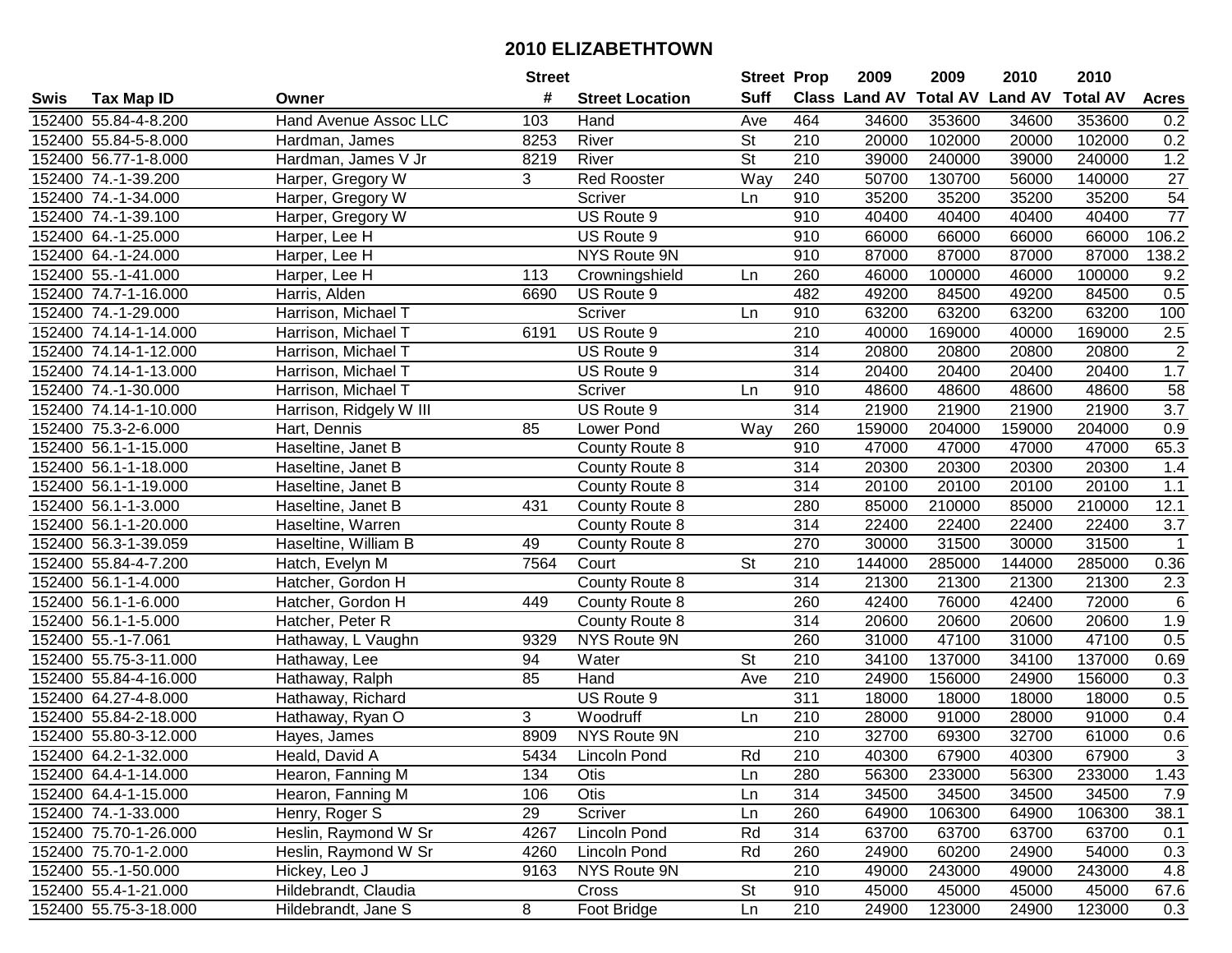|      |                           |                         | <b>Street</b>   |                        | <b>Street Prop</b>       |                  | 2009          | 2009   | 2010                    | 2010            |                  |
|------|---------------------------|-------------------------|-----------------|------------------------|--------------------------|------------------|---------------|--------|-------------------------|-----------------|------------------|
| Swis | <b>Tax Map ID</b>         | Owner                   | #               | <b>Street Location</b> | <b>Suff</b>              |                  | Class Land AV |        | <b>Total AV Land AV</b> | <b>Total AV</b> | <b>Acres</b>     |
|      | 152400 74.7-1-3.210       | Himelein, Hans          | 45              | <b>Roaring Brook</b>   | Ln                       | 240              | 89000         | 263000 | 89000                   | 263000          | 40.06            |
|      | 152400 64.2-1-59.000      | Hoff, Michael J         | 7313            | US Route 9             |                          | 210              | 37500         | 99000  | 37500                   | 99000           | 0.91             |
|      | 152400 56.4-2-10.000      | Hoff, Richard A         | 373             | <b>Brainards Forge</b> | Rd                       | 210              | 42000         | 129000 | 42000                   | 129000          | 2.2              |
|      | 152400 75.3-2-15.000      | Hoffman, Richard C      | 37              | Lower Pond             | Way                      | 260              | 158000        | 228000 | 158000                  | 228000          | $\mathbf{1}$     |
|      | 152400 55.75-1-8.100      | <b>Hollander Family</b> | 37              | Roscoe                 | Rd                       | 260              | 23600         | 44900  | 23600                   | 44900           | 0.26             |
|      | 152400 64.2-2-11.000      | Holman, Robert B        |                 | Lincoln Pond           | Rd                       | 311              | 23900         | 23900  | 23900                   | 23900           | 6.58             |
|      | 152400 64.2-2-13.000      | Holman, Robert B        |                 | Lincoln Pond           | Rd                       | 311              | 23500         | 23500  | 23500                   | 23500           | 6.06             |
|      | 152400 55.75-3-13.000     | Hooper, Fred            | 104             | Water                  | $\overline{\mathsf{St}}$ | $\overline{210}$ | 37000         | 111000 | 37000                   | 111000          | 0.7              |
|      | 152400 55.4-3-6.000       | Hooper, Fred A          | 38              | Roscoe                 | Rd                       | $\overline{210}$ | 39400         | 178000 | 39400                   | 178000          | 1.71             |
|      | 152400 74.2-1-40.200      | Hooper, Justin P        |                 | US Route 9             |                          | 210              | 42000         | 215000 | 42000                   | 215000          | 4.82             |
|      | 152400 74.14-1-8.000      | Hooper, Paul            | 6224            | US Route 9             |                          | 210              | 39500         | 132000 | 39500                   | 132000          | 1.8              |
|      | 152400 56.77-1-7.000      | Horton, Patricia P      | 8211            | River                  | <b>St</b>                | 210              | 28000         | 108000 | 28000                   | 108000          | 0.4              |
|      | 152400 55.75-3-21.000     | Howard, Kenneth P       | 18              | Foot Bridge            | Ln                       | 210              | 36500         | 112000 | 36500                   | 112000          | 1.36             |
|      | 152400 55.-1-55.110       | Hubben, Edward B        | 9315            | NYS Route 9N           |                          | 240              | 77000         | 210000 | 77000                   | 210000          | 39.32            |
|      | 152400 56.2-2-16.000      | Hubschman, James W Jr   | 442             | <b>Brainards Forge</b> | Rd                       | 210              | 49000         | 174000 | 49000                   | 174000          | 6                |
|      | 152400 55.84-2-5.200      | Hughes, Charles R       | 7638            | US Route 9             |                          | 210              | 32700         | 122000 | 32700                   | 122000          | 0.6              |
|      | 152400 55.84-1-4.000      | Hulbert, Robert         | 189             | Water                  | <b>St</b>                | 210              | 34200         | 137000 | 34200                   | 137000          | 0.7              |
|      | 152400 55.75-1-10.000     | Hume, Carol E           | 23              | Roscoe                 | Rd                       | 210              | 34000         | 157000 | 34000                   | 157000          | 0.7              |
|      | 152400 56.3-1-10.131      | Hume, Randy L           | 7798            | US Route 9             |                          | 210              | 39000         | 141000 | 39000                   | 141000          | 1.1              |
|      | 152400 55.84-2-13.000     | Hummel, Mark            | 8254            | River                  | <b>St</b>                | 210              | 18600         | 92000  | 18600                   | 92000           | 0.2              |
|      | 152400 64.2-1-51.000      | Hummel, Susan S         | 7143            | US Route 9             |                          | 260              | 38900         | 41900  | 38900                   | 41900           | $\mathbf{1}$     |
|      | 152400 55.74-1-15.000     | Hunsdon, Brian D        | 8621            | NYS Route 9N           |                          | 210              | 35000         | 130000 | 35000                   | 130000          | 0.6              |
|      | 152400 86.1-1-13.120      | Husner, Ronald G Jr     | 87              | <b>Twin Brooks</b>     | Dr                       | 210              | 63000         | 255000 | 63000                   | 255000          | 2.75             |
|      | 152400 55.4-1-24.300      | Huston, Wallace J Jr    |                 | NYS Route 9N           |                          | 311              | 1600          | 1600   | 1600                    | 1600            | 0.4              |
|      | 152400 55.4-1-24.100      | Huston, Wallace J Jr    |                 | NYS Route 9N           |                          | 322              | 54600         | 54600  | 54600                   | 54600           | 23.47            |
|      | 152400 75.1-2-24.000      | Hutchins, Arlene F      | 239             | Lower Pond             | Way                      | 260              | 153000        | 197000 | 153000                  | 197000          | 0.65             |
|      | 152400 55.75-1-34.000     | Hutchins, Conrad S      | 73              | Water                  | <b>St</b>                | 210              | 37000         | 135000 | 37000                   | 135000          | 0.75             |
|      | 152400 56.3-1-31.058      | Hutchins, Philip        | 42              | County Route 8         |                          | 210              | 39000         | 193000 | 39000                   | 193000          | 1.7              |
|      | 152400 56.3-1-31.058/2010 | Hutchins, Philip        | $\overline{42}$ | County Route 8         |                          | 210              |               |        | 39000                   | 193000          |                  |
|      | 152400 55.84-3-4.000      | Hutchins, Scott P       | 178             | Water                  | $\overline{\mathsf{St}}$ | 210              | 39000         | 124000 | 39000                   | 124000          | 1.1              |
|      | 152400 55.84-1-1.000      | Hutchins, Walter M      | 177             | Water                  | $\overline{\mathsf{St}}$ | 210              | 24900         | 88000  | 24900                   | 88000           | 0.3              |
|      | 152400 64.27-1-6.000      | <b>Huttig George</b>    | 7504            | US Route 9             |                          | 431              | 505000        | 650000 | 505000                  | 650000          | $\overline{2.1}$ |
|      | 152400 64.2-1-14.000      | Huttig, George          | 7365            | US Route 9             |                          | 240              | 72000         | 825000 | 72000                   | 825000          | 35.4             |
|      | 152400 55.84-5-3.000      | Huttig, George          | 7594            | Court                  | $\overline{\mathsf{St}}$ | 483              | 154000        | 255000 | 154000                  | 255000          | 0.6              |
|      | 152400 75.3-2-31.000      | Huttig, George C        | 61              | <b>Francis Myers</b>   | Dr                       | 280              | 272000        | 365000 | 272000                  | 365000          | 3.9              |
|      | 152400 64.27-2-3.000      | Huttig, George C        | 7433            | US Route 9             |                          | 431              | 66000         | 132800 | 66000                   | 132800          | 2                |
|      | 152400 55.-1-19.000       | Huttig, George C        |                 | Hurricane Mountain     | Ln                       | 910              | 136000        | 136000 | 136000                  | 136000          | 168.6            |
|      | 152400 55.-1-8.000        | Huttig, George C        |                 | Hurricane Mountain     | Ln                       | 910              | 39000         | 39000  | 39000                   | 39000           | 43.56            |
|      | 152400 55.-1-28.000       | Huttig, George C        |                 | NYS Route 9N           |                          | 910              | 66000         | 66000  | 66000                   | 66000           | 74.2             |
|      | 152400 65.1-1-15.000      | Huttig, George C        | 44              | Garondah               | Way                      | 210              | 34000         | 227000 | 34000                   | 227000          | 0.5              |
|      | 152400 55.-1-45.000       | Huttig, George C        |                 | NYS Route 9N           |                          | 910              | 91000         | 91000  | 91000                   | 91000           | 101.9            |
|      | 152400 64.27-2-2.000      | Huttig, George C        | 7445            | US Route 9             |                          | 220              | 28000         | 88000  | 28000                   | 88000           | 0.4              |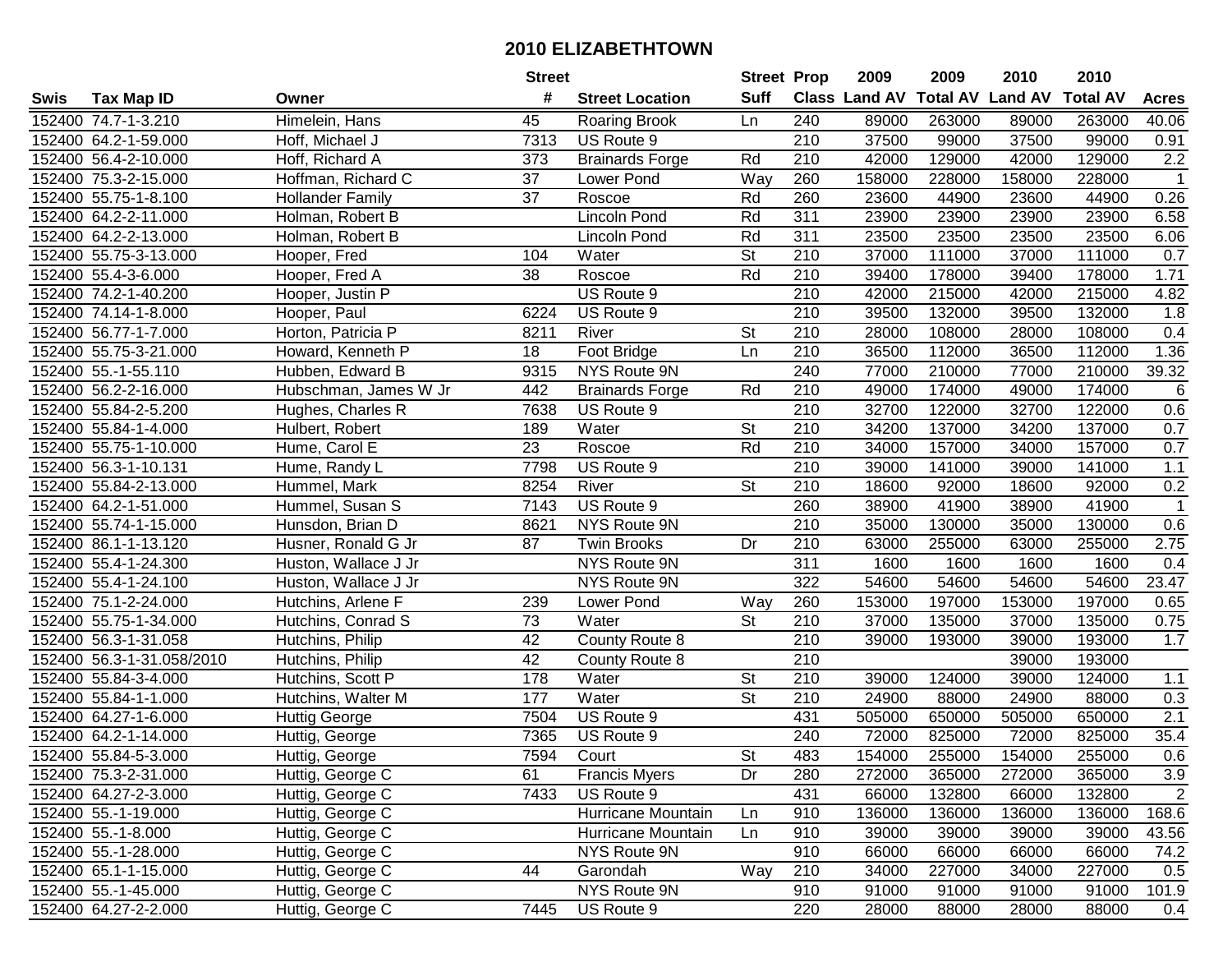|      |                       |                        | <b>Street</b> |                        | <b>Street Prop</b> |     | 2009                 | 2009   | 2010                    | 2010            |                |
|------|-----------------------|------------------------|---------------|------------------------|--------------------|-----|----------------------|--------|-------------------------|-----------------|----------------|
| Swis | <b>Tax Map ID</b>     | Owner                  | #             | <b>Street Location</b> | <b>Suff</b>        |     | <b>Class Land AV</b> |        | <b>Total AV Land AV</b> | <b>Total AV</b> | <b>Acres</b>   |
|      | 152400 64.27-4-6.000  | Huttig, George C       | 7             | Partridge              | Rd                 | 210 | 28000                | 138000 | 28000                   | 138000          | 0.4            |
|      | 152400 64.27-3-7.100  | Huttig, George C       |               | Cobble Hill            | Ln                 | 311 | 21100                | 21100  | 21100                   | 21100           | 2.64           |
|      | 152400 64.2-1-24.000  | Huttig, George C       | 7418          | US Route 9             |                    | 312 | 56200                | 94000  | 56200                   | 94000           | 25.7           |
|      | 152400 64.2-1-13.111  | Huttig, George C       |               | Cobble Hill            | Ln                 | 314 | 26300                | 26300  | 26300                   | 26300           | 9.93           |
|      | 152400 64.27-2-1.200  | Huttig, George C       |               | US Route 9             |                    | 323 | 25200                | 25200  | 25200                   | 25200           | 8.36           |
|      | 152400 64.2-1-12.000  | Huttig, George C       |               | Cobble Hill            | Ln                 | 314 | 22500                | 22500  | 22500                   | 22500           | 4.6            |
|      | 152400 64.27-2-6.000  | Huttig, George C       | 7440          | US Route 9             |                    | 431 | 142300               | 642700 | 142300                  | 642700          | 1.62           |
|      | 152400 55.-1-46.000   | Hysler, Fred           |               | <b>NYS Route 9N</b>    |                    | 314 | 20300                | 20300  | 20300                   | 20300           | 1.4            |
|      | 152400 75.3-2-11.000  | Ida, Dominick          | 63            | Lower Pond             | Way                | 260 | 207000               | 278000 | 207000                  | 278000          | 1.85           |
|      | 152400 75.1-1-10.000  | Ida, John T            | 4659          | Lincoln Pond           | Rd                 | 240 | 60000                | 65000  | 60000                   | 65000           | 38.3           |
|      | 152400 75.1-1-11.000  | Ida, John T            |               | Lincoln Pond           | Rd                 | 314 | 21600                | 21600  | 21600                   | 21600           | 6.3            |
|      | 152400 75.1-1-12.000  | Ida, John T            | 4683          | <b>Lincoln Pond</b>    | Rd                 | 312 | 3400                 | 3400   | 3300                    | 3400            | 0.6            |
|      | 152400 74.2-1-28.000  | Ida, John T            |               | Lincoln Pond           | Rd                 | 910 | 31000                | 31000  | 31000                   | 31000           | 63.3           |
|      | 152400 74.2-1-29.000  | Ida, John T            |               | Lincoln Pond           | Rd                 | 910 | 26100                | 26100  | 26100                   | 26100           | 53.3           |
|      | 152400 74.2-1-32.000  | Ida, John T            |               | Simonds Hill           | Rd                 | 910 | 46600                | 46600  | 46600                   | 46600           | 95             |
|      | 152400 75.1-2-27.000  | Ida, Julie             | 255           | Lower Pond             | Way                | 260 | 173000               | 223000 | 173000                  | 223000          | 0.6            |
|      | 152400 86.1-1-3.000   | Ida, Lance             | 150           | <b>Twin Brooks</b>     | Dr                 | 260 | 176000               | 241000 | 176000                  | 241000          | 1.9            |
|      | 152400 74.2-1-45.000  | Ida, Michael F         | 4595          | <b>Lincoln Pond</b>    | Rd                 | 240 | 49000                | 153000 | 49000                   | 153000          | 12.69          |
|      | 152400 86.1-1-2.000   | Ida, Patrick J         | 154           | <b>Twin Brooks</b>     | Dr                 | 260 | 177000               | 269000 | 177000                  | 269000          | 1.5            |
|      | 152400 55.-1-10.000   | Intrabartola Michael A | 352           | Hurricane Mountain     | Ln                 | 240 | 55000                | 90000  | 55000                   | 90000           | 14.3           |
|      | 152400 64.2-1-65.001  | Jackson, James F       |               | US Route 9             |                    | 311 | 19900                | 19900  | 19900                   | 19900           | 0.95           |
|      | 152400 64.27-3-1.000  | Jackson, James F       | 34            | Windy                  | Way                | 210 | 37300                | 202000 | 37300                   | 207000          | 0.9            |
|      | 152400 64.2-1-23.000  | Jackson, Philip N      |               | US Route 9             |                    | 910 | 15700                | 15700  | 15700                   | 15700           | 22.37          |
|      | 152400 64.27-4-15.000 | Jackson, Philip N      | 7400          | US Route 9             |                    | 210 | 31100                | 95000  | 31100                   | 95000           | 0.5            |
|      | 152400 75.1-2-34.000  | Jaeger, Mary E         | 169           | Paynes                 | Way                | 260 | 117000               | 130000 | 117000                  | 130000          | 0.3            |
|      | 152400 65.1-1-11.000  | Jennings, Shiela W     | 56            | Garondah               | Way                | 210 | 42000                | 130000 | 42000                   | 130000          | 0.4            |
|      | 152400 74.2-1-27.300  | Jerdo, Stewart         |               | Simonds Hill           | Rd                 | 322 | 63400                | 63400  | 63400                   | 63400           | 49.95          |
|      | 152400 65.1-1-16.100  | Johnson, Edward        |               | Lincoln Pond           | Rd                 | 322 | 35500                | 35500  | 35500                   | 35500           | 10.12          |
|      | 152400 65.1-1-7.500   | Johnson, Edward S      |               | Garondah               | Way                | 322 | 161300               | 161300 | 161300                  | 161300          | 21.1           |
|      | 152400 65.1-1-7.400   | Johnson, Edward S      | 49            | Garondah               | Way                | 260 | 150000               | 225000 | 150000                  | 225000          | 5.2            |
|      | 152400 65.1-1-19.000  | Johnson, Jacqueline M  | 8103          | NYS Route 9N           |                    | 210 | 38900                | 108000 | 38900                   | 108000          | $\overline{1}$ |
|      | 152400 75.1-2-18.000  | Johnson, Wayne J       | 205           | Lower Pond             | Way                | 260 | 171000               | 185000 | 171000                  | 185000          | 0.5            |
|      | 152400 56.3-1-34.000  | Jones, Herbert         |               | County Route 8         |                    | 910 | 144500               | 148000 | 144500                  | 148000          | 258            |
|      | 152400 56.4-2-26.000  | Jones, Herbert         | 105           | <b>Brainards Forge</b> | Rd                 | 910 | 90600                | 90600  | 90600                   | 90600           | 133.5          |
|      | 152400 56.4-2-28.000  | Jones, Herbert         |               | <b>Brainards Forge</b> | Rd                 | 910 | 75800                | 75800  | 75800                   | 75800           | 144.4          |
|      | 152400 74.2-1-40.100  | Jordan, Ronald         | 6463          | US Route 9             |                    | 240 | 78000                | 227000 | 78000                   | 235000          | 68.08          |
|      | 152400 75.78-2-3.000  | Joyce William          | 78            | <b>Twin Brooks</b>     | Dr                 | 260 | 169000               | 218000 | 169000                  | 218000          | 0.3            |
|      | 152400 55.84-4-17.000 | Kalinowski, Robert B   | 83            | Hand                   | Ave                | 220 | 28000                | 153000 | 28000                   | 153000          | 0.4            |
|      | 152400 75.1-2-22.100  | Kane, Kevin            | 231           | Lower Pond             | Way                | 314 | 158800               | 158800 | 158800                  | 158800          | 0.55           |
|      | 152400 86.1-1-12.200  | Kane, Kevin H          |               | <b>Twin Brooks</b>     | Dr                 | 314 | 160000               | 160000 | 160000                  | 160000          | 0.6            |
|      | 152400 56.4-2-12.000  | Karcher, Robert C      |               | <b>Brainards Forge</b> | Rd                 | 321 | 21900                | 21900  | 21900                   | 21900           | 6.13           |
|      | 152400 56.4-2-8.100   | Karcher, Robert C      | 407           | <b>Brainards Forge</b> | Rd                 | 240 |                      |        | 58000                   | 157000          | 21.05          |
|      |                       |                        |               |                        |                    |     |                      |        |                         |                 |                |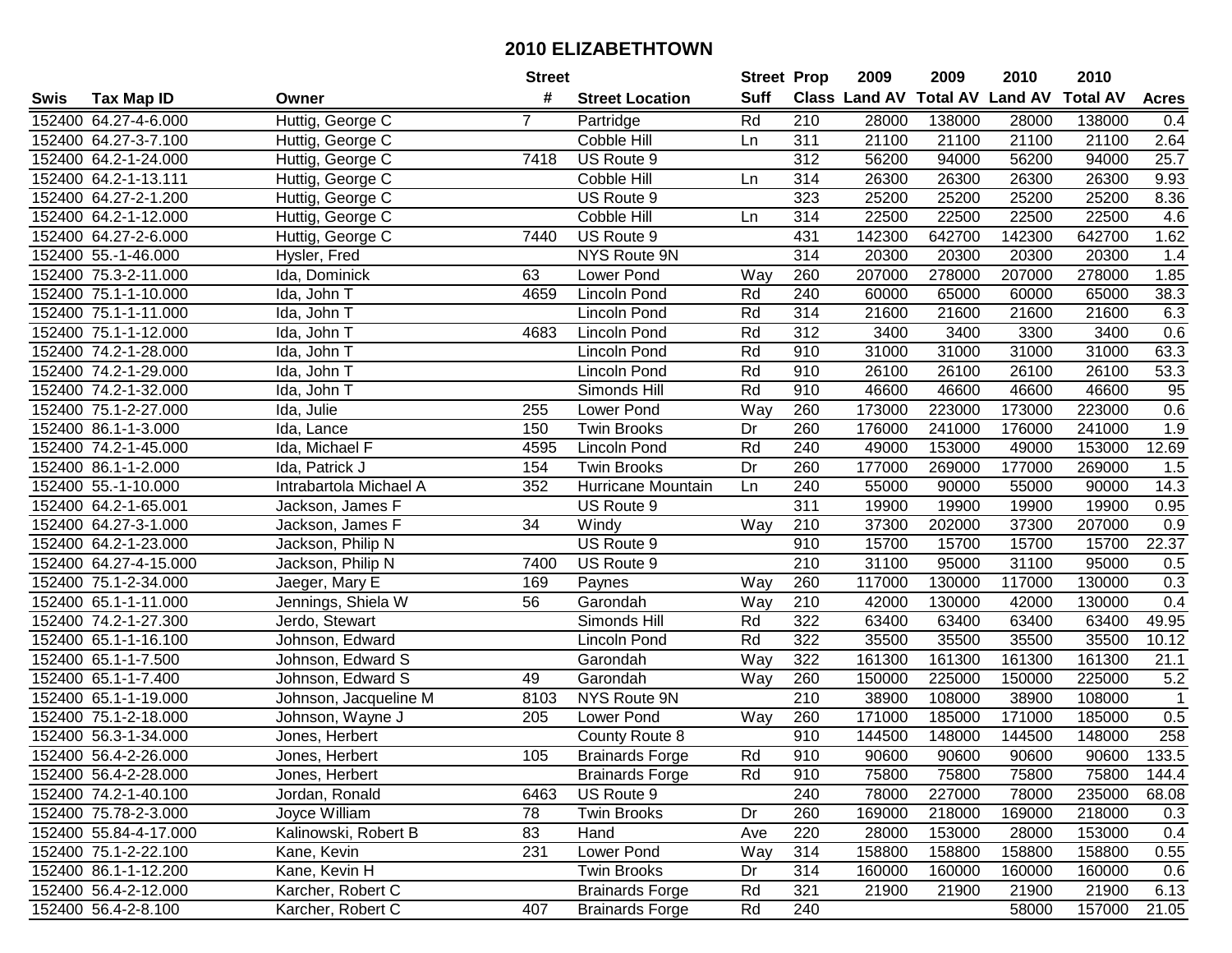|      |                       |                           | <b>Street</b>   |                        | <b>Street Prop</b>       |                  | 2009                 | 2009   | 2010                    | 2010            |                  |
|------|-----------------------|---------------------------|-----------------|------------------------|--------------------------|------------------|----------------------|--------|-------------------------|-----------------|------------------|
| Swis | <b>Tax Map ID</b>     | Owner                     | #               | <b>Street Location</b> | <b>Suff</b>              |                  | <b>Class Land AV</b> |        | <b>Total AV Land AV</b> | <b>Total AV</b> | <b>Acres</b>     |
|      | 152400 64.27-1-10.000 | Karcher, Robert C         | 17              | Hand                   | Ave                      | 210              | 31100                | 143000 | 31100                   | 143000          | 0.47             |
|      | 152400 75.1-2-9.000   | Kaufman, Mitchell         |                 | <b>Lincoln Pond</b>    | Rd                       | 910              | 82700                | 82700  | 82700                   | 82700           | 98.8             |
|      | 152400 65.2-4-8.200   | Kelly, Jeffrey G          |                 | Meigsville             | Rd                       | 311              | 27600                | 27600  | 27600                   | 27600           | 7.07             |
|      | 152400 55.75-3-20.000 | Kennedy, Ann S            | 14              | Foot Bridge            | Ln                       | 210              | 31100                | 90000  | 31100                   | 90000           | 0.5              |
|      | 152400 55.80-3-10.000 | Kerkowski, Barbara        | $\overline{2}$  | Crowningshield         | Ln                       | 210              | 41900                | 77100  | 41900                   | 71000           | 7.8              |
|      | 152400 64.2-1-60.000  | Kerr, Kathy               | 7317            | US Route 9             |                          | $\overline{210}$ | 37000                | 95000  | 37000                   | 95000           | 0.88             |
|      | 152400 55.75-1-9.000  | Kershaw, Leonard R        | 29              | Roscoe                 | Rd                       | 210              | 18000                | 18000  | 20000                   | 90000           | 0.5              |
|      | 152400 55.80-2-3.000  | Kilburn, William D        |                 | <b>NYS Route 9N</b>    |                          | 311              | 22200                | 22200  | 22200                   | 22200           | 2.82             |
|      | 152400 55.80-3-6.000  | Kilburn, William D        | 30              | Scrabble Hollow        | Ln                       | $\overline{210}$ | 40000                | 109000 | 40000                   | 109000          | 6.1              |
|      | 152400 56.4-2-13.000  | King, John                | 430             | <b>Brainards Forge</b> | Rd                       | 210              | 41600                | 77000  | 41600                   | 77000           | 1.7              |
|      | 152400 56.4-2-8.200   | King, John J              |                 | <b>Brainards Forge</b> | Rd                       | 311              |                      |        | 22500                   | 22500           | 3.49             |
|      | 152400 74.2-1-37.000  | Kirsty, Mary L            | 6518            | US Route 9             |                          | 240              | 56000                | 210000 | 56000                   | 216000          | 20               |
|      | 152400 55.4-1-12.000  | Kleiman, Jeffrey          | 50              | Silver Cascade         | Way                      | 260              | 50000                | 175000 | 50000                   | 175000          | $\overline{3.9}$ |
|      | 152400 55.4-1-14.100  | Kleiman, Jeffrey          |                 | Cross                  | <b>St</b>                | 314              | 43000                | 43000  | 43000                   | 43000           | $\overline{7}$   |
|      | 152400 55.4-1-15.000  | Kleiman, Jeffrey R        | 22              | <b>Silver Cascade</b>  | Way                      | 312              | 46000                | 55000  | 46000                   | 55000           | 9.3              |
|      | 152400 74.7-1-14.000  | Kloman, Geraldine L       | 6704            | US Route 9             |                          | 210              | 42800                | 102000 | 42800                   | 102000          | $\overline{c}$   |
|      | 152400 55.83-2-7.000  | Kohen, Willard J          | 61              | Park                   | <b>St</b>                | 210              | 28000                | 141000 | 28000                   | 141000          | 0.4              |
|      | 152400 56.4-2-27.300  | Kohen, William J          | 239             | <b>Brainards Forge</b> | Rd                       | 210              | 44000                | 143000 | 44000                   | 143000          | 8.61             |
|      | 152400 75.3-2-30.300  | Konis Family Trust        | 9               | Konis                  | Way                      | 280              | 166000               | 285000 | 166000                  | 285000          | 0.48             |
|      | 152400 75.3-2-30.110  | Konis Family Trust        |                 | <b>Lincoln Pond</b>    | Rd                       | 314              | 20800                | 20800  | 20800                   | 20800           | 2.2              |
|      | 152400 74.7-1-24.001  | Kortepeter, Carl M        | 6707            | US Route 9             |                          | 240              | 48000                | 148000 | 48000                   | 148000          | 11.6             |
|      | 152400 86.1-1-9.000   | Kozilski, Joseph F        | 118             | Twin Brooks            | Dr                       | 260              | 151000               | 216000 | 151000                  | 216000          | 0.5              |
|      | 152400 74.2-1-21.000  | Kullman, Paul J           | 70              | Simonds Hill           | Rd                       | 210              | 56000                | 250000 | 56000                   | 260000          | 3.6              |
|      | 152400 55.84-3-14.100 | Kurtenbach, Henry W       | 222             | Water                  | <b>St</b>                | 484              | 106000               | 125000 | 106000                  | 125000          | 0.59             |
|      | 152400 55.75-1-18.000 | Kurtenbach, Henry W       | $\overline{11}$ | Cross                  | $\overline{\mathsf{St}}$ | 210              | 18600                | 41000  | 18600                   | 39000           | 0.2              |
|      | 152400 55.75-3-14.000 | Kurtenbach, Henry W       | 110             | Water                  | $\overline{\mathsf{St}}$ | 210              | 28000                | 59000  | 28000                   | 59000           | 0.4              |
|      | 152400 55.4-1-8.100   | Kurtenbach, Henry W       | 177             | Roscoe                 | Rd                       | 240              | 141000               | 239000 | 141000                  | 239000          | 136.2            |
|      | 152400 75.1-2-13.000  | Kurtenbach, Henry W       | 185             | Lower Pond             | Way                      | 314              | 54800                | 56000  | 56000                   | 56000           | 0.9              |
|      | 152400 64.27-2-1.120  | Kurtz, Alfred             | 7439            | US Route 9             |                          | $\overline{210}$ | 28600                | 90000  | 28600                   | 85000           | 0.42             |
|      | 152400 55.75-3-26.000 | LaBombard, Patricia A     | 150             | Water                  | $\overline{\mathsf{St}}$ | 210              | 31100                | 69000  | 31100                   | 67000           | 0.5              |
|      | 152400 55.75-1-36.000 | LaDuke, Brent             | 61              | Water                  | $\overline{\mathsf{St}}$ | $\overline{210}$ | 35300                | 97000  | 35300                   | 97000           | 0.6              |
|      | 152400 64.27-1-7.200  | Lake George Woodlands LLC | 7510            | Court                  | $\overline{\mathsf{St}}$ | 483              | 180000               | 287000 | 180000                  | 300000          | 0.47             |
|      | 152400 74.2-1-36.000  | Lamb, Richard             |                 | US Route 9             |                          | 322              | 30100                | 30100  | 30100                   | 30100           | 10.8             |
|      | 152400 64.4-1-19.235  | Lamb, Terrence            | $\overline{87}$ | Lobdell                | Ln                       | 210              | 57000                | 237000 | 57000                   | 237000          | 5.56             |
|      | 152400 55.4-1-25.200  | Lamm, Joseph              |                 | Cobble Hill            | Ln                       | 322              | 29000                | 29000  | 29000                   | 29000           | 11.15            |
|      | 152400 64.2-1-28.000  | Lamotte, Deborah          | 5427            | Lincoln Pond           | Rd                       | 270              | 47300                | 60300  | 41000                   | 49000           | 3.3              |
|      | 152400 55.75-3-25.000 | Lang, Christine M         | 146             | Water                  | <b>St</b>                | 210              | 24900                | 70000  | 24900                   | 70000           | 0.3              |
|      | 152400 55.84-3-18.100 | Langford, Jeffrey M       | 7573            | Court                  | <b>St</b>                | 464              | 174000               | 346000 | 174000                  | 346000          | 0.58             |
|      | 152400 86.1-1-8.000   | LaPier, Deborah D         | 122             | <b>Twin Brooks</b>     | Dr                       | 260              | 154000               | 199000 | 154000                  | 199000          | 0.6              |
|      | 152400 65.2-4-12.000  | Lasagne, John             |                 | Ledge Hill             | Rd                       | 314              | 14700                | 14700  | 14700                   | 14700           | 9.39             |
|      | 152400 56.3-1-21.000  | Laughlin, Michael J       |                 | County Route 8         |                          | 314              | 18000                | 18000  | 18000                   | 18000           | 0.5              |
|      | 152400 56.3-1-22.000  | Laughlin, Michael J       | 225             | County Route 8         |                          | 210              | 84000                | 150000 | 78000                   | 139000          | 3.4              |
|      |                       |                           |                 |                        |                          |                  |                      |        |                         |                 |                  |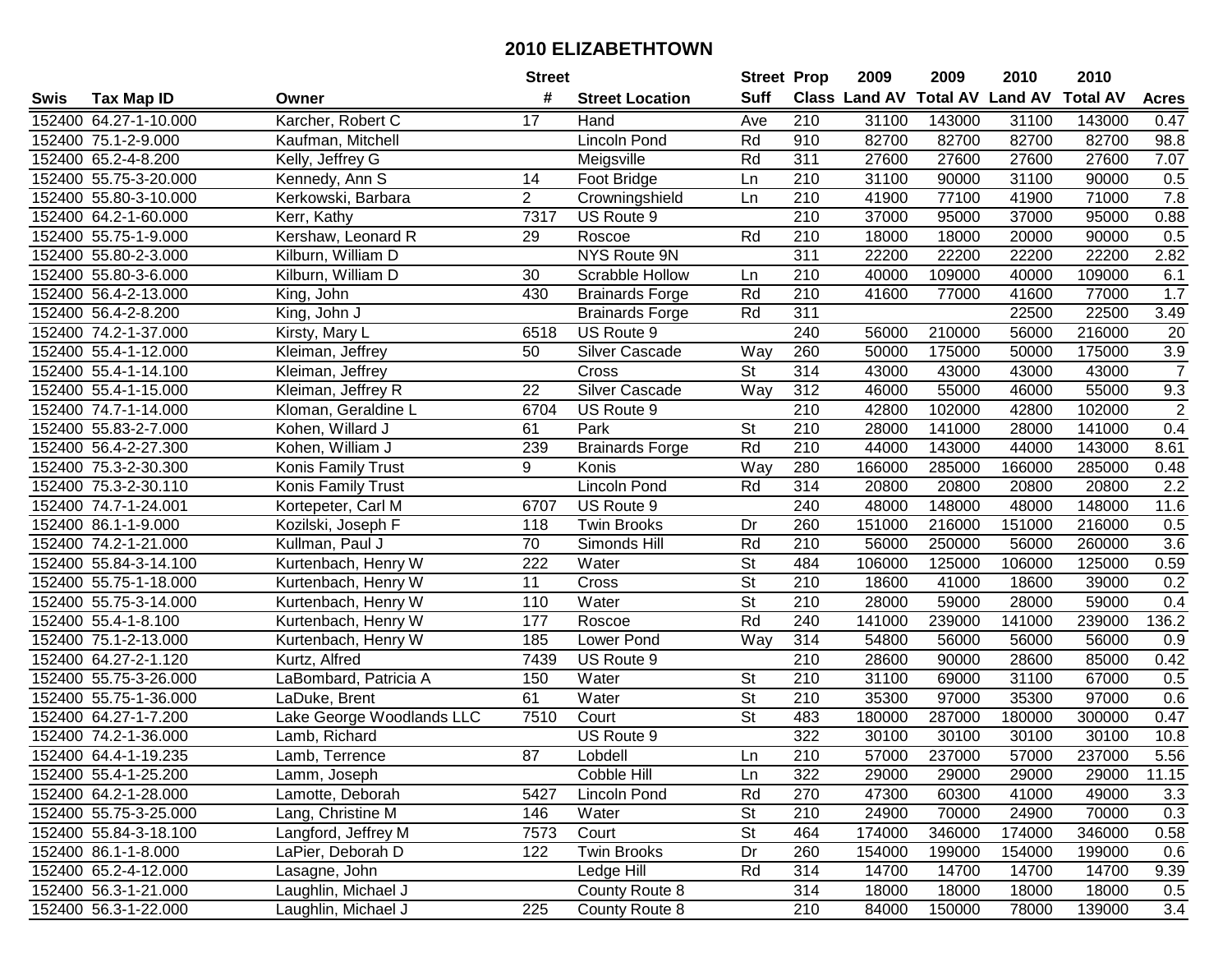|      |                       |                            | <b>Street</b> |                        | <b>Street Prop</b>       |     | 2009                 | 2009            | 2010           | 2010            |                |
|------|-----------------------|----------------------------|---------------|------------------------|--------------------------|-----|----------------------|-----------------|----------------|-----------------|----------------|
| Swis | <b>Tax Map ID</b>     | Owner                      | #             | <b>Street Location</b> | <b>Suff</b>              |     | <b>Class Land AV</b> | <b>Total AV</b> | <b>Land AV</b> | <b>Total AV</b> | <b>Acres</b>   |
|      | 152400 64.27-3-3.000  | Lavigne, Robert            |               | Windy                  | Way                      | 311 | 20200                | 20200           | 20200          | 20200           | 3              |
|      | 152400 65.2-4-8.110   | Lavin, George T            | 115           | Meigsville             | Rd                       | 240 | 74000                | 185000          | 74000          | 185000          | 17.86          |
|      | 152400 64.27-1-1.210  | Lawrence Homes Corporation | 7490          | US Route 9             |                          | 484 | 322000               | 790000          | 322000         | 790000          | 1.08           |
|      | 152400 55.80-3-13.000 | Lawrence, Adam D           | 8915          | NYS Route 9N           |                          | 312 | 19000                | 19000           | 18900          | 19000           | 0.8            |
|      | 152400 55.74-1-8.000  | Lawrence, Adam D Sr        | 6             | <b>Bluff</b>           | Ln                       | 210 | 23300                | 60000           | 23300          | 60000           | 0.25           |
|      | 152400 64.2-1-39.000  | Lawrence, Elizabeth HW     |               | <b>Lincoln Pond</b>    | Rd                       | 910 | 70600                | 70600           | 70600          | 70600           | 144            |
|      | 152400 64.28-1-3.000  | Lawrence, Elizabeth HW     | 68            | Hand                   | Ave                      | 250 | 147000               | 439000          | 147000         | 439000          | 11.4           |
|      | 152400 64.2-1-46.100  | Lawrence, Elizabeth HW     |               | US Route 9             |                          | 910 | 58500                | 58500           | 58500          | 58500           | 104.4          |
|      | 152400 64.2-1-38.000  | Lawrence, Elizabeth HW     |               | Lincoln Pond           | Rd                       | 910 | 6000                 | 6000            | 6000           | 6000            | 8.6            |
|      | 152400 64.2-1-25.100  | Lawrence, Elizabeth HW     |               | <b>Lincoln Pond</b>    | Rd                       | 910 | 38100                | 38100           | 38100          | 38100           | 68.01          |
|      | 152400 65.3-1-12.000  | Lawson, Eric W Jr          | 239           | Kingdom Dam            | Ln                       | 912 | 56000                | 69000           | 56000          | 69000           | 50             |
|      | 152400 65.3-1-13.000  | Lawson, Eric W Jr          |               | <b>Lincoln Pond</b>    | Rd                       | 912 | 51500                | 51500           | 51500          | 51500           | 105            |
|      | 152400 74.-1-42.200   | Lawson, Kelly S            |               | US Route 9             |                          | 314 | 22800                | 22800           | 22800          | 22800           | $\overline{5}$ |
|      | 152400 74.-1-31.000   | Lawyer John W              | 15            | Scriver                | Ln                       | 240 | 179000               | 367000          | 179000         | 367000          | 130.63         |
|      | 152400 55.80-3-11.000 | Legnard, Edward J          | 8907          | NYS Route 9N           |                          | 260 | 40100                | 68000           | 40100          | 59000           | 1.3            |
|      | 152400 75.1-2-21.000  | Leighton, John D           | 211           | Lower Pond             | Way                      | 260 | 190000               | 220000          | 190000         | 220000          | 1.1            |
|      | 152400 55.75-3-8.100  | Lepard, Frank R            |               | Water                  | <b>St</b>                | 311 | 9800                 | 9800            | 9800           | 9800            | 0.14           |
|      | 152400 55.75-3-5.000  | Lepisciopo, James          | 46            | Water                  | $\overline{\mathsf{St}}$ | 210 | 37300                | 136000          | 37300          | 136000          | 0.9            |
|      | 152400 74.2-1-26.000  | Lepiscopo, James W         | 289           | Simonds Hill           | Rd                       | 240 | 63000                | 130000          | 63000          | 140000          | 23.3           |
|      | 152400 56.3-1-51.000  | Lepiscopo, James W         | 124           | County Route 8         |                          | 210 | 28000                | 66000           | 28000          | 63000           | 0.4            |
|      | 152400 65.1-1-3.000   | Levien, William D II       | 25            | Munsey                 | Way                      | 210 | 40000                | 240000          | 40000          | 240000          | 1.3            |
|      | 152400 56.2-2-6.000   | Lewis, Thaddeus E          |               | <b>Brainards Forge</b> | Rd                       | 910 | 22500                | 22500           | 22500          | 22500           | 33.4           |
|      | 152400 64.2-1-2.110   | Liddy, Marjorie L          |               | US Route 9             |                          | 330 | 1100                 | 1100            | 1100           | 1100            | 0.27           |
|      | 152400 64.2-1-2.210   | Liddy, Marjorie L          |               | US Route 9             |                          | 330 | 900                  | 900             | 900            | 900             | 0.23           |
|      | 152400 64.2-1-61.100  | Liddy, Marjorie L          | 7323          | US Route 9             |                          | 210 | 34700                | 121000          | 34700          | 121000          | 0.73           |
|      | 152400 64.2-1-61.200  | Liddy, Marjorie L          | 7321          | US Route 9             |                          | 260 | 4700                 | 32900           | 4700           | 29800           | 0.05           |
|      | 152400 64.2-1-64.000  | Liddy, Marjorie M          |               | US Route 9             |                          | 910 | 23600                | 23600           | 23600          | 23600           | 33.72          |
|      | 152400 56.3-1-1.100   | Light, Kempton             | 7771          | US Route 9             |                          | 240 | 62000                | 152000          | 51000          | 131000          | 27.05          |
|      | 152400 64.2-1-44.000  | Lighty, Richard W          | 7258          | US Route 9             |                          | 260 | 49400                | 125000          | 49400          | 125000          | 3.7            |
|      | 152400 64.2-1-45.000  | Lighty, Richard W          | 7258          | US Route 9             |                          | 260 | 39300                | 72000           | 39300          | 72000           | 1.1            |
|      | 152400 75.1-2-37.200  | Lill, Daniel J Jr          | 135           | Paynes                 | Way                      | 260 | 157000               | 199000          | 157000         | 199000          | 1.05           |
|      | 152400 56.3-1-42.000  | Lincoln, Daniel K          | 34            | Old Turnpike           | Rd                       | 912 | 220000               | 280000          | 220000         | 280000          | 260.4          |
|      | 152400 56.3-1-44.000  | Lincoln, Daniel K          |               | Old Turnpike           | Rd                       | 323 | 20400                | 20400           | 20400          | 20400           | 1.36           |
|      | 152400 56.3-1-45.000  | Lincoln, Daniel K          |               | Old Turnpike           | Rd                       | 322 | 49300                | 49300           | 49300          | 49300           | 22.7           |
|      | 152400 65.1-1-22.200  | Lincoln, Daniel K          |               | NYS Route 9N           |                          | 311 | 21100                | 21100           | 21100          | 21100           | 2.5            |
|      | 152400 74.-1-57.000   | Lindner, George A          | 189           | Scriver                | Ln                       | 260 | 34200                | 64000           | 34200          | 64000           | 0.7            |
|      | 152400 55.76-1-5.000  | Lindstadt, Kathryn         |               | Noble                  | Ter                      | 311 | 23000                | 23000           | 23000          | 23000           | 5.36           |
|      | 152400 55.76-1-25.002 | Lindstadt, Kathryn         | 11            | Glengary               | Way                      | 210 | 41000                | 105200          | 41000          | 125000          | 1.55           |
|      | 152400 55.80-2-2.000  | Linsday, Edward A Jr       | 8942          | NYS Route 9N           |                          | 210 | 39300                | 84000           | 39300          | 84000           | 1.5            |
|      | 152400 55.75-1-15.000 | Lippert, David S           | 3             | County Route 10        |                          | 270 | 24800                | 37000           | 24800          | 33000           | 0.3            |
|      | 152400 64.4-1-29.000  | Livsey, Mark               |               | US Route 9             |                          | 910 | 14300                | 14300           | 14300          | 14300           | 27.3           |
|      | 152400 64.4-1-31.000  | Loeffler, George C         | 29            | Loeffler               | Way                      | 260 | 58200                | 110000          | 58200          | 110000          | 28.5           |
|      |                       |                            |               |                        |                          |     |                      |                 |                |                 |                |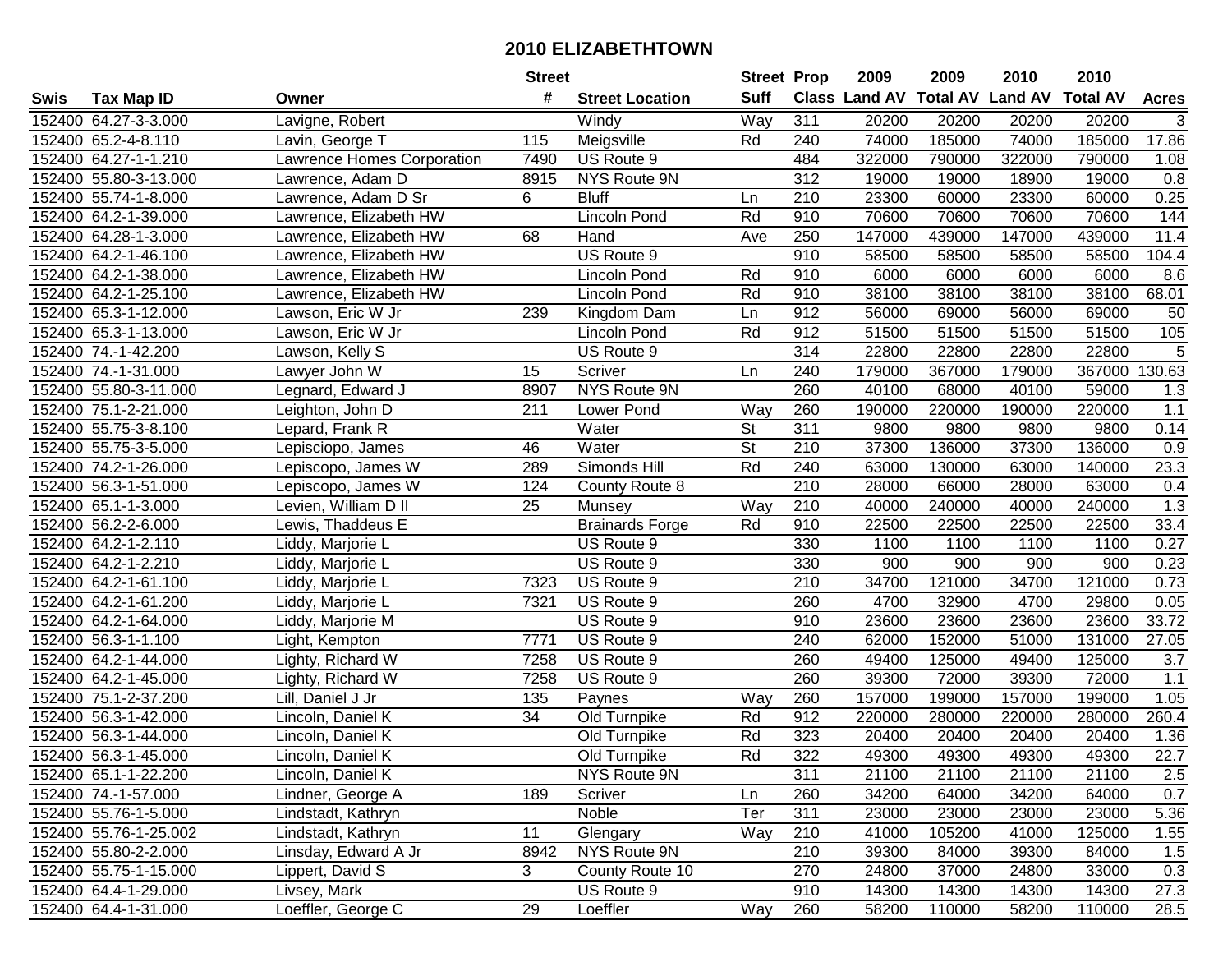|      |                       |                            | <b>Street</b>   |                        | <b>Street Prop</b> |     | 2009                 | 2009   | 2010                    | 2010            |              |
|------|-----------------------|----------------------------|-----------------|------------------------|--------------------|-----|----------------------|--------|-------------------------|-----------------|--------------|
| Swis | <b>Tax Map ID</b>     | Owner                      | #               | <b>Street Location</b> | <b>Suff</b>        |     | <b>Class Land AV</b> |        | <b>Total AV Land AV</b> | <b>Total AV</b> | <b>Acres</b> |
|      | 152400 56.2-2-19.000  | Long William C             |                 | County Route 8         |                    | 912 | 59000                | 59000  | 59000                   | 59000           | 65.75        |
|      | 152400 55.75-1-16.000 | Longware S&G LLC           | 19              | Cross                  | <b>St</b>          | 210 | 24900                | 58600  | 24900                   | 57000           | 0.3          |
|      | 152400 55.4-1-26.000  | Longware, John F           | 8741            | NYS Route 9N           |                    | 260 | 73000                | 137000 | 73000                   | 137000          | 38.7         |
|      | 152400 64.27-2-1.110  | Longware, Melvin C         | 10 <sup>1</sup> | <b>Beaver</b>          | Way                | 240 | 70000                | 374000 | 70000                   | 374000          | 18.5         |
|      | 152400 65.1-1-29.045  | Ludlow, Craig              | 5522            | <b>Lincoln Pond</b>    | Rd                 | 210 | 34200                | 127000 | 34200                   | 127000          | 0.7          |
|      | 152400 65.2-4-8.120   | Lustberg, Rory F           | 127             | Meigsville             | Rd                 | 210 | 47000                | 125000 | 47000                   | 125000          | 7.01         |
|      | 152400 55.4-1-5.000   | Ly, Ba                     |                 | NYS Route 9N           |                    | 311 | 22000                | 22000  | 22000                   | 22000           | 3.8          |
|      | 152400 65.3-1-3.000   | Lyme Adk Timberlands I LLC |                 | <b>Lincoln Pond</b>    | Rd                 | 912 | 34600                | 34600  | 34600                   | 34600           | 81.7         |
|      | 152400 65.3-1-7.000   | Lyme Adk Timberlands I LLC |                 | <b>Lincoln Pond</b>    | Rd                 | 912 | 67600                | 67600  | 67600                   | 67600           | 161          |
|      | 152400 75.1-1-7.000   | Lyme Adk Timberlands I LLC |                 | Kingdom Dam            | Ln                 | 912 | 56600                | 56600  | 56600                   | 56600           | 74.3         |
|      | 152400 65.3-1-5.000   | Lyme Adk Timberlands I LLC |                 | Lincoln Pond           | Rd                 | 912 | 88500                | 88500  | 88500                   | 88500           | 194.6        |
|      | 152400 85.-1-13.000   | Lyme Adk Timberlands I LLC |                 | Lincoln Pond           | Rd                 | 912 | 64000                | 64000  | 64000                   | 64000           | 152.2        |
|      | 152400 65.3-1-6.000   | Lyme Adk Timberlands I LLC |                 | Lincoln Pond           | Rd                 | 912 | 146200               | 146200 | 146200                  | 146200          | 360.1        |
|      | 152400 75.1-1-9.000   | Lyme Adk Timberlands I LLC |                 | Kingdom Dam            | Ln                 | 912 | 13100                | 13100  | 13100                   | 13100           | 31.2         |
|      | 152400 65.2-4-14.000  | Lyme Adk Timberlands I LLC |                 | Ledge Hill             | Rd                 | 912 | 44200                | 44200  | 44200                   | 44200           | 105.2        |
|      | 152400 75.1-2-3.000   | Lyme Adk Timberlands I LLC |                 | <b>Lincoln Pond</b>    | Rd                 | 912 | 52300                | 52300  | 52300                   | 52300           | 68.8         |
|      | 152400 65.3-1-9.008   | Lyme Adk Timberlands I LLC |                 | Lincoln Pond           | Rd                 | 912 | 75200                | 75200  | 75200                   | 75200           | 179.12       |
|      | 152400 74.-1-26.000   | Lyme Adk Timberlands I LLC |                 | Lincoln Pond           | Rd                 | 912 | 58300                | 58300  | 58300                   | 58300           | 138.8        |
|      | 152400 74.2-1-30.200  | Lyme Adk Timberlands I LLC |                 | Lincoln Pond           | Rd                 | 910 | 30800                | 30800  | 30800                   | 30800           | 67.6         |
|      | 152400 74.-1-28.000   | Lyme Adk Timberlands I LLC |                 | Scriver                | Ln                 | 912 | 108200               | 113200 | 108200                  | 113200          | 166.1        |
|      | 152400 74.-1-27.000   | Lyme Adk Timberlands I LLC |                 | Scriver                | Ln                 | 912 | 69100                | 69100  | 69100                   | 69100           | 164.5        |
|      | 152400 65.3-1-10.000  | Lyme Adk Timberlands I LLC |                 | Lincoln Pond           | Rd                 | 912 | 50500                | 50500  | 50500                   | 50500           | 103.1        |
|      | 152400 65.3-1-18.000  | Lyme Adk Timberlands I LLC |                 | <b>Lincoln Pond</b>    | Rd                 | 912 | 14900                | 14900  | 14900                   | 14900           | 35.4         |
|      | 152400 74.-1-20.000   | Lyme Adk Timberlands I LLC |                 | Lincoln Pond           | Rd                 | 912 | 74600                | 74600  | 74600                   | 74600           | 177.5        |
|      | 152400 74.-1-19.000   | Lyme Adk Timberlands I LLC |                 | Scriver                | Ln                 | 912 | 68000                | 68000  | 68000                   | 68000           | 161.8        |
|      | 152400 75.1-2-4.005   | Lyme Adk Timberlands I LLC |                 | Lincoln Pond           | Rd                 | 912 | 95000                | 95000  | 95000                   | 95000           | 161.5        |
|      | 152400 65.1-1-34.000  | Lyme Adk Timberlands I LLC |                 | Lincoln Pond           | Rd                 | 910 | 5400                 | 5400   | 5400                    | 5400            | 13.9         |
|      | 152400 74.-1-18.000   | Lyme Adk Timberlands I LLC |                 | Scriver                | Ln                 | 912 | 113000               | 126000 | 113000                  | 126000          | 192.3        |
|      | 152400 65.4-1-5.000   | Lyme Adk Timberlands I LLC |                 | Ledge Hill             | Rd                 | 912 | 62000                | 62000  | 62000                   | 62000           | 66.6         |
|      | 152400 65.4-1-4.000   | Lyme Adk Timberlands I LLC |                 | Ledge Hill             | Rd                 | 912 | 27300                | 27300  | 27300                   | 27300           | 65           |
|      | 152400 65.4-1-3.000   | Lyme Adk Timberlands I LLC |                 | Ledge Hill             | Rd                 | 912 | 4100                 | 4100   | 4100                    | 4100            | 9.7          |
|      | 152400 65.4-1-2.000   | Lyme Adk Timberlands I LLC |                 | Ledge Hill             | Rd                 | 912 | 16800                | 16800  | 16800                   | 16800           | 40           |
|      | 152400 65.4-1-1.000   | Lyme Adk Timberlands I LLC |                 | Ledge Hill             | Rd                 | 912 | 36600                | 36600  | 36600                   | 36600           | 87.2         |
|      | 152400 74.2-1-31.000  | Lyme Adk Timberlands I LLC |                 | <b>Lincoln Pond</b>    | Rd                 | 910 | 27700                | 27700  | 27700                   | 27700           | 60.8         |
|      | 152400 65.1-1-32.000  | Lyme Adk Timberlands I LLC |                 | Lincoln Pond           | Rd                 | 912 | 900                  | 900    | 900                     | 900             | 2.7          |
|      | 152400 85.-1-14.000   | Lyme Adk Timberlands I LLC |                 | Lincoln Pond           | Rd                 | 912 | 50400                | 50400  | 50400                   | 50400           | 119.9        |
|      | 152400 75.4-1-2.000   | Lyme Adk Timberlands I LLC |                 | <b>Lincoln Pond</b>    | Rd                 | 912 | 75400                | 75400  | 75400                   | 75400           | 179.5        |
|      | 152400 86.1-1-5.001   | Lyme Adk Timberlands I LLC |                 | Lincoln Pond           | Rd                 | 912 | 77000                | 98100  | 77000                   | 98100           | 136.2        |
|      | 152400 75.3-2-25.000  | Lyme Adk Timberlands I LLC |                 | Lincoln Pond           | Rd                 | 912 | 139000               | 139000 | 139000                  | 139000          | 330.9        |
|      | 152400 85.-1-19.100   | Lyme Adk Timberlands I LLC |                 | Scriver                | Ln                 | 912 | 3500                 | 3500   | 3500                    | 3500            | 8.6          |
|      | 152400 85.-1-18.100   | Lyme Adk Timberlands I LLC |                 | US Route 9             |                    | 912 | 44000                | 44000  | 44000                   | 44000           | 87.49        |
|      | 152400 75.3-2-27.000  | Lyme Adk Timberlands I LLC |                 | Lincoln Pond           | Rd                 | 912 | 63000                | 73000  | 63000                   | 73000           | 69.5         |
|      |                       |                            |                 |                        |                    |     |                      |        |                         |                 |              |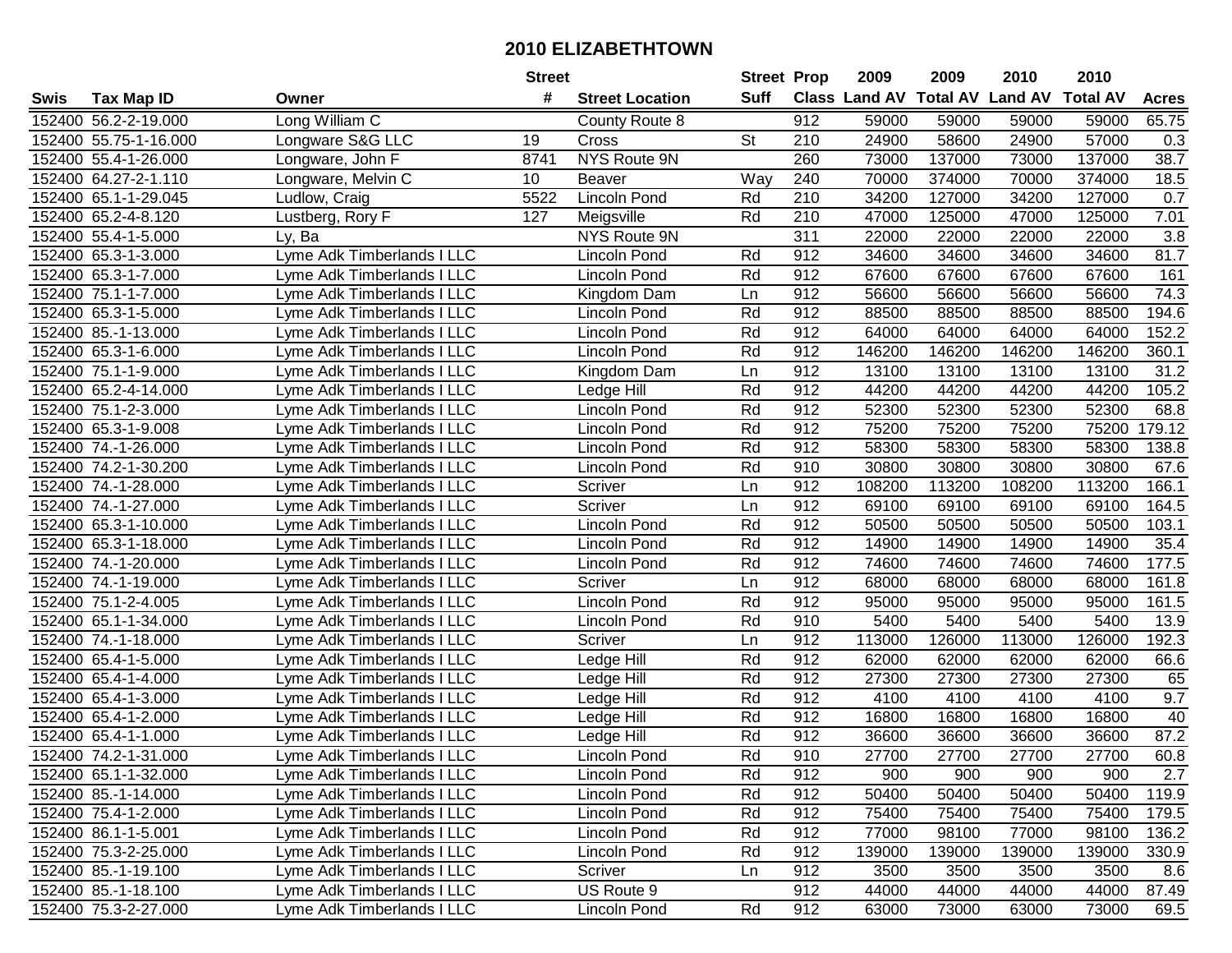|        |                       |                            | <b>Street</b> |                        | <b>Street Prop</b> |                  | 2009                 | 2009            | 2010           | 2010            |                |
|--------|-----------------------|----------------------------|---------------|------------------------|--------------------|------------------|----------------------|-----------------|----------------|-----------------|----------------|
| Swis   | Tax Map ID            | Owner                      | #             | <b>Street Location</b> | <b>Suff</b>        |                  | <b>Class Land AV</b> | <b>Total AV</b> | <b>Land AV</b> | <b>Total AV</b> | <b>Acres</b>   |
|        | 152400 75.4-1-1.000   | Lyme Adk Timberlands I LLC |               | <b>Lincoln Pond</b>    | Rd                 | 912              | 58600                | 58600           | 58600          | 58600           | 139.5          |
|        | 152400 86.1-1-15.000  | Lyme Adk Timberlands I LLC |               | Lincoln Pond           | Rd                 | 912              | 78000                | 78000           | 78000          | 78000           | 185.6          |
|        | 152400 75.4-1-3.000   | Lyme Adk Timberlands I LLC |               | Lincoln Pond           | Rd                 | 912              | 73100                | 73100           | 73100          | 73100           | 174            |
|        | 152400 85.-1-6.000    | Lyme Adk Timberlands I LLC |               | US Route 9             |                    | 912              | 67200                | 67200           | 67200          | 67200           | 160            |
|        | 152400 85.-1-29.031   | Lyme Adk Timberlands I LLC |               | <b>Lincoln Pond</b>    | Rd                 | 912              | 91400                | 91400           | 91400          | 91400           | 186.6          |
|        | 152400 75.1-2-6.000   | Lyme Adk Timberlands I LLC |               | Lincoln Pond           | Rd                 | 912              | 76100                | 76100           | 76100          | 76100           | 181.1          |
|        | 152400 85.-1-10.000   | Lyme Adk Timberlands I LLC |               | US Route 9             |                    | 912              | 100600               | 113600          | 100600         | 113600          | 147.8          |
|        | 152400 85.-1-11.000   | Lyme Adk Timberlands I LLC |               | US Route 9             |                    | 912              | 40000                | 40000           | 40000          | 40000           | 114.4          |
|        | 152400 85.-1-12.000   | Lyme Adk Timberlands I LLC | 179           | Twin Brooks            | Dr                 | 912              | 266000               | 279000          | 266000         | 279000          | 155.4          |
|        | 152400 86.2-1-3.120   | Lyme Adk Timberlands I LLC |               | <b>Burhart</b>         | Ln                 | 912              | 37100                | 37100           | 37100          | 37100           | 52.98          |
|        | 152400 86.2-1-2.000   | Lyme Adk Timberlands I LLC |               | Lincoln Pond           | Rd                 | 912              | 46600                | 46600           | 46600          | 46600           | 110.9          |
|        | 152400 86.2-1-1.000   | Lyme Adk Timberlands I LLC |               | Lincoln Pond           | Rd                 | 912              | 84800                | 84800           | 84800          | 84800           | 201.8          |
|        | 152400 86.1-1-26.000  | Lyme Adk Timberlands I LLC |               | Lincoln Pond           | Rd                 | 912              | 37400                | 37400           | 37400          | 37400           | 89             |
|        | 152400 86.1-1-25.000  | Lyme Adk Timberlands I LLC |               | Lincoln Pond           | Rd                 | 912              | 27100                | 27100           | 27100          | 27100           | 64.6           |
|        | 152400 86.1-1-24.000  | Lyme Adk Timberlands I LLC |               | Lincoln Pond           | Rd                 | 912              | 77200                | 77200           | 77200          | 77200           | 183.7          |
|        | 152400 85.-1-7.000    | Lyme Adk Timberlands I LLC |               | US Route 9             |                    | 912              | 67200                | 67200           | 67200          | 67200           | 160            |
|        | 152400 85.-1-15.000   | Lyme Adk Timberlands I LLC |               | <b>Lincoln Pond</b>    | Rd                 | 912              | 106000               | 118000          | 106000         | 118000          | 117.4          |
|        | 152400 86.1-1-13.200  | Lyme Adk Timberlands I LLC |               | Lincoln Pond           | Rd                 | 912              | 34900                | 34900           | 34900          | 34900           | 83.2           |
|        | 152400 75.2-1-2.000   | Lyme Adk Timberlands I LLC |               | Lincoln Pond           | Rd                 | 912              | 59300                | 59300           | 59300          | 59300           | 141.3          |
|        | 152400 75.2-1-1.000   | Lyme Adk Timberlands I LLC |               | Lincoln Pond           | Rd                 | 912              | 53600                | 53600           | 53600          | 53600           | 127.6          |
|        | 152400 75.1-2-7.000   | Lyme Adk Timberlands I LLC |               | Lincoln Pond           | Rd                 | $91\overline{2}$ | 70000                | 70000           | 70000          | 70000           | 166.7          |
|        | 152400 75.3-2-23.000  | Lyme Adk Timberlands I LLC |               | Lincoln Pond           | Rd                 | 912              | 106400               | 113400          | 106400         | 113400          | 161.7          |
|        | 152400 75.1-2-8.000   | Lyme Adk Timberlands I LLC |               | Lincoln Pond           | Rd                 | 912              | 70300                | 70300           | 70300          | 70300           | 167.3          |
|        | 152400 75.3-2-22.000  | Lyme Adk Timberlands I LLC |               | <b>Lincoln Pond</b>    | Rd                 | 912              | 69700                | 69700           | 69700          | 69700           | 165.9          |
| 152400 | 75.3-2-21.000         | Lyme Adk Timberlands I LLC |               | Lincoln Pond           | Rd                 | 912              | 54000                | 54000           | 54000          | 54000           | 128.7          |
|        | 152400 75.3-2-24.000  | Lyme Adk Timberlands I LLC |               | Lincoln Pond           | Rd                 | 912              | 133200               | 133200          | 133200         | 133200          | 317.2          |
|        | 152400 75.2-1-3.000   | Lyme Adk Timberlands I LLC |               | Lincoln Pond           | Rd                 | 912              | 55900                | 55900           | 55900          | 55900           | 133            |
|        | 152400 75.1-2-29.000  | Lyme Adk Timberlands I LLC |               | <b>Lincoln Pond</b>    | Rd                 | 912              | 75500                | 75500           | 75500          | 75500           | 179.8          |
|        | 152400 54.-1-12.000   | Lynn, Jennifer K           | 655           | Hurricane Mountain     | Ln                 | 240              | 102000               | 200000          | 102000         | 200000          | 40             |
|        | 152400 74.2-1-30.100  | MacDougal, Francine I      | 4539          | Lincoln Pond           | Rd                 | 210              | 44000                | 204000          | 44000          | 204000          | 8.1            |
|        | 152400 56.3-1-18.200  | MacDougal, Helen M         |               | County Route 8         |                    | 314              | 21000                | 21000           | 21000          | 21000           | $\overline{2}$ |
|        | 152400 56.3-1-20.000  | MacDougal, Helen W         | 261           | County Route 8         |                    | 210              | 33000                | 107300          | 33000          | 105000          | 2.3            |
|        | 152400 55.80-3-7.000  | MacDougal, Roger H         | 8872          | NYS Route 9N           |                    | 210              | 21500                | 46500           | 21500          | 39000           | 0.42           |
|        | 152400 55.84-1-19.000 | MacDougal, Terry L         | 7613          | US Route 9             |                    | 485              | 60000                | 104200          | 60000          | 104200          | 0.5            |
|        | 152400 65.2-4-11.000  | Mace, David C              |               | Meigsville             | Rd                 | 314              | 24000                | 24000           | 24000          | 24000           | 6.16           |
|        | 152400 65.1-1-30.000  | Mace, David C              |               | NYS Route 9N           |                    | 910              | 60600                | 60600           | 60600          | 60600           | 123.6          |
|        | 152400 65.2-4-15.000  | Mace, David C              |               | Addison                | Ln                 | 314              | 19500                | 19500           | 19500          | 19500           | 5              |
|        | 152400 65.1-1-31.000  | Mace, David C              | 145           | Addison                | Ln                 | 280              | 151000               | 321000          | 151000         | 321000          | 62.4           |
|        | 152400 74.7-1-17.000  | MacFadden, Cheryl L        | 3             | Lakota                 | Way                | 210              | 31100                | 128000          | 31100          | 128000          | 0.5            |
|        | 152400 75.1-2-12.000  | Madelone, James J Jr       | 171           | Lower Pond             | Way                | 260              | 152000               | 238000          | 152000         | 238000          | 2.6            |
|        | 152400 75.1-2-11.000  | Madelone, James J Jr       |               | Lincoln Pond           | Rd                 | 314              | 3700                 | 3700            | 3700           | 3700            | 0.5            |
|        | 152400 75.1-2-37.110  | Magoolaghan, Gerald        | 127           | Paynes                 | Way                | 260              | 207000               | 235000          | 207000         | 235000          | 1.01           |
|        |                       |                            |               |                        |                    |                  |                      |                 |                |                 |                |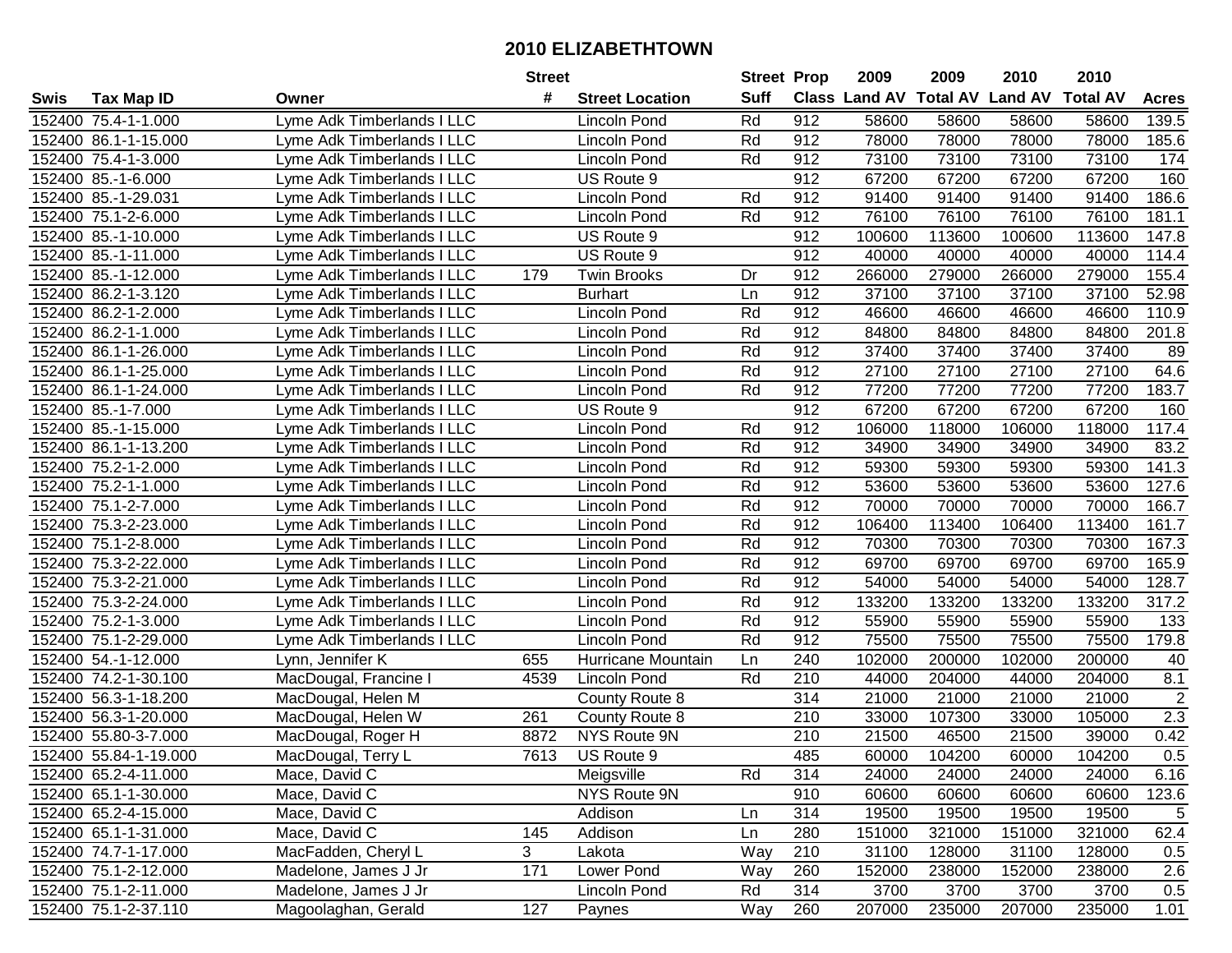|      |                           |                           | <b>Street</b> |                        | <b>Street Prop</b>       |                  | 2009                 | 2009     | 2010                    | 2010            |                |
|------|---------------------------|---------------------------|---------------|------------------------|--------------------------|------------------|----------------------|----------|-------------------------|-----------------|----------------|
| Swis | <b>Tax Map ID</b>         | Owner                     | #             | <b>Street Location</b> | <b>Suff</b>              |                  | <b>Class Land AV</b> |          | <b>Total AV Land AV</b> | <b>Total AV</b> | <b>Acres</b>   |
|      | 152400 74.-1-42.110       | Maloney, Amy J            | 6119          | US Route 9             |                          | 240              | 84000                | 168000   | 84000                   | 168000          | 38.68          |
|      | 152400 55.74-1-4.000      | Martin, David W           | 9             | <b>Bluff</b>           | Ln                       | 210              | 24900                | 93000    | 24900                   | 93000           | 0.3            |
|      | 152400 74.2-1-10.047      | Martin, Edward A          |               | Simonds Hill           | Rd                       | 311              | 22500                | 22500    | 22500                   | 22500           | 3.7            |
|      | 152400 74.7-1-19.000      | Martin, Edward A          | 6             | Lakota                 | Way                      | 210              | 18600                | 80000    | 18600                   | 80000           | 0.2            |
|      | 152400 55.4-1-20.120      | Martin, Joseph            | 136           | County Route 10        |                          | 210              | 39100                | 61000    | 39100                   | 56000           | 1.23           |
|      | 152400 64.4-1-9.000       | Martin, Joseph E          | 7107          | US Route 9             |                          | 210              | 39000                | 94500    | 39000                   | 94500           | 2.43           |
|      | 152400 74.14-1-7.000      | Martin, Joseph E          | 6244          | US Route 9             |                          | 210              | 39500                | 100000   | 39500                   | 100000          | 1.9            |
|      | 152400 55.76-1-3.000      | Martin, Joseph E          |               | <b>Noble</b>           | Ter                      | 311              | 0                    | $\Omega$ | 22000                   | 22000           | 4.02           |
|      | 152400 55.76-1-3.000/2010 | Martin, Joseph E          |               | Noble                  | Ter                      | $\overline{311}$ |                      |          | 22000                   | 22000           |                |
|      | 152400 64.27-4-12.200     | Martin, Linda S           | 25            | Partridge              | Rd                       | 210              | 14900                | 154000   | 14900                   | 155000          | 0.16           |
|      | 152400 55.84-3-25.000     | Martin, Malcolm E         | 7529          | Court                  | St                       | 415              | 208000               | 347000   | 208000                  | 347000          | 0.65           |
|      | 152400 64.4-1-19.232      | Martin, Malcolm E         |               | Lobdell                | Ln                       | 311              | 34000                | 34000    | 34000                   | 34000           | 6.8            |
|      | 152400 86.1-1-1.220       | Martin, William B         | 157           | <b>Twin Brooks</b>     | Dr                       | 210              | 39700                | 220000   | 39700                   | 220000          | 2.19           |
|      | 152400 55.75-3-17.000     | Marvin, Beth M            | 122           | Water                  | <b>St</b>                | 210              | 24900                | 92000    | 24900                   | 92000           | 0.3            |
|      | 152400 56.3-1-1.200       | Marvin, Walter III        |               | US Route 9             |                          | 910              | 61000                | 61000    | 61000                   | 61000           | 68.03          |
|      | 152400 55.84-4-22.000     | Marvin, Walter S III      | 21            | Williams               | <b>St</b>                | 411              | 49200                | 149200   | 49200                   | 149200          | 0.5            |
|      | 152400 55.84-4-3.000      | Marvin, Walter S III      | 8             | Williams               | $\overline{\mathsf{St}}$ | 210              | 9300                 | 75000    | 9300                    | 75000           | 0.1            |
|      | 152400 56.3-1-43.000      | Marvin, Walter S III      |               | US Route 9             |                          | 822              | 100                  | 100      | 100                     | 100             | 0.01           |
|      | 152400 55.83-3-17.200     | Marvin, Walter S III      | 80            | Park                   | <b>St</b>                | 411              | 85000                | 140000   | 85000                   | 140000          | 0.57           |
|      | 152400 55.83-3-17.100     | Marvin, Walter S III      | 78            | Park                   | <b>St</b>                | 482              | 123000               | 239000   | 123000                  | 239000          | $\overline{c}$ |
|      | 152400 55.83-3-18.000     | Marvin, Walter S Jr       | 7521          | Court                  | $\overline{\mathsf{St}}$ | 471              | 363000               | 485000   | 363000                  | 485000          | 1.1            |
|      | 152400 65.3-1-20.200      | Mason Adirondack Prop LLC | 4905          | Lincoln Pond           | Rd                       | 240              | 109000               | 409000   | 109000                  | 409000          | 25.75          |
|      | 152400 75.70-1-16.000     | Mason, Heide E            | 34            | <b>Francis Myers</b>   | Dr                       | 260              | 207000               | 240000   | 207000                  | 240000          | $\mathbf{1}$   |
|      | 152400 75.1-2-37.120      | Mason, Heidi              | 127           | Paynes                 | Way                      | 314              | 181800               | 181800   | 181800                  | 181800          | 0.65           |
|      | 152400 55.4-1-20.111      | Matthews, James M         |               | Cross                  | $\overline{\mathsf{St}}$ | 322              | 26300                | 26300    | 26300                   | 26300           | 30.88          |
|      | 152400 64.2-1-9.000       | Mauser, Margaret M        |               | Cobble Hill            | Ln                       | 314              | 38100                | 38100    | 38100                   | 38100           | 3.3            |
|      | 152400 64.2-1-13.200      | Mauser, Margaret M        |               | Cobble Hill            | Ln                       | 322              | 48400                | 48400    | 48400                   | 48400           | 28.61          |
|      | 152400 64.2-1-8.000       | Mauser, Margaret M        | 162           | Cobble Hill            | Ln                       | 260              | 81000                | 190000   | 81000                   | 190000          | 27.68          |
|      | 152400 64.2-1-11.000      | Mauser, Margaret M        |               | Cobble Hill            | Ln                       | 322              | 41700                | 41700    | 41700                   | 41700           | 19             |
|      | 152400 55.-1-39.000       | Mazza, Michael F          | 101           | Crowningshield         | Ln                       | 240              | 47000                | 66000    | 47000                   | 66000           | 10             |
|      | 152400 64.27-4-1.000      | McCarroll, Marsha L       | 3             | Cobble Hill            | Ln                       | $\overline{210}$ | 28600                | 82000    | 28600                   | 82000           | 0.42           |
|      | 152400 55.84-3-10.000     | McCarroll, Michael A      | 204           | Water                  | $\overline{\mathsf{St}}$ | 210              | 39100                | 99000    | 39100                   | 64000           | 1.3            |
|      | 152400 74.2-1-24.100      | McClure, Florence I       | 367           | Simonds Hill           | Rd                       | 240              | 46000                | 160000   | 46000                   | 160000          | 10.4           |
|      | 152400 64.27-4-13.000     | McCluskey, Margaret M     | 7403          | US Route 9             |                          | $\overline{210}$ | 28000                | 85000    | 28000                   | 85000           | 0.4            |
|      | 152400 74.7-1-8.000       | McCoy, Bernard J          |               | US Route 9             |                          | 210              | 40900                | 79000    | 40900                   | 79000           | $1.5$          |
|      | 152400 74.7-1-11.000      | McCoy, Bernard J          | 6777          | US Route 9             |                          | 210              | 28500                | 28600    | 28500                   | 28600           | 3.2            |
|      | 152400 65.3-1-17.100      | McCoy, Bernard J          | 4774          | <b>Lincoln Pond</b>    | Rd                       | 260              | 64000                | 74000    | 64000                   | 74000           | 117.1          |
|      | 152400 74.7-1-10.000      | McCoy, Bernard J          |               | US Route 9             |                          | 311              | 38900                | 52000    | 13100                   | 13100           | $\mathbf{1}$   |
|      | 152400 74.-1-22.200       | McCoy, Leslie E           | 4477          | Lincoln Pond           | Rd                       | 210              | 34100                | 158000   | 34100                   | 147000          | 0.69           |
|      | 152400 74.7-1-27.000      | McCoy, Paul E             | 6623          | US Route 9             |                          | 210              | 40500                | 70500    | 40500                   | 70500           | 1.4            |
|      | 152400 65.1-1-42.100      | McCullough, Jeffrey A     | 45            | Fleury                 | Ln                       | 240              | 49000                | 120000   | 49000                   | 120000          | 12.78          |
|      | 152400 55.80-2-1.000      | McDougal, Norma J         | 8950          | NYS Route 9N           |                          | 210              | 33800                | 73000    | 33800                   | 73000           | 0.67           |
|      |                           |                           |               |                        |                          |                  |                      |          |                         |                 |                |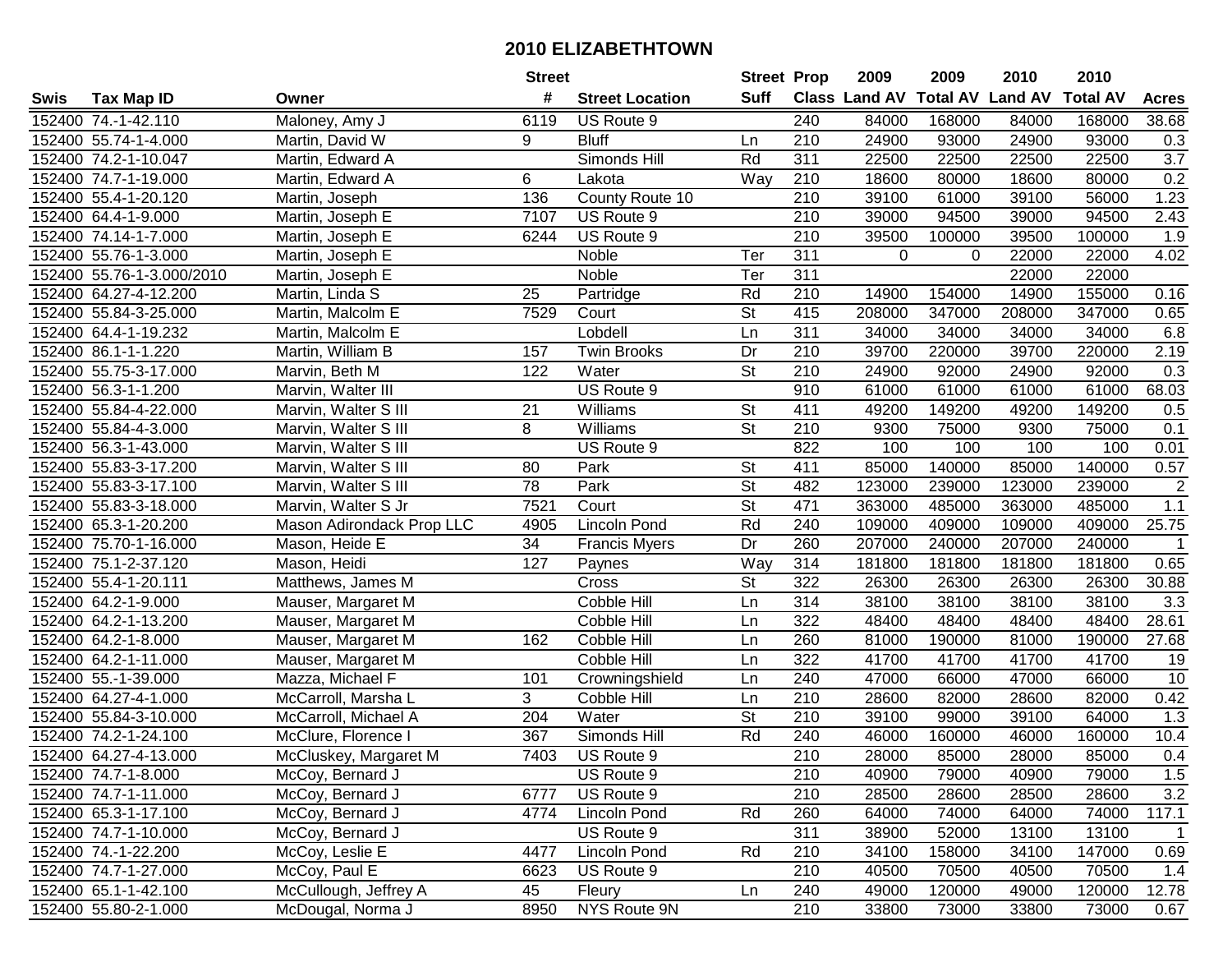| <b>Suff</b><br>Class Land AV Total AV Land AV<br>#<br><b>Tax Map ID</b><br><b>Street Location</b><br>Swis<br>Owner                |              |                 |                  |
|-----------------------------------------------------------------------------------------------------------------------------------|--------------|-----------------|------------------|
|                                                                                                                                   |              | <b>Total AV</b> | <b>Acres</b>     |
| McGinn, James M<br>152400 75.3-1-1.000<br>4451<br><b>Lincoln Pond</b><br>Rd<br>210<br>34200<br>69000                              | 34200        | 65000           | 0.7              |
| 152400 64.4-1-8.000<br>US Route 9<br>210<br>28000<br>86000<br>McGinn, Michael J<br>7125                                           | 28000        | 86000           | 0.4              |
| 152400 64.2-1-37.100<br><b>Lincoln Pond</b><br>322<br>137400<br>137400<br>McKinley, Schelling<br>Rd                               | 137400       | 137400 139.44   |                  |
| 4256<br>Rd<br>210<br>152400 75.70-1-4.000<br>McKown, John T<br>Lincoln Pond<br>24900<br>105000                                    | 37400        | 105000          | 0.3              |
| 152400 55.84-3-1.000<br><b>St</b><br>210<br>39000<br>81000<br>McNeill, Dennis L<br>168<br>Water                                   | 39000        | 79000           | 1.2              |
| <b>NYS Route 9N</b><br>910<br>152400 65.1-1-22.100<br>McPhail, Bruce S<br>43400<br>43400                                          | 43400        | 43400           | 60.2             |
| 325000<br>152400 64.2-1-47.000<br>176<br>Lobdell<br>240<br>86000<br>Meaker, James<br>Ln                                           | 86000        | 325000          | 89               |
| $\overline{\mathsf{St}}$<br>483<br>110000<br>152400 55.84-4-9.000<br>Mehr, Peter I<br>7576<br>Court<br>269000                     | 110000       | 269000          | $\overline{0.3}$ |
| $\overline{\mathsf{St}}$<br>220<br>32000<br>152400 55.75-1-41.000<br>Melton, Gaylen M<br>43<br>Water<br>81000                     | 32000        | 81000           | 0.5              |
| $\overline{4}$<br>153000<br>152400 55.84-2-2.019<br>Woodruff<br>210<br>33000<br>Merrihew, Doris H<br>Ln                           | 33000        | 153000          | 0.5              |
| 311<br>7000<br>152400 55.76-1-11.000<br>US Route 9<br>Merrihew, Noel                                                              | 7000<br>7000 | 7000            | 0.1              |
| 152400 55.75-1-6.043<br>35<br>St<br>220<br>35000<br>86000<br>Water<br>Merrihew, Noel                                              | 35000        | 86000           | 0.8              |
| 210<br>31700<br>152400 55.76-1-12.000<br>7698<br>US Route 9<br>44000<br>Merrihew, Noel                                            | 31700        | 44000           | $\overline{2}$   |
| Rd<br>152400 55.75-1-5.006<br>Roscoe<br>210<br>39600<br>145000<br>Merrihew, Noel III<br>55                                        | 39600        | 145000          | 2.04             |
| 32<br>27400<br>152400 65.2-4-4.100<br>Rd<br>270<br>Merrill, Timothy<br><b>Brainards Forge</b><br>59000                            | 27400        | 59000           | 10.1             |
| NYS Route 9N<br>210<br>39000<br>152400 55.74-1-13.000<br>Messina, Frank P Jr<br>8599<br>69000                                     | 39000        | 69000           | 1.2              |
| 311<br>152400 55.74-1-14.000<br>NYS Route 9N<br>100<br>Messina, Frank P Jr                                                        | 100<br>100   | 100             | 0.1              |
| 152400 55.84-1-9.000<br>270<br>9300<br>28600<br>Miller, Nancy J<br>15<br>Fairlane<br>Way                                          | 9300         | 21000           | 0.1              |
| 38<br>152400 55.74-1-11.000<br>Rd<br>210<br>62000<br>149000<br>Mills, Michael<br>Lord                                             | 62000        | 149000          | 2.55             |
| 152400 65.1-1-36.000<br><b>Lincoln Pond</b><br>Rd<br>910<br>223000<br>223000<br>Misra, Surendra M                                 | 223000       | 223000 475.59   |                  |
| 152400 65.3-1-1.000<br>Rd<br>260<br>235000<br>273000<br>5142<br>Lincoln Pond<br>Misra, Surendra M                                 | 235000       | 273000 209.83   |                  |
| 152400 55.83-3-7.000<br>32<br>Hillcrest<br>270<br>28000<br>47000<br>Mitchell, Caleb<br>Ln                                         | 28000        | 39000           | 0.4              |
| 220<br>152400 55.75-1-32.000<br>24<br>35000<br>195000<br>Mitchell, Darlene L<br>Ln<br>Dougan                                      | 35000        | 195000          | 0.6              |
| 210<br>152400 65.1-1-4.000<br>NYS Route 9N<br>29500<br>145000<br>8081<br>Mitchell, Douglas A                                      | 29500        | 148000          | 0.45             |
| $\overline{\mathsf{St}}$<br>161<br>210<br>25600<br>152400 55.76-1-49.000<br>Water<br>98000<br>Mitchell, Gary                      | 25600        | 98000           | 1.7              |
| 5667<br>260<br>48700<br>152400 84.-2-4.000<br>Moeller, Charles Jr<br>US Route 9<br>76000                                          | 48700        | 76000           | 15               |
| 910<br>48700<br>152400 64.2-1-66.000<br>Moisan MD PC, Charles E<br>US Route 9<br>48700                                            | 48700        | 48700           | $\overline{87}$  |
| 152400 56.1-1-16.000<br>Moisan MD PC, Charles E Jr<br>314<br>15400<br>15400<br>County Route 8                                     | 15400        | 15400           | 1.4              |
| 910<br>23200<br>152400 56.3-1-36.000<br>Moisan MD, Charles E Jr<br>NYS Route 9N<br>23200                                          | 23200        | 23200           | 55.2             |
| $\overline{\mathsf{St}}$<br>$\overline{210}$<br>152400 55.83-3-14.000<br>Moisan MD, Charles E Jr<br>70<br>Park<br>31100<br>149000 | 31100        | 149000          | 0.5              |
| Rd<br>28000<br>152400 56.4-2-3.002<br>Moisan, Charles<br><b>Brainards Forge</b><br>910<br>28000                                   | 28000        | 28000           | 50               |
| 152400 56.3-1-28.008<br>392<br>910<br>212000<br>213000<br>Moisan, Charles E<br>County Route 8                                     | 212000       | 213000 372.12   |                  |
| 152400 65.1-1-23.000<br>910<br>NYS Route 9N<br>63500<br>63500<br>Moisan, Charles E Jr                                             | 63500        | 63500           | 97.6             |
| 152400 56.4-2-7.000<br>249<br>Rd<br>240<br>137000<br>138000<br>Moisan, Charles E Jr<br><b>Brainards Forge</b>                     | 137000       | 138000          | 202.7            |
| 152400 56.3-1-38.000<br>Moisan, Charles E Jr<br>County Route 8<br>910<br>10700<br>10700                                           | 10700        | 10700           | 23.5             |
| 312<br>152400 56.1-1-17.000<br>Moisan, Charles E Jr<br>456<br>County Route 8<br>29100<br>33000                                    | 29100        | 33000           | $\mathbf 1$      |
| 171000<br>152400 75.1-2-14.000<br>Monaco, Pasquale J Jr<br>191<br>Lower Pond<br>Way<br>260<br>208000                              | 171000       | 208000          | 0.4              |
| 210<br>152400 86.1-1-10.000<br>Montagnino, Anthony J<br><b>Twin Brooks</b><br>Dr<br>208000<br>292000<br>108                       | 208000       | 292000          | 0.83             |
| 152400 64.27-3-4.000<br>Moore, Hildegard<br>Goose Pasture<br>311<br>Way<br>20000<br>20000                                         | 20000        | 20000           | $\mathbf 1$      |
| Moore, Hildegard<br>Cobble Hill<br>311<br>20000<br>152400 64.27-3-5.000<br>Ln<br>20000                                            | 20000        | 20000           | $\mathbf{1}$     |
| 78<br>35000<br>117000<br>152400 65.1-1-14.000<br>Moore, Hildegard<br>Garondah<br>Way<br>210                                       | 35000        | 117000          | 0.4              |
| 152400 56.1-1-10.000<br>240<br>Morgan, Mary L<br>665<br>157000<br>County Route 8<br>234000                                        | 159000       | 238000          | 133              |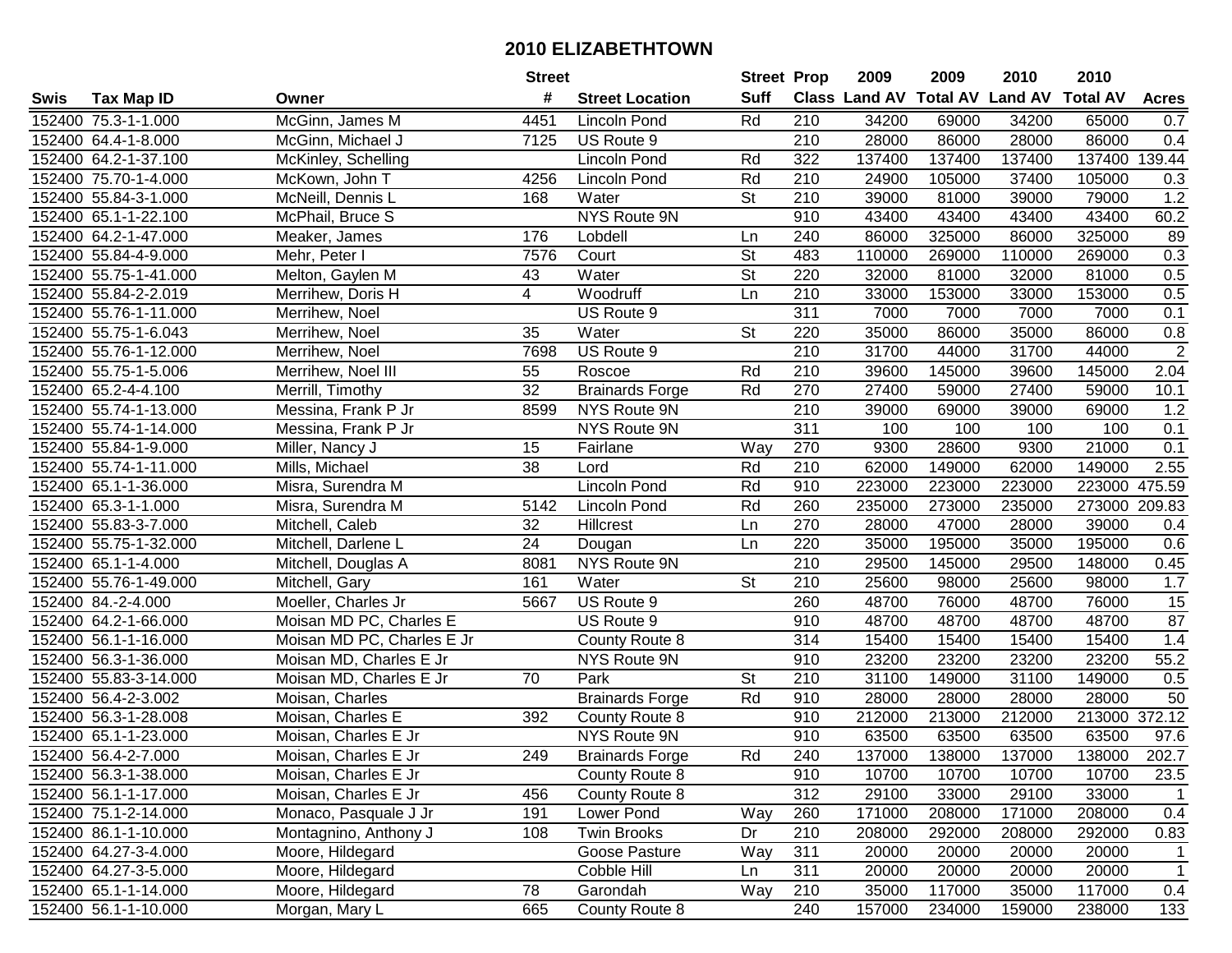|      |                       |                       | <b>Street</b>   |                        | <b>Street Prop</b> |                  | 2009   | 2009   | 2010                           | 2010            |                  |
|------|-----------------------|-----------------------|-----------------|------------------------|--------------------|------------------|--------|--------|--------------------------------|-----------------|------------------|
| Swis | <b>Tax Map ID</b>     | Owner                 | #               | <b>Street Location</b> | Suff               |                  |        |        | Class Land AV Total AV Land AV | <b>Total AV</b> | <b>Acres</b>     |
|      | 152400 55.-3-5.000    | Morgan, Richard E     | 9316            | NYS Route 9N           |                    | 322              | 56200  | 56200  | 56200                          | 56200           | 39.71            |
|      | 152400 55.-3-7.000    | Morgan, Walter        | 9318            | NYS Route 9N           |                    | 260              | 7000   | 17000  | 7000                           | 17000           | 0.5              |
|      | 152400 55.-1-52.200   | Morris, Ben E         |                 | <b>NYS Route 9N</b>    |                    | 314              | 26400  | 26400  | 26400                          | 26400           | 8.5              |
|      | 152400 55.84-2-16.000 | Morris, Ben E         | 8244            | River                  | St                 | 220              | 31000  | 137000 | 31000                          | 137000          | 0.5              |
|      | 152400 55.-1-49.220   | Morris, Ben E         | 9183            | NYS Route 9N           |                    | 210              | 44000  | 189000 | 44000                          | 189000          | 3.17             |
|      | 152400 55.-1-49.210   | Morris, Ben E         |                 | NYS Route 9N           |                    | 314              | 8600   | 8600   | 8600                           | 8600            | 9.71             |
|      | 152400 55.-1-49.120   | Morris, Mark G        | 5               | Slide Brook            | Way                | 210              | 48000  | 155000 | 48000                          | 155000          | $\overline{2.8}$ |
|      | 152400 74.2-1-27.200  | Morris, Michael J     |                 | Simonds Hill           | Rd                 | 322              | 76700  | 76700  | 76700                          | 76700           | 50.14            |
|      | 152400 55.-1-49.110   | Morris, Michael J     | 9175            | NYS Route 9N           |                    | $\overline{210}$ | 44000  | 273000 | 44000                          | 273000          | 2.84             |
|      | 152400 55.-1-49.130   | Morris, Michael J     |                 | NYS Route 9N           |                    | 314              | 6600   | 6600   | 6600                           | 6600            | 7.35             |
|      | 152400 55.84-3-13.110 | Morris, Michael O     | 216             | Water                  | <b>St</b>          | 210              | 42000  | 175000 | 42000                          | 175000          | 1.69             |
|      | 152400 55.84-3-12.000 | Morris, Michael O     |                 | Water                  | <b>St</b>          | 311              | 4300   | 4300   | 4300                           | 4300            | 0.1              |
|      | 152400 55.-1-44.100   | Moss, Kimberly M      | 9101            | NYS Route 9N           |                    | 314              | 17000  | 17000  | 17000                          | 17000           | 4.35             |
|      | 152400 55.-1-52.113   | Moss, Kimberly M      | 28              | Cedar                  | Way                | 240              | 106000 | 417000 | 106000                         | 417000          | 53.5             |
|      | 152400 55.-1-53.200   | Moss, Kimberly M      | 89              | Cedar                  | Way                | 322              | 52000  | 52000  | 52000                          | 52000           | 58.8             |
|      | 152400 64.4-1-19.231  | Mount, Timothy        | 122             | Lobdell                | Ln                 | 210              | 58000  | 214000 | 58000                          | 214000          | 6.65             |
|      | 152400 55.74-1-9.002  | Mousseau, Bernard     | 8578            | NYS Route 9N           |                    | 210              | 35500  | 95700  | 35500                          | 95700           | 0.78             |
|      | 152400 55.80-3-4.000  | Mousseau, Daniel J    | 59              | Hurricane Mountain     | Ln                 | 210              | 32700  | 82000  | 32700                          | 82000           | 0.6              |
|      | 152400 55.83-3-10.000 | Mowery, Alan R        | $\overline{58}$ | Park                   | $\overline{St}$    | 280              | 24900  | 122000 | 24900                          | 122000          | 0.3              |
|      | 152400 55.76-1-23.000 | Mule, Ben             | 15              | Glengary               | Way                | 260              | 40300  | 92000  | 40300                          | 92000           | 1.36             |
|      | 152400 74.7-1-12.002  | Mullen, Bernadette M  | 6796            | US Route 9             |                    | 210              | 44000  | 136000 | 44000                          | 136000          | $\overline{7}$   |
|      | 152400 56.77-1-9.000  | Murphy Timothy        | 8226            | River                  | St                 | 210              | 34200  | 120000 | 34200                          | 120000          | 0.7              |
|      | 152400 74.7-1-30.002  | Murphy, Megan A       | 6679            | US Route 9             |                    | 210              | 39700  | 171000 | 39700                          | 180000          | 2.11             |
|      | 152400 75.3-2-4.000   | Music, Michael J Sr   | 89              | Lower Pond             | Way                | 260              | 161000 | 216000 | 161000                         | 216000          | 0.8              |
|      | 152400 55.84-3-29.000 | Myers, Patsy J        | 67              | Park                   | St                 | 210              | 26900  | 131000 | 26900                          | 131000          | 0.3              |
|      | 152400 56.4-2-19.000  | Napper, John M        | 272             | <b>Brainards Forge</b> | Rd                 | 210              | 31100  | 66900  | 31100                          | 59000           | 0.5              |
|      | 152400 56.2-2-9.000   | Nettles, David C      | 849             | County Route 8         |                    | 240              | 83000  | 240000 | 83000                          | 240000          | $\overline{12}$  |
|      | 152400 64.2-1-52.100  | Neuzil, Christopher E |                 | US Route 9             |                    | 910              | 45500  | 45500  | 45500                          | 45500           | 65               |
|      | 152400 55.80-3-1.000  | Newmark, Laura        | 87              | Hurricane Mountain     | Ln                 | 240              | 48000  | 131000 | 48000                          | 131000          | 11               |
|      | 152400 55.76-1-39.000 | Nielsen Peter         | 33              | Noble                  | Ter                | 210              | 18600  | 88000  | 18600                          | 88000           | 0.2              |
|      | 152400 64.2-2-5.000   | Nielsen, LuAnne       |                 | Lincoln Pond           | Rd                 | $\overline{311}$ | 23200  | 23200  | 23200                          | 23200           | 5.5              |
|      | 152400 64.2-2-4.000   | Nielsen, LuAnne       |                 | Lincoln Pond           | Rd                 | 311              | 24200  | 24200  | 24200                          | 24200           | 7.05             |
|      | 152400 64.2-2-10.000  | Nielsen, LuAnne       |                 | Lincoln Pond           | Rd                 | 311              | 22000  | 22000  | 22000                          | 22000           | 3.83             |
|      | 152400 64.2-2-3.000   | Nielsen, LuAnne       |                 | Lincoln Pond           | Rd                 | 311              | 24100  | 24100  | 24100                          | 24100           | 6.87             |
|      | 152400 64.2-2-9.000   | Nielsen, LuAnne       |                 | Lincoln Pond           | Rd                 | 311              | 21800  | 21800  | 21800                          | 21800           | 3.62             |
|      | 152400 64.2-2-8.000   | Nielsen, LuAnne       |                 | Lincoln Pond           | Rd                 | 311              | 22900  | 22900  | 22900                          | 22900           | 5.12             |
|      | 152400 55.76-1-40.000 | Nielsen, Peter A      | 37              | Noble                  | Ter                | 210              | 19000  | 133000 | 19000                          | 133000          | 0.23             |
|      | 152400 74.2-1-39.000  | Nielsen, Robert A     |                 | US Route 9             |                    | 314              | 20400  | 20400  | 20400                          | 20400           | 1.5              |
|      | 152400 55.4-1-19.200  | Nine Yard Inc         |                 | County Route 10        |                    | 449              | 51400  | 81400  | 51400                          | 81400           | 0.6              |
|      | 152400 55.75-3-27.000 | Nine Yards Inc        |                 | NYS Route 9N           |                    | 311              | 20200  | 20200  | 20200                          | 20200           | 1.3              |
|      | 152400 55.84-3-8.000  | Nine Yards Inc        | 190             | Water                  | St                 | 484              | 46800  | 126000 | 46800                          | 126000          | 0.4              |
|      | 152400 55.84-4-12.000 | Nine Yards Inc        | 109             | Hand                   | Ave                | 230              | 18600  | 89000  | 18600                          | 89000           | 0.2              |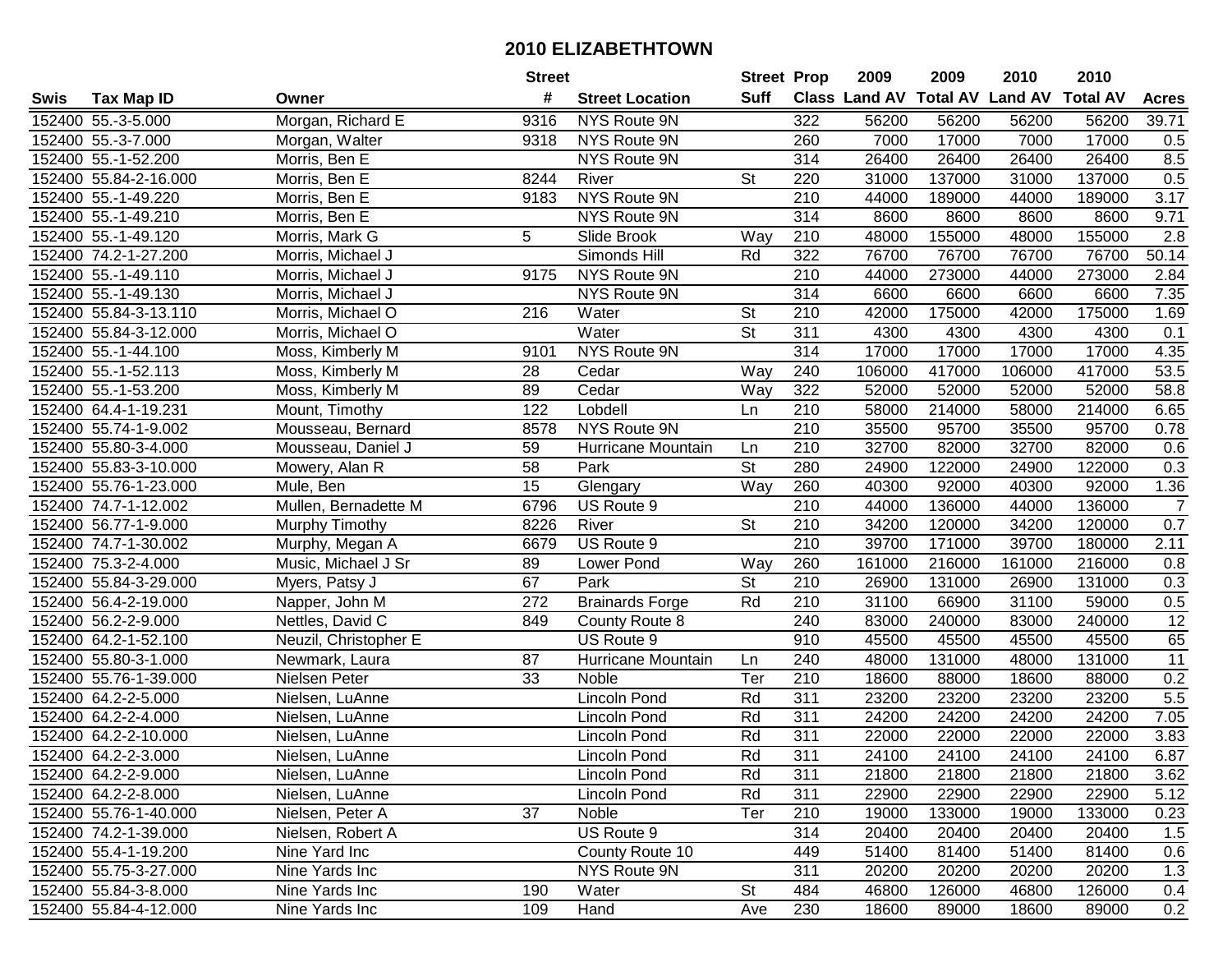|      |                               |                             | <b>Street</b>   |                            | <b>Street Prop</b>       |                  | 2009   | 2009    | 2010                           | 2010            |                |
|------|-------------------------------|-----------------------------|-----------------|----------------------------|--------------------------|------------------|--------|---------|--------------------------------|-----------------|----------------|
| Swis | <b>Tax Map ID</b>             | Owner                       | #               | <b>Street Location</b>     | <b>Suff</b>              |                  |        |         | Class Land AV Total AV Land AV | <b>Total AV</b> | <b>Acres</b>   |
|      | 152400 55.84-3-9.200          | Nine Yards Inc              |                 | Water                      | <b>St</b>                | 311              | 17000  | 17000   | 17000                          | 17000           | 0.23           |
|      | 152400 55.4-3-1.000           | Nine Yards Inc              |                 | Roscoe                     | Rd                       | 322              | 62900  | 62900   | 62900                          | 62900           | 49.33          |
|      | 152400 55.-1-42.000           | Norman, John T Jr           |                 | NYS Route 9N               |                          | 910              | 98000  | 98000   | 98000                          | 98000           | 112.8          |
|      | 152400 55.-1-48.000           | Norman, John T Jr           |                 | NYS Route 9N               |                          | 910              | 29200  | 29200   | 29200                          | 29200           | 41.7           |
|      | 152400 55.-1-43.000           | Norman, John T Jr           | 42              | Darling                    | Ln                       | 240              | 170000 | 500000  | 170000                         | 500000          | 124.9          |
|      | 152400 55.-1-33.100           | Norman, John T Jr           |                 | <b>NYS Route 9N</b>        |                          | 322              | 12100  | 12100   | 12100                          | 12100           | 12.9           |
|      | 152400 64.-1-12.000           | Norman, John T Jr           |                 | <b>NYS Route 9N</b>        |                          | 910              | 63000  | 63000   | 63000                          | 63000           | 120            |
|      | 152400 65.2-4-1.200           | North Country SPCA Inc      | 7690            | NYS Route 9N               |                          | 322              | 44000  | 44000   | 44000                          | 44000           | 18.6           |
|      | 152400 74.-1-37.000           | Northup, Edmund D           |                 | Scriver                    | Ln                       | $\overline{322}$ | 37800  | 37800   | 37800                          | 37800           | 28.5           |
|      | 152400 64.2-1-58.000          | Norton, Juliet E            | 7309            | US Route 9                 |                          | 210              | 28000  | 52000   | 28000                          | 52000           | 0.4            |
|      | 152400 55.84-4-11.000         | Norton, Lee P               | 111             | Hand                       | Ave                      | 483              | 34600  | 100000  | 34600                          | 100000          | 0.2            |
|      | 152400 64.2-1-18.000          | Norton, Lee P               | 7382            | US Route 9                 |                          | 210              | 38900  | 99400   | 38900                          | 95000           | $\mathbf 1$    |
|      | 152400 56.3-1-30.057          | Norton, Marion B            | 38              | County Route 8             |                          | 210              | 34000  | 153000  | 34000                          | 153000          | 0.9            |
|      | 152400 55.76-1-29.000         | Norton, Paul R              | 36              | Noble                      | Ter                      | 210              | 18600  | 50000   | 18600                          | 50000           | 0.2            |
|      | 152400 86.2-1-3.200           | NYS Dept Of Correction Svcs |                 | Lincoln Pond               | Rd                       | 670              | 11700  | 11700   | 11700                          | 11700           | 6.5            |
|      | 152400 624.-9999-131.600/1001 | <b>NYSEG Corp</b>           |                 | Northeast Grouped Tra      |                          | 882              | 0      | 140794  | $\Omega$                       | 207894          | $\mathbf 0$    |
|      | 152400 624.-9999-131.600/1011 | NYSEG Corp                  |                 | Republic Steel Brook Ti    |                          | 882              | 0      | 2563636 | $\mathbf 0$                    | 1811381         | $\mathbf 0$    |
|      | 152400 624.-9999-131.600/1881 | <b>NYSEG Corp</b>           |                 | <b>Total Electric Dist</b> |                          | 884              | 0      | 1248708 | 0                              | 1538763         | $\mathbf 0$    |
|      | 152400 55.4-1-14.200          | <b>NYSEG Corp</b>           |                 | Cross                      | <b>St</b>                | 380              | 33000  | 33000   | 33000                          | 33000           | $\overline{2}$ |
|      | 152400 55.4-1-19.100          | <b>NYSEG Corp</b>           | 93              | County Route 10            |                          | 872              | 93331  | 1844155 | 93331                          | 1478869         | 4.9            |
|      | 152400 75.1-2-20.000          | ODay, Kevin J               | 209             | Lower Pond                 | Way                      | 260              | 162000 | 293000  | 162000                         | 293000          | 0.4            |
|      | 152400 74.7-1-9.000           | ODonnell, Anne              | 26              | Roaring Brook              | Ln                       | 210              | 118100 | 190000  | 118100                         | 190000          | 4.35           |
|      | 152400 64.4-1-28.100          | Oehlbeck, Thomas A          | 6834            | US Route 9                 |                          | 210              | 39600  | 39700   | 39600                          | 39700           | $\overline{2}$ |
|      | 152400 64.4-1-27.220          | Oehlbeck, Thomas A          | 6830            | US Route 9                 |                          | 240              | 55000  | 188000  | 55000                          | 188000          | 15.36          |
|      | 152400 64.4-1-28.200          | Oehlbeck, Thomas A          |                 | US Route 9                 |                          | 322              | 38000  | 38000   | 38000                          | 38000           | 20             |
|      | 152400 55.75-3-7.100          | OFlynn, John M              | 54              | Water                      | $\overline{\mathsf{St}}$ | 210              | 48000  | 186000  | 48000                          | 186000          | 3.4            |
|      | 152400 75.70-1-12.000         | OKusky, Carl                | 4213            | Lincoln Pond               | Rd                       | 260              | 18600  | 77800   | 27900                          | 77800           | 0.2            |
|      | 152400 75.70-1-11.000         | OKusky, Carl                | $\overline{7}$  | <b>Francis Myers</b>       | Dr                       | 314              | 25600  | 25600   | 25600                          | 25600           | 0.7            |
|      | 152400 56.3-1-47.200          | Olcott, David R             | 68              | County Route 8             |                          | $\overline{210}$ | 32300  | 127000  | 32300                          | 125000          | 0.58           |
|      | 152400 55.75-1-19.000         | Olcott, Richard F           | 3               | Cross                      | $\overline{\mathsf{St}}$ | 210              | 28000  | 85000   | 28000                          | 85000           | 0.4            |
|      | 152400 65.1-1-6.000           | Olsen, James                | 16              | Munsey                     | $\overline{W}$ ay        | 210              | 38900  | 150000  | 38900                          | 156000          | $\overline{1}$ |
|      | 152400 74.2-1-24.200          | Olsen, Leonard              |                 | Simonds Hill               | Rd                       | 314              | 20900  | 20900   | 20900                          | 20900           | 2.23           |
|      | 152400 55.75-1-13.000         | Olson, Heather A            | $\overline{32}$ | Roscoe                     | Rd                       | $\overline{210}$ | 29200  | 106000  | 29200                          | 106000          | 0.44           |
|      | 152400 55.75-2-6.000          | Onni, George A              | 6               | Cross                      | $\overline{\mathsf{St}}$ | $\overline{210}$ | 24900  | 126000  | 24900                          | 126000          | 0.3            |
|      | 152400 86.1-1-1.300           | Packard, James A            | 119             | Twin Brooks                | Dr                       | 260              | 41000  | 105000  | 41000                          | 105000          | 13             |
|      | 152400 64.2-1-20.000          | Palmer, Deborah L           | 7372            | US Route 9                 |                          | 210              | 38900  | 141000  | 38900                          | 144000          | $\mathbf{1}$   |
|      | 152400 75.70-1-25.000         | Paraso, William H Sr        | 4261            | <b>Lincoln Pond</b>        | Rd                       | 260              | 117000 | 138000  | 117000                         | 138000          | 0.1            |
|      | 152400 55.80-3-3.000          | Parker, David               | 77              | Hurricane Mountain         | Ln                       | 260              | 53300  | 83000   | 53300                          | 76000           | 4.7            |
|      | 152400 55.76-1-48.000         | Parker, Howard E            |                 | Water                      | <b>St</b>                | 311              | 9300   | 9300    | 9300                           | 9300            | 0.1            |
|      | 152400 55.76-1-47.000         | Parker, Howard E            | 165             | Water                      | <b>St</b>                | 210              | 18600  | 50000   | 18600                          | 50000           | 0.2            |
|      | 152400 55.75-3-12.000         | Parker, Michael W           | 98              | Water                      | St                       | 210              | 34200  | 84000   | 34200                          | 84000           | 0.7            |
|      | 152400 74.-1-35.000           | Parker, Robert W            | 48              | Scriver                    | Ln                       | 260              | 42000  | 145000  | 42000                          | 145000          | 5.4            |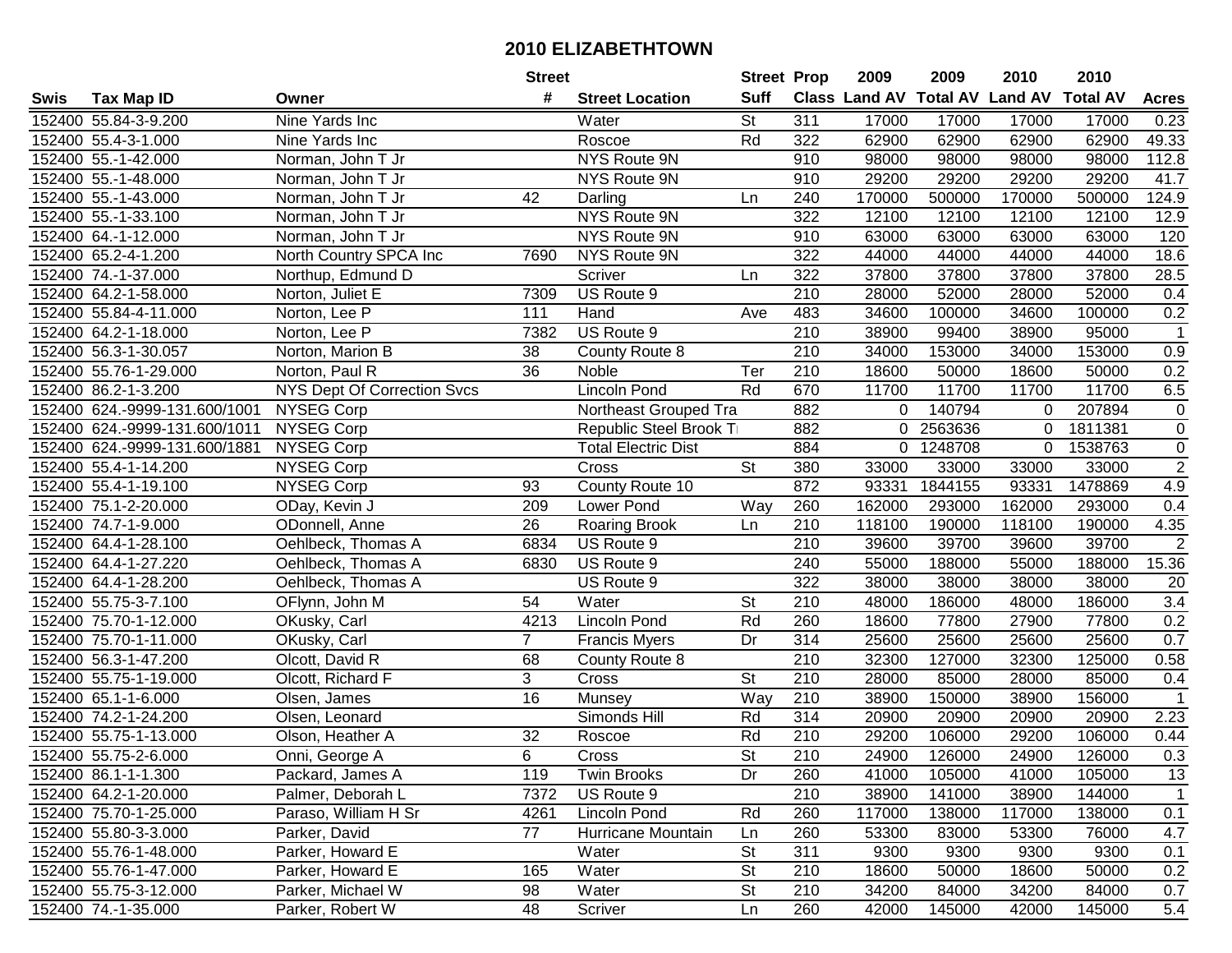|      |                           |                            | <b>Street</b>   |                        | <b>Street Prop</b>       |                  | 2009          | 2009   | 2010                    | 2010            |                 |
|------|---------------------------|----------------------------|-----------------|------------------------|--------------------------|------------------|---------------|--------|-------------------------|-----------------|-----------------|
| Swis | <b>Tax Map ID</b>         | Owner                      | #               | <b>Street Location</b> | <b>Suff</b>              |                  | Class Land AV |        | <b>Total AV Land AV</b> | <b>Total AV</b> | <b>Acres</b>    |
|      | 152400 74.-1-36.000       | Parker, Robert W           | 42              | Scriver                | Ln                       | 260              | 35400         | 67800  | 35400                   | 63000           | 1.1             |
|      | 152400 74.2-1-15.000      | Payne, Gary                |                 | US Route 9             |                          | 912              | 50100         | 50100  | 50100                   | 50100           | 110.1           |
|      | 152400 64.27-4-5.000      | Pecor, Richard             | 9               | Partridge              | Rd                       | 210              | 24900         | 127000 | 24900                   | 127000          | 0.3             |
|      | 152400 64.2-1-37.112      | Perkins, Robert A          | $\overline{42}$ | Fleury                 | Ln                       | 210              | 45000         | 167000 | 124000                  | 225000          | 8.7             |
|      | 152400 65.3-1-20.100      | Perlee, Jeffrey S          | 4931            | <b>Lincoln Pond</b>    | Rd                       | 240              | 250000        | 454000 | 250000                  | 425000          | 215.55          |
|      | 152400 64.2-1-37.200      | Peters, Jerry F            | 5381            | Lincoln Pond           | Rd                       | 210              | 66000         | 161000 | 66000                   | 169000          | 8.64            |
|      | 152400 64.2-1-21.000      | Peters, Richard C          | 7364            | US Route 9             |                          | 210              | 32700         | 78000  | 32700                   | 78000           | 0.6             |
|      | 152400 56.1-1-8.000       | Peterson, John MC          | 477             | County Route 8         |                          | 240              | 48000         | 112000 | 48000                   | 112000          | 14              |
|      | 152400 56.1-1-9.000       | Peterson, John MC          |                 | County Route 8         |                          | 322              | 29800         | 29800  | 29800                   | 29800           | $\overline{17}$ |
|      | 152400 56.1-1-21.000      | Peterson, John MC          |                 | County Route 8         |                          | 323              | 14600         | 14600  | 14600                   | 14600           | 11.9            |
|      | 152400 75.1-2-30.000      | Petrosino, Kristie         | 193             | Paynes                 | Way                      | 260              | 270000        | 310000 | 270000                  | 310000          | 16.5            |
|      | 152400 55.75-3-4.000      | Phillips, Clarence J       |                 | Water                  | St                       | 312              | 4300          | 8900   | 4300                    | 8900            | 0.1             |
|      | 152400 55.75-3-3.000      | Phillips, Clarence J       | 40              | Water                  | $\overline{\mathsf{St}}$ | 210              | 34200         | 119000 | 34200                   | 119000          | 0.7             |
|      | 152400 55.75-3-2.000      | Phillips, Clarence J       |                 | Water                  | <b>St</b>                | 311              | 18100         | 18100  | 18100                   | 18100           | 0.6             |
|      | 152400 56.4-2-18.000      | Phillips, James            |                 | <b>Brainards Forge</b> | Rd                       | 314              | 24000         | 24000  | 24000                   | 24000           | 6.6             |
|      | 152400 56.4-2-17.000      | Phillips, James            | 290             | <b>Brainards Forge</b> | Rd                       | 210              | 14000         | 66400  | 14000                   | 61000           | 0.15            |
|      | 152400 56.4-2-20.000      | Phillips, James N          | 256             | <b>Brainards Forge</b> | Rd                       | 210              | 36000         | 155000 | 36000                   | 155000          | 5.3             |
|      | 152400 56.4-2-22.000      | Phillips, James N          |                 | <b>Brainards Forge</b> | Rd                       | 311              | 21000         | 21000  | 21000                   | 21000           | 2.4             |
|      | 152400 56.4-2-21.000      | Phillips, James N          | 252             | <b>Brainards Forge</b> | Rd                       | 210              | 45100         | 121000 | 45100                   | 112000          | 2.6             |
|      | 152400 56.4-2-23.250      | Phillips, James N          |                 | <b>Brainards Forge</b> | Rd                       | 314              | 1600          | 1600   | 1600                    | 1600            | 1.57            |
|      | 152400 64.4-1-5.000       | Phinney, Brian R Jr        | 7109            | US Route 9             |                          | 210              | 38900         | 92000  | 38900                   | 92000           | 1.8             |
|      | 152400 55.84-4-21.000     | Phinney, Clayton           | 15              | Williams               | <b>St</b>                | 210              | 28000         | 107000 | 28000                   | 107000          | 0.4             |
|      | 152400 64.4-1-19.212      | Phinney, Cory S            |                 | Lobdell                | Ln                       | 311              | 35300         | 35300  | 35300                   | 35300           | 8.5             |
|      | 152400 64.27-4-11.000     | Phinney, Robert L          | 20              | Partridge              | Rd                       | 210              | 28600         | 160000 | 28600                   | 160000          | 0.42            |
|      | 152400 64.4-1-19.221      | Phinney, Scott C           |                 | Lobdell                | Ln                       | 311              | 35800         | 35800  | 35800                   | 35800           | 8.5             |
|      | 152400 74.2-1-13.000      | Pierce, Madeline B         | 6598            | US Route 9             |                          | 270              | 32700         | 45000  | 32700                   | 43000           | 0.6             |
|      | 152400 75.3-2-13.100      | Pierce, Margaret           | 39              | Lower Pond             | Way                      | 210              | 223000        | 321000 | 223000                  | 321000          | 4.8             |
|      | 152400 55.84-3-17.000     | Pierce, Steve              | 7577            | Court                  | St                       | 483              | 84000         | 152000 | 84000                   | 152000          | 0.21            |
|      | 152400 55.84-3-16.000     | Pierce, Steve              | 7581            | Court                  | $\overline{\mathsf{St}}$ | 422              | 130000        | 327000 | 130000                  | 327000          | 0.4             |
|      | 152400 75.70-1-13.000     | Pierre, Marie              | $\overline{22}$ | <b>Twin Brooks</b>     | Dr                       | $\overline{210}$ | 108000        | 210000 | 45000                   | 135000          | 4.7             |
|      | 152400 55.84-3-5.000/2010 | Pine Brothers Builders LLC | 180             | Water                  | $\overline{\mathsf{St}}$ | 210              |               |        | 28000                   | 74000           |                 |
|      | 152400 55.84-3-5.000      | Pine Brothers Builders LLC | 180             | Water                  | $\overline{\mathsf{St}}$ | 210              | 28000         | 74000  | 28000                   | 74000           | 0.4             |
|      | 152400 74.7-1-20.000      | Pine Brothers LLC          | $\overline{2}$  | Lakota                 | Way                      | $\overline{210}$ | 26000         | 44000  | 25000                   | 41000           | 0.5             |
|      | 152400 74.-1-55.000       | Pink, Peter                |                 | Scriver                | Ln                       | 314              | 20000         | 20000  | 20000                   | 20000           | $\overline{1}$  |
|      | 152400 74.-1-56.000       | Pink, Peter                | 179             | Scriver                | Ln                       | 260              | 42800         | 98900  | 42000                   | 98000           | $\mathbf{2}$    |
|      | 152400 74.7-1-3.220       | Pinter, Imre               |                 | <b>Roaring Brook</b>   | Ln                       | 323              | 22200         | 22200  | 22200                   | 22200           | 4.1             |
|      | 152400 74.7-1-5.000       | Pinter, Marlie B           | 32              | Roaring Brook          | Ln                       | 210              | 35300         | 82000  | 35300                   | 82000           | 1.4             |
|      | 152400 56.3-1-10.135      | Place, Vincent T           |                 | US Route 9             |                          | 314              | 20500         | 20500  | 20500                   | 20500           | 1.72            |
|      | 152400 56.3-1-10.134      | Place, Vincent T           |                 | US Route 9             |                          | 314              | 20500         | 20500  | 20500                   | 20500           | 1.72            |
|      | 152400 56.3-1-5.300       | Place, Vincent T           | 8               | Forge                  | Ln                       | 210              | 66000         | 200000 | 66000                   | 200000          | 3.34            |
|      | 152400 56.3-1-10.133      | Place, Vincent T           |                 | US Route 9             |                          | 311              | 34700         | 34700  | 34700                   | 34700           | 9               |
|      | 152400 56.1-1-2.000       | Plante, Raymond            |                 | County Route 8         |                          | 314              | 13200         | 13200  | 13200                   | 13200           | 2.9             |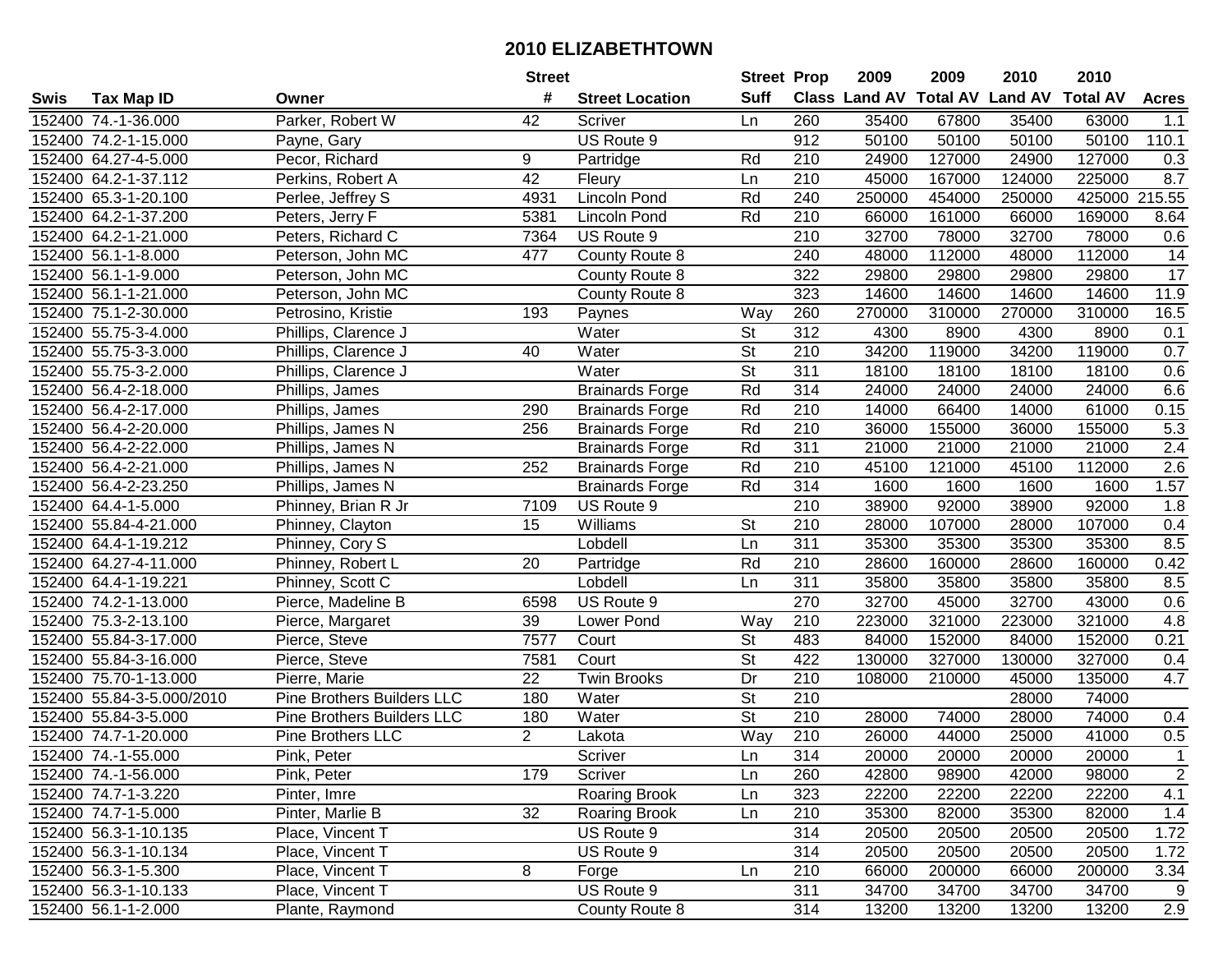|      |                       |                     | <b>Street</b>   |                        |                          | <b>Street Prop</b> | 2009                           | 2009   | 2010   | 2010            |              |
|------|-----------------------|---------------------|-----------------|------------------------|--------------------------|--------------------|--------------------------------|--------|--------|-----------------|--------------|
| Swis | Tax Map ID            | Owner               | #               | <b>Street Location</b> | <b>Suff</b>              |                    | Class Land AV Total AV Land AV |        |        | <b>Total AV</b> | <b>Acres</b> |
|      | 152400 56.1-1-1.200   | Plante, Raymond     | 409             | County Route 8         |                          | 210                | 54100                          | 155000 | 54100  | 155000          | 4.9          |
|      | 152400 65.3-1-17.200  | Plumadore, David W  | 4896            | Lincoln Pond           | Rd                       | 240                | 71000                          | 140000 | 71000  | 145000          | 36.7         |
|      | 152400 75.1-1-4.200   | Podmore, John C     | 4690            | <b>Lincoln Pond</b>    | Rd                       | 210                | 42000                          | 80000  | 39000  | 77000           | 4.5          |
|      | 152400 75.1-1-4.100   | Podmore, William    | 4704            | <b>Lincoln Pond</b>    | Rd                       | 270                | 46000                          | 53000  | 46000  | 53000           | 9.4          |
|      | 152400 64.2-1-50.000  | Podmore, William E  | 7147            | US Route 9             |                          | 210                | 39300                          | 94300  | 39300  | 93000           | 1.1          |
|      | 152400 55.-1-6.000    | Poletti, Charles E  |                 | Hurricane Mountain     | Ln                       | 910                | 152000                         | 152000 | 152000 | 152000          | 189.9        |
|      | 152400 55.-1-5.000    | Poletti, Charles E  |                 | Hurricane Mountain     | Ln                       | 910                | 144000                         | 144000 | 144000 | 144000          | 177.6        |
|      | 152400 55.-1-9.000    | Poletti, Charles E  |                 | Hurricane Mountain     | Ln                       | $\overline{240}$   | 96500                          | 240000 | 96500  | 240000          | 76.5         |
|      | 152400 55.-1-12.000   | Poletti, Charles E  |                 | Hurricane Mountain     | Ln                       | 910                | 123000                         | 123000 | 123000 | 123000          | 147.9        |
|      | 152400 55.-1-4.000    | Poletti, Charles E  |                 | Hurricane Mountain     | Ln                       | 910                | 40000                          | 40000  | 40000  | 40000           | 53.3         |
|      | 152400 55.75-1-4.000  | Pooler, Lyman M     | 63              | Roscoe                 | Rd                       | 210                | 31100                          | 99000  | 31100  | 99000           | 0.5          |
|      | 152400 75.3-2-7.000   | Posada, Stefanie    | 16              | Patterson              | Dr                       | 260                | 181000                         | 224000 | 181000 | 224000          | 1.3          |
|      | 152400 75.1-1-3.000   | Potter, Frank       | 4724            | <b>Lincoln Pond</b>    | Rd                       | 484                | 75100                          | 135000 | 75100  | 135000          | 1.7          |
|      | 152400 56.3-1-14.000  | Potter, Herbert     | 7886            | US Route 9             |                          | 210                | 43000                          | 109000 | 43000  | 109000          | 5.7          |
|      | 152400 75.70-1-6.000  | Potter, Ira H       | 4250            | <b>Lincoln Pond</b>    | Rd                       | 260                | 122000                         | 153000 | 122000 | 153000          | 1.8          |
|      | 152400 55.-1-18.000   | Pounian, Steven R   | 407             | Hurricane Mountain     | Ln                       | 280                | 256000                         | 450000 | 256000 | 505000          | 104.5        |
|      | 152400 65.1-1-2.000   | Powell, Victor C Jr | 13              | Munsey                 | Way                      | 210                | 31100                          | 112300 | 31100  | 112300          | 0.5          |
|      | 152400 55.80-3-5.000  | Power, Diane L      | 11              | Scrabble Hollow        | Ln                       | 210                | 34200                          | 92000  | 34200  | 92000           | 0.7          |
|      | 152400 85.-1-1.002    | Pratt, Michael E    |                 | US Route 9             |                          | 912                | 54600                          | 54600  | 54600  | 54600           | 121          |
|      | 152400 64.4-1-22.000  | Preyer, Robert O    | 66              | Fleury                 | Ln                       | 240                | 170000                         | 282000 | 170000 | 282000          | 212.5        |
|      | 152400 65.1-1-42.200  | Preyer, Robert O    |                 | Fleury                 | Ln                       | $\overline{311}$   | 20400                          | 20400  | 20400  | 20400           | 1.5          |
|      | 152400 56.4-2-23.222  | Prime, Richard C    | 202             | <b>Brainards Forge</b> | Rd                       | 240                | 57000                          | 232000 | 57000  | 232000          | 10.17        |
|      | 152400 56.4-2-23.221  | Prime, Richard C    | 220             | <b>Brainards Forge</b> | Rd                       | 210                | 63400                          | 95800  | 55000  | 95800           | 3.87         |
|      | 152400 64.4-1-11.000  | Pulsifer, Donald    | 7026            | US Route 9             |                          | 210                | 42300                          | 122000 | 42300  | 122000          | 5.8          |
|      | 152400 56.1-1-14.200  | Pulsifer, Jerry     | 492             | County Route 8         |                          | 240                | 45800                          | 78700  | 45800  | 78700           | 10.9         |
|      | 152400 55.83-3-24.000 | Pulsifer, Paul J    | 8410            | NYS Route 9N           |                          | 210                | 14900                          | 74000  | 14900  | 74000           | 0.16         |
|      | 152400 56.77-1-6.000  | Pushee, Rebecca     | 8214            | River                  | St                       | 210                | 39800                          | 249000 | 39800  | 249000          | 2.3          |
|      | 152400 56.2-2-20.000  | Racquette Flow Corp |                 | County Route 8         |                          | 910                | 36000                          | 36000  | 36000  | 36000           | 40           |
|      | 152400 56.2-2-22.100  | Racquette Flow Corp |                 | County Route 8         |                          | 322                | 36400                          | 36400  | 36400  | 36400           | 17.1         |
|      | 152400 64.4-1-27.210  | Radmanovich, Alex   | 6806            | US Route 9             |                          | $\overline{210}$   | 66000                          | 272000 | 66000  | 272000          | 8.52         |
|      | 152400 84.-2-6.000    | Rafford, Brian C    | 5549            | US Route 9             |                          | 260                | 33000                          | 41000  | 33000  | 41000           | 6            |
|      | 152400 55.75-1-28.000 | Rand, Harvey A      | 89              | Water                  | $\overline{\mathsf{St}}$ | 210                | 26900                          | 109000 | 26900  | 109000          | 0.3          |
|      | 152400 86.1-1-1.122   | Ratalsky, Lloyd P   |                 | <b>Twin Brooks</b>     | $\overline{Dr}$          | 314                | 27900                          | 27900  | 27900  | 27900           | 0.9          |
|      | 152400 64.27-4-2.000  | Ratliff, Donald     | $\overline{27}$ | Cobble Hill            | Ln                       | $\overline{210}$   | 18600                          | 92000  | 18600  | 92000           | 0.2          |
|      | 152400 74.7-1-4.100   | Record, Matthew     | 5               | <b>Roaring Brook</b>   | Ln                       | 210                | 41000                          | 86000  | 41000  | 83000           | 3.39         |
|      | 152400 55.-3-8.000    | Reese, Wade         | 9392            | NYS Route 9N           |                          | 240                | 123000                         | 145000 | 123000 | 145000          | 99.4         |
|      | 152400 63.-1-3.100    | Reese, Wade         |                 | NYS Route 9N           |                          | 910                | 45400                          | 45400  | 45400  | 45400           | 69.67        |
|      | 152400 64.27-2-7.000  | Reheuser, Toni      | 7452            | US Route 9             |                          | 210                | 47900                          | 141900 | 47900  | 141900          | 3.3          |
|      | 152400 74.7-1-15.000  | Reiner, Alvin S     | 6696            | US Route 9             |                          | 210                | 34200                          | 144200 | 34200  | 147000          | 0.7          |
|      | 152400 55.76-1-28.000 | Reinhard, James T   | 12 <sup>2</sup> | Glengary               | Way                      | 210                | 28000                          | 113000 | 28000  | 113000          | 0.4          |
|      | 152400 55.84-5-10.000 | Reinmann, Cynthia E | 8225            | River                  | St                       | 210                | 34200                          | 190000 | 34200  | 195000          | 0.7          |
|      | 152400 55.76-1-46.000 | Remington, Rosemary | 18              | Stoneleigh             | Way                      | 418                | 92400                          | 277300 | 92400  | 277300          | 2.5          |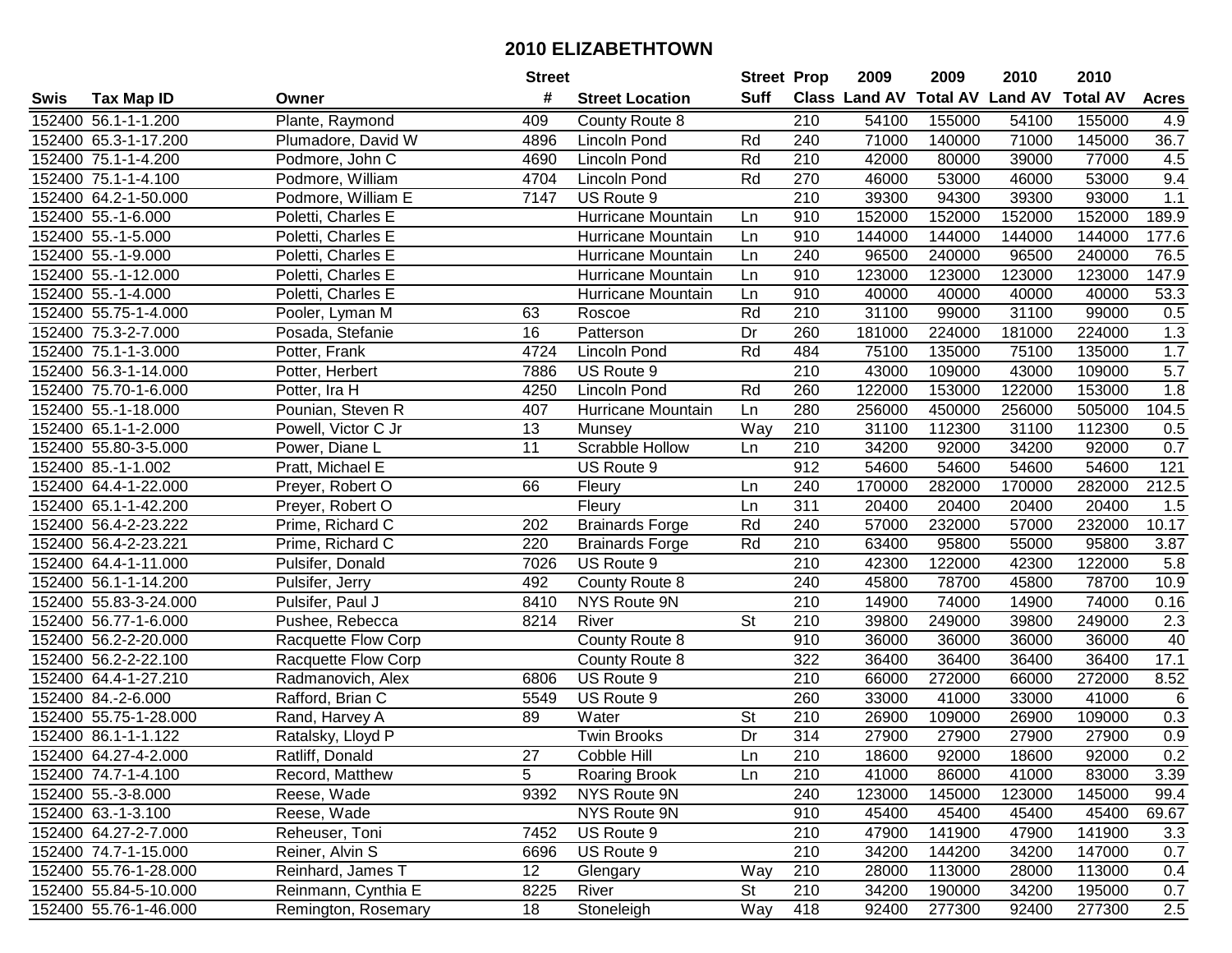| #<br><b>Suff</b><br><b>Class Land AV Total AV</b><br><b>Land AV</b><br><b>Total AV</b><br><b>Tax Map ID</b><br><b>Street Location</b><br><b>Acres</b><br>Swis<br>Owner<br>Rd<br>912<br>152400 56.4-2-4.000<br>Rensma Timberlands LP<br>28000<br>28000<br>28000<br>28000<br>44.4<br><b>Brainards Forge</b><br>49.4<br>Rensma Timberlands LP<br>Rd<br>912<br>31000<br>31000<br>31000<br>31000<br>152400 56.4-2-5.000<br><b>Brainards Forge</b><br>152400 56.4-2-27.100<br>Rensma Timberlands LP<br>Rd<br>912<br>62200<br>62200<br>62200<br>62200<br>88.9<br><b>Brainards Forge</b><br>323<br>35000<br>35000<br>35000<br>35000<br>39.17<br>152400 56.3-1-15.000<br>Renz, Frederick<br>US Route 9<br>152400 55.75-1-20.000<br>Reuter William<br>115<br>Water<br><b>St</b><br>210<br>35000<br>169000<br>35000<br>169000<br>0.6<br>Water<br>$\overline{\mathsf{St}}$<br>311<br>152400 55.75-2-5.200<br>Reuter, William<br>18000<br>18000<br>18000<br>18000<br>0.33<br>152400 55.75-2-5.100<br><b>St</b><br>220<br>35000<br>162000<br>35000<br>0.48<br>Reuter, William<br>131<br>Water<br>162000<br>Way<br>220<br>152400 75.3-2-20.200<br>$\overline{14}$<br><b>Lower Pond</b><br>82000<br>189000<br>82000<br>49.5<br>Rezek, Lacy S<br>189000<br>311<br>23600<br>152400 55.76-1-33.000<br>16<br>Ter<br>23600<br>23600<br>23600<br>0.6<br>Rice, Robert<br>Noble<br>28<br>0.2<br>152400 55.76-1-35.000<br>Rice, Robert W<br>Ter<br>210<br>18600<br>129000<br>18600<br>129000<br>Noble<br>$\overline{2}$<br>Ter<br>311<br>20700<br>152400 55.76-1-32.000<br>Rice, Robert W<br>Noble<br>20700<br>20700<br>20700<br>152400 55.-1-16.000<br>Hurricane Mountain<br>910<br>49000<br>49000<br>49000<br>49000<br>55.4<br>Richards, Douglas<br>Ln<br>152400 55.-1-17.000<br>NYS Route 9N<br>910<br>88000<br>88000<br>88000<br>181<br>88000<br>Richards, Douglas<br>152400 55.-3-4.000<br>NYS Route 9N<br>240<br>59000<br>103000<br>59000<br>103000<br>29.6<br>Richards, Douglas<br>9290<br>322<br>152400 56.3-1-2.100<br>US Route 9<br>32000<br>32000<br>32000<br>14.31<br>Richards, Harry J<br>32000<br>240<br>46700<br>135000<br>46700<br>12.1<br>152400 56.3-1-26.000<br>268<br>County Route 8<br>135000<br>Richards, Helen M<br>321<br>19.3<br>152400 56.3-1-27.000<br>41900<br>41900<br>41900<br>41900<br>Richards, Helen M<br>County Route 8<br>322<br>13.34<br>45500<br>45500<br>45500<br>45500<br>152400 65.1-1-41.200<br>Rider, Russell E<br>Lincoln Pond<br>Rd<br>152400 65.1-1-41.100<br>Rider, Russell E<br>Rd<br>240<br>85000<br>191000<br>85000<br>191000<br>29.48<br>5250<br>Lincoln Pond<br>US Route 9<br>210<br>43000<br>210000<br>43000<br>210000<br>6<br>152400 64.4-1-7.000<br>Rifenberg, Haleza E<br>7117<br>$\overline{1}$<br>323<br>5000<br>5000<br>152400 64.4-1-6.000<br>Rifenberg, Haliza<br>US Route 9<br>5000<br>5000<br>176000<br>152400 75.78-1-2.000<br>46<br><b>Twin Brooks</b><br>Dr<br>260<br>221000<br>176000<br>221000<br>0.36<br>Rigney, Sean W<br>Rd<br>152400 74.-1-22.110<br>4461<br>280<br>125500<br>230400<br>125500<br>230400<br>129.3<br>Lincoln Pond<br>Rivers, Loretta<br>54<br>260<br>58000<br>112000<br>58000<br>112000<br>22.9<br>152400 74.-1-12.000<br>Roberts, Ruth<br>Gilligan<br>Ln<br>$\overline{210}$<br>7272<br>23300<br>47000<br>23300<br>47000<br>0.25<br>152400 64.2-1-43.100<br>Robillard, Ken<br>US Route 9<br>23<br>210<br>56900<br>123500<br>123500<br>152400 64.2-1-43.200<br>Robillard, Kenneth E<br>Robillard<br>Way<br>56900<br>5.62<br>$\overline{\mathsf{St}}$<br>River<br>210<br>39700<br>39700<br>2.1<br>152400 55.84-5-7.000<br>8257<br>90000<br>85000<br>Roemischer, Margot<br>Ter<br>152400 55.76-1-27.000<br>40<br>Noble<br>210<br>28000<br>91000<br>28000<br>91000<br>0.35<br>Rosenbaum, Joyce<br>$\overline{\mathsf{St}}$<br>$\overline{314}$<br>152400 55.4-1-18.000<br>20000<br>20000<br>20000<br>Cross<br>20000<br>$\overline{1}$<br>Rosenberg James A<br>210<br>$\overline{73}$<br>2.2<br>152400 55.4-1-17.000<br>County Route 10<br>90700<br>270000<br>90700<br>270000<br>Rosenberg James A<br>17<br>Rd<br>322<br>20400<br>20400<br>152400 75.3-2-28.000<br>Rotella, David M<br>20400<br>20400<br>Lincoln Pond<br>$\overline{\mathsf{St}}$<br>0.2<br>152400 55.84-3-7.000<br>188<br>210<br>18600<br>82000<br>Roy, Randy<br>Water<br>82000<br>18600<br>34.6<br>NYS Route 9N<br>910<br>34600<br>152400 65.2-4-6.000<br>Rubendunst, Kurt<br>34600<br>34600<br>34600<br>$\overline{36}$<br>0.6<br>152400 55.83-3-16.000<br>210<br>32700<br>104000<br>32700<br>104000<br>Rumney, Hazel A<br>Hillcrest<br>Ln<br>152400 56.1-1-1.100<br>Rushby, Thomas D<br>401<br>County Route 8<br>210<br>38200<br>190000<br>38200<br>180000<br>6.1<br>152400 74.14-1-5.000<br>US Route 9<br>210<br>39500<br>125000<br>39500<br>125000<br>1.8<br>Rushforth, James<br>6249<br>US Route 9<br>152400 64.2-1-17.000<br>7367<br>210<br>37300<br>124000<br>37300<br>124000<br>0.9<br>Russell, Elizabeth<br><b>St</b><br>152400 55.75-1-35.000<br>210<br>38600<br>38600<br>69000<br>0.8<br>Sabatini, Thomas A<br>65<br>Water<br>78000<br>Way<br>8.96<br>152400 75.3-2-30.200<br>Saint Ignatius School<br>15<br>Konis<br>280<br>494600<br>674500<br>494600<br>674500<br>Salg, George L<br>8<br>152400 64.2-1-35.002<br>Fleury<br>210<br>32600<br>174000<br>32600<br>174000<br>3.09<br>Ln<br>152400 55.84-5-5.000<br>Sandri Realty Inc<br>8289<br>River<br><b>St</b><br>432<br>144000<br>220000<br>144000<br>220000<br>0.4<br>NYS Route 9N<br>152400 63.-1-3.200<br>910<br>Sarris, George R<br>43600<br>43600<br>43600<br>43600<br>67 |  | <b>Street</b> | <b>Street Prop</b> | 2009 | 2009 | 2010 | 2010 |  |
|--------------------------------------------------------------------------------------------------------------------------------------------------------------------------------------------------------------------------------------------------------------------------------------------------------------------------------------------------------------------------------------------------------------------------------------------------------------------------------------------------------------------------------------------------------------------------------------------------------------------------------------------------------------------------------------------------------------------------------------------------------------------------------------------------------------------------------------------------------------------------------------------------------------------------------------------------------------------------------------------------------------------------------------------------------------------------------------------------------------------------------------------------------------------------------------------------------------------------------------------------------------------------------------------------------------------------------------------------------------------------------------------------------------------------------------------------------------------------------------------------------------------------------------------------------------------------------------------------------------------------------------------------------------------------------------------------------------------------------------------------------------------------------------------------------------------------------------------------------------------------------------------------------------------------------------------------------------------------------------------------------------------------------------------------------------------------------------------------------------------------------------------------------------------------------------------------------------------------------------------------------------------------------------------------------------------------------------------------------------------------------------------------------------------------------------------------------------------------------------------------------------------------------------------------------------------------------------------------------------------------------------------------------------------------------------------------------------------------------------------------------------------------------------------------------------------------------------------------------------------------------------------------------------------------------------------------------------------------------------------------------------------------------------------------------------------------------------------------------------------------------------------------------------------------------------------------------------------------------------------------------------------------------------------------------------------------------------------------------------------------------------------------------------------------------------------------------------------------------------------------------------------------------------------------------------------------------------------------------------------------------------------------------------------------------------------------------------------------------------------------------------------------------------------------------------------------------------------------------------------------------------------------------------------------------------------------------------------------------------------------------------------------------------------------------------------------------------------------------------------------------------------------------------------------------------------------------------------------------------------------------------------------------------------------------------------------------------------------------------------------------------------------------------------------------------------------------------------------------------------------------------------------------------------------------------------------------------------------------------------------------------------------------------------------------------------------------------------------------------------------------------------------------------------------------------------------------------------------------------------------------------------------------------------------------------------------------------------------------------------------------------------------------------------------------------------------------------------------------------------------------------------------------------------------------------------------------------------------------------------------------------------------------------------------------------------------------------------------------------------------------------------------------------------------------------------------------------------------------------------------------------------------------------------------------------------------|--|---------------|--------------------|------|------|------|------|--|
|                                                                                                                                                                                                                                                                                                                                                                                                                                                                                                                                                                                                                                                                                                                                                                                                                                                                                                                                                                                                                                                                                                                                                                                                                                                                                                                                                                                                                                                                                                                                                                                                                                                                                                                                                                                                                                                                                                                                                                                                                                                                                                                                                                                                                                                                                                                                                                                                                                                                                                                                                                                                                                                                                                                                                                                                                                                                                                                                                                                                                                                                                                                                                                                                                                                                                                                                                                                                                                                                                                                                                                                                                                                                                                                                                                                                                                                                                                                                                                                                                                                                                                                                                                                                                                                                                                                                                                                                                                                                                                                                                                                                                                                                                                                                                                                                                                                                                                                                                                                                                                                                                                                                                                                                                                                                                                                                                                                                                                                                                                                                                                          |  |               |                    |      |      |      |      |  |
|                                                                                                                                                                                                                                                                                                                                                                                                                                                                                                                                                                                                                                                                                                                                                                                                                                                                                                                                                                                                                                                                                                                                                                                                                                                                                                                                                                                                                                                                                                                                                                                                                                                                                                                                                                                                                                                                                                                                                                                                                                                                                                                                                                                                                                                                                                                                                                                                                                                                                                                                                                                                                                                                                                                                                                                                                                                                                                                                                                                                                                                                                                                                                                                                                                                                                                                                                                                                                                                                                                                                                                                                                                                                                                                                                                                                                                                                                                                                                                                                                                                                                                                                                                                                                                                                                                                                                                                                                                                                                                                                                                                                                                                                                                                                                                                                                                                                                                                                                                                                                                                                                                                                                                                                                                                                                                                                                                                                                                                                                                                                                                          |  |               |                    |      |      |      |      |  |
|                                                                                                                                                                                                                                                                                                                                                                                                                                                                                                                                                                                                                                                                                                                                                                                                                                                                                                                                                                                                                                                                                                                                                                                                                                                                                                                                                                                                                                                                                                                                                                                                                                                                                                                                                                                                                                                                                                                                                                                                                                                                                                                                                                                                                                                                                                                                                                                                                                                                                                                                                                                                                                                                                                                                                                                                                                                                                                                                                                                                                                                                                                                                                                                                                                                                                                                                                                                                                                                                                                                                                                                                                                                                                                                                                                                                                                                                                                                                                                                                                                                                                                                                                                                                                                                                                                                                                                                                                                                                                                                                                                                                                                                                                                                                                                                                                                                                                                                                                                                                                                                                                                                                                                                                                                                                                                                                                                                                                                                                                                                                                                          |  |               |                    |      |      |      |      |  |
|                                                                                                                                                                                                                                                                                                                                                                                                                                                                                                                                                                                                                                                                                                                                                                                                                                                                                                                                                                                                                                                                                                                                                                                                                                                                                                                                                                                                                                                                                                                                                                                                                                                                                                                                                                                                                                                                                                                                                                                                                                                                                                                                                                                                                                                                                                                                                                                                                                                                                                                                                                                                                                                                                                                                                                                                                                                                                                                                                                                                                                                                                                                                                                                                                                                                                                                                                                                                                                                                                                                                                                                                                                                                                                                                                                                                                                                                                                                                                                                                                                                                                                                                                                                                                                                                                                                                                                                                                                                                                                                                                                                                                                                                                                                                                                                                                                                                                                                                                                                                                                                                                                                                                                                                                                                                                                                                                                                                                                                                                                                                                                          |  |               |                    |      |      |      |      |  |
|                                                                                                                                                                                                                                                                                                                                                                                                                                                                                                                                                                                                                                                                                                                                                                                                                                                                                                                                                                                                                                                                                                                                                                                                                                                                                                                                                                                                                                                                                                                                                                                                                                                                                                                                                                                                                                                                                                                                                                                                                                                                                                                                                                                                                                                                                                                                                                                                                                                                                                                                                                                                                                                                                                                                                                                                                                                                                                                                                                                                                                                                                                                                                                                                                                                                                                                                                                                                                                                                                                                                                                                                                                                                                                                                                                                                                                                                                                                                                                                                                                                                                                                                                                                                                                                                                                                                                                                                                                                                                                                                                                                                                                                                                                                                                                                                                                                                                                                                                                                                                                                                                                                                                                                                                                                                                                                                                                                                                                                                                                                                                                          |  |               |                    |      |      |      |      |  |
|                                                                                                                                                                                                                                                                                                                                                                                                                                                                                                                                                                                                                                                                                                                                                                                                                                                                                                                                                                                                                                                                                                                                                                                                                                                                                                                                                                                                                                                                                                                                                                                                                                                                                                                                                                                                                                                                                                                                                                                                                                                                                                                                                                                                                                                                                                                                                                                                                                                                                                                                                                                                                                                                                                                                                                                                                                                                                                                                                                                                                                                                                                                                                                                                                                                                                                                                                                                                                                                                                                                                                                                                                                                                                                                                                                                                                                                                                                                                                                                                                                                                                                                                                                                                                                                                                                                                                                                                                                                                                                                                                                                                                                                                                                                                                                                                                                                                                                                                                                                                                                                                                                                                                                                                                                                                                                                                                                                                                                                                                                                                                                          |  |               |                    |      |      |      |      |  |
|                                                                                                                                                                                                                                                                                                                                                                                                                                                                                                                                                                                                                                                                                                                                                                                                                                                                                                                                                                                                                                                                                                                                                                                                                                                                                                                                                                                                                                                                                                                                                                                                                                                                                                                                                                                                                                                                                                                                                                                                                                                                                                                                                                                                                                                                                                                                                                                                                                                                                                                                                                                                                                                                                                                                                                                                                                                                                                                                                                                                                                                                                                                                                                                                                                                                                                                                                                                                                                                                                                                                                                                                                                                                                                                                                                                                                                                                                                                                                                                                                                                                                                                                                                                                                                                                                                                                                                                                                                                                                                                                                                                                                                                                                                                                                                                                                                                                                                                                                                                                                                                                                                                                                                                                                                                                                                                                                                                                                                                                                                                                                                          |  |               |                    |      |      |      |      |  |
|                                                                                                                                                                                                                                                                                                                                                                                                                                                                                                                                                                                                                                                                                                                                                                                                                                                                                                                                                                                                                                                                                                                                                                                                                                                                                                                                                                                                                                                                                                                                                                                                                                                                                                                                                                                                                                                                                                                                                                                                                                                                                                                                                                                                                                                                                                                                                                                                                                                                                                                                                                                                                                                                                                                                                                                                                                                                                                                                                                                                                                                                                                                                                                                                                                                                                                                                                                                                                                                                                                                                                                                                                                                                                                                                                                                                                                                                                                                                                                                                                                                                                                                                                                                                                                                                                                                                                                                                                                                                                                                                                                                                                                                                                                                                                                                                                                                                                                                                                                                                                                                                                                                                                                                                                                                                                                                                                                                                                                                                                                                                                                          |  |               |                    |      |      |      |      |  |
|                                                                                                                                                                                                                                                                                                                                                                                                                                                                                                                                                                                                                                                                                                                                                                                                                                                                                                                                                                                                                                                                                                                                                                                                                                                                                                                                                                                                                                                                                                                                                                                                                                                                                                                                                                                                                                                                                                                                                                                                                                                                                                                                                                                                                                                                                                                                                                                                                                                                                                                                                                                                                                                                                                                                                                                                                                                                                                                                                                                                                                                                                                                                                                                                                                                                                                                                                                                                                                                                                                                                                                                                                                                                                                                                                                                                                                                                                                                                                                                                                                                                                                                                                                                                                                                                                                                                                                                                                                                                                                                                                                                                                                                                                                                                                                                                                                                                                                                                                                                                                                                                                                                                                                                                                                                                                                                                                                                                                                                                                                                                                                          |  |               |                    |      |      |      |      |  |
|                                                                                                                                                                                                                                                                                                                                                                                                                                                                                                                                                                                                                                                                                                                                                                                                                                                                                                                                                                                                                                                                                                                                                                                                                                                                                                                                                                                                                                                                                                                                                                                                                                                                                                                                                                                                                                                                                                                                                                                                                                                                                                                                                                                                                                                                                                                                                                                                                                                                                                                                                                                                                                                                                                                                                                                                                                                                                                                                                                                                                                                                                                                                                                                                                                                                                                                                                                                                                                                                                                                                                                                                                                                                                                                                                                                                                                                                                                                                                                                                                                                                                                                                                                                                                                                                                                                                                                                                                                                                                                                                                                                                                                                                                                                                                                                                                                                                                                                                                                                                                                                                                                                                                                                                                                                                                                                                                                                                                                                                                                                                                                          |  |               |                    |      |      |      |      |  |
|                                                                                                                                                                                                                                                                                                                                                                                                                                                                                                                                                                                                                                                                                                                                                                                                                                                                                                                                                                                                                                                                                                                                                                                                                                                                                                                                                                                                                                                                                                                                                                                                                                                                                                                                                                                                                                                                                                                                                                                                                                                                                                                                                                                                                                                                                                                                                                                                                                                                                                                                                                                                                                                                                                                                                                                                                                                                                                                                                                                                                                                                                                                                                                                                                                                                                                                                                                                                                                                                                                                                                                                                                                                                                                                                                                                                                                                                                                                                                                                                                                                                                                                                                                                                                                                                                                                                                                                                                                                                                                                                                                                                                                                                                                                                                                                                                                                                                                                                                                                                                                                                                                                                                                                                                                                                                                                                                                                                                                                                                                                                                                          |  |               |                    |      |      |      |      |  |
|                                                                                                                                                                                                                                                                                                                                                                                                                                                                                                                                                                                                                                                                                                                                                                                                                                                                                                                                                                                                                                                                                                                                                                                                                                                                                                                                                                                                                                                                                                                                                                                                                                                                                                                                                                                                                                                                                                                                                                                                                                                                                                                                                                                                                                                                                                                                                                                                                                                                                                                                                                                                                                                                                                                                                                                                                                                                                                                                                                                                                                                                                                                                                                                                                                                                                                                                                                                                                                                                                                                                                                                                                                                                                                                                                                                                                                                                                                                                                                                                                                                                                                                                                                                                                                                                                                                                                                                                                                                                                                                                                                                                                                                                                                                                                                                                                                                                                                                                                                                                                                                                                                                                                                                                                                                                                                                                                                                                                                                                                                                                                                          |  |               |                    |      |      |      |      |  |
|                                                                                                                                                                                                                                                                                                                                                                                                                                                                                                                                                                                                                                                                                                                                                                                                                                                                                                                                                                                                                                                                                                                                                                                                                                                                                                                                                                                                                                                                                                                                                                                                                                                                                                                                                                                                                                                                                                                                                                                                                                                                                                                                                                                                                                                                                                                                                                                                                                                                                                                                                                                                                                                                                                                                                                                                                                                                                                                                                                                                                                                                                                                                                                                                                                                                                                                                                                                                                                                                                                                                                                                                                                                                                                                                                                                                                                                                                                                                                                                                                                                                                                                                                                                                                                                                                                                                                                                                                                                                                                                                                                                                                                                                                                                                                                                                                                                                                                                                                                                                                                                                                                                                                                                                                                                                                                                                                                                                                                                                                                                                                                          |  |               |                    |      |      |      |      |  |
|                                                                                                                                                                                                                                                                                                                                                                                                                                                                                                                                                                                                                                                                                                                                                                                                                                                                                                                                                                                                                                                                                                                                                                                                                                                                                                                                                                                                                                                                                                                                                                                                                                                                                                                                                                                                                                                                                                                                                                                                                                                                                                                                                                                                                                                                                                                                                                                                                                                                                                                                                                                                                                                                                                                                                                                                                                                                                                                                                                                                                                                                                                                                                                                                                                                                                                                                                                                                                                                                                                                                                                                                                                                                                                                                                                                                                                                                                                                                                                                                                                                                                                                                                                                                                                                                                                                                                                                                                                                                                                                                                                                                                                                                                                                                                                                                                                                                                                                                                                                                                                                                                                                                                                                                                                                                                                                                                                                                                                                                                                                                                                          |  |               |                    |      |      |      |      |  |
|                                                                                                                                                                                                                                                                                                                                                                                                                                                                                                                                                                                                                                                                                                                                                                                                                                                                                                                                                                                                                                                                                                                                                                                                                                                                                                                                                                                                                                                                                                                                                                                                                                                                                                                                                                                                                                                                                                                                                                                                                                                                                                                                                                                                                                                                                                                                                                                                                                                                                                                                                                                                                                                                                                                                                                                                                                                                                                                                                                                                                                                                                                                                                                                                                                                                                                                                                                                                                                                                                                                                                                                                                                                                                                                                                                                                                                                                                                                                                                                                                                                                                                                                                                                                                                                                                                                                                                                                                                                                                                                                                                                                                                                                                                                                                                                                                                                                                                                                                                                                                                                                                                                                                                                                                                                                                                                                                                                                                                                                                                                                                                          |  |               |                    |      |      |      |      |  |
|                                                                                                                                                                                                                                                                                                                                                                                                                                                                                                                                                                                                                                                                                                                                                                                                                                                                                                                                                                                                                                                                                                                                                                                                                                                                                                                                                                                                                                                                                                                                                                                                                                                                                                                                                                                                                                                                                                                                                                                                                                                                                                                                                                                                                                                                                                                                                                                                                                                                                                                                                                                                                                                                                                                                                                                                                                                                                                                                                                                                                                                                                                                                                                                                                                                                                                                                                                                                                                                                                                                                                                                                                                                                                                                                                                                                                                                                                                                                                                                                                                                                                                                                                                                                                                                                                                                                                                                                                                                                                                                                                                                                                                                                                                                                                                                                                                                                                                                                                                                                                                                                                                                                                                                                                                                                                                                                                                                                                                                                                                                                                                          |  |               |                    |      |      |      |      |  |
|                                                                                                                                                                                                                                                                                                                                                                                                                                                                                                                                                                                                                                                                                                                                                                                                                                                                                                                                                                                                                                                                                                                                                                                                                                                                                                                                                                                                                                                                                                                                                                                                                                                                                                                                                                                                                                                                                                                                                                                                                                                                                                                                                                                                                                                                                                                                                                                                                                                                                                                                                                                                                                                                                                                                                                                                                                                                                                                                                                                                                                                                                                                                                                                                                                                                                                                                                                                                                                                                                                                                                                                                                                                                                                                                                                                                                                                                                                                                                                                                                                                                                                                                                                                                                                                                                                                                                                                                                                                                                                                                                                                                                                                                                                                                                                                                                                                                                                                                                                                                                                                                                                                                                                                                                                                                                                                                                                                                                                                                                                                                                                          |  |               |                    |      |      |      |      |  |
|                                                                                                                                                                                                                                                                                                                                                                                                                                                                                                                                                                                                                                                                                                                                                                                                                                                                                                                                                                                                                                                                                                                                                                                                                                                                                                                                                                                                                                                                                                                                                                                                                                                                                                                                                                                                                                                                                                                                                                                                                                                                                                                                                                                                                                                                                                                                                                                                                                                                                                                                                                                                                                                                                                                                                                                                                                                                                                                                                                                                                                                                                                                                                                                                                                                                                                                                                                                                                                                                                                                                                                                                                                                                                                                                                                                                                                                                                                                                                                                                                                                                                                                                                                                                                                                                                                                                                                                                                                                                                                                                                                                                                                                                                                                                                                                                                                                                                                                                                                                                                                                                                                                                                                                                                                                                                                                                                                                                                                                                                                                                                                          |  |               |                    |      |      |      |      |  |
|                                                                                                                                                                                                                                                                                                                                                                                                                                                                                                                                                                                                                                                                                                                                                                                                                                                                                                                                                                                                                                                                                                                                                                                                                                                                                                                                                                                                                                                                                                                                                                                                                                                                                                                                                                                                                                                                                                                                                                                                                                                                                                                                                                                                                                                                                                                                                                                                                                                                                                                                                                                                                                                                                                                                                                                                                                                                                                                                                                                                                                                                                                                                                                                                                                                                                                                                                                                                                                                                                                                                                                                                                                                                                                                                                                                                                                                                                                                                                                                                                                                                                                                                                                                                                                                                                                                                                                                                                                                                                                                                                                                                                                                                                                                                                                                                                                                                                                                                                                                                                                                                                                                                                                                                                                                                                                                                                                                                                                                                                                                                                                          |  |               |                    |      |      |      |      |  |
|                                                                                                                                                                                                                                                                                                                                                                                                                                                                                                                                                                                                                                                                                                                                                                                                                                                                                                                                                                                                                                                                                                                                                                                                                                                                                                                                                                                                                                                                                                                                                                                                                                                                                                                                                                                                                                                                                                                                                                                                                                                                                                                                                                                                                                                                                                                                                                                                                                                                                                                                                                                                                                                                                                                                                                                                                                                                                                                                                                                                                                                                                                                                                                                                                                                                                                                                                                                                                                                                                                                                                                                                                                                                                                                                                                                                                                                                                                                                                                                                                                                                                                                                                                                                                                                                                                                                                                                                                                                                                                                                                                                                                                                                                                                                                                                                                                                                                                                                                                                                                                                                                                                                                                                                                                                                                                                                                                                                                                                                                                                                                                          |  |               |                    |      |      |      |      |  |
|                                                                                                                                                                                                                                                                                                                                                                                                                                                                                                                                                                                                                                                                                                                                                                                                                                                                                                                                                                                                                                                                                                                                                                                                                                                                                                                                                                                                                                                                                                                                                                                                                                                                                                                                                                                                                                                                                                                                                                                                                                                                                                                                                                                                                                                                                                                                                                                                                                                                                                                                                                                                                                                                                                                                                                                                                                                                                                                                                                                                                                                                                                                                                                                                                                                                                                                                                                                                                                                                                                                                                                                                                                                                                                                                                                                                                                                                                                                                                                                                                                                                                                                                                                                                                                                                                                                                                                                                                                                                                                                                                                                                                                                                                                                                                                                                                                                                                                                                                                                                                                                                                                                                                                                                                                                                                                                                                                                                                                                                                                                                                                          |  |               |                    |      |      |      |      |  |
|                                                                                                                                                                                                                                                                                                                                                                                                                                                                                                                                                                                                                                                                                                                                                                                                                                                                                                                                                                                                                                                                                                                                                                                                                                                                                                                                                                                                                                                                                                                                                                                                                                                                                                                                                                                                                                                                                                                                                                                                                                                                                                                                                                                                                                                                                                                                                                                                                                                                                                                                                                                                                                                                                                                                                                                                                                                                                                                                                                                                                                                                                                                                                                                                                                                                                                                                                                                                                                                                                                                                                                                                                                                                                                                                                                                                                                                                                                                                                                                                                                                                                                                                                                                                                                                                                                                                                                                                                                                                                                                                                                                                                                                                                                                                                                                                                                                                                                                                                                                                                                                                                                                                                                                                                                                                                                                                                                                                                                                                                                                                                                          |  |               |                    |      |      |      |      |  |
|                                                                                                                                                                                                                                                                                                                                                                                                                                                                                                                                                                                                                                                                                                                                                                                                                                                                                                                                                                                                                                                                                                                                                                                                                                                                                                                                                                                                                                                                                                                                                                                                                                                                                                                                                                                                                                                                                                                                                                                                                                                                                                                                                                                                                                                                                                                                                                                                                                                                                                                                                                                                                                                                                                                                                                                                                                                                                                                                                                                                                                                                                                                                                                                                                                                                                                                                                                                                                                                                                                                                                                                                                                                                                                                                                                                                                                                                                                                                                                                                                                                                                                                                                                                                                                                                                                                                                                                                                                                                                                                                                                                                                                                                                                                                                                                                                                                                                                                                                                                                                                                                                                                                                                                                                                                                                                                                                                                                                                                                                                                                                                          |  |               |                    |      |      |      |      |  |
|                                                                                                                                                                                                                                                                                                                                                                                                                                                                                                                                                                                                                                                                                                                                                                                                                                                                                                                                                                                                                                                                                                                                                                                                                                                                                                                                                                                                                                                                                                                                                                                                                                                                                                                                                                                                                                                                                                                                                                                                                                                                                                                                                                                                                                                                                                                                                                                                                                                                                                                                                                                                                                                                                                                                                                                                                                                                                                                                                                                                                                                                                                                                                                                                                                                                                                                                                                                                                                                                                                                                                                                                                                                                                                                                                                                                                                                                                                                                                                                                                                                                                                                                                                                                                                                                                                                                                                                                                                                                                                                                                                                                                                                                                                                                                                                                                                                                                                                                                                                                                                                                                                                                                                                                                                                                                                                                                                                                                                                                                                                                                                          |  |               |                    |      |      |      |      |  |
|                                                                                                                                                                                                                                                                                                                                                                                                                                                                                                                                                                                                                                                                                                                                                                                                                                                                                                                                                                                                                                                                                                                                                                                                                                                                                                                                                                                                                                                                                                                                                                                                                                                                                                                                                                                                                                                                                                                                                                                                                                                                                                                                                                                                                                                                                                                                                                                                                                                                                                                                                                                                                                                                                                                                                                                                                                                                                                                                                                                                                                                                                                                                                                                                                                                                                                                                                                                                                                                                                                                                                                                                                                                                                                                                                                                                                                                                                                                                                                                                                                                                                                                                                                                                                                                                                                                                                                                                                                                                                                                                                                                                                                                                                                                                                                                                                                                                                                                                                                                                                                                                                                                                                                                                                                                                                                                                                                                                                                                                                                                                                                          |  |               |                    |      |      |      |      |  |
|                                                                                                                                                                                                                                                                                                                                                                                                                                                                                                                                                                                                                                                                                                                                                                                                                                                                                                                                                                                                                                                                                                                                                                                                                                                                                                                                                                                                                                                                                                                                                                                                                                                                                                                                                                                                                                                                                                                                                                                                                                                                                                                                                                                                                                                                                                                                                                                                                                                                                                                                                                                                                                                                                                                                                                                                                                                                                                                                                                                                                                                                                                                                                                                                                                                                                                                                                                                                                                                                                                                                                                                                                                                                                                                                                                                                                                                                                                                                                                                                                                                                                                                                                                                                                                                                                                                                                                                                                                                                                                                                                                                                                                                                                                                                                                                                                                                                                                                                                                                                                                                                                                                                                                                                                                                                                                                                                                                                                                                                                                                                                                          |  |               |                    |      |      |      |      |  |
|                                                                                                                                                                                                                                                                                                                                                                                                                                                                                                                                                                                                                                                                                                                                                                                                                                                                                                                                                                                                                                                                                                                                                                                                                                                                                                                                                                                                                                                                                                                                                                                                                                                                                                                                                                                                                                                                                                                                                                                                                                                                                                                                                                                                                                                                                                                                                                                                                                                                                                                                                                                                                                                                                                                                                                                                                                                                                                                                                                                                                                                                                                                                                                                                                                                                                                                                                                                                                                                                                                                                                                                                                                                                                                                                                                                                                                                                                                                                                                                                                                                                                                                                                                                                                                                                                                                                                                                                                                                                                                                                                                                                                                                                                                                                                                                                                                                                                                                                                                                                                                                                                                                                                                                                                                                                                                                                                                                                                                                                                                                                                                          |  |               |                    |      |      |      |      |  |
|                                                                                                                                                                                                                                                                                                                                                                                                                                                                                                                                                                                                                                                                                                                                                                                                                                                                                                                                                                                                                                                                                                                                                                                                                                                                                                                                                                                                                                                                                                                                                                                                                                                                                                                                                                                                                                                                                                                                                                                                                                                                                                                                                                                                                                                                                                                                                                                                                                                                                                                                                                                                                                                                                                                                                                                                                                                                                                                                                                                                                                                                                                                                                                                                                                                                                                                                                                                                                                                                                                                                                                                                                                                                                                                                                                                                                                                                                                                                                                                                                                                                                                                                                                                                                                                                                                                                                                                                                                                                                                                                                                                                                                                                                                                                                                                                                                                                                                                                                                                                                                                                                                                                                                                                                                                                                                                                                                                                                                                                                                                                                                          |  |               |                    |      |      |      |      |  |
|                                                                                                                                                                                                                                                                                                                                                                                                                                                                                                                                                                                                                                                                                                                                                                                                                                                                                                                                                                                                                                                                                                                                                                                                                                                                                                                                                                                                                                                                                                                                                                                                                                                                                                                                                                                                                                                                                                                                                                                                                                                                                                                                                                                                                                                                                                                                                                                                                                                                                                                                                                                                                                                                                                                                                                                                                                                                                                                                                                                                                                                                                                                                                                                                                                                                                                                                                                                                                                                                                                                                                                                                                                                                                                                                                                                                                                                                                                                                                                                                                                                                                                                                                                                                                                                                                                                                                                                                                                                                                                                                                                                                                                                                                                                                                                                                                                                                                                                                                                                                                                                                                                                                                                                                                                                                                                                                                                                                                                                                                                                                                                          |  |               |                    |      |      |      |      |  |
|                                                                                                                                                                                                                                                                                                                                                                                                                                                                                                                                                                                                                                                                                                                                                                                                                                                                                                                                                                                                                                                                                                                                                                                                                                                                                                                                                                                                                                                                                                                                                                                                                                                                                                                                                                                                                                                                                                                                                                                                                                                                                                                                                                                                                                                                                                                                                                                                                                                                                                                                                                                                                                                                                                                                                                                                                                                                                                                                                                                                                                                                                                                                                                                                                                                                                                                                                                                                                                                                                                                                                                                                                                                                                                                                                                                                                                                                                                                                                                                                                                                                                                                                                                                                                                                                                                                                                                                                                                                                                                                                                                                                                                                                                                                                                                                                                                                                                                                                                                                                                                                                                                                                                                                                                                                                                                                                                                                                                                                                                                                                                                          |  |               |                    |      |      |      |      |  |
|                                                                                                                                                                                                                                                                                                                                                                                                                                                                                                                                                                                                                                                                                                                                                                                                                                                                                                                                                                                                                                                                                                                                                                                                                                                                                                                                                                                                                                                                                                                                                                                                                                                                                                                                                                                                                                                                                                                                                                                                                                                                                                                                                                                                                                                                                                                                                                                                                                                                                                                                                                                                                                                                                                                                                                                                                                                                                                                                                                                                                                                                                                                                                                                                                                                                                                                                                                                                                                                                                                                                                                                                                                                                                                                                                                                                                                                                                                                                                                                                                                                                                                                                                                                                                                                                                                                                                                                                                                                                                                                                                                                                                                                                                                                                                                                                                                                                                                                                                                                                                                                                                                                                                                                                                                                                                                                                                                                                                                                                                                                                                                          |  |               |                    |      |      |      |      |  |
|                                                                                                                                                                                                                                                                                                                                                                                                                                                                                                                                                                                                                                                                                                                                                                                                                                                                                                                                                                                                                                                                                                                                                                                                                                                                                                                                                                                                                                                                                                                                                                                                                                                                                                                                                                                                                                                                                                                                                                                                                                                                                                                                                                                                                                                                                                                                                                                                                                                                                                                                                                                                                                                                                                                                                                                                                                                                                                                                                                                                                                                                                                                                                                                                                                                                                                                                                                                                                                                                                                                                                                                                                                                                                                                                                                                                                                                                                                                                                                                                                                                                                                                                                                                                                                                                                                                                                                                                                                                                                                                                                                                                                                                                                                                                                                                                                                                                                                                                                                                                                                                                                                                                                                                                                                                                                                                                                                                                                                                                                                                                                                          |  |               |                    |      |      |      |      |  |
|                                                                                                                                                                                                                                                                                                                                                                                                                                                                                                                                                                                                                                                                                                                                                                                                                                                                                                                                                                                                                                                                                                                                                                                                                                                                                                                                                                                                                                                                                                                                                                                                                                                                                                                                                                                                                                                                                                                                                                                                                                                                                                                                                                                                                                                                                                                                                                                                                                                                                                                                                                                                                                                                                                                                                                                                                                                                                                                                                                                                                                                                                                                                                                                                                                                                                                                                                                                                                                                                                                                                                                                                                                                                                                                                                                                                                                                                                                                                                                                                                                                                                                                                                                                                                                                                                                                                                                                                                                                                                                                                                                                                                                                                                                                                                                                                                                                                                                                                                                                                                                                                                                                                                                                                                                                                                                                                                                                                                                                                                                                                                                          |  |               |                    |      |      |      |      |  |
|                                                                                                                                                                                                                                                                                                                                                                                                                                                                                                                                                                                                                                                                                                                                                                                                                                                                                                                                                                                                                                                                                                                                                                                                                                                                                                                                                                                                                                                                                                                                                                                                                                                                                                                                                                                                                                                                                                                                                                                                                                                                                                                                                                                                                                                                                                                                                                                                                                                                                                                                                                                                                                                                                                                                                                                                                                                                                                                                                                                                                                                                                                                                                                                                                                                                                                                                                                                                                                                                                                                                                                                                                                                                                                                                                                                                                                                                                                                                                                                                                                                                                                                                                                                                                                                                                                                                                                                                                                                                                                                                                                                                                                                                                                                                                                                                                                                                                                                                                                                                                                                                                                                                                                                                                                                                                                                                                                                                                                                                                                                                                                          |  |               |                    |      |      |      |      |  |
|                                                                                                                                                                                                                                                                                                                                                                                                                                                                                                                                                                                                                                                                                                                                                                                                                                                                                                                                                                                                                                                                                                                                                                                                                                                                                                                                                                                                                                                                                                                                                                                                                                                                                                                                                                                                                                                                                                                                                                                                                                                                                                                                                                                                                                                                                                                                                                                                                                                                                                                                                                                                                                                                                                                                                                                                                                                                                                                                                                                                                                                                                                                                                                                                                                                                                                                                                                                                                                                                                                                                                                                                                                                                                                                                                                                                                                                                                                                                                                                                                                                                                                                                                                                                                                                                                                                                                                                                                                                                                                                                                                                                                                                                                                                                                                                                                                                                                                                                                                                                                                                                                                                                                                                                                                                                                                                                                                                                                                                                                                                                                                          |  |               |                    |      |      |      |      |  |
|                                                                                                                                                                                                                                                                                                                                                                                                                                                                                                                                                                                                                                                                                                                                                                                                                                                                                                                                                                                                                                                                                                                                                                                                                                                                                                                                                                                                                                                                                                                                                                                                                                                                                                                                                                                                                                                                                                                                                                                                                                                                                                                                                                                                                                                                                                                                                                                                                                                                                                                                                                                                                                                                                                                                                                                                                                                                                                                                                                                                                                                                                                                                                                                                                                                                                                                                                                                                                                                                                                                                                                                                                                                                                                                                                                                                                                                                                                                                                                                                                                                                                                                                                                                                                                                                                                                                                                                                                                                                                                                                                                                                                                                                                                                                                                                                                                                                                                                                                                                                                                                                                                                                                                                                                                                                                                                                                                                                                                                                                                                                                                          |  |               |                    |      |      |      |      |  |
|                                                                                                                                                                                                                                                                                                                                                                                                                                                                                                                                                                                                                                                                                                                                                                                                                                                                                                                                                                                                                                                                                                                                                                                                                                                                                                                                                                                                                                                                                                                                                                                                                                                                                                                                                                                                                                                                                                                                                                                                                                                                                                                                                                                                                                                                                                                                                                                                                                                                                                                                                                                                                                                                                                                                                                                                                                                                                                                                                                                                                                                                                                                                                                                                                                                                                                                                                                                                                                                                                                                                                                                                                                                                                                                                                                                                                                                                                                                                                                                                                                                                                                                                                                                                                                                                                                                                                                                                                                                                                                                                                                                                                                                                                                                                                                                                                                                                                                                                                                                                                                                                                                                                                                                                                                                                                                                                                                                                                                                                                                                                                                          |  |               |                    |      |      |      |      |  |
|                                                                                                                                                                                                                                                                                                                                                                                                                                                                                                                                                                                                                                                                                                                                                                                                                                                                                                                                                                                                                                                                                                                                                                                                                                                                                                                                                                                                                                                                                                                                                                                                                                                                                                                                                                                                                                                                                                                                                                                                                                                                                                                                                                                                                                                                                                                                                                                                                                                                                                                                                                                                                                                                                                                                                                                                                                                                                                                                                                                                                                                                                                                                                                                                                                                                                                                                                                                                                                                                                                                                                                                                                                                                                                                                                                                                                                                                                                                                                                                                                                                                                                                                                                                                                                                                                                                                                                                                                                                                                                                                                                                                                                                                                                                                                                                                                                                                                                                                                                                                                                                                                                                                                                                                                                                                                                                                                                                                                                                                                                                                                                          |  |               |                    |      |      |      |      |  |
|                                                                                                                                                                                                                                                                                                                                                                                                                                                                                                                                                                                                                                                                                                                                                                                                                                                                                                                                                                                                                                                                                                                                                                                                                                                                                                                                                                                                                                                                                                                                                                                                                                                                                                                                                                                                                                                                                                                                                                                                                                                                                                                                                                                                                                                                                                                                                                                                                                                                                                                                                                                                                                                                                                                                                                                                                                                                                                                                                                                                                                                                                                                                                                                                                                                                                                                                                                                                                                                                                                                                                                                                                                                                                                                                                                                                                                                                                                                                                                                                                                                                                                                                                                                                                                                                                                                                                                                                                                                                                                                                                                                                                                                                                                                                                                                                                                                                                                                                                                                                                                                                                                                                                                                                                                                                                                                                                                                                                                                                                                                                                                          |  |               |                    |      |      |      |      |  |
|                                                                                                                                                                                                                                                                                                                                                                                                                                                                                                                                                                                                                                                                                                                                                                                                                                                                                                                                                                                                                                                                                                                                                                                                                                                                                                                                                                                                                                                                                                                                                                                                                                                                                                                                                                                                                                                                                                                                                                                                                                                                                                                                                                                                                                                                                                                                                                                                                                                                                                                                                                                                                                                                                                                                                                                                                                                                                                                                                                                                                                                                                                                                                                                                                                                                                                                                                                                                                                                                                                                                                                                                                                                                                                                                                                                                                                                                                                                                                                                                                                                                                                                                                                                                                                                                                                                                                                                                                                                                                                                                                                                                                                                                                                                                                                                                                                                                                                                                                                                                                                                                                                                                                                                                                                                                                                                                                                                                                                                                                                                                                                          |  |               |                    |      |      |      |      |  |
|                                                                                                                                                                                                                                                                                                                                                                                                                                                                                                                                                                                                                                                                                                                                                                                                                                                                                                                                                                                                                                                                                                                                                                                                                                                                                                                                                                                                                                                                                                                                                                                                                                                                                                                                                                                                                                                                                                                                                                                                                                                                                                                                                                                                                                                                                                                                                                                                                                                                                                                                                                                                                                                                                                                                                                                                                                                                                                                                                                                                                                                                                                                                                                                                                                                                                                                                                                                                                                                                                                                                                                                                                                                                                                                                                                                                                                                                                                                                                                                                                                                                                                                                                                                                                                                                                                                                                                                                                                                                                                                                                                                                                                                                                                                                                                                                                                                                                                                                                                                                                                                                                                                                                                                                                                                                                                                                                                                                                                                                                                                                                                          |  |               |                    |      |      |      |      |  |
|                                                                                                                                                                                                                                                                                                                                                                                                                                                                                                                                                                                                                                                                                                                                                                                                                                                                                                                                                                                                                                                                                                                                                                                                                                                                                                                                                                                                                                                                                                                                                                                                                                                                                                                                                                                                                                                                                                                                                                                                                                                                                                                                                                                                                                                                                                                                                                                                                                                                                                                                                                                                                                                                                                                                                                                                                                                                                                                                                                                                                                                                                                                                                                                                                                                                                                                                                                                                                                                                                                                                                                                                                                                                                                                                                                                                                                                                                                                                                                                                                                                                                                                                                                                                                                                                                                                                                                                                                                                                                                                                                                                                                                                                                                                                                                                                                                                                                                                                                                                                                                                                                                                                                                                                                                                                                                                                                                                                                                                                                                                                                                          |  |               |                    |      |      |      |      |  |
|                                                                                                                                                                                                                                                                                                                                                                                                                                                                                                                                                                                                                                                                                                                                                                                                                                                                                                                                                                                                                                                                                                                                                                                                                                                                                                                                                                                                                                                                                                                                                                                                                                                                                                                                                                                                                                                                                                                                                                                                                                                                                                                                                                                                                                                                                                                                                                                                                                                                                                                                                                                                                                                                                                                                                                                                                                                                                                                                                                                                                                                                                                                                                                                                                                                                                                                                                                                                                                                                                                                                                                                                                                                                                                                                                                                                                                                                                                                                                                                                                                                                                                                                                                                                                                                                                                                                                                                                                                                                                                                                                                                                                                                                                                                                                                                                                                                                                                                                                                                                                                                                                                                                                                                                                                                                                                                                                                                                                                                                                                                                                                          |  |               |                    |      |      |      |      |  |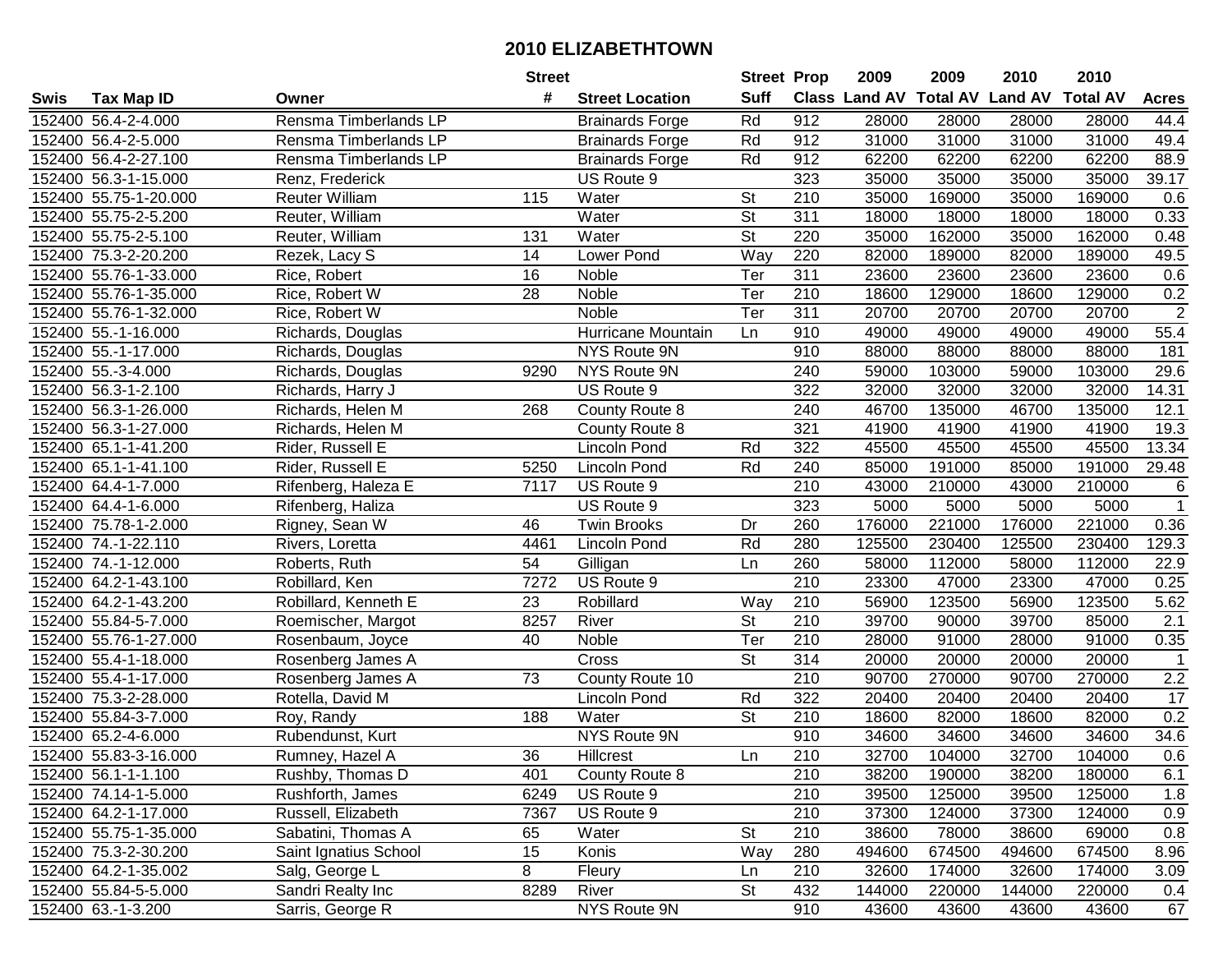| #<br><b>Suff</b><br><b>Class Land AV</b><br><b>Total AV Land AV</b><br><b>Total AV</b><br><b>Tax Map ID</b><br><b>Street Location</b><br><b>Acres</b><br>Swis<br>Owner<br>152400 55.-1-58.200<br>Sarris, George R<br>NYS Route 9N<br>910<br>62000<br>62000<br>62000<br>62000<br>69.58<br>18600<br>152400 55.84-4-15.000<br>210<br>104000<br>18600<br>104000<br>0.2<br>Savel, Herbert<br>89<br>Hand<br>Ave<br>152400 55.84-4-14.000<br>99<br>Hand<br>210<br>24900<br>124000<br>24900<br>124000<br>0.3<br>Savel, Herbert<br>Ave<br>0.2<br>15<br>St<br>210<br>21000<br>79000<br>152400 55.75-1-17.000<br>Scales, Benjamin A<br>Cross<br>21000<br>75000<br>311<br>152400 64.27-2-4.000<br>Schneider, Walter E<br>US Route 9<br>21000<br>21000<br>21000<br>21000<br>1.4<br>4.3<br>94000<br>152400 56.3-1-12.000<br>7868<br>US Route 9<br>210<br>41000<br>105000<br>41000<br>Schultz, Marilyn A<br>1.1<br><b>Francis Myers</b><br>Dr<br>210<br>173000<br>365000<br>152400 75.70-1-19.000<br>Schwarz, Paul A<br>8<br>173000<br>365000<br>240<br>60.25<br>894<br>94800<br>277700<br>98000<br>270000<br>152400 56.2-2-17.200<br>Scott, Cecil<br>County Route 8<br>Rd<br>314<br>145500<br>145500<br>0.2<br>152400 75.1-2-15.000<br>Scozzafava, John Jr<br>145500<br>145500<br>Lincoln Pond<br>197<br>170000<br>204000<br>170000<br>0.3<br>152400 75.1-2-16.000<br>Way<br>260<br>204000<br>Scozzafava, Joseph L<br>Lower Pond<br>$\overline{7}$<br>195000<br>1.4<br>152400 75.3-2-17.000<br>Scozzafava, Thomas J<br>Lower Pond<br>Way<br>210<br>195000<br>279000<br>279000<br>152400 64.2-1-22.100<br>US Route 9<br>210<br>39900<br>68000<br>39900<br>68000<br>1.25<br>Sezna, William<br>7350<br>152400 74.2-1-20.019<br>Shafer Glenn<br>Simonds Hill<br>Rd<br>210<br>78300<br>254000<br>78300<br>254000<br>5.5<br>47<br>152400 86.1-1-1.124<br>Shave, William<br>143<br>Twin Brooks<br>Dr<br>210<br>37300<br>91000<br>37300<br>91000<br>0.9<br>$\overline{\mathsf{St}}$<br>482<br>17300<br>0.58<br>152400 55.84-1-14.100<br>213<br>Water<br>88000<br>17300<br>88000<br>Shepard, Wayne<br>$\overline{\mathsf{St}}$<br>212<br>Water<br>481<br>34600<br>192000<br>34600<br>0.2<br>152400 55.84-3-13.200<br>Shepard, Wayne<br>192000<br>$\overline{\mathsf{St}}$<br>179<br>230<br>0.3<br>152400 55.84-1-2.000<br>Water<br>24900<br>131000<br>24900<br>Shepard, Wayne<br>131000<br>322<br>62.5<br>152400 56.2-2-3.000<br>Shepstone, Steven<br>681<br>56000<br>56000<br>56000<br>56000<br>County Route 8<br>92.1<br>152400 56.2-2-2.000<br>Shepstone, Steven C<br>240<br>110000<br>300000<br>110000<br>300000<br>County Route 8<br>152400 56.4-2-9.000<br>339<br>210<br>44800<br>101000<br>44800<br>101000<br>2.5<br>Sherman, Michael S<br><b>Brainards Forge</b><br>Rd<br>Rd<br>$\overline{322}$<br>152400 56.4-2-16.000<br>17300<br>17300<br>17300<br>17300<br>13.1<br>Sherman, Michael S<br><b>Brainards Forge</b><br>11<br>11.9<br>152400 55.-1-52.120<br>Cedar<br>Way<br>240<br>69000<br>443000<br>69000<br>443000<br>Shimon, Shlomo<br>911<br>152400 74.2-1-35.000<br>Shirley Forests Inc<br>US Route 9<br>93300<br>93300<br>93300<br>93300<br>190<br>16.7<br>152400 74.-1-11.000<br>US Route 9<br>911<br>11400<br>11400<br>11400<br>11400<br>Shirley Forests Inc<br>911<br>55900<br>55900<br>55900<br>114<br>152400 74.-1-15.000<br>US Route 9<br>55900<br>Shirley Forests Inc<br>911<br>77100<br>157.4<br>152400 74.-1-16.000<br>US Route 9<br>77100<br>77100<br>77100<br>Shirley Forests Inc<br>911<br>152400 74.-1-17.000<br>US Route 9<br>78800<br>78800<br>78800<br>78800<br>160.9<br>Shirley Forests Inc<br>911<br>32100<br>32100<br>152400 74.2-1-33.000<br>US Route 9<br>32100<br>32100<br>65.4<br>Shirley Forests Inc<br>$\overline{\mathsf{St}}$<br>152400 55.4-1-22.210<br>Shirley, Sylvia<br>910<br>86000<br>86000<br>85<br>Cross<br>Rd<br>$\overline{210}$<br>2.1<br>152400 64.2-1-34.000<br>Shoureck, Helen J<br>5337<br>Lincoln Pond<br>43000<br>140000<br>43000<br>140000<br>Rd<br>910<br>28700<br>28700<br>28700<br>47.14<br>152400 65.1-1-43.000<br>Shoureck, Walter C<br>Lincoln Pond<br>28700<br>152400 74.2-1-19.046<br>312<br>20400<br>25000<br>20400<br>25000<br>1.63<br>Shovan, Joseph W<br>6829<br>US Route 9<br>152400 55.83-3-5.000<br>280<br>33100<br>0.63<br>22<br>Hillcrest<br>33100<br>136000<br>136000<br>Sicola, Brett A<br>Ln<br>17<br>Rd<br>0.3<br>152400 64.27-4-4.000<br>Siedlecki, Cameron J<br>210<br>24900<br>24900<br>Partridge<br>108000<br>108000<br>152400 75.3-2-13.200<br>Sienkiewicz, Jeffrey B<br>Lincoln Pond<br>Rd<br>311<br>38500<br>38500<br>38500<br>38500<br>1.3<br>152400 75.3-2-14.000<br>Sienkiewicz, Jeffrey B<br>39<br>Lower Pond<br>Way<br>210<br>160000<br>329000<br>160000<br>329000<br>0.5<br>149400<br>152400 64.4-1-17.000<br>Sigel, Milton B<br>148<br><b>Otis</b><br>260<br>298100<br>149400<br>298100<br>24.8<br>Ln<br>152400 56.4-2-1.000<br><b>Brainards Forge</b><br>Rd<br>910<br>79600<br>142.1<br>Silver Sky Inc<br>79600<br>79600<br>79600<br>512<br>152400 56.1-1-14.100<br>Simpson, Jane O<br>County Route 8<br>270<br>61000<br>68000<br>61000<br>68000<br>25.7<br>NYS Route 9N<br>314<br>3.2<br>152400 55.80-3-2.000<br>Siner, Elinor M<br>30700<br>30700<br>30700<br>30700<br>152400 55.-1-23.007<br>Siner, Elinor M<br>106<br>Hurricane Mountain<br>260<br>201000<br>360000<br>201000<br>360000<br>141.5<br>Ln<br>152400 55.-1-27.000<br>311<br>Hurricane Mountain<br>23200<br>23200<br>23200<br>Siner, Joel<br>23200<br>8.6<br>Ln |  | <b>Street</b> | <b>Street Prop</b> | 2009 | 2009 | 2010 | 2010 |  |
|----------------------------------------------------------------------------------------------------------------------------------------------------------------------------------------------------------------------------------------------------------------------------------------------------------------------------------------------------------------------------------------------------------------------------------------------------------------------------------------------------------------------------------------------------------------------------------------------------------------------------------------------------------------------------------------------------------------------------------------------------------------------------------------------------------------------------------------------------------------------------------------------------------------------------------------------------------------------------------------------------------------------------------------------------------------------------------------------------------------------------------------------------------------------------------------------------------------------------------------------------------------------------------------------------------------------------------------------------------------------------------------------------------------------------------------------------------------------------------------------------------------------------------------------------------------------------------------------------------------------------------------------------------------------------------------------------------------------------------------------------------------------------------------------------------------------------------------------------------------------------------------------------------------------------------------------------------------------------------------------------------------------------------------------------------------------------------------------------------------------------------------------------------------------------------------------------------------------------------------------------------------------------------------------------------------------------------------------------------------------------------------------------------------------------------------------------------------------------------------------------------------------------------------------------------------------------------------------------------------------------------------------------------------------------------------------------------------------------------------------------------------------------------------------------------------------------------------------------------------------------------------------------------------------------------------------------------------------------------------------------------------------------------------------------------------------------------------------------------------------------------------------------------------------------------------------------------------------------------------------------------------------------------------------------------------------------------------------------------------------------------------------------------------------------------------------------------------------------------------------------------------------------------------------------------------------------------------------------------------------------------------------------------------------------------------------------------------------------------------------------------------------------------------------------------------------------------------------------------------------------------------------------------------------------------------------------------------------------------------------------------------------------------------------------------------------------------------------------------------------------------------------------------------------------------------------------------------------------------------------------------------------------------------------------------------------------------------------------------------------------------------------------------------------------------------------------------------------------------------------------------------------------------------------------------------------------------------------------------------------------------------------------------------------------------------------------------------------------------------------------------------------------------------------------------------------------------------------------------------------------------------------------------------------------------------------------------------------------------------------------------------------------------------------------------------------------------------------------------------------------------------------------------------------------------------------------------------------------------------------------------------------------------------------------------------------------------------------------------------------------------------------------------------------------------------------------------------------------------------------------------|--|---------------|--------------------|------|------|------|------|--|
|                                                                                                                                                                                                                                                                                                                                                                                                                                                                                                                                                                                                                                                                                                                                                                                                                                                                                                                                                                                                                                                                                                                                                                                                                                                                                                                                                                                                                                                                                                                                                                                                                                                                                                                                                                                                                                                                                                                                                                                                                                                                                                                                                                                                                                                                                                                                                                                                                                                                                                                                                                                                                                                                                                                                                                                                                                                                                                                                                                                                                                                                                                                                                                                                                                                                                                                                                                                                                                                                                                                                                                                                                                                                                                                                                                                                                                                                                                                                                                                                                                                                                                                                                                                                                                                                                                                                                                                                                                                                                                                                                                                                                                                                                                                                                                                                                                                                                                                                                                                                                                                                                                                                                                                                                                                                                                                                                                                                                                                                                                          |  |               |                    |      |      |      |      |  |
|                                                                                                                                                                                                                                                                                                                                                                                                                                                                                                                                                                                                                                                                                                                                                                                                                                                                                                                                                                                                                                                                                                                                                                                                                                                                                                                                                                                                                                                                                                                                                                                                                                                                                                                                                                                                                                                                                                                                                                                                                                                                                                                                                                                                                                                                                                                                                                                                                                                                                                                                                                                                                                                                                                                                                                                                                                                                                                                                                                                                                                                                                                                                                                                                                                                                                                                                                                                                                                                                                                                                                                                                                                                                                                                                                                                                                                                                                                                                                                                                                                                                                                                                                                                                                                                                                                                                                                                                                                                                                                                                                                                                                                                                                                                                                                                                                                                                                                                                                                                                                                                                                                                                                                                                                                                                                                                                                                                                                                                                                                          |  |               |                    |      |      |      |      |  |
|                                                                                                                                                                                                                                                                                                                                                                                                                                                                                                                                                                                                                                                                                                                                                                                                                                                                                                                                                                                                                                                                                                                                                                                                                                                                                                                                                                                                                                                                                                                                                                                                                                                                                                                                                                                                                                                                                                                                                                                                                                                                                                                                                                                                                                                                                                                                                                                                                                                                                                                                                                                                                                                                                                                                                                                                                                                                                                                                                                                                                                                                                                                                                                                                                                                                                                                                                                                                                                                                                                                                                                                                                                                                                                                                                                                                                                                                                                                                                                                                                                                                                                                                                                                                                                                                                                                                                                                                                                                                                                                                                                                                                                                                                                                                                                                                                                                                                                                                                                                                                                                                                                                                                                                                                                                                                                                                                                                                                                                                                                          |  |               |                    |      |      |      |      |  |
|                                                                                                                                                                                                                                                                                                                                                                                                                                                                                                                                                                                                                                                                                                                                                                                                                                                                                                                                                                                                                                                                                                                                                                                                                                                                                                                                                                                                                                                                                                                                                                                                                                                                                                                                                                                                                                                                                                                                                                                                                                                                                                                                                                                                                                                                                                                                                                                                                                                                                                                                                                                                                                                                                                                                                                                                                                                                                                                                                                                                                                                                                                                                                                                                                                                                                                                                                                                                                                                                                                                                                                                                                                                                                                                                                                                                                                                                                                                                                                                                                                                                                                                                                                                                                                                                                                                                                                                                                                                                                                                                                                                                                                                                                                                                                                                                                                                                                                                                                                                                                                                                                                                                                                                                                                                                                                                                                                                                                                                                                                          |  |               |                    |      |      |      |      |  |
|                                                                                                                                                                                                                                                                                                                                                                                                                                                                                                                                                                                                                                                                                                                                                                                                                                                                                                                                                                                                                                                                                                                                                                                                                                                                                                                                                                                                                                                                                                                                                                                                                                                                                                                                                                                                                                                                                                                                                                                                                                                                                                                                                                                                                                                                                                                                                                                                                                                                                                                                                                                                                                                                                                                                                                                                                                                                                                                                                                                                                                                                                                                                                                                                                                                                                                                                                                                                                                                                                                                                                                                                                                                                                                                                                                                                                                                                                                                                                                                                                                                                                                                                                                                                                                                                                                                                                                                                                                                                                                                                                                                                                                                                                                                                                                                                                                                                                                                                                                                                                                                                                                                                                                                                                                                                                                                                                                                                                                                                                                          |  |               |                    |      |      |      |      |  |
|                                                                                                                                                                                                                                                                                                                                                                                                                                                                                                                                                                                                                                                                                                                                                                                                                                                                                                                                                                                                                                                                                                                                                                                                                                                                                                                                                                                                                                                                                                                                                                                                                                                                                                                                                                                                                                                                                                                                                                                                                                                                                                                                                                                                                                                                                                                                                                                                                                                                                                                                                                                                                                                                                                                                                                                                                                                                                                                                                                                                                                                                                                                                                                                                                                                                                                                                                                                                                                                                                                                                                                                                                                                                                                                                                                                                                                                                                                                                                                                                                                                                                                                                                                                                                                                                                                                                                                                                                                                                                                                                                                                                                                                                                                                                                                                                                                                                                                                                                                                                                                                                                                                                                                                                                                                                                                                                                                                                                                                                                                          |  |               |                    |      |      |      |      |  |
|                                                                                                                                                                                                                                                                                                                                                                                                                                                                                                                                                                                                                                                                                                                                                                                                                                                                                                                                                                                                                                                                                                                                                                                                                                                                                                                                                                                                                                                                                                                                                                                                                                                                                                                                                                                                                                                                                                                                                                                                                                                                                                                                                                                                                                                                                                                                                                                                                                                                                                                                                                                                                                                                                                                                                                                                                                                                                                                                                                                                                                                                                                                                                                                                                                                                                                                                                                                                                                                                                                                                                                                                                                                                                                                                                                                                                                                                                                                                                                                                                                                                                                                                                                                                                                                                                                                                                                                                                                                                                                                                                                                                                                                                                                                                                                                                                                                                                                                                                                                                                                                                                                                                                                                                                                                                                                                                                                                                                                                                                                          |  |               |                    |      |      |      |      |  |
|                                                                                                                                                                                                                                                                                                                                                                                                                                                                                                                                                                                                                                                                                                                                                                                                                                                                                                                                                                                                                                                                                                                                                                                                                                                                                                                                                                                                                                                                                                                                                                                                                                                                                                                                                                                                                                                                                                                                                                                                                                                                                                                                                                                                                                                                                                                                                                                                                                                                                                                                                                                                                                                                                                                                                                                                                                                                                                                                                                                                                                                                                                                                                                                                                                                                                                                                                                                                                                                                                                                                                                                                                                                                                                                                                                                                                                                                                                                                                                                                                                                                                                                                                                                                                                                                                                                                                                                                                                                                                                                                                                                                                                                                                                                                                                                                                                                                                                                                                                                                                                                                                                                                                                                                                                                                                                                                                                                                                                                                                                          |  |               |                    |      |      |      |      |  |
|                                                                                                                                                                                                                                                                                                                                                                                                                                                                                                                                                                                                                                                                                                                                                                                                                                                                                                                                                                                                                                                                                                                                                                                                                                                                                                                                                                                                                                                                                                                                                                                                                                                                                                                                                                                                                                                                                                                                                                                                                                                                                                                                                                                                                                                                                                                                                                                                                                                                                                                                                                                                                                                                                                                                                                                                                                                                                                                                                                                                                                                                                                                                                                                                                                                                                                                                                                                                                                                                                                                                                                                                                                                                                                                                                                                                                                                                                                                                                                                                                                                                                                                                                                                                                                                                                                                                                                                                                                                                                                                                                                                                                                                                                                                                                                                                                                                                                                                                                                                                                                                                                                                                                                                                                                                                                                                                                                                                                                                                                                          |  |               |                    |      |      |      |      |  |
|                                                                                                                                                                                                                                                                                                                                                                                                                                                                                                                                                                                                                                                                                                                                                                                                                                                                                                                                                                                                                                                                                                                                                                                                                                                                                                                                                                                                                                                                                                                                                                                                                                                                                                                                                                                                                                                                                                                                                                                                                                                                                                                                                                                                                                                                                                                                                                                                                                                                                                                                                                                                                                                                                                                                                                                                                                                                                                                                                                                                                                                                                                                                                                                                                                                                                                                                                                                                                                                                                                                                                                                                                                                                                                                                                                                                                                                                                                                                                                                                                                                                                                                                                                                                                                                                                                                                                                                                                                                                                                                                                                                                                                                                                                                                                                                                                                                                                                                                                                                                                                                                                                                                                                                                                                                                                                                                                                                                                                                                                                          |  |               |                    |      |      |      |      |  |
|                                                                                                                                                                                                                                                                                                                                                                                                                                                                                                                                                                                                                                                                                                                                                                                                                                                                                                                                                                                                                                                                                                                                                                                                                                                                                                                                                                                                                                                                                                                                                                                                                                                                                                                                                                                                                                                                                                                                                                                                                                                                                                                                                                                                                                                                                                                                                                                                                                                                                                                                                                                                                                                                                                                                                                                                                                                                                                                                                                                                                                                                                                                                                                                                                                                                                                                                                                                                                                                                                                                                                                                                                                                                                                                                                                                                                                                                                                                                                                                                                                                                                                                                                                                                                                                                                                                                                                                                                                                                                                                                                                                                                                                                                                                                                                                                                                                                                                                                                                                                                                                                                                                                                                                                                                                                                                                                                                                                                                                                                                          |  |               |                    |      |      |      |      |  |
|                                                                                                                                                                                                                                                                                                                                                                                                                                                                                                                                                                                                                                                                                                                                                                                                                                                                                                                                                                                                                                                                                                                                                                                                                                                                                                                                                                                                                                                                                                                                                                                                                                                                                                                                                                                                                                                                                                                                                                                                                                                                                                                                                                                                                                                                                                                                                                                                                                                                                                                                                                                                                                                                                                                                                                                                                                                                                                                                                                                                                                                                                                                                                                                                                                                                                                                                                                                                                                                                                                                                                                                                                                                                                                                                                                                                                                                                                                                                                                                                                                                                                                                                                                                                                                                                                                                                                                                                                                                                                                                                                                                                                                                                                                                                                                                                                                                                                                                                                                                                                                                                                                                                                                                                                                                                                                                                                                                                                                                                                                          |  |               |                    |      |      |      |      |  |
|                                                                                                                                                                                                                                                                                                                                                                                                                                                                                                                                                                                                                                                                                                                                                                                                                                                                                                                                                                                                                                                                                                                                                                                                                                                                                                                                                                                                                                                                                                                                                                                                                                                                                                                                                                                                                                                                                                                                                                                                                                                                                                                                                                                                                                                                                                                                                                                                                                                                                                                                                                                                                                                                                                                                                                                                                                                                                                                                                                                                                                                                                                                                                                                                                                                                                                                                                                                                                                                                                                                                                                                                                                                                                                                                                                                                                                                                                                                                                                                                                                                                                                                                                                                                                                                                                                                                                                                                                                                                                                                                                                                                                                                                                                                                                                                                                                                                                                                                                                                                                                                                                                                                                                                                                                                                                                                                                                                                                                                                                                          |  |               |                    |      |      |      |      |  |
|                                                                                                                                                                                                                                                                                                                                                                                                                                                                                                                                                                                                                                                                                                                                                                                                                                                                                                                                                                                                                                                                                                                                                                                                                                                                                                                                                                                                                                                                                                                                                                                                                                                                                                                                                                                                                                                                                                                                                                                                                                                                                                                                                                                                                                                                                                                                                                                                                                                                                                                                                                                                                                                                                                                                                                                                                                                                                                                                                                                                                                                                                                                                                                                                                                                                                                                                                                                                                                                                                                                                                                                                                                                                                                                                                                                                                                                                                                                                                                                                                                                                                                                                                                                                                                                                                                                                                                                                                                                                                                                                                                                                                                                                                                                                                                                                                                                                                                                                                                                                                                                                                                                                                                                                                                                                                                                                                                                                                                                                                                          |  |               |                    |      |      |      |      |  |
|                                                                                                                                                                                                                                                                                                                                                                                                                                                                                                                                                                                                                                                                                                                                                                                                                                                                                                                                                                                                                                                                                                                                                                                                                                                                                                                                                                                                                                                                                                                                                                                                                                                                                                                                                                                                                                                                                                                                                                                                                                                                                                                                                                                                                                                                                                                                                                                                                                                                                                                                                                                                                                                                                                                                                                                                                                                                                                                                                                                                                                                                                                                                                                                                                                                                                                                                                                                                                                                                                                                                                                                                                                                                                                                                                                                                                                                                                                                                                                                                                                                                                                                                                                                                                                                                                                                                                                                                                                                                                                                                                                                                                                                                                                                                                                                                                                                                                                                                                                                                                                                                                                                                                                                                                                                                                                                                                                                                                                                                                                          |  |               |                    |      |      |      |      |  |
|                                                                                                                                                                                                                                                                                                                                                                                                                                                                                                                                                                                                                                                                                                                                                                                                                                                                                                                                                                                                                                                                                                                                                                                                                                                                                                                                                                                                                                                                                                                                                                                                                                                                                                                                                                                                                                                                                                                                                                                                                                                                                                                                                                                                                                                                                                                                                                                                                                                                                                                                                                                                                                                                                                                                                                                                                                                                                                                                                                                                                                                                                                                                                                                                                                                                                                                                                                                                                                                                                                                                                                                                                                                                                                                                                                                                                                                                                                                                                                                                                                                                                                                                                                                                                                                                                                                                                                                                                                                                                                                                                                                                                                                                                                                                                                                                                                                                                                                                                                                                                                                                                                                                                                                                                                                                                                                                                                                                                                                                                                          |  |               |                    |      |      |      |      |  |
|                                                                                                                                                                                                                                                                                                                                                                                                                                                                                                                                                                                                                                                                                                                                                                                                                                                                                                                                                                                                                                                                                                                                                                                                                                                                                                                                                                                                                                                                                                                                                                                                                                                                                                                                                                                                                                                                                                                                                                                                                                                                                                                                                                                                                                                                                                                                                                                                                                                                                                                                                                                                                                                                                                                                                                                                                                                                                                                                                                                                                                                                                                                                                                                                                                                                                                                                                                                                                                                                                                                                                                                                                                                                                                                                                                                                                                                                                                                                                                                                                                                                                                                                                                                                                                                                                                                                                                                                                                                                                                                                                                                                                                                                                                                                                                                                                                                                                                                                                                                                                                                                                                                                                                                                                                                                                                                                                                                                                                                                                                          |  |               |                    |      |      |      |      |  |
|                                                                                                                                                                                                                                                                                                                                                                                                                                                                                                                                                                                                                                                                                                                                                                                                                                                                                                                                                                                                                                                                                                                                                                                                                                                                                                                                                                                                                                                                                                                                                                                                                                                                                                                                                                                                                                                                                                                                                                                                                                                                                                                                                                                                                                                                                                                                                                                                                                                                                                                                                                                                                                                                                                                                                                                                                                                                                                                                                                                                                                                                                                                                                                                                                                                                                                                                                                                                                                                                                                                                                                                                                                                                                                                                                                                                                                                                                                                                                                                                                                                                                                                                                                                                                                                                                                                                                                                                                                                                                                                                                                                                                                                                                                                                                                                                                                                                                                                                                                                                                                                                                                                                                                                                                                                                                                                                                                                                                                                                                                          |  |               |                    |      |      |      |      |  |
|                                                                                                                                                                                                                                                                                                                                                                                                                                                                                                                                                                                                                                                                                                                                                                                                                                                                                                                                                                                                                                                                                                                                                                                                                                                                                                                                                                                                                                                                                                                                                                                                                                                                                                                                                                                                                                                                                                                                                                                                                                                                                                                                                                                                                                                                                                                                                                                                                                                                                                                                                                                                                                                                                                                                                                                                                                                                                                                                                                                                                                                                                                                                                                                                                                                                                                                                                                                                                                                                                                                                                                                                                                                                                                                                                                                                                                                                                                                                                                                                                                                                                                                                                                                                                                                                                                                                                                                                                                                                                                                                                                                                                                                                                                                                                                                                                                                                                                                                                                                                                                                                                                                                                                                                                                                                                                                                                                                                                                                                                                          |  |               |                    |      |      |      |      |  |
|                                                                                                                                                                                                                                                                                                                                                                                                                                                                                                                                                                                                                                                                                                                                                                                                                                                                                                                                                                                                                                                                                                                                                                                                                                                                                                                                                                                                                                                                                                                                                                                                                                                                                                                                                                                                                                                                                                                                                                                                                                                                                                                                                                                                                                                                                                                                                                                                                                                                                                                                                                                                                                                                                                                                                                                                                                                                                                                                                                                                                                                                                                                                                                                                                                                                                                                                                                                                                                                                                                                                                                                                                                                                                                                                                                                                                                                                                                                                                                                                                                                                                                                                                                                                                                                                                                                                                                                                                                                                                                                                                                                                                                                                                                                                                                                                                                                                                                                                                                                                                                                                                                                                                                                                                                                                                                                                                                                                                                                                                                          |  |               |                    |      |      |      |      |  |
|                                                                                                                                                                                                                                                                                                                                                                                                                                                                                                                                                                                                                                                                                                                                                                                                                                                                                                                                                                                                                                                                                                                                                                                                                                                                                                                                                                                                                                                                                                                                                                                                                                                                                                                                                                                                                                                                                                                                                                                                                                                                                                                                                                                                                                                                                                                                                                                                                                                                                                                                                                                                                                                                                                                                                                                                                                                                                                                                                                                                                                                                                                                                                                                                                                                                                                                                                                                                                                                                                                                                                                                                                                                                                                                                                                                                                                                                                                                                                                                                                                                                                                                                                                                                                                                                                                                                                                                                                                                                                                                                                                                                                                                                                                                                                                                                                                                                                                                                                                                                                                                                                                                                                                                                                                                                                                                                                                                                                                                                                                          |  |               |                    |      |      |      |      |  |
|                                                                                                                                                                                                                                                                                                                                                                                                                                                                                                                                                                                                                                                                                                                                                                                                                                                                                                                                                                                                                                                                                                                                                                                                                                                                                                                                                                                                                                                                                                                                                                                                                                                                                                                                                                                                                                                                                                                                                                                                                                                                                                                                                                                                                                                                                                                                                                                                                                                                                                                                                                                                                                                                                                                                                                                                                                                                                                                                                                                                                                                                                                                                                                                                                                                                                                                                                                                                                                                                                                                                                                                                                                                                                                                                                                                                                                                                                                                                                                                                                                                                                                                                                                                                                                                                                                                                                                                                                                                                                                                                                                                                                                                                                                                                                                                                                                                                                                                                                                                                                                                                                                                                                                                                                                                                                                                                                                                                                                                                                                          |  |               |                    |      |      |      |      |  |
|                                                                                                                                                                                                                                                                                                                                                                                                                                                                                                                                                                                                                                                                                                                                                                                                                                                                                                                                                                                                                                                                                                                                                                                                                                                                                                                                                                                                                                                                                                                                                                                                                                                                                                                                                                                                                                                                                                                                                                                                                                                                                                                                                                                                                                                                                                                                                                                                                                                                                                                                                                                                                                                                                                                                                                                                                                                                                                                                                                                                                                                                                                                                                                                                                                                                                                                                                                                                                                                                                                                                                                                                                                                                                                                                                                                                                                                                                                                                                                                                                                                                                                                                                                                                                                                                                                                                                                                                                                                                                                                                                                                                                                                                                                                                                                                                                                                                                                                                                                                                                                                                                                                                                                                                                                                                                                                                                                                                                                                                                                          |  |               |                    |      |      |      |      |  |
|                                                                                                                                                                                                                                                                                                                                                                                                                                                                                                                                                                                                                                                                                                                                                                                                                                                                                                                                                                                                                                                                                                                                                                                                                                                                                                                                                                                                                                                                                                                                                                                                                                                                                                                                                                                                                                                                                                                                                                                                                                                                                                                                                                                                                                                                                                                                                                                                                                                                                                                                                                                                                                                                                                                                                                                                                                                                                                                                                                                                                                                                                                                                                                                                                                                                                                                                                                                                                                                                                                                                                                                                                                                                                                                                                                                                                                                                                                                                                                                                                                                                                                                                                                                                                                                                                                                                                                                                                                                                                                                                                                                                                                                                                                                                                                                                                                                                                                                                                                                                                                                                                                                                                                                                                                                                                                                                                                                                                                                                                                          |  |               |                    |      |      |      |      |  |
|                                                                                                                                                                                                                                                                                                                                                                                                                                                                                                                                                                                                                                                                                                                                                                                                                                                                                                                                                                                                                                                                                                                                                                                                                                                                                                                                                                                                                                                                                                                                                                                                                                                                                                                                                                                                                                                                                                                                                                                                                                                                                                                                                                                                                                                                                                                                                                                                                                                                                                                                                                                                                                                                                                                                                                                                                                                                                                                                                                                                                                                                                                                                                                                                                                                                                                                                                                                                                                                                                                                                                                                                                                                                                                                                                                                                                                                                                                                                                                                                                                                                                                                                                                                                                                                                                                                                                                                                                                                                                                                                                                                                                                                                                                                                                                                                                                                                                                                                                                                                                                                                                                                                                                                                                                                                                                                                                                                                                                                                                                          |  |               |                    |      |      |      |      |  |
|                                                                                                                                                                                                                                                                                                                                                                                                                                                                                                                                                                                                                                                                                                                                                                                                                                                                                                                                                                                                                                                                                                                                                                                                                                                                                                                                                                                                                                                                                                                                                                                                                                                                                                                                                                                                                                                                                                                                                                                                                                                                                                                                                                                                                                                                                                                                                                                                                                                                                                                                                                                                                                                                                                                                                                                                                                                                                                                                                                                                                                                                                                                                                                                                                                                                                                                                                                                                                                                                                                                                                                                                                                                                                                                                                                                                                                                                                                                                                                                                                                                                                                                                                                                                                                                                                                                                                                                                                                                                                                                                                                                                                                                                                                                                                                                                                                                                                                                                                                                                                                                                                                                                                                                                                                                                                                                                                                                                                                                                                                          |  |               |                    |      |      |      |      |  |
|                                                                                                                                                                                                                                                                                                                                                                                                                                                                                                                                                                                                                                                                                                                                                                                                                                                                                                                                                                                                                                                                                                                                                                                                                                                                                                                                                                                                                                                                                                                                                                                                                                                                                                                                                                                                                                                                                                                                                                                                                                                                                                                                                                                                                                                                                                                                                                                                                                                                                                                                                                                                                                                                                                                                                                                                                                                                                                                                                                                                                                                                                                                                                                                                                                                                                                                                                                                                                                                                                                                                                                                                                                                                                                                                                                                                                                                                                                                                                                                                                                                                                                                                                                                                                                                                                                                                                                                                                                                                                                                                                                                                                                                                                                                                                                                                                                                                                                                                                                                                                                                                                                                                                                                                                                                                                                                                                                                                                                                                                                          |  |               |                    |      |      |      |      |  |
|                                                                                                                                                                                                                                                                                                                                                                                                                                                                                                                                                                                                                                                                                                                                                                                                                                                                                                                                                                                                                                                                                                                                                                                                                                                                                                                                                                                                                                                                                                                                                                                                                                                                                                                                                                                                                                                                                                                                                                                                                                                                                                                                                                                                                                                                                                                                                                                                                                                                                                                                                                                                                                                                                                                                                                                                                                                                                                                                                                                                                                                                                                                                                                                                                                                                                                                                                                                                                                                                                                                                                                                                                                                                                                                                                                                                                                                                                                                                                                                                                                                                                                                                                                                                                                                                                                                                                                                                                                                                                                                                                                                                                                                                                                                                                                                                                                                                                                                                                                                                                                                                                                                                                                                                                                                                                                                                                                                                                                                                                                          |  |               |                    |      |      |      |      |  |
|                                                                                                                                                                                                                                                                                                                                                                                                                                                                                                                                                                                                                                                                                                                                                                                                                                                                                                                                                                                                                                                                                                                                                                                                                                                                                                                                                                                                                                                                                                                                                                                                                                                                                                                                                                                                                                                                                                                                                                                                                                                                                                                                                                                                                                                                                                                                                                                                                                                                                                                                                                                                                                                                                                                                                                                                                                                                                                                                                                                                                                                                                                                                                                                                                                                                                                                                                                                                                                                                                                                                                                                                                                                                                                                                                                                                                                                                                                                                                                                                                                                                                                                                                                                                                                                                                                                                                                                                                                                                                                                                                                                                                                                                                                                                                                                                                                                                                                                                                                                                                                                                                                                                                                                                                                                                                                                                                                                                                                                                                                          |  |               |                    |      |      |      |      |  |
|                                                                                                                                                                                                                                                                                                                                                                                                                                                                                                                                                                                                                                                                                                                                                                                                                                                                                                                                                                                                                                                                                                                                                                                                                                                                                                                                                                                                                                                                                                                                                                                                                                                                                                                                                                                                                                                                                                                                                                                                                                                                                                                                                                                                                                                                                                                                                                                                                                                                                                                                                                                                                                                                                                                                                                                                                                                                                                                                                                                                                                                                                                                                                                                                                                                                                                                                                                                                                                                                                                                                                                                                                                                                                                                                                                                                                                                                                                                                                                                                                                                                                                                                                                                                                                                                                                                                                                                                                                                                                                                                                                                                                                                                                                                                                                                                                                                                                                                                                                                                                                                                                                                                                                                                                                                                                                                                                                                                                                                                                                          |  |               |                    |      |      |      |      |  |
|                                                                                                                                                                                                                                                                                                                                                                                                                                                                                                                                                                                                                                                                                                                                                                                                                                                                                                                                                                                                                                                                                                                                                                                                                                                                                                                                                                                                                                                                                                                                                                                                                                                                                                                                                                                                                                                                                                                                                                                                                                                                                                                                                                                                                                                                                                                                                                                                                                                                                                                                                                                                                                                                                                                                                                                                                                                                                                                                                                                                                                                                                                                                                                                                                                                                                                                                                                                                                                                                                                                                                                                                                                                                                                                                                                                                                                                                                                                                                                                                                                                                                                                                                                                                                                                                                                                                                                                                                                                                                                                                                                                                                                                                                                                                                                                                                                                                                                                                                                                                                                                                                                                                                                                                                                                                                                                                                                                                                                                                                                          |  |               |                    |      |      |      |      |  |
|                                                                                                                                                                                                                                                                                                                                                                                                                                                                                                                                                                                                                                                                                                                                                                                                                                                                                                                                                                                                                                                                                                                                                                                                                                                                                                                                                                                                                                                                                                                                                                                                                                                                                                                                                                                                                                                                                                                                                                                                                                                                                                                                                                                                                                                                                                                                                                                                                                                                                                                                                                                                                                                                                                                                                                                                                                                                                                                                                                                                                                                                                                                                                                                                                                                                                                                                                                                                                                                                                                                                                                                                                                                                                                                                                                                                                                                                                                                                                                                                                                                                                                                                                                                                                                                                                                                                                                                                                                                                                                                                                                                                                                                                                                                                                                                                                                                                                                                                                                                                                                                                                                                                                                                                                                                                                                                                                                                                                                                                                                          |  |               |                    |      |      |      |      |  |
|                                                                                                                                                                                                                                                                                                                                                                                                                                                                                                                                                                                                                                                                                                                                                                                                                                                                                                                                                                                                                                                                                                                                                                                                                                                                                                                                                                                                                                                                                                                                                                                                                                                                                                                                                                                                                                                                                                                                                                                                                                                                                                                                                                                                                                                                                                                                                                                                                                                                                                                                                                                                                                                                                                                                                                                                                                                                                                                                                                                                                                                                                                                                                                                                                                                                                                                                                                                                                                                                                                                                                                                                                                                                                                                                                                                                                                                                                                                                                                                                                                                                                                                                                                                                                                                                                                                                                                                                                                                                                                                                                                                                                                                                                                                                                                                                                                                                                                                                                                                                                                                                                                                                                                                                                                                                                                                                                                                                                                                                                                          |  |               |                    |      |      |      |      |  |
|                                                                                                                                                                                                                                                                                                                                                                                                                                                                                                                                                                                                                                                                                                                                                                                                                                                                                                                                                                                                                                                                                                                                                                                                                                                                                                                                                                                                                                                                                                                                                                                                                                                                                                                                                                                                                                                                                                                                                                                                                                                                                                                                                                                                                                                                                                                                                                                                                                                                                                                                                                                                                                                                                                                                                                                                                                                                                                                                                                                                                                                                                                                                                                                                                                                                                                                                                                                                                                                                                                                                                                                                                                                                                                                                                                                                                                                                                                                                                                                                                                                                                                                                                                                                                                                                                                                                                                                                                                                                                                                                                                                                                                                                                                                                                                                                                                                                                                                                                                                                                                                                                                                                                                                                                                                                                                                                                                                                                                                                                                          |  |               |                    |      |      |      |      |  |
|                                                                                                                                                                                                                                                                                                                                                                                                                                                                                                                                                                                                                                                                                                                                                                                                                                                                                                                                                                                                                                                                                                                                                                                                                                                                                                                                                                                                                                                                                                                                                                                                                                                                                                                                                                                                                                                                                                                                                                                                                                                                                                                                                                                                                                                                                                                                                                                                                                                                                                                                                                                                                                                                                                                                                                                                                                                                                                                                                                                                                                                                                                                                                                                                                                                                                                                                                                                                                                                                                                                                                                                                                                                                                                                                                                                                                                                                                                                                                                                                                                                                                                                                                                                                                                                                                                                                                                                                                                                                                                                                                                                                                                                                                                                                                                                                                                                                                                                                                                                                                                                                                                                                                                                                                                                                                                                                                                                                                                                                                                          |  |               |                    |      |      |      |      |  |
|                                                                                                                                                                                                                                                                                                                                                                                                                                                                                                                                                                                                                                                                                                                                                                                                                                                                                                                                                                                                                                                                                                                                                                                                                                                                                                                                                                                                                                                                                                                                                                                                                                                                                                                                                                                                                                                                                                                                                                                                                                                                                                                                                                                                                                                                                                                                                                                                                                                                                                                                                                                                                                                                                                                                                                                                                                                                                                                                                                                                                                                                                                                                                                                                                                                                                                                                                                                                                                                                                                                                                                                                                                                                                                                                                                                                                                                                                                                                                                                                                                                                                                                                                                                                                                                                                                                                                                                                                                                                                                                                                                                                                                                                                                                                                                                                                                                                                                                                                                                                                                                                                                                                                                                                                                                                                                                                                                                                                                                                                                          |  |               |                    |      |      |      |      |  |
|                                                                                                                                                                                                                                                                                                                                                                                                                                                                                                                                                                                                                                                                                                                                                                                                                                                                                                                                                                                                                                                                                                                                                                                                                                                                                                                                                                                                                                                                                                                                                                                                                                                                                                                                                                                                                                                                                                                                                                                                                                                                                                                                                                                                                                                                                                                                                                                                                                                                                                                                                                                                                                                                                                                                                                                                                                                                                                                                                                                                                                                                                                                                                                                                                                                                                                                                                                                                                                                                                                                                                                                                                                                                                                                                                                                                                                                                                                                                                                                                                                                                                                                                                                                                                                                                                                                                                                                                                                                                                                                                                                                                                                                                                                                                                                                                                                                                                                                                                                                                                                                                                                                                                                                                                                                                                                                                                                                                                                                                                                          |  |               |                    |      |      |      |      |  |
|                                                                                                                                                                                                                                                                                                                                                                                                                                                                                                                                                                                                                                                                                                                                                                                                                                                                                                                                                                                                                                                                                                                                                                                                                                                                                                                                                                                                                                                                                                                                                                                                                                                                                                                                                                                                                                                                                                                                                                                                                                                                                                                                                                                                                                                                                                                                                                                                                                                                                                                                                                                                                                                                                                                                                                                                                                                                                                                                                                                                                                                                                                                                                                                                                                                                                                                                                                                                                                                                                                                                                                                                                                                                                                                                                                                                                                                                                                                                                                                                                                                                                                                                                                                                                                                                                                                                                                                                                                                                                                                                                                                                                                                                                                                                                                                                                                                                                                                                                                                                                                                                                                                                                                                                                                                                                                                                                                                                                                                                                                          |  |               |                    |      |      |      |      |  |
|                                                                                                                                                                                                                                                                                                                                                                                                                                                                                                                                                                                                                                                                                                                                                                                                                                                                                                                                                                                                                                                                                                                                                                                                                                                                                                                                                                                                                                                                                                                                                                                                                                                                                                                                                                                                                                                                                                                                                                                                                                                                                                                                                                                                                                                                                                                                                                                                                                                                                                                                                                                                                                                                                                                                                                                                                                                                                                                                                                                                                                                                                                                                                                                                                                                                                                                                                                                                                                                                                                                                                                                                                                                                                                                                                                                                                                                                                                                                                                                                                                                                                                                                                                                                                                                                                                                                                                                                                                                                                                                                                                                                                                                                                                                                                                                                                                                                                                                                                                                                                                                                                                                                                                                                                                                                                                                                                                                                                                                                                                          |  |               |                    |      |      |      |      |  |
|                                                                                                                                                                                                                                                                                                                                                                                                                                                                                                                                                                                                                                                                                                                                                                                                                                                                                                                                                                                                                                                                                                                                                                                                                                                                                                                                                                                                                                                                                                                                                                                                                                                                                                                                                                                                                                                                                                                                                                                                                                                                                                                                                                                                                                                                                                                                                                                                                                                                                                                                                                                                                                                                                                                                                                                                                                                                                                                                                                                                                                                                                                                                                                                                                                                                                                                                                                                                                                                                                                                                                                                                                                                                                                                                                                                                                                                                                                                                                                                                                                                                                                                                                                                                                                                                                                                                                                                                                                                                                                                                                                                                                                                                                                                                                                                                                                                                                                                                                                                                                                                                                                                                                                                                                                                                                                                                                                                                                                                                                                          |  |               |                    |      |      |      |      |  |
|                                                                                                                                                                                                                                                                                                                                                                                                                                                                                                                                                                                                                                                                                                                                                                                                                                                                                                                                                                                                                                                                                                                                                                                                                                                                                                                                                                                                                                                                                                                                                                                                                                                                                                                                                                                                                                                                                                                                                                                                                                                                                                                                                                                                                                                                                                                                                                                                                                                                                                                                                                                                                                                                                                                                                                                                                                                                                                                                                                                                                                                                                                                                                                                                                                                                                                                                                                                                                                                                                                                                                                                                                                                                                                                                                                                                                                                                                                                                                                                                                                                                                                                                                                                                                                                                                                                                                                                                                                                                                                                                                                                                                                                                                                                                                                                                                                                                                                                                                                                                                                                                                                                                                                                                                                                                                                                                                                                                                                                                                                          |  |               |                    |      |      |      |      |  |
|                                                                                                                                                                                                                                                                                                                                                                                                                                                                                                                                                                                                                                                                                                                                                                                                                                                                                                                                                                                                                                                                                                                                                                                                                                                                                                                                                                                                                                                                                                                                                                                                                                                                                                                                                                                                                                                                                                                                                                                                                                                                                                                                                                                                                                                                                                                                                                                                                                                                                                                                                                                                                                                                                                                                                                                                                                                                                                                                                                                                                                                                                                                                                                                                                                                                                                                                                                                                                                                                                                                                                                                                                                                                                                                                                                                                                                                                                                                                                                                                                                                                                                                                                                                                                                                                                                                                                                                                                                                                                                                                                                                                                                                                                                                                                                                                                                                                                                                                                                                                                                                                                                                                                                                                                                                                                                                                                                                                                                                                                                          |  |               |                    |      |      |      |      |  |
|                                                                                                                                                                                                                                                                                                                                                                                                                                                                                                                                                                                                                                                                                                                                                                                                                                                                                                                                                                                                                                                                                                                                                                                                                                                                                                                                                                                                                                                                                                                                                                                                                                                                                                                                                                                                                                                                                                                                                                                                                                                                                                                                                                                                                                                                                                                                                                                                                                                                                                                                                                                                                                                                                                                                                                                                                                                                                                                                                                                                                                                                                                                                                                                                                                                                                                                                                                                                                                                                                                                                                                                                                                                                                                                                                                                                                                                                                                                                                                                                                                                                                                                                                                                                                                                                                                                                                                                                                                                                                                                                                                                                                                                                                                                                                                                                                                                                                                                                                                                                                                                                                                                                                                                                                                                                                                                                                                                                                                                                                                          |  |               |                    |      |      |      |      |  |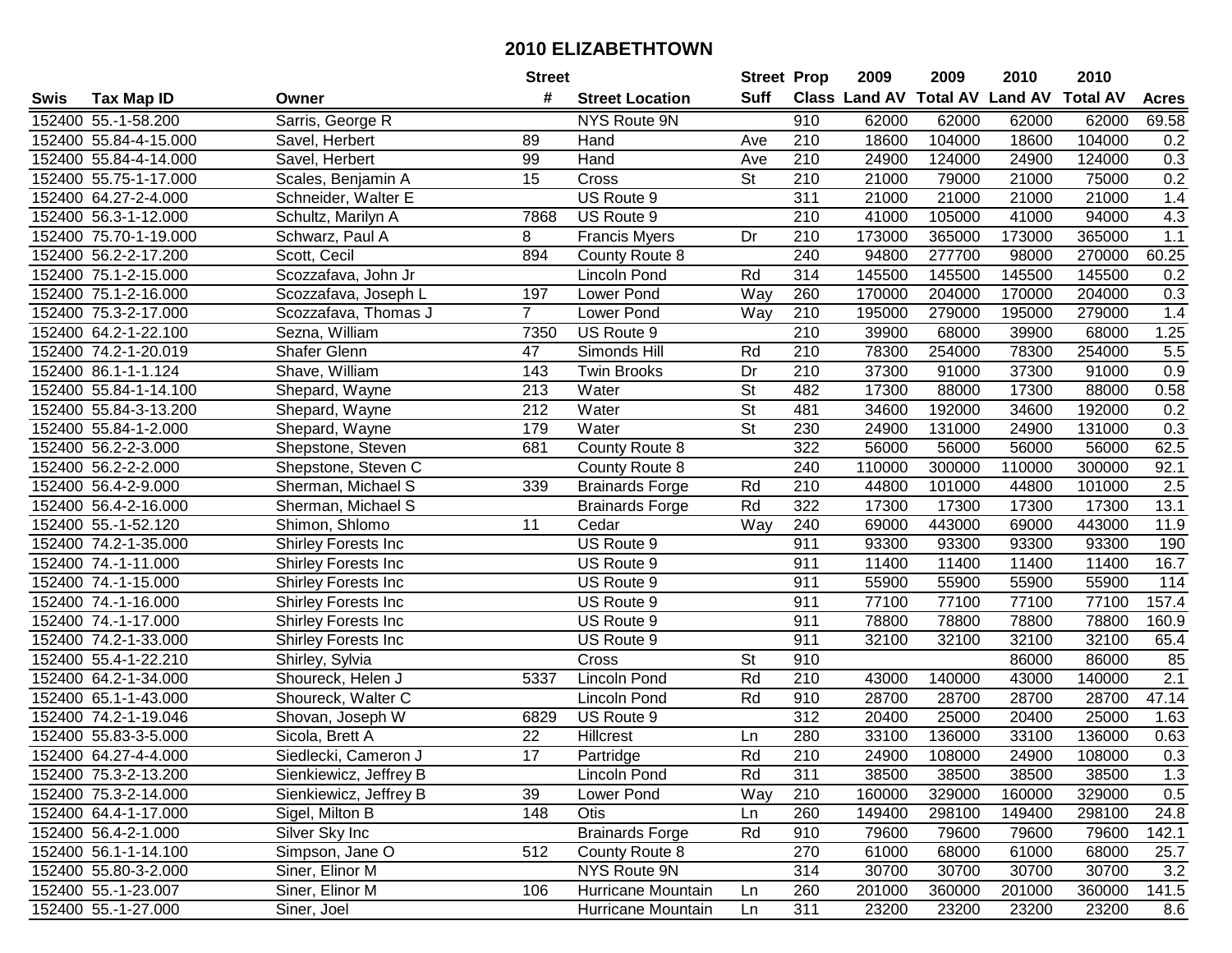|      |                       |                                    | <b>Street</b> |                        | <b>Street Prop</b>       |                  | 2009          | 2009            | 2010           | 2010            |                  |
|------|-----------------------|------------------------------------|---------------|------------------------|--------------------------|------------------|---------------|-----------------|----------------|-----------------|------------------|
| Swis | <b>Tax Map ID</b>     | Owner                              | #             | <b>Street Location</b> | <b>Suff</b>              |                  | Class Land AV | <b>Total AV</b> | <b>Land AV</b> | <b>Total AV</b> | <b>Acres</b>     |
|      | 152400 75.1-2-26.000  | Singelyn, David                    | 253           | Lower Pond             | Way                      | 260              | 178000        | 214000          | 178000         | 214000          | 0.7              |
|      | 152400 75.3-2-18.000  | Sleeper, Philip                    | 4274          | <b>Lincoln Pond</b>    | Rd                       | 260              | 156000        | 179000          | 156000         | 179000          | 0.6              |
|      | 152400 55.75-1-37.000 | Smith, Patti L                     | 57            | Water                  | <b>St</b>                | 210              | 37000         | 133000          | 37000          | 133000          | 0.7              |
|      | 152400 64.2-1-29.000  | Smith, Paul J                      |               | Lincoln Pond           | Rd                       | 910              | 41200         | 41200           | 41200          | 41200           | 42.32            |
|      | 152400 64.2-1-30.000  | Smith, Paul J                      |               | Lincoln Pond           | Rd                       | 311              | 2100          | 2100            | 2100           | 2100            | 0.11             |
|      | 152400 85.-1-2.200    | <b>SNY Environmental Cons Dept</b> |               | US Route 9             |                          | 961              | 12100         | 12100           | 12100          | 12100           | 6.7              |
|      | 152400 55.83-3-4.100  | Soper, Steven R                    | 12            | Hillcrest              | Ln                       | 210              | 39900         | 130000          | 39900          | 139000          | 1.2              |
|      | 152400 75.78-1-1.000  | Soss, Shirley A                    | 48            | <b>Twin Brooks</b>     | $\overline{Dr}$          | 260              | 195000        | 225000          | 195000         | 225000          | 0.73             |
|      | 152400 55.4-1-20.112  | Sousie, Timothy M                  | 122           | County Route 10        |                          | 270              | 41000         | 60000           | 41000          | 60000           | 4.22             |
|      | 152400 86.2-1-3.110   | <b>SP Forests LLC</b>              |               | <b>Burhart</b>         | Ln                       | 912              | 24800         | 24800           | 24800          | 24800           | 35.41            |
|      | 152400 55.75-1-42.000 | Spaulding, Brian G                 | 41            | Water                  | St                       | 210              | 28000         | 78000           | 28000          | 78000           | 0.4              |
|      | 152400 56.2-2-18.000  | Spear, Michael A                   | 822           | County Route 8         |                          | 240              | 36900         | 69000           | 36900          | 69000           | 23.1             |
|      | 152400 75.3-2-9.000   | Spilling, Douglas G                | 5             | Patterson              | Dr                       | 312              | 21900         | 22000           | 21900          | 22000           | 0.3              |
|      | 152400 75.3-2-10.000  | Spilling, Douglas G                | 65            | Lower Pond             | Way                      | 210              | 192000        | 263000          | 192000         | 263000          | 1.18             |
|      | 152400 55.75-1-25.000 | St Dennis, James L                 | 101           | Water                  | St                       | 210              | 35000         | 89000           | 35000          | 89000           | 0.6              |
|      | 152400 55.75-1-24.000 | St Dennis, Stephen                 | 107           | Water                  | St                       | 210              | 42000         | 45000           | 42000          | 45000           | -1               |
|      | 152400 65.1-1-8.000   | Stanley, Carl E                    |               | Garondah               | Way                      | 314              | 25250         | 25250           | 25250          | 25250           | 0.92             |
|      | 152400 65.1-1-17.000  | Stanley, Carl E                    |               | Lincoln Pond           | Rd                       | 910              | 85100         | 85100           | 85100          | 85100           | 225              |
|      | 152400 65.1-1-18.000  | Stanley, Carl E                    |               | NYS Route 9N           |                          | 910              | 31800         | 31800           | 31800          | 31800           | 32.31            |
|      | 152400 65.1-1-10.000  | Stanley, Carl E                    |               | Garondah               | Way                      | 314              | 21750         | 21750           | 21750          | 21750           | 1.4              |
|      | 152400 65.1-1-9.000   | Stanley, Carl E                    |               | Garondah               | Way                      | 314              | 25400         | 25400           | 25400          | 25400           | 0.94             |
|      | 152400 63.-1-4.000    | Stanton, Leigh M                   |               | NYS Route 9N           |                          | 312              | 50000         | 52000           | 50000          | 52000           | 16.9             |
|      | 152400 75.1-1-21.000  | State Of New York                  |               | Lincoln Pond           | Rd                       | 961              | 571200        | 571200          | 571200         | 571200          | 33.7             |
|      | 152400 56.2-2-13.023  | <b>State Of New York</b>           |               | <b>Brainards Forge</b> | Rd                       | 931              | 14800         | 14800           | 14800          | 14800           | 0.48             |
|      | 152400 56.2-2-4.000   | <b>State Of New York</b>           |               | County Route 8         |                          | 961              | 6100          | 6100            | 6100           | 6100            | 3.3              |
|      | 152400 65.2-4-21.000  | State Of New York                  |               | NYS Route 9N           |                          | 931              | 3300          | 3300            | 3300           | 3300            | 2.3              |
|      | 152400 65.2-4-10.000  | State Of New York                  | 7735          | NYS Route 9N           |                          | 651              | 256600        | 1656800         | 256600         | 1656800         | 10.1             |
|      | 152400 75.1-2-1.000   | State Of New York                  |               | Lincoln Pond           | Rd                       | 931              | 550600        | 550600          | 550600         | 550600          | 1.1              |
|      | 152400 55.84-1-18.000 | State Of New York                  |               | Water                  | $\overline{\mathsf{St}}$ | 692              | 17300         | 17300           | 17300          | 17300           | 0.1              |
|      | 152400 85.-1-30.000   | State Of New York                  |               | Lincoln Pond           | Rd                       | $\overline{972}$ | 5400          | 5400            | 5400           | 5400            | 45.4             |
|      | 152400 75.1-1-14.000  | State Of New York                  |               | Kingdom Dam            | Ln                       | 931              | 78700         | 78700           | 78700          | 78700           | $\overline{3.9}$ |
|      | 152400 75.1-1-13.000  | State Of New York                  |               | Kingdom Dam            | Ln                       | 931              | 216900        | 216900          | 216900         | 216900          | 89.3             |
|      | 152400 56.3-1-50.000  | <b>State Of New York</b>           |               | County Route 8         |                          | 694              | 48600         | 48600           | 48600          | 48600           | 67.5             |
|      | 152400 75.1-2-28.000  | <b>State Of New York</b>           |               | Lincoln Pond           | Rd                       | 314              | 343800        | 343800          | 343800         | 343800          | 59               |
|      | 152400 55.76-1-10.000 | State Of New York                  |               | US Route 9             |                          | 692              | 7000          | 7000            | 7000           | 7000            | 0.1              |
|      | 152400 75.3-2-1.000   | State Of New York                  |               | Lincoln Pond           | Rd                       | 931              | 183800        | 183800          | 183800         | 183800          | 17.8             |
|      | 152400 56.2-2-5.000   | <b>State Of New York</b>           |               | County Route 8         |                          | 961              | 13900         | 13900           | 13900          | 13900           | 7.7              |
|      | 152400 55.-1-30.000   | Stevens, Gregory I                 | 15            | Neumaier               | Ln                       | 210              | 43900         | 78000           | 43900          | 78000           | 2.7              |
|      | 152400 55.76-1-8.000  | Stevens, Todd                      |               | US Route 9             |                          | 210              | 39000         | 148000          | 39000          | 148000          | 2.6              |
|      | 152400 55.76-1-7.200  | Stevens, Todd A                    | 7681          | US Route 9             |                          | 311              | 19000         | 19000           | 19000          | 19000           | 9.2              |
|      | 152400 55.-1-57.002   | Stewart, Brent S                   | 9329          | NYS Route 9N           |                          | 260              | 40000         | 88000           | 40000          | 85000           | 2.8              |
|      | 152400 74.7-1-2.000   | Stone, Loyal H Jr                  |               | <b>Roaring Brook</b>   | Ln                       | 323              | 20100         | 20100           | 20100          | 20100           | 1.1              |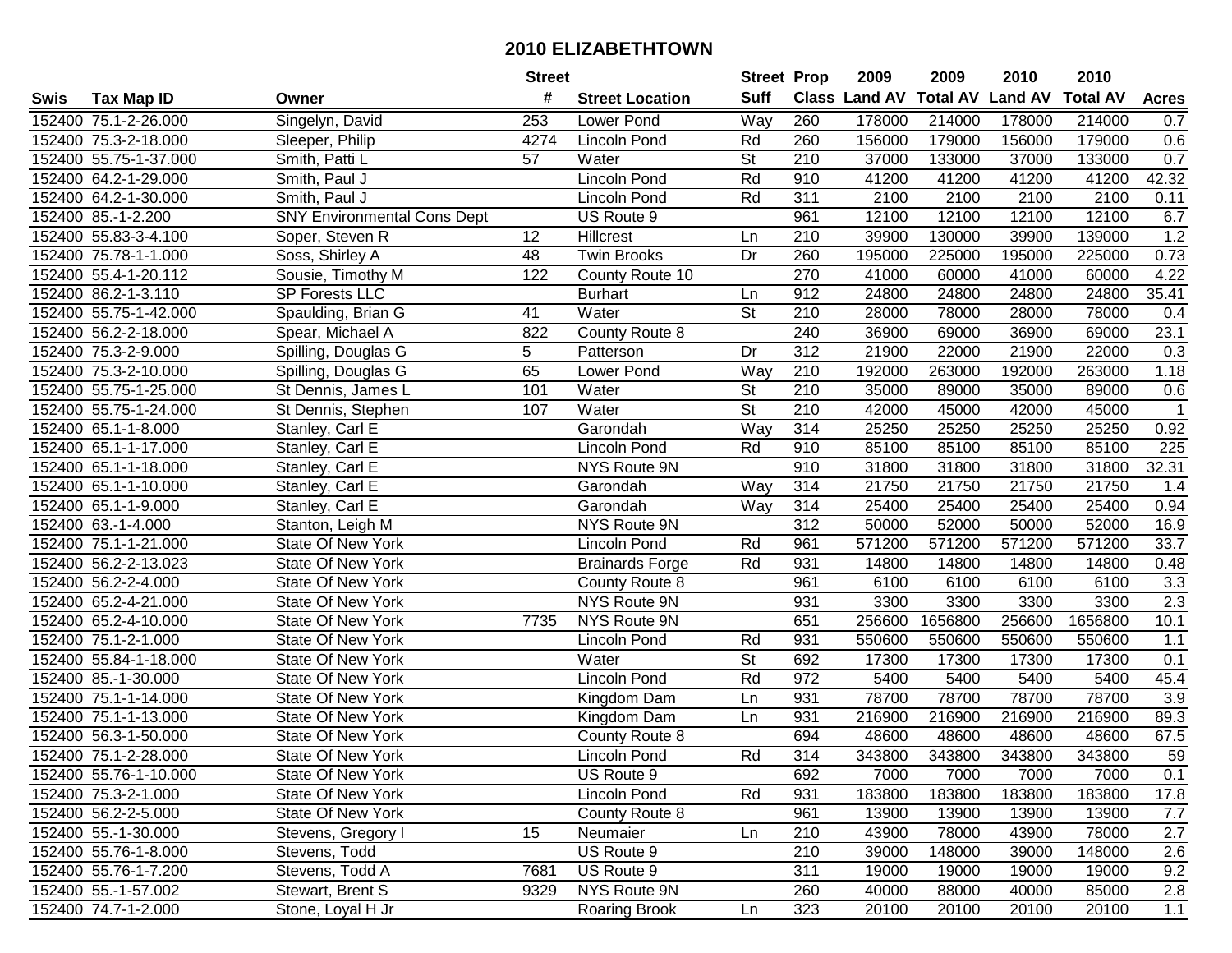| #<br><b>Suff</b><br><b>Class Land AV Total AV</b><br><b>Land AV</b><br><b>Total AV</b><br>Tax Map ID<br><b>Street Location</b><br><b>Acres</b><br>Owner<br>152400 74.7-1-1.000<br>Stone, Loyal H Jr<br>210<br>40100<br>86500<br>40000<br>80000<br>1.3<br>106<br><b>Roaring Brook</b><br>Ln<br>314<br>5.8<br>152400 74.-1-32.000<br>Scriver<br>22600<br>22600<br>22600<br>22600<br>Stone, Loyal Jr<br>Ln<br>St<br>0.9<br>152400 55.75-2-7.000<br><b>Cross</b><br>210<br>37300<br>96000<br>37300<br>96000<br>Stradley, Paul<br>12<br>1.3<br>Way<br>210<br>40000<br>118000<br>40000<br>118000<br>152400 55.84-1-21.100<br>Strean, Richard M<br>39<br>Maple<br>County Route 8<br>152400 56.2-2-21.000<br>Strong, William D<br>697<br>240<br>47000<br>112000<br>47000<br>112000<br>12.6<br>127000<br>33.5<br>152400 56.3-1-25.000<br>Strong, William D<br>262<br>260<br>62000<br>127000<br>62000<br>County Route 8<br>Studley, William<br>7153<br>230<br>38900<br>98000<br>152400 64.2-1-52.200<br>US Route 9<br>98000<br>38900<br>$\overline{1}$<br>210<br>$\overline{26}$<br>28000<br>50000<br>0.4<br>152400 55.76-1-15.000<br>Supernaw, Janice E<br>County Route 8<br>28000<br>50000<br>260<br>63600<br>36.3<br>152400 55.-1-11.000<br>Sweda, Shawn P<br>396<br>Hurricane Mountain<br>101000<br>63600<br>101000<br>Ln<br>Rd<br>260<br>24900<br>37400<br>152400 75.70-1-3.000<br>4258<br>85000<br>80000<br>0.3<br>Sweet Joan M<br><b>Lincoln Pond</b><br>314<br>55700<br>55700<br>55700<br>152400 75.70-1-24.027<br>Lincoln Pond<br>Rd<br>55700<br>0.1<br>Sweet Joan M<br>152400 75.3-2-5.000<br>Lower Pond<br>260<br>158000<br>181000<br>158000<br>181000<br>0.8<br>Sweet, Keith L<br>87<br>Way<br>0.8<br>US Route 9<br>260<br>35800<br>30000<br>47000<br>152400 74.14-1-11.000<br>Taber, Walter T<br>6204<br>47400<br>110<br>152400 64.-1-28.000<br>US Route 9<br>910<br>57800<br>57800<br>57800<br>57800<br>Taylor, Bruce A<br>152400 65.1-1-13.000<br>68<br>Garondah<br>Way<br>210<br>47000<br>140000<br>47000<br>140000<br>0.5<br>Taylor, Nancy P<br>0.5<br>26<br>210<br>31100<br>31100<br>81000<br>152400 55.76-1-34.000<br>Noble<br>Ter<br>81000<br>Taylor, Theodore W<br>2.5<br>210<br>152400 64.4-1-35.000<br>6955<br>US Route 9<br>44800<br>85000<br>41000<br>85000<br>Tenney, Charles<br>6.1<br>314<br>US Route 9<br>24000<br>24000<br>24000<br>24000<br>152400 64.2-1-48.000<br>Tenney, Charles H<br>5<br>210<br>152400 64.2-1-49.000<br>7158<br>US Route 9<br>42000<br>209000<br>42000<br>215000<br>Tenney, Charles Jr<br>0.5<br>152400 55.75-3-19.000<br>Testa, Ronald J<br>12<br>Foot Bridge<br>210<br>31100<br>135000<br>31100<br>135000<br>Ln<br>322<br>12000<br>12000<br>12000<br>13.33<br>152400 55.4-1-25.300<br>Thomas, Daniel A<br>Cobble Hill<br>Ln<br>12000<br>322<br>9700<br>9700<br>152400 55.4-1-25.500<br>Cobble Hill<br>9700<br>9700<br>11.05<br>Thomas, Philip A<br>Ln<br>211<br>Water<br>St<br>482<br>Thomas, Winifred K<br>34600<br>174600<br>34600<br>174600<br>0.2<br>152400 55.84-1-13.000<br>St<br>700<br>0.7<br>152400 55.4-1-13.000<br>Thompson, Charles C III<br>Cross<br>314<br>700<br>700<br>700<br>Rd<br>33500<br>33500<br>43.4<br>322<br>33500<br>33500<br>152400 55.4-1-9.000<br>Thompson, Charles C III<br>Roscoe<br>$\overline{210}$<br>US Route 9<br>45500<br>2.7<br>152400 64.4-1-48.000<br>Thorsen, John<br>6982<br>98000<br>42000<br>98000<br>$\overline{\mathsf{St}}$<br>462<br>260000<br>755000<br>260000<br>755000<br>152400 55.83-3-19.000<br>Ticonderoga Federal Credit Uni<br>7519<br>Court<br>0.65<br>152400 75.1-2-23.000<br>Tilley, Carolyn P<br>237<br>Lower Pond<br>Way<br>270<br>154000<br>169000<br>154000<br>169000<br>0.7<br>$\overline{311}$<br>152400 64.2-1-62.000<br>Tomkins, John III<br>1500<br>1500<br>1500<br>1500<br>0.38<br>US Route 9<br>$\overline{210}$<br>152400 64.2-1-63.000<br>7335<br>US Route 9<br>41000<br>139000<br>41000<br>142000<br>3.84<br>Tomkins, John III<br>$\overline{312}$<br>68800<br>68800<br>43.7<br>152400 64.4-1-10.000<br>Torok, Alex<br>Lobdell<br>76400<br>76400<br>Ln<br>Ter<br>152400 55.76-1-41.000<br>682<br>17300<br>17300<br>17300<br>17300<br>0.13<br>Town Of Elizabethtown<br>Noble<br>Campe Park<br>682<br>92400<br>6.6<br>152400 55.76-1-43.000<br>Town Of Elizabethtown<br>13<br>Way<br>92400<br>92400<br>92400<br>552<br>152400 55.4-1-23.000<br>8405<br><b>NYS Route 9N</b><br>705000<br>1340000<br>705000<br>1340000 110.04<br>Town Of Elizabethtown<br>152400 55.76-1-44.000<br>Town Of Elizabethtown<br>Water<br>St<br>682<br>86800<br>86800<br>86800<br>86800<br>6.2<br>152400 56.77-1-1.000<br>13<br>651<br>78600<br>168500<br>168500<br>4.1<br>Town Of Elizabethtown<br>Woodruff<br>Ln<br>78600<br><b>St</b><br>152400 55.76-1-1.112<br>330<br>2500<br>2500<br>2500<br>2500<br>0.31<br>Town Of Elizabethtown<br>Cross<br>Rd<br>822<br>114800<br>0.5<br>152400 55.74-1-16.000<br>Town Of Elizabethtown<br>114800<br>114800<br>114800<br>Lord<br>152400 55.84-3-24.000<br>Town Of Elizabethtown<br>Court<br><b>St</b><br>963<br>168000<br>170000<br>168000<br>0.5<br>170000<br>822<br>152400 74.7-1-23.000<br>Town Of Elizabethtown<br>US Route 9<br>100<br>100<br>100<br>100<br>0.1<br>Town Of Elizabethtown<br>Hurricane Mountain<br>822<br>87000<br>87000<br>87000<br>87000<br>96.5<br>152400 55.-1-25.000<br>Ln |      |                       | <b>Street</b> |          | <b>Street Prop</b> |     | 2009  | 2009   | 2010  | 2010   |     |
|-------------------------------------------------------------------------------------------------------------------------------------------------------------------------------------------------------------------------------------------------------------------------------------------------------------------------------------------------------------------------------------------------------------------------------------------------------------------------------------------------------------------------------------------------------------------------------------------------------------------------------------------------------------------------------------------------------------------------------------------------------------------------------------------------------------------------------------------------------------------------------------------------------------------------------------------------------------------------------------------------------------------------------------------------------------------------------------------------------------------------------------------------------------------------------------------------------------------------------------------------------------------------------------------------------------------------------------------------------------------------------------------------------------------------------------------------------------------------------------------------------------------------------------------------------------------------------------------------------------------------------------------------------------------------------------------------------------------------------------------------------------------------------------------------------------------------------------------------------------------------------------------------------------------------------------------------------------------------------------------------------------------------------------------------------------------------------------------------------------------------------------------------------------------------------------------------------------------------------------------------------------------------------------------------------------------------------------------------------------------------------------------------------------------------------------------------------------------------------------------------------------------------------------------------------------------------------------------------------------------------------------------------------------------------------------------------------------------------------------------------------------------------------------------------------------------------------------------------------------------------------------------------------------------------------------------------------------------------------------------------------------------------------------------------------------------------------------------------------------------------------------------------------------------------------------------------------------------------------------------------------------------------------------------------------------------------------------------------------------------------------------------------------------------------------------------------------------------------------------------------------------------------------------------------------------------------------------------------------------------------------------------------------------------------------------------------------------------------------------------------------------------------------------------------------------------------------------------------------------------------------------------------------------------------------------------------------------------------------------------------------------------------------------------------------------------------------------------------------------------------------------------------------------------------------------------------------------------------------------------------------------------------------------------------------------------------------------------------------------------------------------------------------------------------------------------------------------------------------------------------------------------------------------------------------------------------------------------------------------------------------------------------------------------------------------------------------------------------------------------------------------------------------------------------------------------------------------------------------------------------------------------------------------------------------------------------------------------------------------------------------------------------------------------------------------------------------------------------------------------------------------------------------------------------------------------------------------------------------------------------------------------------------------------------------------------------------------------|------|-----------------------|---------------|----------|--------------------|-----|-------|--------|-------|--------|-----|
|                                                                                                                                                                                                                                                                                                                                                                                                                                                                                                                                                                                                                                                                                                                                                                                                                                                                                                                                                                                                                                                                                                                                                                                                                                                                                                                                                                                                                                                                                                                                                                                                                                                                                                                                                                                                                                                                                                                                                                                                                                                                                                                                                                                                                                                                                                                                                                                                                                                                                                                                                                                                                                                                                                                                                                                                                                                                                                                                                                                                                                                                                                                                                                                                                                                                                                                                                                                                                                                                                                                                                                                                                                                                                                                                                                                                                                                                                                                                                                                                                                                                                                                                                                                                                                                                                                                                                                                                                                                                                                                                                                                                                                                                                                                                                                                                                                                                                                                                                                                                                                                                                                                                                                                                                                                                                                                                           | Swis |                       |               |          |                    |     |       |        |       |        |     |
|                                                                                                                                                                                                                                                                                                                                                                                                                                                                                                                                                                                                                                                                                                                                                                                                                                                                                                                                                                                                                                                                                                                                                                                                                                                                                                                                                                                                                                                                                                                                                                                                                                                                                                                                                                                                                                                                                                                                                                                                                                                                                                                                                                                                                                                                                                                                                                                                                                                                                                                                                                                                                                                                                                                                                                                                                                                                                                                                                                                                                                                                                                                                                                                                                                                                                                                                                                                                                                                                                                                                                                                                                                                                                                                                                                                                                                                                                                                                                                                                                                                                                                                                                                                                                                                                                                                                                                                                                                                                                                                                                                                                                                                                                                                                                                                                                                                                                                                                                                                                                                                                                                                                                                                                                                                                                                                                           |      |                       |               |          |                    |     |       |        |       |        |     |
|                                                                                                                                                                                                                                                                                                                                                                                                                                                                                                                                                                                                                                                                                                                                                                                                                                                                                                                                                                                                                                                                                                                                                                                                                                                                                                                                                                                                                                                                                                                                                                                                                                                                                                                                                                                                                                                                                                                                                                                                                                                                                                                                                                                                                                                                                                                                                                                                                                                                                                                                                                                                                                                                                                                                                                                                                                                                                                                                                                                                                                                                                                                                                                                                                                                                                                                                                                                                                                                                                                                                                                                                                                                                                                                                                                                                                                                                                                                                                                                                                                                                                                                                                                                                                                                                                                                                                                                                                                                                                                                                                                                                                                                                                                                                                                                                                                                                                                                                                                                                                                                                                                                                                                                                                                                                                                                                           |      |                       |               |          |                    |     |       |        |       |        |     |
|                                                                                                                                                                                                                                                                                                                                                                                                                                                                                                                                                                                                                                                                                                                                                                                                                                                                                                                                                                                                                                                                                                                                                                                                                                                                                                                                                                                                                                                                                                                                                                                                                                                                                                                                                                                                                                                                                                                                                                                                                                                                                                                                                                                                                                                                                                                                                                                                                                                                                                                                                                                                                                                                                                                                                                                                                                                                                                                                                                                                                                                                                                                                                                                                                                                                                                                                                                                                                                                                                                                                                                                                                                                                                                                                                                                                                                                                                                                                                                                                                                                                                                                                                                                                                                                                                                                                                                                                                                                                                                                                                                                                                                                                                                                                                                                                                                                                                                                                                                                                                                                                                                                                                                                                                                                                                                                                           |      |                       |               |          |                    |     |       |        |       |        |     |
|                                                                                                                                                                                                                                                                                                                                                                                                                                                                                                                                                                                                                                                                                                                                                                                                                                                                                                                                                                                                                                                                                                                                                                                                                                                                                                                                                                                                                                                                                                                                                                                                                                                                                                                                                                                                                                                                                                                                                                                                                                                                                                                                                                                                                                                                                                                                                                                                                                                                                                                                                                                                                                                                                                                                                                                                                                                                                                                                                                                                                                                                                                                                                                                                                                                                                                                                                                                                                                                                                                                                                                                                                                                                                                                                                                                                                                                                                                                                                                                                                                                                                                                                                                                                                                                                                                                                                                                                                                                                                                                                                                                                                                                                                                                                                                                                                                                                                                                                                                                                                                                                                                                                                                                                                                                                                                                                           |      |                       |               |          |                    |     |       |        |       |        |     |
|                                                                                                                                                                                                                                                                                                                                                                                                                                                                                                                                                                                                                                                                                                                                                                                                                                                                                                                                                                                                                                                                                                                                                                                                                                                                                                                                                                                                                                                                                                                                                                                                                                                                                                                                                                                                                                                                                                                                                                                                                                                                                                                                                                                                                                                                                                                                                                                                                                                                                                                                                                                                                                                                                                                                                                                                                                                                                                                                                                                                                                                                                                                                                                                                                                                                                                                                                                                                                                                                                                                                                                                                                                                                                                                                                                                                                                                                                                                                                                                                                                                                                                                                                                                                                                                                                                                                                                                                                                                                                                                                                                                                                                                                                                                                                                                                                                                                                                                                                                                                                                                                                                                                                                                                                                                                                                                                           |      |                       |               |          |                    |     |       |        |       |        |     |
|                                                                                                                                                                                                                                                                                                                                                                                                                                                                                                                                                                                                                                                                                                                                                                                                                                                                                                                                                                                                                                                                                                                                                                                                                                                                                                                                                                                                                                                                                                                                                                                                                                                                                                                                                                                                                                                                                                                                                                                                                                                                                                                                                                                                                                                                                                                                                                                                                                                                                                                                                                                                                                                                                                                                                                                                                                                                                                                                                                                                                                                                                                                                                                                                                                                                                                                                                                                                                                                                                                                                                                                                                                                                                                                                                                                                                                                                                                                                                                                                                                                                                                                                                                                                                                                                                                                                                                                                                                                                                                                                                                                                                                                                                                                                                                                                                                                                                                                                                                                                                                                                                                                                                                                                                                                                                                                                           |      |                       |               |          |                    |     |       |        |       |        |     |
|                                                                                                                                                                                                                                                                                                                                                                                                                                                                                                                                                                                                                                                                                                                                                                                                                                                                                                                                                                                                                                                                                                                                                                                                                                                                                                                                                                                                                                                                                                                                                                                                                                                                                                                                                                                                                                                                                                                                                                                                                                                                                                                                                                                                                                                                                                                                                                                                                                                                                                                                                                                                                                                                                                                                                                                                                                                                                                                                                                                                                                                                                                                                                                                                                                                                                                                                                                                                                                                                                                                                                                                                                                                                                                                                                                                                                                                                                                                                                                                                                                                                                                                                                                                                                                                                                                                                                                                                                                                                                                                                                                                                                                                                                                                                                                                                                                                                                                                                                                                                                                                                                                                                                                                                                                                                                                                                           |      |                       |               |          |                    |     |       |        |       |        |     |
|                                                                                                                                                                                                                                                                                                                                                                                                                                                                                                                                                                                                                                                                                                                                                                                                                                                                                                                                                                                                                                                                                                                                                                                                                                                                                                                                                                                                                                                                                                                                                                                                                                                                                                                                                                                                                                                                                                                                                                                                                                                                                                                                                                                                                                                                                                                                                                                                                                                                                                                                                                                                                                                                                                                                                                                                                                                                                                                                                                                                                                                                                                                                                                                                                                                                                                                                                                                                                                                                                                                                                                                                                                                                                                                                                                                                                                                                                                                                                                                                                                                                                                                                                                                                                                                                                                                                                                                                                                                                                                                                                                                                                                                                                                                                                                                                                                                                                                                                                                                                                                                                                                                                                                                                                                                                                                                                           |      |                       |               |          |                    |     |       |        |       |        |     |
|                                                                                                                                                                                                                                                                                                                                                                                                                                                                                                                                                                                                                                                                                                                                                                                                                                                                                                                                                                                                                                                                                                                                                                                                                                                                                                                                                                                                                                                                                                                                                                                                                                                                                                                                                                                                                                                                                                                                                                                                                                                                                                                                                                                                                                                                                                                                                                                                                                                                                                                                                                                                                                                                                                                                                                                                                                                                                                                                                                                                                                                                                                                                                                                                                                                                                                                                                                                                                                                                                                                                                                                                                                                                                                                                                                                                                                                                                                                                                                                                                                                                                                                                                                                                                                                                                                                                                                                                                                                                                                                                                                                                                                                                                                                                                                                                                                                                                                                                                                                                                                                                                                                                                                                                                                                                                                                                           |      |                       |               |          |                    |     |       |        |       |        |     |
|                                                                                                                                                                                                                                                                                                                                                                                                                                                                                                                                                                                                                                                                                                                                                                                                                                                                                                                                                                                                                                                                                                                                                                                                                                                                                                                                                                                                                                                                                                                                                                                                                                                                                                                                                                                                                                                                                                                                                                                                                                                                                                                                                                                                                                                                                                                                                                                                                                                                                                                                                                                                                                                                                                                                                                                                                                                                                                                                                                                                                                                                                                                                                                                                                                                                                                                                                                                                                                                                                                                                                                                                                                                                                                                                                                                                                                                                                                                                                                                                                                                                                                                                                                                                                                                                                                                                                                                                                                                                                                                                                                                                                                                                                                                                                                                                                                                                                                                                                                                                                                                                                                                                                                                                                                                                                                                                           |      |                       |               |          |                    |     |       |        |       |        |     |
|                                                                                                                                                                                                                                                                                                                                                                                                                                                                                                                                                                                                                                                                                                                                                                                                                                                                                                                                                                                                                                                                                                                                                                                                                                                                                                                                                                                                                                                                                                                                                                                                                                                                                                                                                                                                                                                                                                                                                                                                                                                                                                                                                                                                                                                                                                                                                                                                                                                                                                                                                                                                                                                                                                                                                                                                                                                                                                                                                                                                                                                                                                                                                                                                                                                                                                                                                                                                                                                                                                                                                                                                                                                                                                                                                                                                                                                                                                                                                                                                                                                                                                                                                                                                                                                                                                                                                                                                                                                                                                                                                                                                                                                                                                                                                                                                                                                                                                                                                                                                                                                                                                                                                                                                                                                                                                                                           |      |                       |               |          |                    |     |       |        |       |        |     |
|                                                                                                                                                                                                                                                                                                                                                                                                                                                                                                                                                                                                                                                                                                                                                                                                                                                                                                                                                                                                                                                                                                                                                                                                                                                                                                                                                                                                                                                                                                                                                                                                                                                                                                                                                                                                                                                                                                                                                                                                                                                                                                                                                                                                                                                                                                                                                                                                                                                                                                                                                                                                                                                                                                                                                                                                                                                                                                                                                                                                                                                                                                                                                                                                                                                                                                                                                                                                                                                                                                                                                                                                                                                                                                                                                                                                                                                                                                                                                                                                                                                                                                                                                                                                                                                                                                                                                                                                                                                                                                                                                                                                                                                                                                                                                                                                                                                                                                                                                                                                                                                                                                                                                                                                                                                                                                                                           |      |                       |               |          |                    |     |       |        |       |        |     |
|                                                                                                                                                                                                                                                                                                                                                                                                                                                                                                                                                                                                                                                                                                                                                                                                                                                                                                                                                                                                                                                                                                                                                                                                                                                                                                                                                                                                                                                                                                                                                                                                                                                                                                                                                                                                                                                                                                                                                                                                                                                                                                                                                                                                                                                                                                                                                                                                                                                                                                                                                                                                                                                                                                                                                                                                                                                                                                                                                                                                                                                                                                                                                                                                                                                                                                                                                                                                                                                                                                                                                                                                                                                                                                                                                                                                                                                                                                                                                                                                                                                                                                                                                                                                                                                                                                                                                                                                                                                                                                                                                                                                                                                                                                                                                                                                                                                                                                                                                                                                                                                                                                                                                                                                                                                                                                                                           |      |                       |               |          |                    |     |       |        |       |        |     |
|                                                                                                                                                                                                                                                                                                                                                                                                                                                                                                                                                                                                                                                                                                                                                                                                                                                                                                                                                                                                                                                                                                                                                                                                                                                                                                                                                                                                                                                                                                                                                                                                                                                                                                                                                                                                                                                                                                                                                                                                                                                                                                                                                                                                                                                                                                                                                                                                                                                                                                                                                                                                                                                                                                                                                                                                                                                                                                                                                                                                                                                                                                                                                                                                                                                                                                                                                                                                                                                                                                                                                                                                                                                                                                                                                                                                                                                                                                                                                                                                                                                                                                                                                                                                                                                                                                                                                                                                                                                                                                                                                                                                                                                                                                                                                                                                                                                                                                                                                                                                                                                                                                                                                                                                                                                                                                                                           |      |                       |               |          |                    |     |       |        |       |        |     |
|                                                                                                                                                                                                                                                                                                                                                                                                                                                                                                                                                                                                                                                                                                                                                                                                                                                                                                                                                                                                                                                                                                                                                                                                                                                                                                                                                                                                                                                                                                                                                                                                                                                                                                                                                                                                                                                                                                                                                                                                                                                                                                                                                                                                                                                                                                                                                                                                                                                                                                                                                                                                                                                                                                                                                                                                                                                                                                                                                                                                                                                                                                                                                                                                                                                                                                                                                                                                                                                                                                                                                                                                                                                                                                                                                                                                                                                                                                                                                                                                                                                                                                                                                                                                                                                                                                                                                                                                                                                                                                                                                                                                                                                                                                                                                                                                                                                                                                                                                                                                                                                                                                                                                                                                                                                                                                                                           |      |                       |               |          |                    |     |       |        |       |        |     |
|                                                                                                                                                                                                                                                                                                                                                                                                                                                                                                                                                                                                                                                                                                                                                                                                                                                                                                                                                                                                                                                                                                                                                                                                                                                                                                                                                                                                                                                                                                                                                                                                                                                                                                                                                                                                                                                                                                                                                                                                                                                                                                                                                                                                                                                                                                                                                                                                                                                                                                                                                                                                                                                                                                                                                                                                                                                                                                                                                                                                                                                                                                                                                                                                                                                                                                                                                                                                                                                                                                                                                                                                                                                                                                                                                                                                                                                                                                                                                                                                                                                                                                                                                                                                                                                                                                                                                                                                                                                                                                                                                                                                                                                                                                                                                                                                                                                                                                                                                                                                                                                                                                                                                                                                                                                                                                                                           |      |                       |               |          |                    |     |       |        |       |        |     |
|                                                                                                                                                                                                                                                                                                                                                                                                                                                                                                                                                                                                                                                                                                                                                                                                                                                                                                                                                                                                                                                                                                                                                                                                                                                                                                                                                                                                                                                                                                                                                                                                                                                                                                                                                                                                                                                                                                                                                                                                                                                                                                                                                                                                                                                                                                                                                                                                                                                                                                                                                                                                                                                                                                                                                                                                                                                                                                                                                                                                                                                                                                                                                                                                                                                                                                                                                                                                                                                                                                                                                                                                                                                                                                                                                                                                                                                                                                                                                                                                                                                                                                                                                                                                                                                                                                                                                                                                                                                                                                                                                                                                                                                                                                                                                                                                                                                                                                                                                                                                                                                                                                                                                                                                                                                                                                                                           |      |                       |               |          |                    |     |       |        |       |        |     |
|                                                                                                                                                                                                                                                                                                                                                                                                                                                                                                                                                                                                                                                                                                                                                                                                                                                                                                                                                                                                                                                                                                                                                                                                                                                                                                                                                                                                                                                                                                                                                                                                                                                                                                                                                                                                                                                                                                                                                                                                                                                                                                                                                                                                                                                                                                                                                                                                                                                                                                                                                                                                                                                                                                                                                                                                                                                                                                                                                                                                                                                                                                                                                                                                                                                                                                                                                                                                                                                                                                                                                                                                                                                                                                                                                                                                                                                                                                                                                                                                                                                                                                                                                                                                                                                                                                                                                                                                                                                                                                                                                                                                                                                                                                                                                                                                                                                                                                                                                                                                                                                                                                                                                                                                                                                                                                                                           |      |                       |               |          |                    |     |       |        |       |        |     |
|                                                                                                                                                                                                                                                                                                                                                                                                                                                                                                                                                                                                                                                                                                                                                                                                                                                                                                                                                                                                                                                                                                                                                                                                                                                                                                                                                                                                                                                                                                                                                                                                                                                                                                                                                                                                                                                                                                                                                                                                                                                                                                                                                                                                                                                                                                                                                                                                                                                                                                                                                                                                                                                                                                                                                                                                                                                                                                                                                                                                                                                                                                                                                                                                                                                                                                                                                                                                                                                                                                                                                                                                                                                                                                                                                                                                                                                                                                                                                                                                                                                                                                                                                                                                                                                                                                                                                                                                                                                                                                                                                                                                                                                                                                                                                                                                                                                                                                                                                                                                                                                                                                                                                                                                                                                                                                                                           |      |                       |               |          |                    |     |       |        |       |        |     |
|                                                                                                                                                                                                                                                                                                                                                                                                                                                                                                                                                                                                                                                                                                                                                                                                                                                                                                                                                                                                                                                                                                                                                                                                                                                                                                                                                                                                                                                                                                                                                                                                                                                                                                                                                                                                                                                                                                                                                                                                                                                                                                                                                                                                                                                                                                                                                                                                                                                                                                                                                                                                                                                                                                                                                                                                                                                                                                                                                                                                                                                                                                                                                                                                                                                                                                                                                                                                                                                                                                                                                                                                                                                                                                                                                                                                                                                                                                                                                                                                                                                                                                                                                                                                                                                                                                                                                                                                                                                                                                                                                                                                                                                                                                                                                                                                                                                                                                                                                                                                                                                                                                                                                                                                                                                                                                                                           |      |                       |               |          |                    |     |       |        |       |        |     |
|                                                                                                                                                                                                                                                                                                                                                                                                                                                                                                                                                                                                                                                                                                                                                                                                                                                                                                                                                                                                                                                                                                                                                                                                                                                                                                                                                                                                                                                                                                                                                                                                                                                                                                                                                                                                                                                                                                                                                                                                                                                                                                                                                                                                                                                                                                                                                                                                                                                                                                                                                                                                                                                                                                                                                                                                                                                                                                                                                                                                                                                                                                                                                                                                                                                                                                                                                                                                                                                                                                                                                                                                                                                                                                                                                                                                                                                                                                                                                                                                                                                                                                                                                                                                                                                                                                                                                                                                                                                                                                                                                                                                                                                                                                                                                                                                                                                                                                                                                                                                                                                                                                                                                                                                                                                                                                                                           |      |                       |               |          |                    |     |       |        |       |        |     |
|                                                                                                                                                                                                                                                                                                                                                                                                                                                                                                                                                                                                                                                                                                                                                                                                                                                                                                                                                                                                                                                                                                                                                                                                                                                                                                                                                                                                                                                                                                                                                                                                                                                                                                                                                                                                                                                                                                                                                                                                                                                                                                                                                                                                                                                                                                                                                                                                                                                                                                                                                                                                                                                                                                                                                                                                                                                                                                                                                                                                                                                                                                                                                                                                                                                                                                                                                                                                                                                                                                                                                                                                                                                                                                                                                                                                                                                                                                                                                                                                                                                                                                                                                                                                                                                                                                                                                                                                                                                                                                                                                                                                                                                                                                                                                                                                                                                                                                                                                                                                                                                                                                                                                                                                                                                                                                                                           |      |                       |               |          |                    |     |       |        |       |        |     |
|                                                                                                                                                                                                                                                                                                                                                                                                                                                                                                                                                                                                                                                                                                                                                                                                                                                                                                                                                                                                                                                                                                                                                                                                                                                                                                                                                                                                                                                                                                                                                                                                                                                                                                                                                                                                                                                                                                                                                                                                                                                                                                                                                                                                                                                                                                                                                                                                                                                                                                                                                                                                                                                                                                                                                                                                                                                                                                                                                                                                                                                                                                                                                                                                                                                                                                                                                                                                                                                                                                                                                                                                                                                                                                                                                                                                                                                                                                                                                                                                                                                                                                                                                                                                                                                                                                                                                                                                                                                                                                                                                                                                                                                                                                                                                                                                                                                                                                                                                                                                                                                                                                                                                                                                                                                                                                                                           |      |                       |               |          |                    |     |       |        |       |        |     |
|                                                                                                                                                                                                                                                                                                                                                                                                                                                                                                                                                                                                                                                                                                                                                                                                                                                                                                                                                                                                                                                                                                                                                                                                                                                                                                                                                                                                                                                                                                                                                                                                                                                                                                                                                                                                                                                                                                                                                                                                                                                                                                                                                                                                                                                                                                                                                                                                                                                                                                                                                                                                                                                                                                                                                                                                                                                                                                                                                                                                                                                                                                                                                                                                                                                                                                                                                                                                                                                                                                                                                                                                                                                                                                                                                                                                                                                                                                                                                                                                                                                                                                                                                                                                                                                                                                                                                                                                                                                                                                                                                                                                                                                                                                                                                                                                                                                                                                                                                                                                                                                                                                                                                                                                                                                                                                                                           |      |                       |               |          |                    |     |       |        |       |        |     |
|                                                                                                                                                                                                                                                                                                                                                                                                                                                                                                                                                                                                                                                                                                                                                                                                                                                                                                                                                                                                                                                                                                                                                                                                                                                                                                                                                                                                                                                                                                                                                                                                                                                                                                                                                                                                                                                                                                                                                                                                                                                                                                                                                                                                                                                                                                                                                                                                                                                                                                                                                                                                                                                                                                                                                                                                                                                                                                                                                                                                                                                                                                                                                                                                                                                                                                                                                                                                                                                                                                                                                                                                                                                                                                                                                                                                                                                                                                                                                                                                                                                                                                                                                                                                                                                                                                                                                                                                                                                                                                                                                                                                                                                                                                                                                                                                                                                                                                                                                                                                                                                                                                                                                                                                                                                                                                                                           |      |                       |               |          |                    |     |       |        |       |        |     |
|                                                                                                                                                                                                                                                                                                                                                                                                                                                                                                                                                                                                                                                                                                                                                                                                                                                                                                                                                                                                                                                                                                                                                                                                                                                                                                                                                                                                                                                                                                                                                                                                                                                                                                                                                                                                                                                                                                                                                                                                                                                                                                                                                                                                                                                                                                                                                                                                                                                                                                                                                                                                                                                                                                                                                                                                                                                                                                                                                                                                                                                                                                                                                                                                                                                                                                                                                                                                                                                                                                                                                                                                                                                                                                                                                                                                                                                                                                                                                                                                                                                                                                                                                                                                                                                                                                                                                                                                                                                                                                                                                                                                                                                                                                                                                                                                                                                                                                                                                                                                                                                                                                                                                                                                                                                                                                                                           |      |                       |               |          |                    |     |       |        |       |        |     |
|                                                                                                                                                                                                                                                                                                                                                                                                                                                                                                                                                                                                                                                                                                                                                                                                                                                                                                                                                                                                                                                                                                                                                                                                                                                                                                                                                                                                                                                                                                                                                                                                                                                                                                                                                                                                                                                                                                                                                                                                                                                                                                                                                                                                                                                                                                                                                                                                                                                                                                                                                                                                                                                                                                                                                                                                                                                                                                                                                                                                                                                                                                                                                                                                                                                                                                                                                                                                                                                                                                                                                                                                                                                                                                                                                                                                                                                                                                                                                                                                                                                                                                                                                                                                                                                                                                                                                                                                                                                                                                                                                                                                                                                                                                                                                                                                                                                                                                                                                                                                                                                                                                                                                                                                                                                                                                                                           |      |                       |               |          |                    |     |       |        |       |        |     |
|                                                                                                                                                                                                                                                                                                                                                                                                                                                                                                                                                                                                                                                                                                                                                                                                                                                                                                                                                                                                                                                                                                                                                                                                                                                                                                                                                                                                                                                                                                                                                                                                                                                                                                                                                                                                                                                                                                                                                                                                                                                                                                                                                                                                                                                                                                                                                                                                                                                                                                                                                                                                                                                                                                                                                                                                                                                                                                                                                                                                                                                                                                                                                                                                                                                                                                                                                                                                                                                                                                                                                                                                                                                                                                                                                                                                                                                                                                                                                                                                                                                                                                                                                                                                                                                                                                                                                                                                                                                                                                                                                                                                                                                                                                                                                                                                                                                                                                                                                                                                                                                                                                                                                                                                                                                                                                                                           |      |                       |               |          |                    |     |       |        |       |        |     |
|                                                                                                                                                                                                                                                                                                                                                                                                                                                                                                                                                                                                                                                                                                                                                                                                                                                                                                                                                                                                                                                                                                                                                                                                                                                                                                                                                                                                                                                                                                                                                                                                                                                                                                                                                                                                                                                                                                                                                                                                                                                                                                                                                                                                                                                                                                                                                                                                                                                                                                                                                                                                                                                                                                                                                                                                                                                                                                                                                                                                                                                                                                                                                                                                                                                                                                                                                                                                                                                                                                                                                                                                                                                                                                                                                                                                                                                                                                                                                                                                                                                                                                                                                                                                                                                                                                                                                                                                                                                                                                                                                                                                                                                                                                                                                                                                                                                                                                                                                                                                                                                                                                                                                                                                                                                                                                                                           |      |                       |               |          |                    |     |       |        |       |        |     |
|                                                                                                                                                                                                                                                                                                                                                                                                                                                                                                                                                                                                                                                                                                                                                                                                                                                                                                                                                                                                                                                                                                                                                                                                                                                                                                                                                                                                                                                                                                                                                                                                                                                                                                                                                                                                                                                                                                                                                                                                                                                                                                                                                                                                                                                                                                                                                                                                                                                                                                                                                                                                                                                                                                                                                                                                                                                                                                                                                                                                                                                                                                                                                                                                                                                                                                                                                                                                                                                                                                                                                                                                                                                                                                                                                                                                                                                                                                                                                                                                                                                                                                                                                                                                                                                                                                                                                                                                                                                                                                                                                                                                                                                                                                                                                                                                                                                                                                                                                                                                                                                                                                                                                                                                                                                                                                                                           |      |                       |               |          |                    |     |       |        |       |        |     |
|                                                                                                                                                                                                                                                                                                                                                                                                                                                                                                                                                                                                                                                                                                                                                                                                                                                                                                                                                                                                                                                                                                                                                                                                                                                                                                                                                                                                                                                                                                                                                                                                                                                                                                                                                                                                                                                                                                                                                                                                                                                                                                                                                                                                                                                                                                                                                                                                                                                                                                                                                                                                                                                                                                                                                                                                                                                                                                                                                                                                                                                                                                                                                                                                                                                                                                                                                                                                                                                                                                                                                                                                                                                                                                                                                                                                                                                                                                                                                                                                                                                                                                                                                                                                                                                                                                                                                                                                                                                                                                                                                                                                                                                                                                                                                                                                                                                                                                                                                                                                                                                                                                                                                                                                                                                                                                                                           |      |                       |               |          |                    |     |       |        |       |        |     |
|                                                                                                                                                                                                                                                                                                                                                                                                                                                                                                                                                                                                                                                                                                                                                                                                                                                                                                                                                                                                                                                                                                                                                                                                                                                                                                                                                                                                                                                                                                                                                                                                                                                                                                                                                                                                                                                                                                                                                                                                                                                                                                                                                                                                                                                                                                                                                                                                                                                                                                                                                                                                                                                                                                                                                                                                                                                                                                                                                                                                                                                                                                                                                                                                                                                                                                                                                                                                                                                                                                                                                                                                                                                                                                                                                                                                                                                                                                                                                                                                                                                                                                                                                                                                                                                                                                                                                                                                                                                                                                                                                                                                                                                                                                                                                                                                                                                                                                                                                                                                                                                                                                                                                                                                                                                                                                                                           |      |                       |               |          |                    |     |       |        |       |        |     |
|                                                                                                                                                                                                                                                                                                                                                                                                                                                                                                                                                                                                                                                                                                                                                                                                                                                                                                                                                                                                                                                                                                                                                                                                                                                                                                                                                                                                                                                                                                                                                                                                                                                                                                                                                                                                                                                                                                                                                                                                                                                                                                                                                                                                                                                                                                                                                                                                                                                                                                                                                                                                                                                                                                                                                                                                                                                                                                                                                                                                                                                                                                                                                                                                                                                                                                                                                                                                                                                                                                                                                                                                                                                                                                                                                                                                                                                                                                                                                                                                                                                                                                                                                                                                                                                                                                                                                                                                                                                                                                                                                                                                                                                                                                                                                                                                                                                                                                                                                                                                                                                                                                                                                                                                                                                                                                                                           |      |                       |               |          |                    |     |       |        |       |        |     |
|                                                                                                                                                                                                                                                                                                                                                                                                                                                                                                                                                                                                                                                                                                                                                                                                                                                                                                                                                                                                                                                                                                                                                                                                                                                                                                                                                                                                                                                                                                                                                                                                                                                                                                                                                                                                                                                                                                                                                                                                                                                                                                                                                                                                                                                                                                                                                                                                                                                                                                                                                                                                                                                                                                                                                                                                                                                                                                                                                                                                                                                                                                                                                                                                                                                                                                                                                                                                                                                                                                                                                                                                                                                                                                                                                                                                                                                                                                                                                                                                                                                                                                                                                                                                                                                                                                                                                                                                                                                                                                                                                                                                                                                                                                                                                                                                                                                                                                                                                                                                                                                                                                                                                                                                                                                                                                                                           |      |                       |               |          |                    |     |       |        |       |        |     |
|                                                                                                                                                                                                                                                                                                                                                                                                                                                                                                                                                                                                                                                                                                                                                                                                                                                                                                                                                                                                                                                                                                                                                                                                                                                                                                                                                                                                                                                                                                                                                                                                                                                                                                                                                                                                                                                                                                                                                                                                                                                                                                                                                                                                                                                                                                                                                                                                                                                                                                                                                                                                                                                                                                                                                                                                                                                                                                                                                                                                                                                                                                                                                                                                                                                                                                                                                                                                                                                                                                                                                                                                                                                                                                                                                                                                                                                                                                                                                                                                                                                                                                                                                                                                                                                                                                                                                                                                                                                                                                                                                                                                                                                                                                                                                                                                                                                                                                                                                                                                                                                                                                                                                                                                                                                                                                                                           |      |                       |               |          |                    |     |       |        |       |        |     |
|                                                                                                                                                                                                                                                                                                                                                                                                                                                                                                                                                                                                                                                                                                                                                                                                                                                                                                                                                                                                                                                                                                                                                                                                                                                                                                                                                                                                                                                                                                                                                                                                                                                                                                                                                                                                                                                                                                                                                                                                                                                                                                                                                                                                                                                                                                                                                                                                                                                                                                                                                                                                                                                                                                                                                                                                                                                                                                                                                                                                                                                                                                                                                                                                                                                                                                                                                                                                                                                                                                                                                                                                                                                                                                                                                                                                                                                                                                                                                                                                                                                                                                                                                                                                                                                                                                                                                                                                                                                                                                                                                                                                                                                                                                                                                                                                                                                                                                                                                                                                                                                                                                                                                                                                                                                                                                                                           |      |                       |               |          |                    |     |       |        |       |        |     |
|                                                                                                                                                                                                                                                                                                                                                                                                                                                                                                                                                                                                                                                                                                                                                                                                                                                                                                                                                                                                                                                                                                                                                                                                                                                                                                                                                                                                                                                                                                                                                                                                                                                                                                                                                                                                                                                                                                                                                                                                                                                                                                                                                                                                                                                                                                                                                                                                                                                                                                                                                                                                                                                                                                                                                                                                                                                                                                                                                                                                                                                                                                                                                                                                                                                                                                                                                                                                                                                                                                                                                                                                                                                                                                                                                                                                                                                                                                                                                                                                                                                                                                                                                                                                                                                                                                                                                                                                                                                                                                                                                                                                                                                                                                                                                                                                                                                                                                                                                                                                                                                                                                                                                                                                                                                                                                                                           |      |                       |               |          |                    |     |       |        |       |        |     |
|                                                                                                                                                                                                                                                                                                                                                                                                                                                                                                                                                                                                                                                                                                                                                                                                                                                                                                                                                                                                                                                                                                                                                                                                                                                                                                                                                                                                                                                                                                                                                                                                                                                                                                                                                                                                                                                                                                                                                                                                                                                                                                                                                                                                                                                                                                                                                                                                                                                                                                                                                                                                                                                                                                                                                                                                                                                                                                                                                                                                                                                                                                                                                                                                                                                                                                                                                                                                                                                                                                                                                                                                                                                                                                                                                                                                                                                                                                                                                                                                                                                                                                                                                                                                                                                                                                                                                                                                                                                                                                                                                                                                                                                                                                                                                                                                                                                                                                                                                                                                                                                                                                                                                                                                                                                                                                                                           |      |                       |               |          |                    |     |       |        |       |        |     |
|                                                                                                                                                                                                                                                                                                                                                                                                                                                                                                                                                                                                                                                                                                                                                                                                                                                                                                                                                                                                                                                                                                                                                                                                                                                                                                                                                                                                                                                                                                                                                                                                                                                                                                                                                                                                                                                                                                                                                                                                                                                                                                                                                                                                                                                                                                                                                                                                                                                                                                                                                                                                                                                                                                                                                                                                                                                                                                                                                                                                                                                                                                                                                                                                                                                                                                                                                                                                                                                                                                                                                                                                                                                                                                                                                                                                                                                                                                                                                                                                                                                                                                                                                                                                                                                                                                                                                                                                                                                                                                                                                                                                                                                                                                                                                                                                                                                                                                                                                                                                                                                                                                                                                                                                                                                                                                                                           |      |                       |               |          |                    |     |       |        |       |        |     |
|                                                                                                                                                                                                                                                                                                                                                                                                                                                                                                                                                                                                                                                                                                                                                                                                                                                                                                                                                                                                                                                                                                                                                                                                                                                                                                                                                                                                                                                                                                                                                                                                                                                                                                                                                                                                                                                                                                                                                                                                                                                                                                                                                                                                                                                                                                                                                                                                                                                                                                                                                                                                                                                                                                                                                                                                                                                                                                                                                                                                                                                                                                                                                                                                                                                                                                                                                                                                                                                                                                                                                                                                                                                                                                                                                                                                                                                                                                                                                                                                                                                                                                                                                                                                                                                                                                                                                                                                                                                                                                                                                                                                                                                                                                                                                                                                                                                                                                                                                                                                                                                                                                                                                                                                                                                                                                                                           |      |                       |               |          |                    |     |       |        |       |        |     |
|                                                                                                                                                                                                                                                                                                                                                                                                                                                                                                                                                                                                                                                                                                                                                                                                                                                                                                                                                                                                                                                                                                                                                                                                                                                                                                                                                                                                                                                                                                                                                                                                                                                                                                                                                                                                                                                                                                                                                                                                                                                                                                                                                                                                                                                                                                                                                                                                                                                                                                                                                                                                                                                                                                                                                                                                                                                                                                                                                                                                                                                                                                                                                                                                                                                                                                                                                                                                                                                                                                                                                                                                                                                                                                                                                                                                                                                                                                                                                                                                                                                                                                                                                                                                                                                                                                                                                                                                                                                                                                                                                                                                                                                                                                                                                                                                                                                                                                                                                                                                                                                                                                                                                                                                                                                                                                                                           |      |                       |               |          |                    |     |       |        |       |        |     |
| 152400 56.77-1-2.000                                                                                                                                                                                                                                                                                                                                                                                                                                                                                                                                                                                                                                                                                                                                                                                                                                                                                                                                                                                                                                                                                                                                                                                                                                                                                                                                                                                                                                                                                                                                                                                                                                                                                                                                                                                                                                                                                                                                                                                                                                                                                                                                                                                                                                                                                                                                                                                                                                                                                                                                                                                                                                                                                                                                                                                                                                                                                                                                                                                                                                                                                                                                                                                                                                                                                                                                                                                                                                                                                                                                                                                                                                                                                                                                                                                                                                                                                                                                                                                                                                                                                                                                                                                                                                                                                                                                                                                                                                                                                                                                                                                                                                                                                                                                                                                                                                                                                                                                                                                                                                                                                                                                                                                                                                                                                                                      |      | Town Of Elizabethtown | 22            | Woodruff | Ln                 | 651 | 64200 | 295200 | 64200 | 295200 | 1.7 |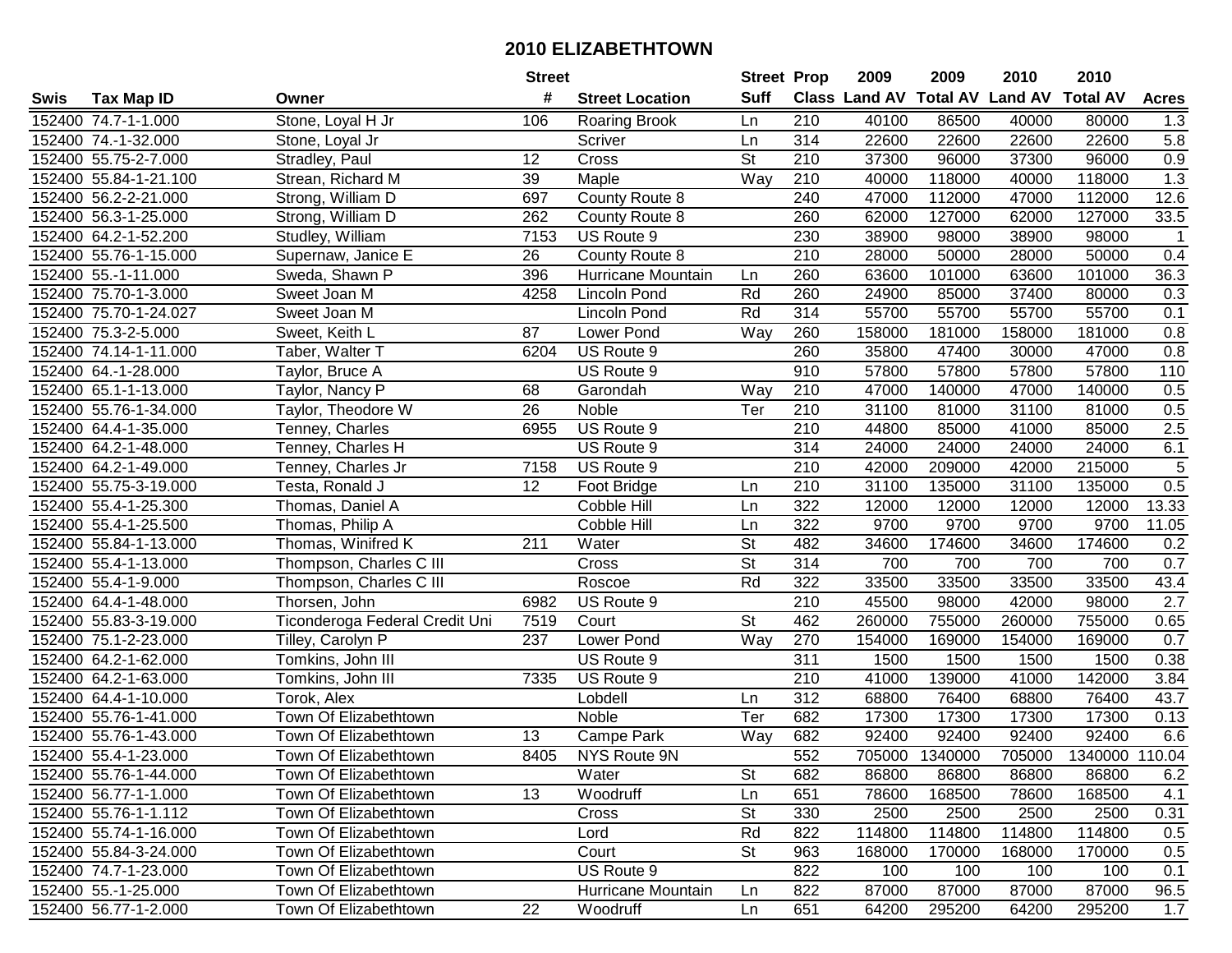|      |                               | <b>Street</b>                |                 | <b>Street Prop</b>     |                          | 2009             | 2009                 | 2010            | 2010           |                 |              |
|------|-------------------------------|------------------------------|-----------------|------------------------|--------------------------|------------------|----------------------|-----------------|----------------|-----------------|--------------|
| Swis | <b>Tax Map ID</b>             | Owner                        | #               | <b>Street Location</b> | <b>Suff</b>              |                  | <b>Class Land AV</b> | <b>Total AV</b> | <b>Land AV</b> | <b>Total AV</b> | <b>Acres</b> |
|      | 152400 55.4-1-4.000           | Town Of Elizabethtown        | 8786            | NYS Route 9N           |                          | 822              | 109000               | 109000          | 109000         | 109000          | 99.73        |
|      | 152400 74.7-1-7.033           | Town Of Elizabethtown        | 6               | Simonds Hill           | Rd                       | 931              | 700                  | 700             | 700            | 700             | 0.05         |
|      | 152400 55.84-5-9.120          | Town Of Elizabethtown        |                 | River                  | <b>St</b>                | 330              | 52500                | 52500           | 52500          | 52500           | 3.33         |
|      | 152400 55.75-3-23.000         | Town Of Elizabethtown        |                 | Cross                  | $\overline{\mathsf{St}}$ | 311              | 44300                | 44300           | 44300          | 44300           | 4.9          |
|      | 152400 55.4-1-24.200          | Town of Elizabethtown        | 8619            | NYS Route 9N           |                          | 322              | 95700                | 95700           | 95700          | 95700           | 94.95        |
|      | 152400 55.75-2-3.000          | Town Of Elizabethtown        | $\overline{2}$  | County Route 10        |                          | 651              | 158200               | 334000          | 158200         | 334000          | 2.3          |
|      | 152400 55.84-1-11.000         | Town of Elizabethtown        | 8               | Noble                  | Ter                      | 210              | 9300                 | 55000           | 9300           | 55000           | 0.1          |
|      | 152400 55.75-3-30.000         | Town Of Elizabethtown        |                 | Cross                  | $\overline{\mathsf{St}}$ | 330              | 19000                | 19000           | 19000          | 19000           | 0.7          |
|      | 152400 55.84-3-20.000         | Town Of Elizabethtown        | 7563            | Court                  | $\overline{\mathsf{St}}$ | 652              | 80000                | 196000          | 80000          | 196000          | 0.2          |
|      | 152400 65.2-4-13.000          | Town Of Westport             |                 | Ledge Hill             | Rd                       | 910              | 58400                | 58400           | 58400          | 58400           | 55           |
|      | 152400 64.4-1-36.000          | Trinko, Donna M              |                 | US Route 9             |                          | 323              | 20700                | 20700           | 20700          | 20700           | 1.9          |
|      | 152400 64.4-1-38.000          | Trinko, Donna M              | 6999            | US Route 9             |                          | 260              | 45300                | 95000           | 45300          | 95000           | 10.1         |
|      | 152400 75.1-1-2.000           | Trombley, Edmund             |                 | Lincoln Pond           | Rd                       | 314              | 19900                | 19900           | 19900          | 19900           | 0.9          |
|      | 152400 86.1-1-13.113          | Trow, Thomas J               | 95              | <b>Twin Brooks</b>     | Dr                       | 260              | 64000                | 195000          | 64000          | 195000          | 2.9          |
|      | 152400 86.1-1-13.112          | Trow, Thomas J               |                 | <b>Lincoln Pond</b>    | Rd                       | 314              | 20900                | 20900           | 20900          | 20900           | 0.81         |
|      | 152400 65.2-4-17.000          | Trust U/W Julia B Chittenden |                 | Meigsville             | Rd                       | 910              | 55500                | 55500           | 55500          | 55500           | 68           |
|      | 152400 55.-1-47.000           | Tryon, Newman D              | 9               | Slide Brook            | Way                      | 240              | 120000               | 271000          | 120000         | 271000          | 18.5         |
|      | 152400 75.1-2-10.000          | Trypaluk, Jan                | 198             | Lower Pond             | Way                      | 260              | 40000                | 61000           | 40000          | 61000           | 3            |
|      | 152400 74.2-1-8.000           | Turk, George                 | 6613            | US Route 9             |                          | 240              | 144000               | 185000          | 144000         | 185000          | 123.8        |
|      | 152400 65.2-4-3.000           | Turnbull, Eugene R           | $\overline{2}$  | <b>Brainards Forge</b> | Rd                       | 210              | 32000                | 89000           | 32000          | 89000           | 1.2          |
|      | 152400 55.83-2-4.000          | Turner, Claude               | $\overline{51}$ | Park                   | $\overline{\mathsf{St}}$ | 210              | 46000                | 204000          | 46000          | 204000          | 5.8          |
|      | 152400 85.-1-25.000           | Underwood Club Inc           |                 | US Route 9             |                          | 910              | 508800               | 508800          | 508800         | 508800          | 760.9        |
|      | 152400 75.3-2-30.120          | Uttrich, Robert C            | 49              | <b>Twin Brooks</b>     | Dr                       | 314              | 20200                | 20200           | 20200          | 20200           | 1.3          |
|      | 152400 75.70-1-27.000         | Vadney, John M               |                 | <b>Lincoln Pond</b>    | Rd                       | 311              | 600                  | 600             | 600            | 600             | 0.03         |
|      | 152400 75.70-1-7.000          | Vadney, John M               |                 | <b>Lincoln Pond</b>    | Rd                       | 314              | 22500                | 22500           | 22500          | 22500           | 5.75         |
|      | 152400 75.70-1-5.000          | Vadney, John M               | 4252            | <b>Lincoln Pond</b>    | Rd                       | 260              | 18600                | 48000           | 27900          | 48000           | 0.2          |
|      | 152400 65.1-1-27.100          | Vanderhoof, Maria W          | 7762            | NYS Route 9N           |                          | 230              | 66900                | 180000          | 61000          | 175000          | 10.81        |
|      | 152400 65.2-4-1.100           | Vanderhoof, Maria W          |                 | <b>NYS Route 9N</b>    |                          | 323              | 38100                | 38100           | 38100          | 38100           | 13.8         |
|      | 152400 65.2-4-20.100          | Vanderhoof, Maria W          | 7707            | NYS Route 9N           |                          | $\overline{210}$ | 44000                | 198000          | 44000          | 198000          | 8.1          |
|      | 152400 64.2-1-40.000          | VanderLee, Victorie          |                 | US Route 9             |                          | 322              | 86400                | 86400           | 86400          | 86400           | 43.3         |
|      | 152400 64.28-1-5.000          | VanWie, Glen                 | $\overline{34}$ | Hand                   | Ave                      | $\overline{210}$ | 79000                | 468000          | 79000          | 468000          | 5.7          |
|      | 152400 64.27-1-1.100          | VanWie, Glenn                |                 | Court                  | $\overline{\mathsf{St}}$ | 322              | 38000                | 38000           | 38000          | 38000           | 10.92        |
|      | 152400 55.84-5-4.000          | Verizon New York Inc         | 7598            | Court                  | $\overline{\mathsf{St}}$ | 831              | 55700                | 360000          | 55700          | 360000          | 0.8          |
|      | 152400 624.-9999-631.900/1881 | Verizon New York Inc         |                 | <b>Outside Plant</b>   |                          | 836              | $\mathbf 0$          | 232036          | $\Omega$       | 194742          | $\pmb{0}$    |
|      | 152400 75.3-2-12.000          | Vetter, Margaret             | 51              | Lower Pond             | Way                      | 260              | 220000               | 259000          | 220000         | 259000          | 3.7          |
|      | 152400 74.2-1-41.000          | Virella, Deborah E           | 43              | Gilligan               | Ln                       | 240              | 52000                | 204000          | 52000          | 204000          | 24.6         |
|      | 152400 55.84-4-20.000         | Vosburg, Brent L             | 75              | Hand                   | Ave                      | 210              | 28000                | 101000          | 28000          | 101000          | 0.4          |
|      | 152400 56.3-1-18.300          | Wagner, Brigitte S           | 277             | County Route 8         |                          | 210              | 41900                | 93000           | 41900          | 93000           | 5.3          |
|      | 152400 56.3-1-48.200          | Wagner, Robert               |                 | NYS Route 9N           |                          | 322              | 43900                | 43900           | 43900          | 43900           | 21.12        |
|      | 152400 65.1-1-21.000          | Wagner, Robert J             | 8042            | NYS Route 9N           |                          | 210              | 42000                | 131000          | 42000          | 131000          | 1.8          |
|      | 152400 65.1-1-20.000          | Wagner, Robert J             |                 | NYS Route 9N           |                          | 314              | 10400                | 10400           | 10400          | 10400           | 2.66         |
|      | 152400 55.76-1-26.001         | Walker, James A III          | 156             | Water                  | St                       | 210              | 25000                | 171000          | 25000          | 171000          | 1.8          |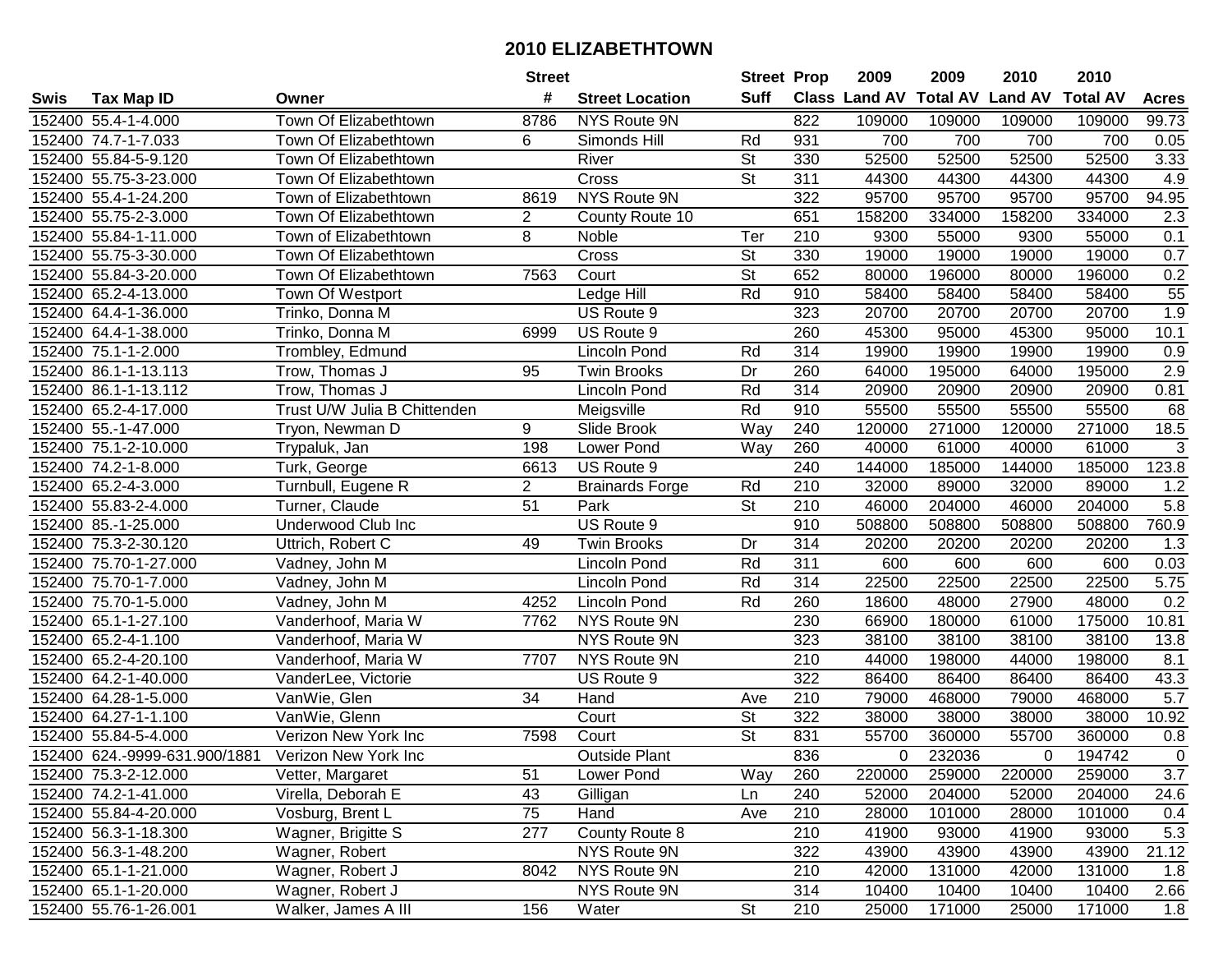|      |                       |                        | <b>Street</b> |                        | <b>Street Prop</b>       |                  | 2009                 | 2009            | 2010           | 2010            |                 |
|------|-----------------------|------------------------|---------------|------------------------|--------------------------|------------------|----------------------|-----------------|----------------|-----------------|-----------------|
| Swis | <b>Tax Map ID</b>     | Owner                  | #             | <b>Street Location</b> | <b>Suff</b>              |                  | <b>Class Land AV</b> | <b>Total AV</b> | <b>Land AV</b> | <b>Total AV</b> | <b>Acres</b>    |
|      | 152400 74.-1-22.120   | Wallace, Daniel J      | 4483          | <b>Lincoln Pond</b>    | Rd                       | 210              | 38900                | 168900          | 38900          | 168900          |                 |
|      | 152400 55.76-1-9.000  | Wallace, Diane D       | 7699          | US Route 9             |                          | 210              | 31100                | 92000           | 31100          | 92000           | 0.5             |
|      | 152400 56.1-1-13.000  | Walls, Janet E         |               | County Route 8         |                          | 314              | 35400                | 35400           | 35400          | 35400           | 10              |
|      | 152400 55.75-1-22.000 | Walsh, Patricia M      | 5             | Roscoe                 | Rd                       | 210              | 28000                | 78000           | 28000          | 78000           | 0.4             |
|      | 152400 74.2-1-42.200  | Walter, Dean           | 6378          | US Route 9             |                          | 210              | 39500                | 106000          | 39500          | 106000          | 2.41            |
|      | 152400 55.74-1-1.200  | Walter, J Kirk         | 133           | Roscoe                 | Rd                       | 210              | 59000                | 287000          | 59000          | 287000          | 1.96            |
|      | 152400 56.1-1-11.000  | Walter, Linda          |               | <b>County Route 8</b>  |                          | 910              | 71000                | 71000           | 71000          | 71000           | 79.5            |
|      | 152400 74.14-1-2.000  | Walter, Linda L        | 6337          | US Route 9             |                          | 270              | 31400                | 39000           | 31400          | 39000           | 1.4             |
|      | 152400 65.2-4-2.200   | Waltz, Gustave         | 7672          | NYS Route 9N           |                          | 240              | 47000                | 148000          | 47000          | 148000          | 10              |
|      | 152400 65.3-1-4.000   | Ward Bros PR LLC       |               | Lincoln Pond           | Rd                       | 912              | 115600               | 115600          | 115600         | 115600          | 236             |
|      | 152400 75.3-2-26.000  | Ward Lumber Co Inc     |               | <b>Lincoln Pond</b>    | Rd                       | 912              | 108500               | 108500          | 108500         | 108500 201.29   |                 |
|      | 152400 75.3-2-2.000   | Ward, Elizabeth        | 103           | Lower Pond             | Way                      | 260              | 186000               | 223000          | 186000         | 223000          | 2.2             |
|      | 152400 75.70-1-20.000 | Watts, Joseph W III    | 4237          | <b>Lincoln Pond</b>    | Rd                       | 260              | 165000               | 238000          | 165000         | 238000          | 0.9             |
|      | 152400 75.1-2-35.000  | Weber, Robert L        | 146           | Paynes                 | Way                      | 260              | 167000               | 190000          | 167000         | 190000          | 0.9             |
|      | 152400 74.2-1-23.100  | Weber, Robert L        | 163           | Simonds Hill           | Rd                       | 240              |                      |                 | 54000          | 211000          | $\overline{17}$ |
|      | 152400 56.3-1-13.000  | Weber, Sandra          | 7847          | US Route 9             |                          | 260              | 39300                | 73000           | 39300          | 70000           | $1.1$           |
|      | 152400 56.3-1-10.200  | Weber, Sandra          |               | US Route 9             |                          | 910              | 34200                | 34200           | 34200          | 34200           | 40.9            |
|      | 152400 64.2-2-12.000  | Webster, Henry         | 5465          | <b>Lincoln Pond</b>    | Rd                       | 210              | 89000                | 303000          | 89000          | 303000          | 9.82            |
|      | 152400 55.75-1-21.000 | Weeks, Sue             | 113           | Water                  | $\overline{\mathsf{St}}$ | 312              | 42000                | 62000           | 42000          | 62000           | 1.8             |
|      | 152400 75.1-1-8.000   | White, Betty           |               | Kingdom Dam            | Ln                       | 322              | 45800                | 45800           | 45800          | 45800           | 26.7            |
|      | 152400 55.75-1-23.000 | White, Thomas J        |               | Dougan                 | Ln                       | $\overline{311}$ | 20500                | 20500           | 20500          | 20500           | 1.7             |
|      | 152400 55.75-1-26.000 | White, Thomas J        | 97            | Water                  | St                       | 210              | 37000                | 112000          | 37000          | 112000          | 0.7             |
|      | 152400 56.3-1-48.100  | Whitecross, lan        | 8174          | NYS Route 9N           |                          | 280              | 178000               | 444000          | 178000         | 444000          | <b>25</b>       |
|      | 152400 55.-1-36.000   | Whitney, Joshua M      | 30            | Crowningshield         | Ln                       | 210              | 44000                | 73000           | 44000          | 73000           | $\overline{3}$  |
|      | 152400 55.-1-24.000   | Wiesinger, Keith       |               | Hurricane Mountain     | Ln                       | 312              | 20100                | 21800           | 20100          | 21800           | 1.1             |
|      | 152400 74.7-1-26.000  | Wilkison, Ronald J     |               | US Route 9             |                          | 322              | 31100                | 31100           | 31100          | 31100           | 21.1            |
|      | 152400 74.7-1-25.000  | Wilkison, Ronald J     | 29            | Bishop                 | Rd                       | 210              | 67000                | 343000          | 67000          | 343000          | 2.4             |
|      | 152400 55.-3-2.100    | Williams, Laurie       | 9216          | NYS Route 9N           |                          | 240              | 45000                | 71000           | 45000          | 71000           | $\overline{12}$ |
|      | 152400 55.-3-1.000    | Williams, Laurie       |               | NYS Route 9N           |                          | 910              | 60000                | 60000           | 60000          | 60000           | 63.4            |
|      | 152400 74.-1-42.120   | Willnus, Susan F       | 6127          | US Route 9             |                          | $\overline{210}$ | 39100                | 64100           | 39100          | 64100           | 1.29            |
|      | 152400 75.3-1-3.000   | Willsey, Diane         | 4445          | Lincoln Pond           | Rd                       | 260              | 49100                | 63100           | 46700          | 59000           | 5.3             |
|      | 152400 74.14-1-15.200 | Wolf, David J          | 6161          | US Route 9             |                          | 240              | 50000                | 168000          | 50000          | 168000          | 20.8            |
|      | 152400 56.3-1-35.300  | Wolf, Linda            | 7806          | NYS Route 9N           |                          | $\overline{240}$ | 89600                | 222700          | 96000          | 225000          | 104.14          |
|      | 152400 65.2-4-19.000  | Wolf, Robert K         |               | Meigsville             | Rd                       | 321              | 38600                | 38600           | 38600          | 38600           | 14.5            |
|      | 152400 65.2-4-18.000  | Wolf, Robert K         |               | Meigsville             | Rd                       | 910              | 33900                | 33900           | 33900          | 33900           | 45.9            |
|      | 152400 64.2-1-4.100   | Wolson Mary Sue D      | 127           | Cobble Hill            | Ln                       | 210              | 89000                | 330000          | 89000          | 330000          | 6.51            |
|      | 152400 74.-1-14.000   | Woods, Basil K         | 54            | Gilligan               | Ln                       | 260              | 42000                | 130000          | 42000          | 130000          | 5.7             |
|      | 152400 75.3-2-19.000  | Woodward, Kurt P       | 4270          | Lincoln Pond           | Rd                       | 210              | 150000               | 290000          | 150000         | 290000          | 0.3             |
|      | 152400 55.-1-37.000   | Woolbright, Lawrence L | 17            | Crowningshield         | Ln                       | 910              | 61100                | 61100           | 61100          | 61100           | 67.9            |
|      | 152400 64.2-1-54.005  | Woolf, Harry           | 7299          | US Route 9             |                          | 910              | 98500                | 98500           | 98500          | 98500           | 151.3           |
|      | 152400 86.1-1-1.123   | Wright, Jeffrey S      | 145           | <b>Twin Brooks</b>     | Dr                       | 260              | 39200                | 108000          | 39200          | 108000          | 1.4             |
|      | 152400 64.2-1-57.000  | Wright, Marsha A       | 7307          | US Route 9             |                          | 210              | 34200                | 78800           | 34200          | 78800           | 0.7             |